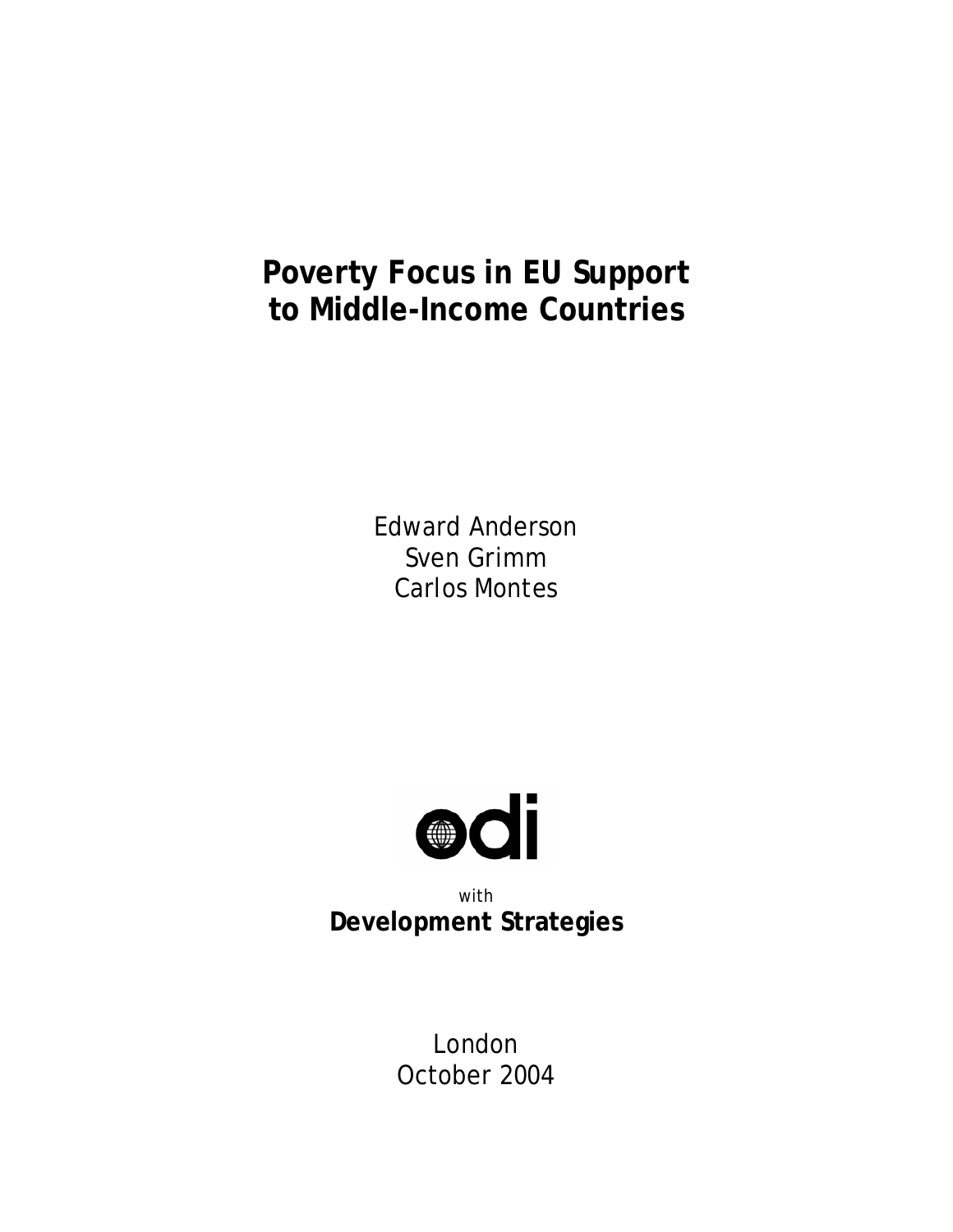# **TABLE OF CONTENTS**

| 1.1.          |                                                                |  |
|---------------|----------------------------------------------------------------|--|
| 1.2           |                                                                |  |
| 1.3           |                                                                |  |
|               |                                                                |  |
| 2.1           |                                                                |  |
| $2.2^{\circ}$ |                                                                |  |
| 2.3           | <b>Evidence from the OECD-DAC Creditor Reporting System 28</b> |  |
|               |                                                                |  |
|               |                                                                |  |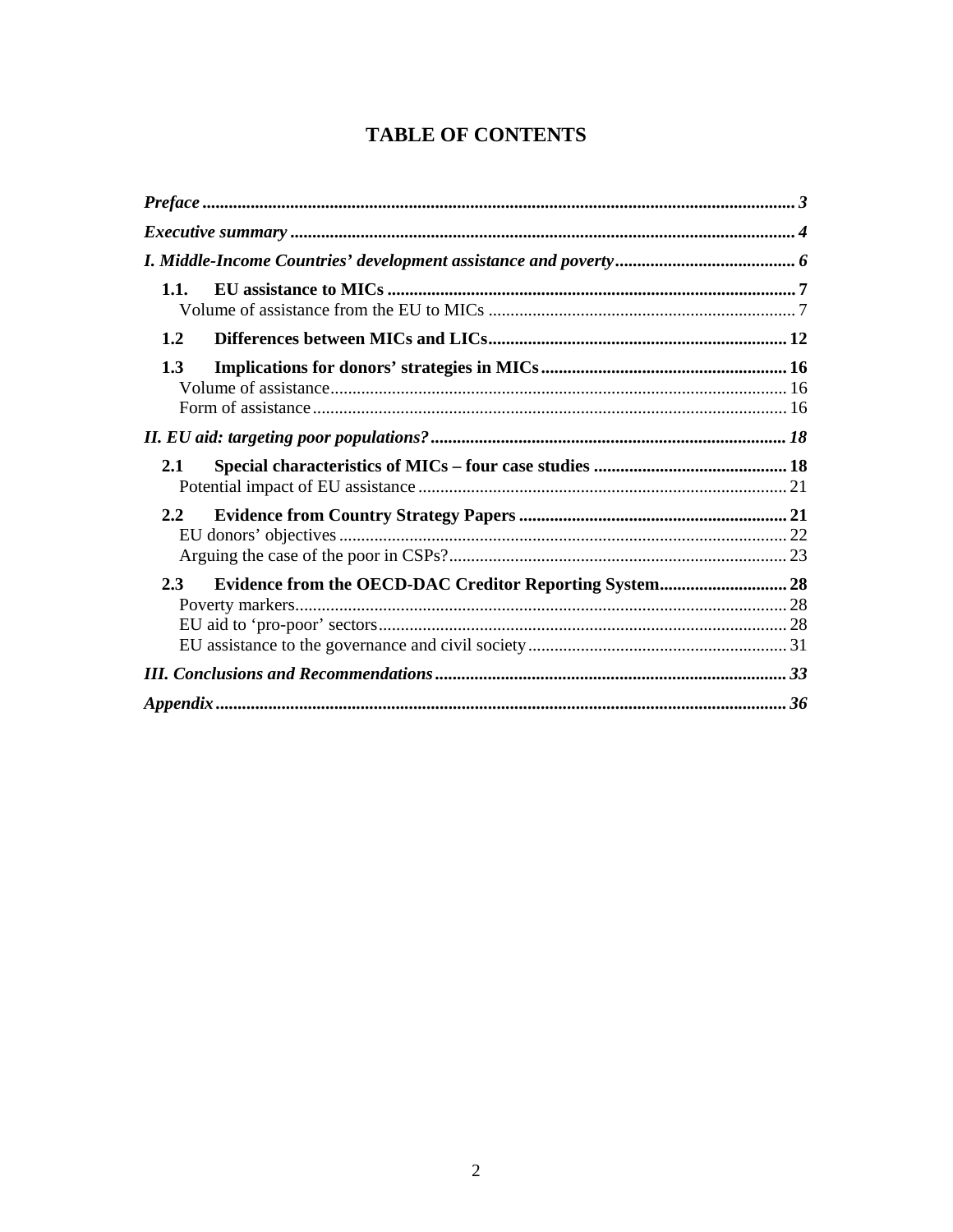# **Preface**

The objective of this report is to analyse the poverty focus of EU assistance to Middle-Income Countries (MICs). It was commissioned by the European Commission (EC) and the UK Department for International Development (DFID) under the European Community's Poverty Reduction Effectiveness Programme (EC-PREP). We define EU assistance as comprising both bilateral Official Development Assistance (ODA) from the European Unions' Member States and ODA from the European Community. EU Member states in the context of this study are the DAC Members, so essentially the EU-15 states, not including the new EU Member States. European Community aid is ODA managed by the European Commission.

The report consists of three main components.

- Cross-country statistical analysis. This assesses whether EC and Member States' (MS) aid allocations are targeted on those MICs with greater proportions of poor people.
- Detailed literature review. This identifies the special features of MICs compared to low-income countries (LICs), and their implications for the appropriate amount and form of development assistance.
- Analysis of four case-study MICs: Brazil, the Philippines, Morocco, and South Africa. This will identify the main features of EC and MS Country Strategy Papers (CSPs) in those countries, the channels through which aid is thought to benefit poorer groups, and an analysis of the extent to which EU and MS aid commitments to each country, as reported in the Creditor Reporting System (CRS) of the Development Assistance Committee (DAC) of the OECD, are sufficiently targeted on poorer groups.

Based on the results of these research components, the report ends by providing an assessment of the extent to which, and how, EC and MS development assistance could be improved to better target the poor in MICs.

The report was carried out by the Overseas Development Institute (ODI) in London. The team consisted of Edward Anderson (ODI), Sven Grimm (ODI), and Carlos Montes (Development Strategies).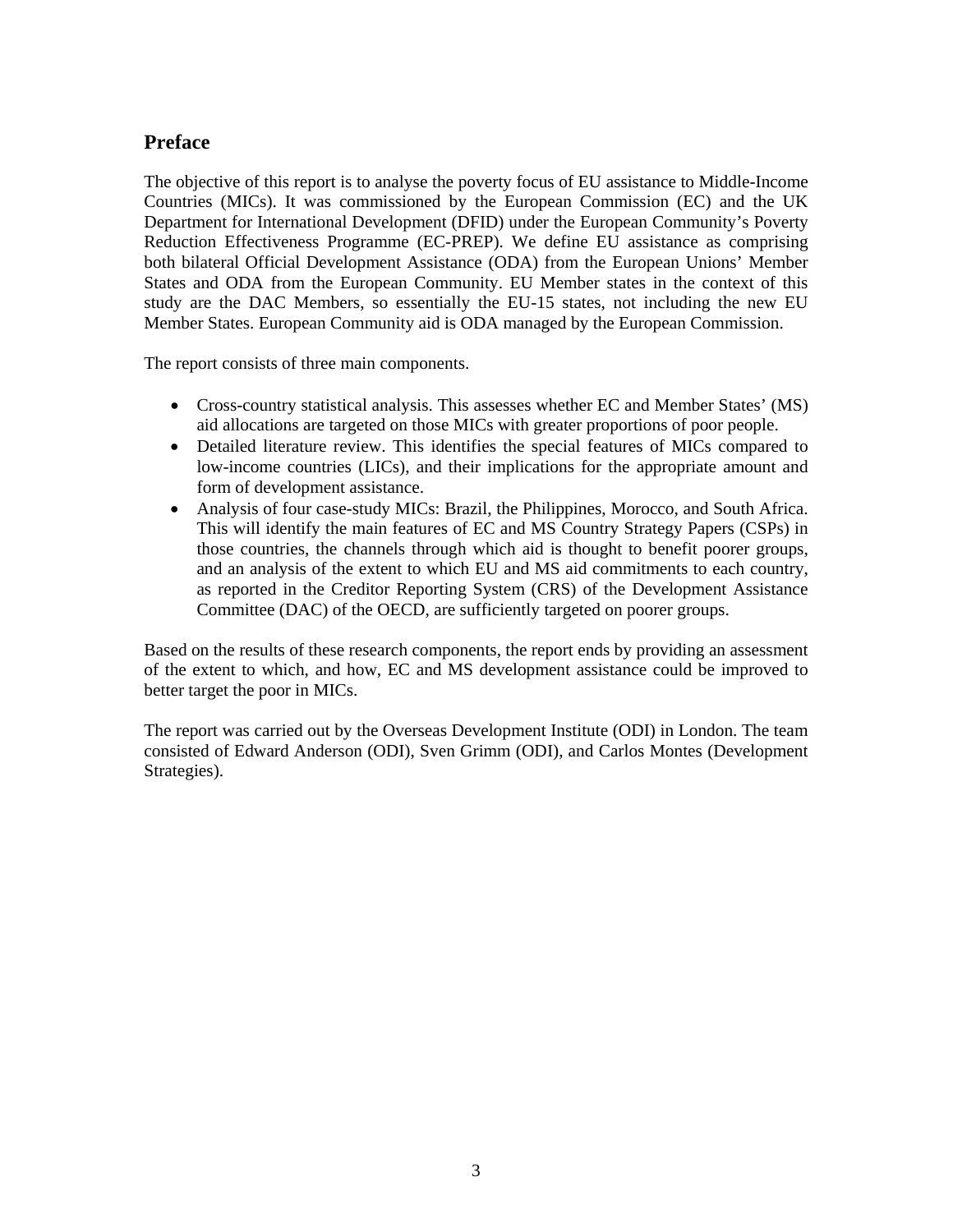#### **Executive summary**

The European Union Member States and the European Commission provided US\$7.7bn of official development assistance to MICs in 2002. This was a third (30%) of the total amount of assistance provided to all developing countries.

MICs are estimated to be home to approximately 140 million people living of less than \$1 a day, and 600 million people living on less than \$2 a day. However, the allocation of EU aid allocation across MICs is not highly correlated with measured levels of poverty. For instance, six MICs (Albania, Guyana, Macedonia, Morocco, Slovenia and Tunisia), received in 2002 large volume of assistance from the EU (close to or above 1% of gross national income), despite low measured levels of poverty (less than 2% of the population living on less than \$1 a day). The correlation between aid allocations to MICs and poverty levels is higher for some EU donors than others, but in no case can it be said to be high.

MICs are a diverse group; their GNI per capita ranges between \$726 and \$9,075 (World Bank definition of 2004, based on 2002 data). However, there are certain important dimensions in which they differ from LICs. On average, they have lower levels of poverty, greater access to international capital markets, more domestic resources for tackling poverty, lower dependence on aid, better macroeconomic policies, and higher quality social and political institutions. Those MICs in which the proportion of the population in poverty is high also have high levels of inequality.

These characteristics have two broad implications for donors. First, donors should in general aim at giving less aid (in relation to the GNI) to MICs than to LICs. Second, donors have to pay particular attention to the most appropriate form of assistance to MICs. Targeting the poor in many MICs either requires channelling assistance through local non-governmental organisations, or increasing the recipient government's ability and/or willingness to implement redistributive policies. Ways to achieve the latter might be the promotion of democracy, the support of civil society groups, and the dissemination of policy advice.

Our case study of four MICS shows that the Country Strategy Papers (CSPs) of EU donors vary in their focus on poverty reduction. Our sample was taken from EU donors' strategies towards Brazil, Morocco, South Africa and the Philippines, a total of 14 CSPs including those of the EC and the EU Member States. The papers were set up at different times and covered different periods. They generally did not explicitly discuss the Millennium Development Goals, nor achievements in the partner countries in attaining the goals. The use of certain indicators established a link to the MDGs in some cases. However, clearer links to the MDGs were not seen as important by Commission delegation staff in three of the four countries, and were described as being of limited importance in the fourth case.

Evidence regarding aid commitments to projects and sectors most likely to benefit the poor is limited. In principle, each project listed in the OECD-DAC Creditor Reporting System (CRS) database receives a 'poverty marker', indicating the extent to which direct assistance to poor people is the primary or a significant objective of the project. Unfortunately, the majority of aid projects from the EU to the case study countries do not report poverty markers at all – either for lack of time or incentives to provide the necessary information. One can calculate the proportion of commitments going to CRS sectors likely to provide most direct benefits to the poor, such as basic education, basic health, and employment. For assistance from the Member States, this proportion was highest in South Africa (21%), followed by Morocco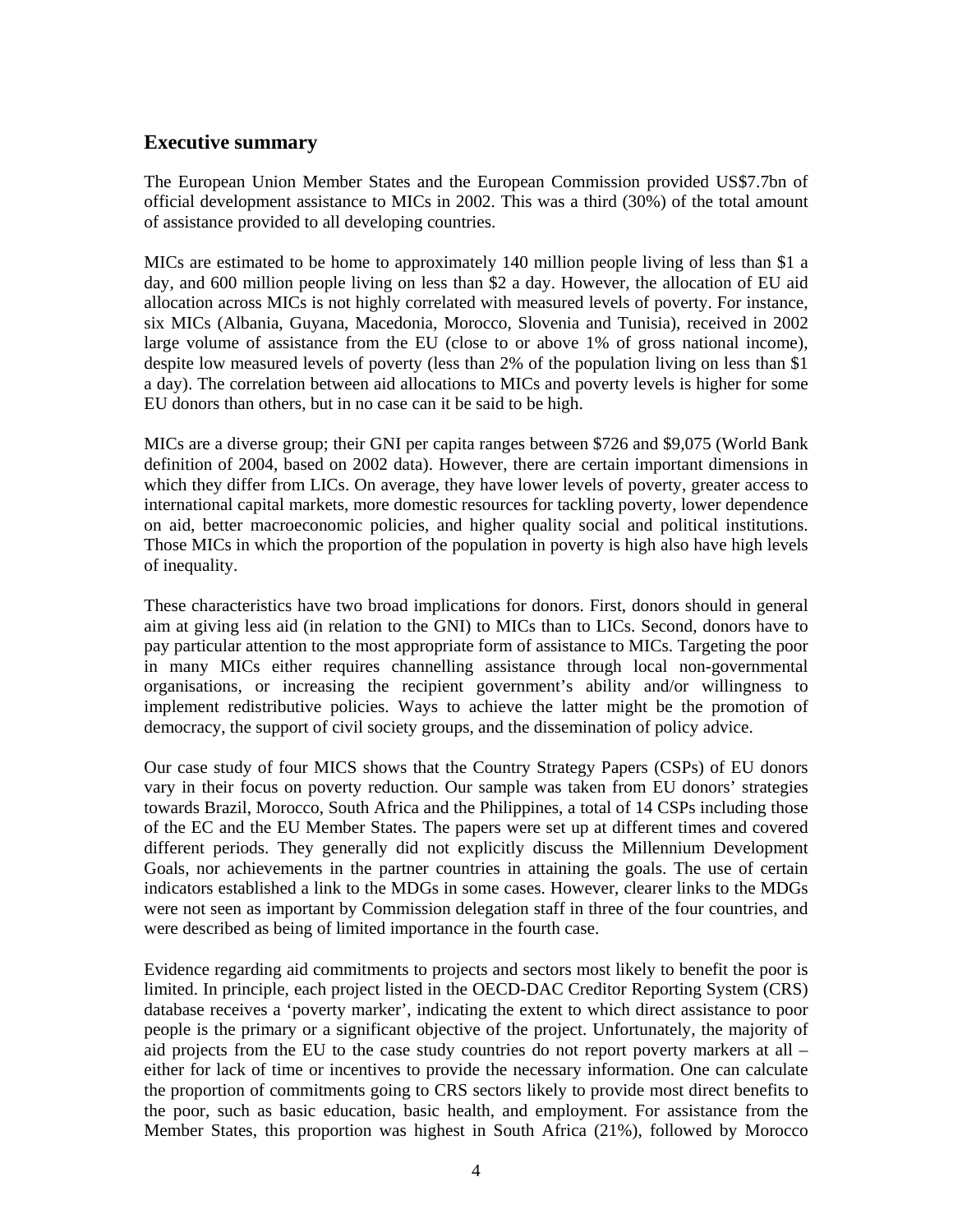(17%), Philippines (13%) and Brazil (6%). For assistance from the EC, it was highest in Morocco (33%), followed by South Africa (21%), Brazil (4%) and the Philippines (0%). However, the actual extent to which aid is targeted to the poor will vary according to the precise nature of projects financed in these and in other sectors.

Support for governance and civil society accounted for a considerable proportion of EU assistance to South Africa. EU Member States also made large commitments to this sector in Brazil, while the EC made large commitments to the sector in Morocco. In the Philippines, commitments to this sector were smaller in absolute terms, although they accounted for 30% of total commitments from the EC. Regarding the allocation of funds within this sector, the EC aid tended to provide more support to public sector financial management and legal/judicial development, while the Member States tended to provide more support to human rights and strengthening civil society. In no cases, however, did the Commission or the Member States provide substantial amounts of assistance directly to local or regional NGOs.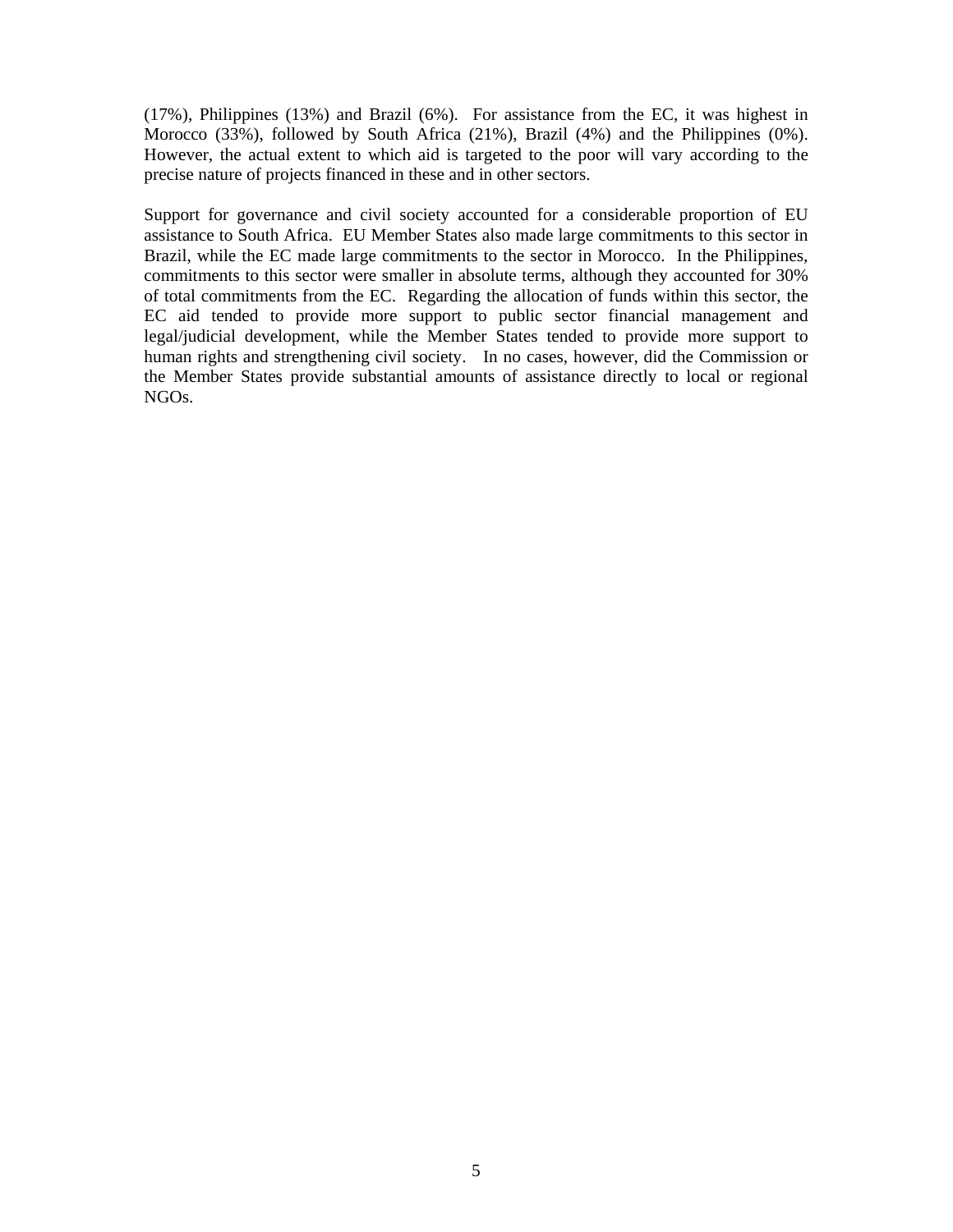### **I. Middle-Income Countries' development assistance and poverty**

This report analyses the poverty focus of EU interventions in Middle-Income countries. We use the classification of countries into low-income, middle-income and high-income which is done each year by the World Bank. The basis for the classification is countries' GNI per capita, measured in US dollars, and calculated using the World Bank Atlas method. The list of aid recipients published by the OECD Development Assistance Committee (DAC) also uses these definitions. The current (2004) classification, based on GNI data for 2002, is as follows:

- low-income country (LIC), US\$735 or less;
- middle-income country (MIC), US\$726-9,075;
- high-income country (HC), US\$9,076 or more.

A list of current MICs is contained in Table A1 of the Appendix. The World Bank also distinguishes between lower and upper middle-income countries. The current classifications in this case are: lower middle-income countries (LMICs), US\$726-\$2,935, and upper middleincome countries (UMICs), \$2,936-\$9,075.

#### **Box 1: MICs in world poverty statistics**

 $\overline{a}$ 

There are currently 88 MICs, accounting for approximately 45% of the world's population, compared to 64 LICs, accounting for 40% of the world's population. It is estimated that MICs are home to around 140 million poor people, using the US\$1-a-day poverty line (DFID 2001), equivalent to 11% of the world's poor population. Using the US\$2-a-day poverty line, it is estimated that MICs are home to around 600 million of the world's poor, or 20% of the total.

These estimates are based on 1998 data. The number of poor people is likely to be much higher in 2004 (in both absolute and proportional terms), as China – with an enormous number of people living below the poverty line – is now categorised as an MIC.

The values of GNI per capita used by the World Bank to define MICs and LICs overlap closely, although not exactly, with the values used to determine eligibility for concessional aid and non-concessional aid.<sup>1</sup> There are, as we will show, good reasons to vary eligibility for both concessional and non-concessional aid by level of GNI per capita. However, one might still question the specific threshold values chosen by the World Bank are the most appropriate ones (the World Bank does not justify the choice of these values over any others in its official documentation). One might also question the rationale for having threshold values at all, as opposed to a sliding scale. We will not consider these wider issues here, but believe that they merit further research.

<sup>&</sup>lt;sup>1</sup> Countries with per capita GNI below US\$735 are permitted by the World Bank to give preference to bids for works contracts funded by the World Bank from eligible domestic contractors. The aim is to encourage the development of domestic industries. Those with per capita GNI below \$865 are eligible for concessional funding from the International Development Administration (IDA), the arm of the World Bank which receives contributions from developed countries and then gives grants and interest-free loans, and technical assistance to poor countries. Those with per capita GNI below US\$2,935 are eligible to pay back any loans from the International Bank for Reconstruction and Development (IBRD) over a 17-year, as opposed to a 15-year, period. Graduation from IBRD eligibility takes place for countries with per capita GNI above US\$5,295. The upper cutoff point for MICs (US\$9,075) is the point above which countries are no longer included in Part 1 of the DAC list of aid recipients.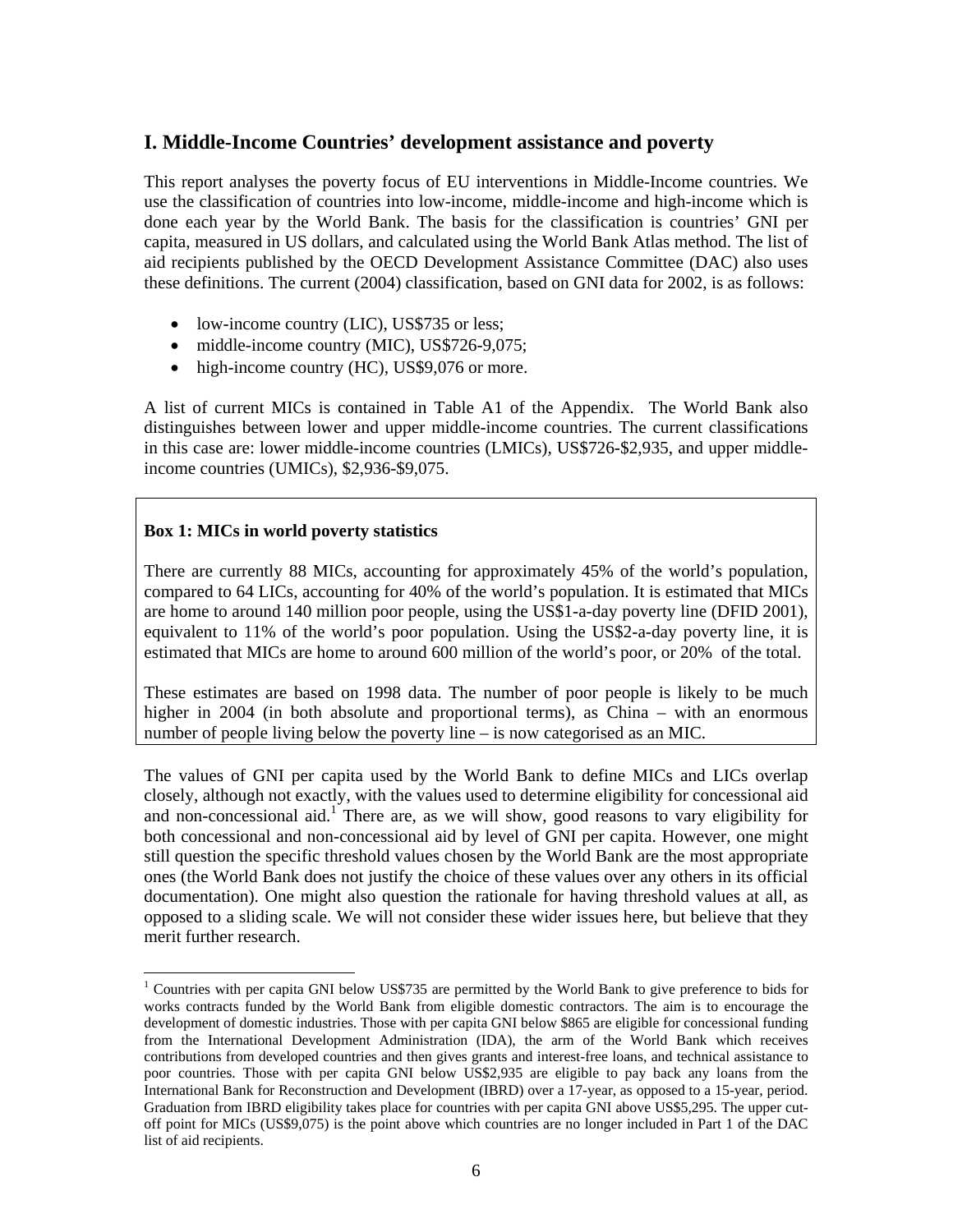#### *1.1. EU assistance to MICs*

 $\overline{a}$ 

*Volume of assistance from the EU to MICs* 

Net official development assistance (ODA) to MICs from the EU amounted to US\$ 7.7bn in 2002.<sup>2</sup> Of this overall sum, the EC's share amounts to about one third (32%). The next largest EU donors to MICs were Germany (16% of the overall EU figure), France (14%), the UK (11%), Spain, and the Netherlands (see Figure 1).



**Figure 1** 

The proportion of all net ODA which went to MICs in 2002 was, for the EU as a whole, a little below one third (30%). Among individual EU donors, the share ranged from 7% in Italy to 56% in Spain and 75% in Greece. The share of the EC was 39% (see Figure 2).

<sup>&</sup>lt;sup>2</sup> ODA includes grants or Loans to countries and territories on Part I of the DAC List of Aid Recipients (developing countries) which are: (a) undertaken by the official sector; (b) with promotion of economic development and welfare as the main objective; (c) at concessional financial terms. In addition to financial flows, Technical Co-operation is included. Grants, Loans and credits for military purposes are excluded. Data for 2002 are the latest included in the most recent edition (2004) of the OECD International Development Statistics CD-ROM, published by the OECD.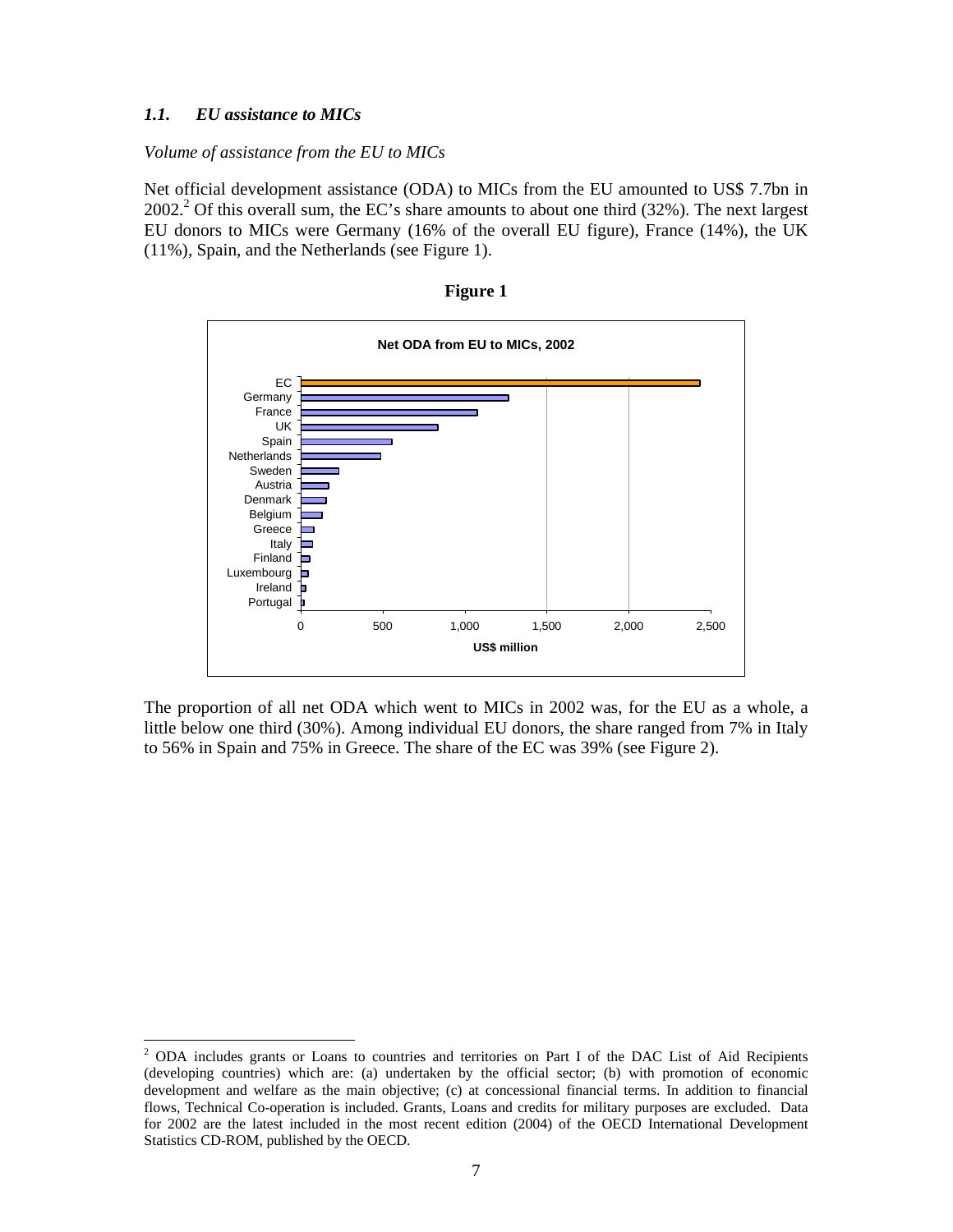**Figure 2** 



In terms of geographical distribution, 27% of all EU assistance to MICs goes to Eastern Europe and Central Asia, 18% goes to South and Central America, and 18% goes to North Africa. South Asia only accounts for 1% of all assistance to MICs (see Figure 3).

**Figure 3** 



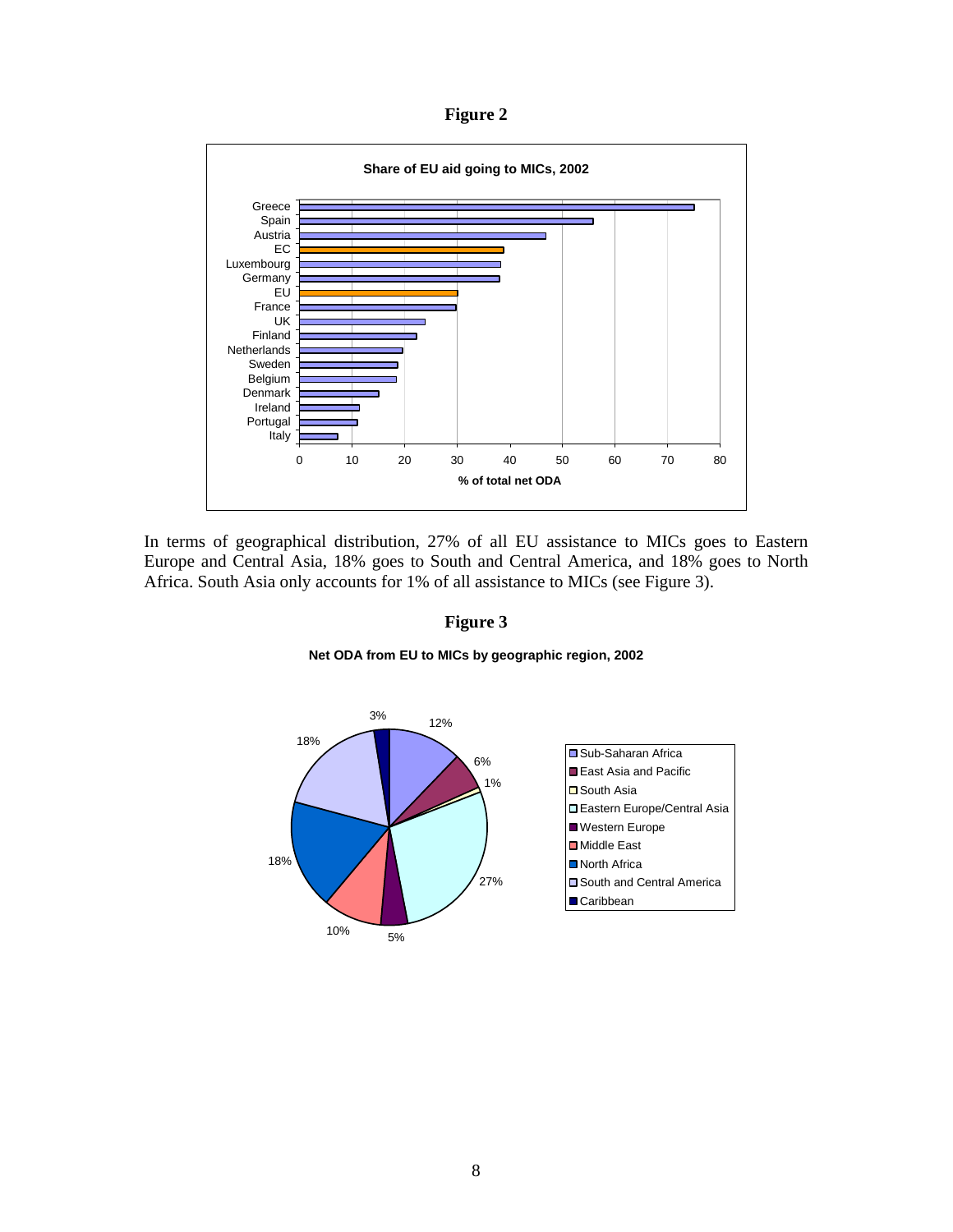The geographical pattern of assistance to MICs, however, varies significantly among the EU donors. Some EU donors are focused on particular regions (and countries). For example, nearly 70% of Portuguese net ODA to MICs went to Sub-Saharan Africa, nearly 60% of UK net ODA to MICs went to Eastern Europe and Central Asia, while over half of Italian and Spanish net ODA to MICs went to the Middle East and South and Central America respectively. The proportion of EC and French net ODA going to North Africa (30% and 40% respectively) was much higher than in the remainder of the EU.

The middle-income country receiving the most aid in absolute terms was – by far – Serbia and Montenegro, followed by South Africa, Morocco and Tunisia (see Table 1). However, EU assistance clearly has a different importance to these countries. It makes up 12% of the GNI of Serbia and Montenegro, a lower-middle income country, which can thus be considered highly dependent on EU aid. EU assistance to Morocco - also a lower middle-income country - accounts for 1.3% of this country's GNI. In the case of South Africa, the share of EU aid in GNI is 0.4%. These two countries cannot be considered dependent on EU assistance, at least in overall macroeconomic terms.

| Country                   | <b>Net ODA from EU</b><br>(US\$ million) | GNI per capita,<br>In 2000 (US\$, Atlas) | Net ODA from EU<br>% of GNI |
|---------------------------|------------------------------------------|------------------------------------------|-----------------------------|
| Serbia and Montenegro     | 1.379                                    | 940                                      | 12,1                        |
| <b>South Africa</b>       | 510                                      | 3.020                                    | 0,4                         |
| <b>Morocco</b>            | 460                                      | 1.180                                    | 1,3                         |
| Tunisia                   | 387                                      | 2.100                                    | 2,0                         |
| <b>West Bank and Gaza</b> | 358                                      | 1.660                                    | 10,0                        |
| Egypt, Arab Rep.          | 338                                      | 1.490                                    | 0,3                         |
| <b>Turkey</b>             | 337                                      | 3.100                                    | 0,2                         |
| China                     | 317                                      | 840                                      | 0,0                         |
| Bosnia - Herzegovina      | 308                                      | 1.230                                    | 5,7                         |
| <b>Bolivia</b>            | 308                                      | 990                                      | 3,9                         |
| Algeria                   | 198                                      | 1.580                                    | 0,4                         |
| Peru                      | 191                                      | 2.080                                    | 0,4                         |
| Macedonia, FYR            | 174                                      | 1.820                                    | 5,0                         |
| <b>Brazil</b>             | 167                                      | 3.580                                    | 0,0                         |
| Jordan                    | 152                                      | 1.710                                    | 1,7                         |
| <b>El Salvador</b>        | 137                                      | 2.000                                    | 1,0                         |
| <b>Albania</b>            | 133                                      | 1.120                                    | 2,9                         |
| <b>Mayotte</b>            | 125                                      |                                          | 13,2                        |
| <b>Honduras</b>           | 120                                      | 860                                      | 1,9                         |
| Guatemala                 | 114                                      | 1.680                                    | 0,5                         |

*Table 1: The major 20 MIC recipients of EU aid in 2002 (million US\$)* 

Source: OECD 2004.

When listed by the importance of EU aid (expressed in percentage of EU aid in the GNI), the list of top 20 MICs changes. Top of the list is Mayotte (a French dependency), followed by Serbia and Montenegro, and the Palestine Autonomous Territories. MICs with a high proportion of EU aid are typically either small (e.g. Cape Verde, Djibouti), or were in 2002 involved in post-conflict reconstruction (e.g. Serbia and Montenegro, Bosnia and Herzegovina). However, there are exceptions: net ODA from the EU accounted in 2002 for a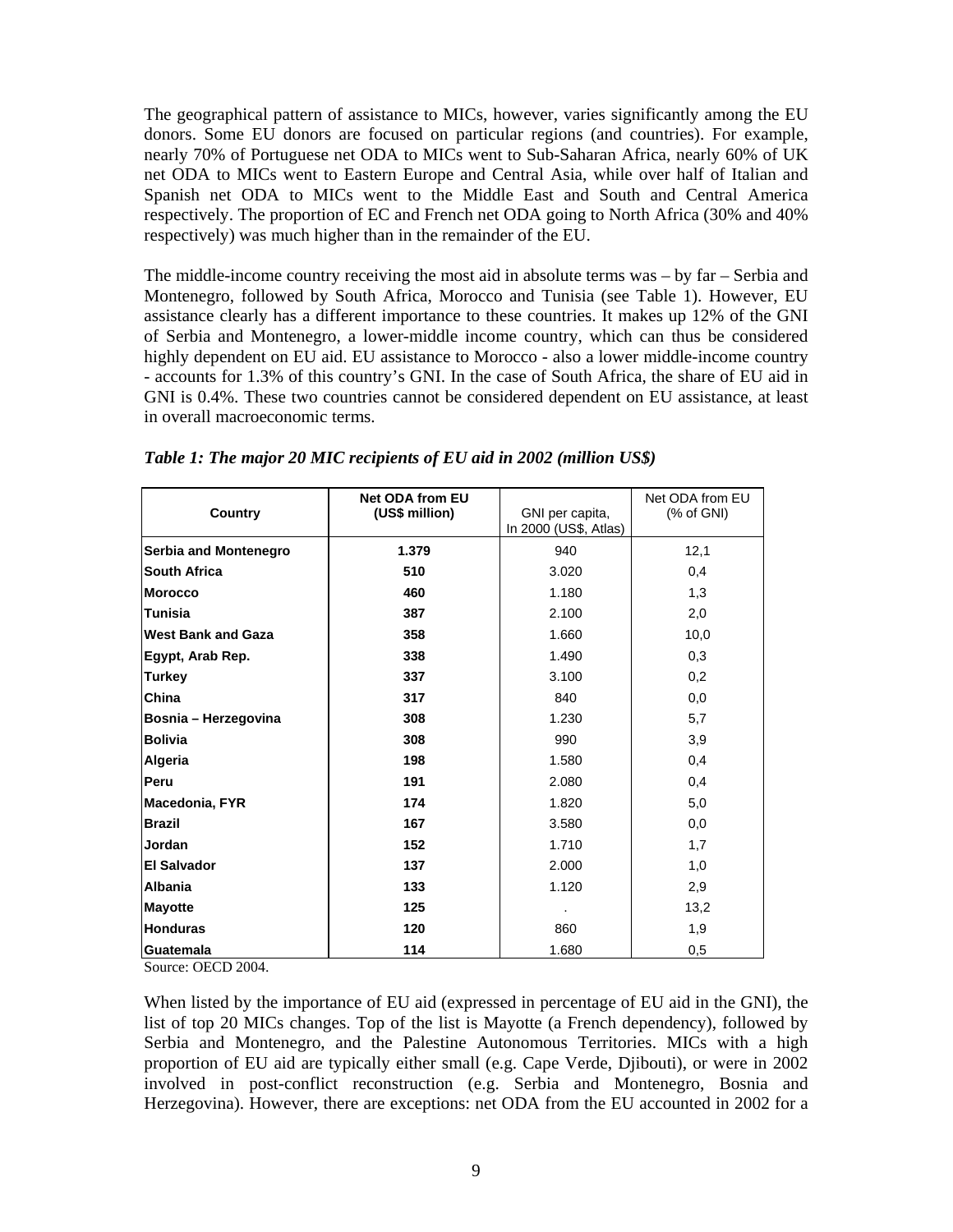significant fraction of GNI in Bolivia, Namibia, Tunisia and Morocco, which possess neither of these characteristics.

#### *Allocation of EU assistance across MICs*

If EU development assistance to MIC is predominantly driven by a poverty reduction rationale, we would expect net ODA from the EU to be greater to those MICs in which poverty is higher. We examine the extent to which this is the case by calculating the correlation coefficient between the net amount of ODA MICs received from the EU in 2002 (as a share of their GNI) and recent (1998 or later) estimates of levels of poverty.<sup>3</sup> We do this separately for four different measures of poverty: the US\$1-a-day poverty headcount, the US\$1-a-day poverty gap, the US\$2-a-day poverty headcount, and the US\$2-a-day poverty gap. 4 We also show, for comparative purposes, equivalent results for net ODA from all DAC donors. Note, however, that no recent estimates of US\$1-a-day and US\$2-a-day poverty are available for 45 MICs. These include some MICs which received very large amounts of EU aid, such as Bosnia-Herzegovina, Serbia and Montenegro, and West Bank and Gaza. For this reason the results should be treated with caution.

The results are shown in Table 2. They show that there is a positive correlation between the amount of net ODA MICs received from the EU and each of the four measures of poverty. However, the correlation is in each case weak. Values of the coefficient are in the range 0.20 to 0.26 and are therefore closer to zero (indicating no correlation) than they are to unity (indicating a perfect correlation). This indicates that although the level of poverty was one factor in the choice of EU aid volumes to MICs, it cannot be seen as the overall predominant selection criterion. The same conclusion applies when considering aid to MICs from other DAC donors, which also shows only a weak correlation with levels of poverty.

 3 The correlation coefficient is a number between -1 and +1 indicating the direction and strength of correlation between two variables: -1 indicating a perfect negative correlation, +1 indicating a perfect positive correlation, and 0 indicating no correlation. We calculate the Spearman-rank, rather than the Persson, version of this coefficient as it is less sensitive to the existence of outliers in either variable, although the results are in fact similar when using the Persson version. We identify those instances where the coefficient is statistically significant (at the 5% level): this is where we can reject the hypothesis that the true value of the coefficient is zero (with 95% confidence).

<sup>4</sup> The poverty headcount is the proportion of the population living below the poverty line. The poverty gap is the average amount by which levels of income or consumption lie below the poverty line (taking this amount to be zero for the non-poor). The former is purely a measure of the incidence of poverty, while the latter measures the depth as well as the incidence of poverty.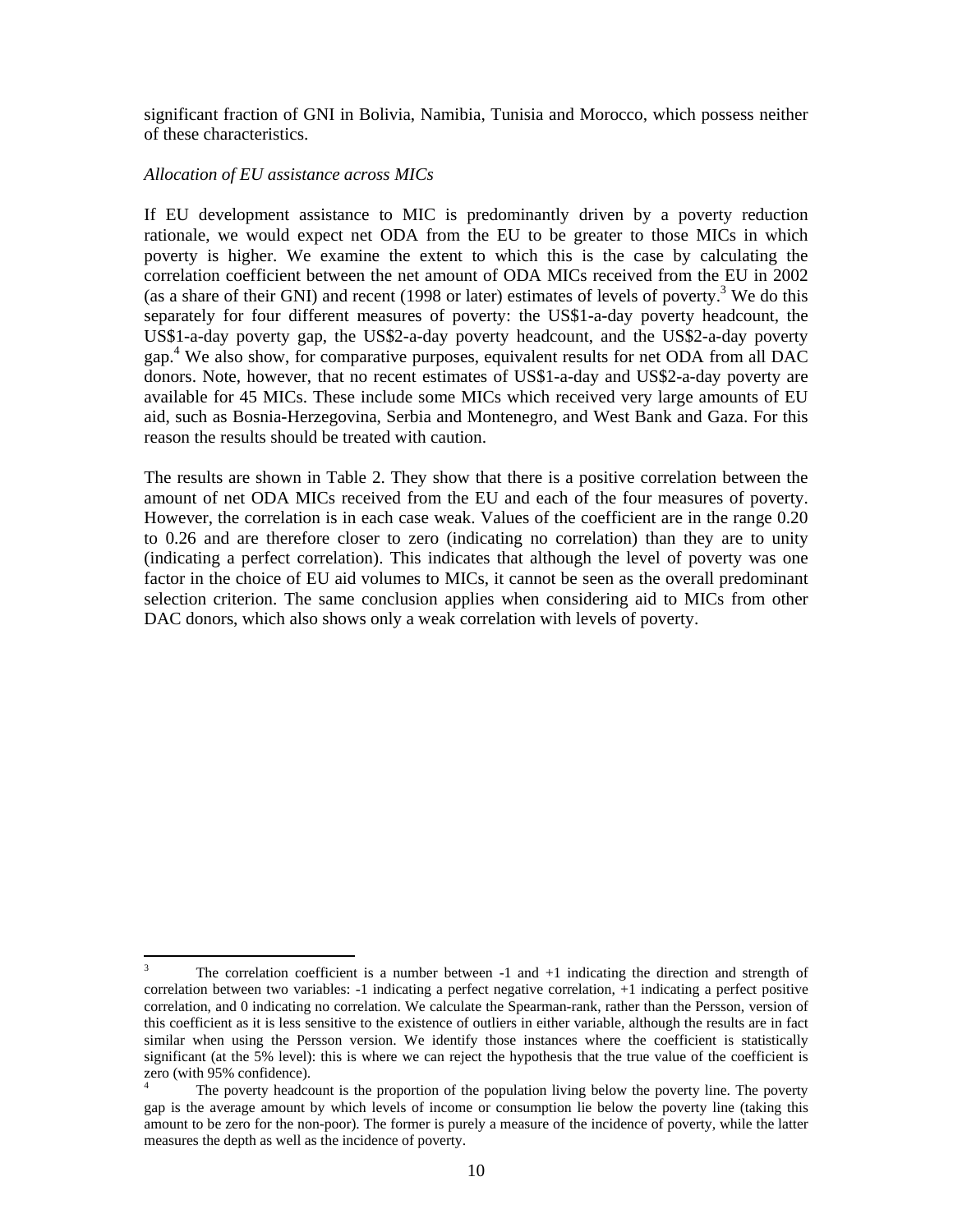|                    | <b>Poverty</b><br>headcount,<br>US\$1 a day | Poverty gap,<br>US\$1 a day | <b>Poverty</b><br>headcount,<br>US\$2 a day | Poverty gap,<br>US\$2 a day | Positive and<br>statistically<br>significant for<br>at least two<br>measures of<br>poverty |
|--------------------|---------------------------------------------|-----------------------------|---------------------------------------------|-----------------------------|--------------------------------------------------------------------------------------------|
| Austria            | 0.10                                        | 0.04                        | 0.18                                        | 0.12                        | No                                                                                         |
| <b>Belgium</b>     | 0.54                                        | 0.59                        | 0.40                                        | 0.47                        | <b>Yes</b>                                                                                 |
| <b>Denmark</b>     | 0.37                                        | 0.32                        | 0.39                                        | 0.37                        | <b>Yes</b>                                                                                 |
| <b>Finland</b>     | 0.43                                        | 0.37                        | 0.55                                        | 0.51                        | <b>Yes</b>                                                                                 |
| <b>France</b>      | 0.08                                        | 0.06                        | 0.03                                        | 0.04                        | No                                                                                         |
| Germany            | 0.44                                        | 0.41                        | 0.40                                        | 0.40                        | <b>Yes</b>                                                                                 |
| Greece             | $-0.30$                                     | $-0.37$                     | $-0.10$                                     | $-0.20$                     | No                                                                                         |
| Ireland            | 0.51                                        | 0.46                        | 0.55                                        | 0.53                        | <b>Yes</b>                                                                                 |
| <b>Italy</b>       | 0.33                                        | 0.33                        | 0.32                                        | 0.31                        | <b>Yes</b>                                                                                 |
| Luxembourg         | 0.30                                        | 0.32                        | 0.29                                        | 0.30                        | No                                                                                         |
| <b>Netherlands</b> | 0.40                                        | 0.39                        | 0.42                                        | 0.43                        | <b>Yes</b>                                                                                 |
| Portugal           | $-0.08$                                     | $-0.08$                     | $-0.08$                                     | $-0.06$                     | No                                                                                         |
| <b>Spain</b>       | 0.53                                        | 0.54                        | 0.51                                        | 0.52                        | <b>Yes</b>                                                                                 |
| <b>Sweden</b>      | 0.37                                        | 0.36                        | 0.43                                        | 0.42                        | <b>Yes</b>                                                                                 |
| <b>UK</b>          | 0.26                                        | 0.22                        | 0.29                                        | 0.27                        | <b>No</b>                                                                                  |
| <b>EC</b>          | 0.06                                        | 0.06                        | 0.09                                        | 0.07                        | <b>No</b>                                                                                  |
| <b>EU</b>          | 0.15                                        | 0.16                        | 0.17                                        | 0.17                        | <b>No</b>                                                                                  |
| All donors         | 0.24                                        | 0.21                        | 0.29                                        | 0.26                        | No                                                                                         |

*Table 2: Correlation coefficients between EU aid to MICs (as a proportion of recipient country GNI) and poverty, 2002* 

There are some significant differences between individual EU donors however. Among the larger donors, the correlation between net ODA and poverty levels is higher than the EU average for Belgium, Denmark, Germany, Netherlands, Spain, Sweden, about average for the UK, and lower than the average for France and the EC. Nevertheless, even for the former group the correlation coefficients in most cases remain below 0.5, indicating that aid was directed only to a moderate extent towards those countries with higher poverty.

Figure 4 plots the correlation between EU aid as a proportion of recipient country GNI and the US\$1-a-day headcount measure of poverty. If aid from the EU was greater to those MICs with higher levels of poverty, we would expect most points in the graph (each of which represents a separate MIC) to lie close to an upward-sloping line. This is clearly not the case. The MICs which stand out most in Figure 3 are those in which aid from the EU represents a significant fraction of GNI (more than 1%), but in which the US\$1-a-day headcount measure of poverty is close to zero (less than 2%). There are six such countries: FYR Macedonia, Guyana, Albania, Tunisia, Jordan and Morocco. Bolivia also stands out, in terms of having one of the highest ratios of EU aid to GNI, despite having an average (for MICs) level of US\$1-a-day poverty.<sup>5</sup>

 $\overline{a}$ 

 $<sup>5</sup>$  The same countries also stand out when considering the US\$2-a-day poverty measure, so it is not a reflection</sup> of the particular poverty measure. They also stand out when considering aid from all DAC donors relative to GNI, so high levels of EU aid are not simply compensating for low levels of aid from other DAC donors.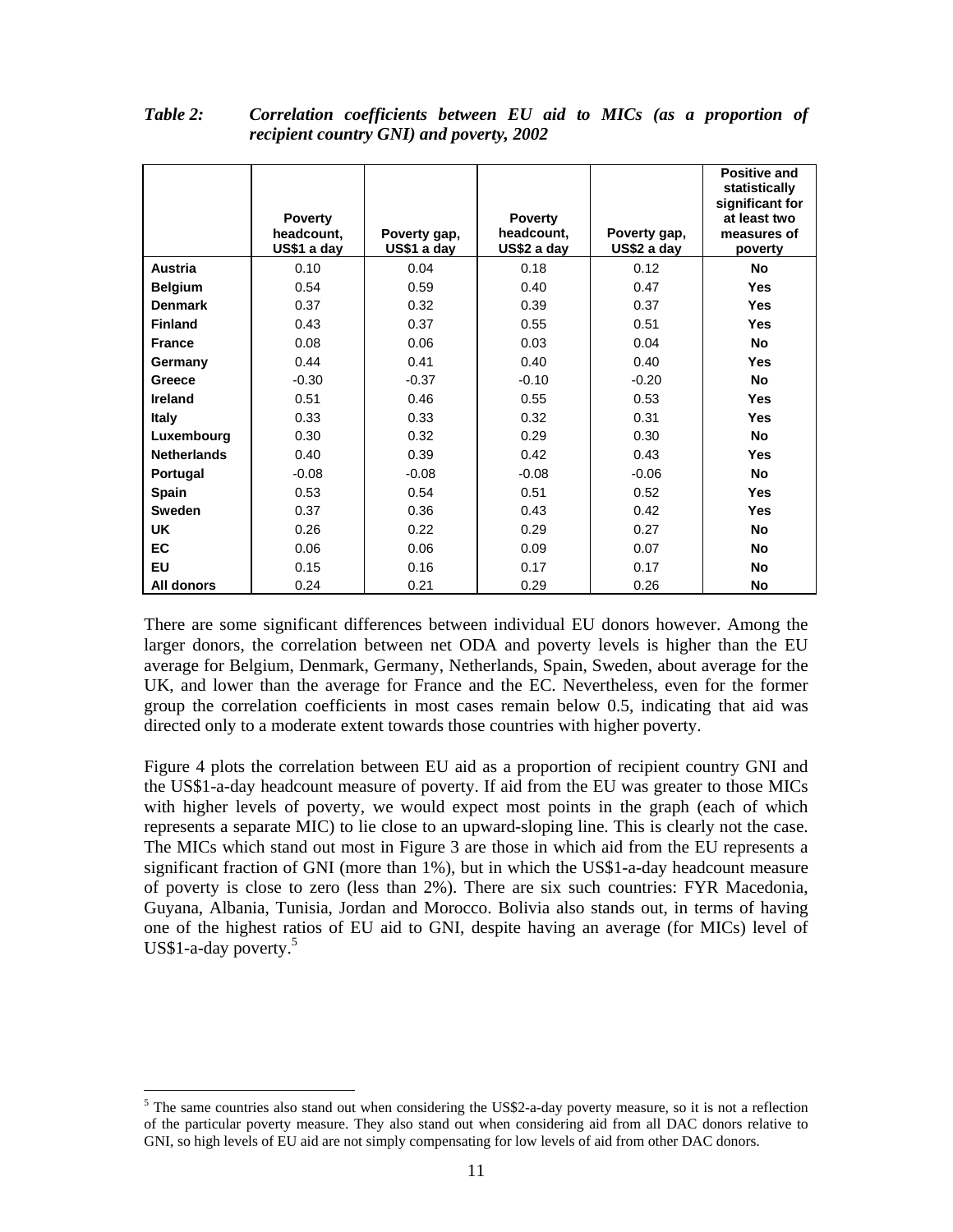



Source: OECD (2004); World Bank (2004).

Overall therefore, we find only a weak correlation between levels of EU assistance in 2002 and poverty levels in MICs, indicating that that assistance was not strongly focused towards MICs with higher levels of poverty. However, this does not necessarily imply that donors are not allocating aid in a 'poverty efficient' manner. Poverty efficient allocations also require that donors give more aid to countries in which average income is lower and in which the effectiveness of aid in terms of reducing poverty is higher.

#### *1.2 Differences between MICs and LICs*

MICs are a very diverse group, as has been recognised elsewhere (e.g. World Bank 2001). There are significant differences among them in their economic, political and social characteristics, and in the development challenges they face. However, there are certain important dimensions in which they differ at least on average, even if not in every specific case, from LICs. We focus here on differences in those dimensions which have implications for donors when deciding either the volume or the form of their assistance to MICs. These are grouped as follows: poverty and inequality; democratic institutions and governance; and economic policy and domestic resources, and access to capital markets and openness. Differences between the average values of these dimensions in MICs and LICs are shown in Table 3. Information for each specific MIC and LIC is contained in Appendix Table A2. In the text we also highlight those few cases where differences between LMICs and UMICs are as large as or larger than they are between LMICs and LICs.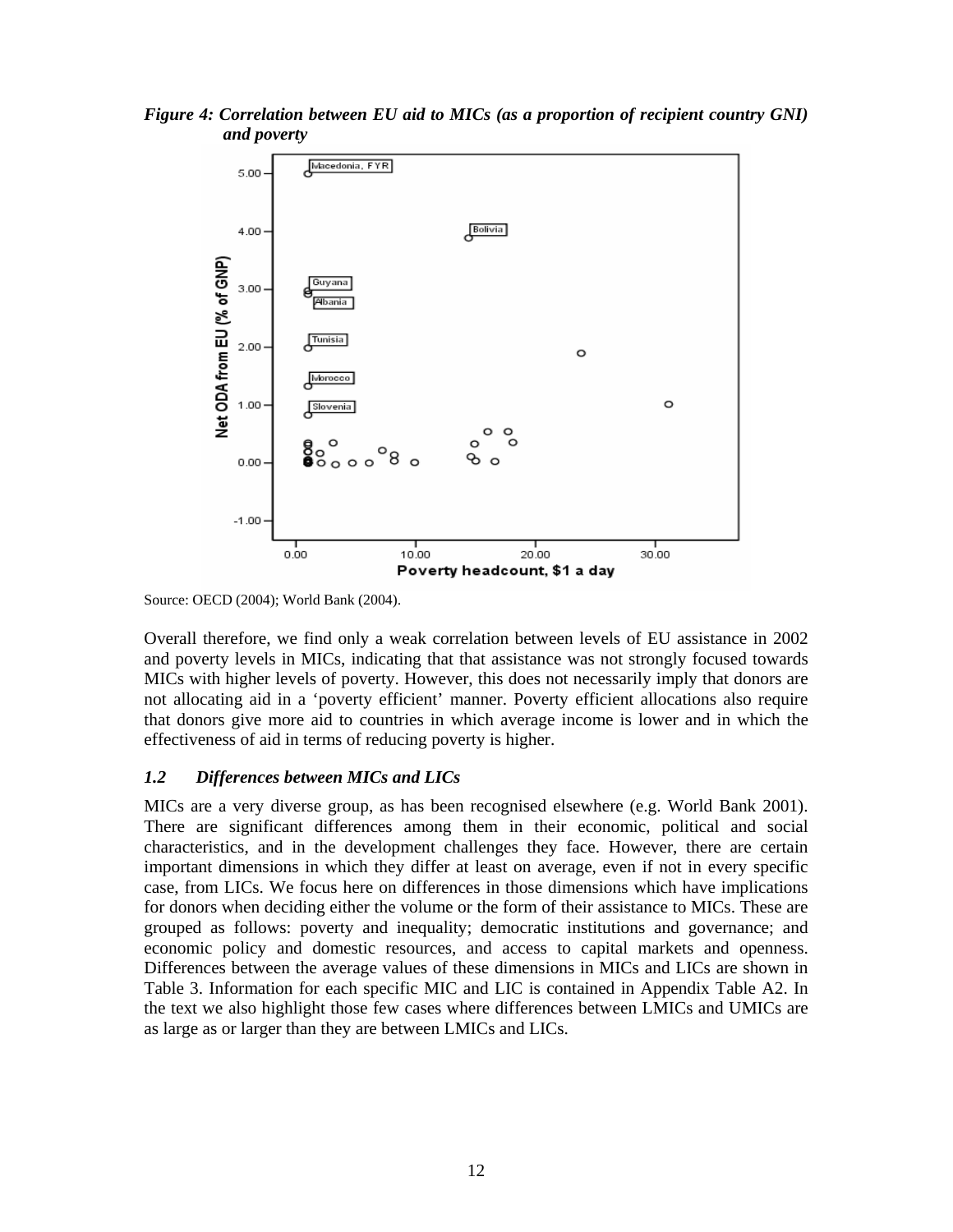| <b>Dimension</b>          | <b>Measure</b>                                | Average,<br><b>LICs</b> | Average,<br><b>MICs</b> | <b>Statistically</b><br>significant? |
|---------------------------|-----------------------------------------------|-------------------------|-------------------------|--------------------------------------|
| Poverty                   | Headcount, \$1 a day                          | 33                      | $\overline{7}$          | Yes                                  |
|                           | Poverty gap, \$1 a day                        | 13                      | $\mathcal{P}$           | Yes                                  |
|                           | Headcount, \$2 a day                          | 68                      | 22                      | Yes                                  |
|                           | Poverty gap, \$2 a day                        | 33                      | 8                       | <b>Yes</b>                           |
| Inequality                | Gini coefficient                              | 42                      | 42                      | No.                                  |
|                           | Income share of poorest 20%                   | 6                       | 6                       | No.                                  |
| Access to private capital | Eligibility for IBRD funding*                 | 14                      | 84                      | Yes                                  |
|                           | FDI per capita (US\$ PPP)                     | 67                      | 294                     | Yes                                  |
| Domestic revenues         | Tax revenues per capita (US\$ PPP)            | 274                     | 1,423                   | Yes                                  |
| Institutions and          | Political rights index (Freedom House)**      | 3                       | 30                      | Yes                                  |
| governance                | Rule of law index                             | -75                     | -9                      | Yes                                  |
| Economic policies         | Sachs and Warner index***                     | 51                      | 90                      | Yes                                  |
|                           | Inflation (% per year)                        | 19                      | 9                       | No.                                  |
|                           | Budget balance (% of GDP)                     | $-2$                    | $-2$                    | No.                                  |
| Aid inflows               | Aid (% of GNI)                                | 14                      | 5                       | <b>Yes</b>                           |
|                           | Aid (% of central government<br>expenditures) | 38                      | 4                       | <b>Yes</b>                           |

#### *Table 3 Differences between MICs and LICs*

*Notes:* The difference between the average (or mean) value of any one indicator between MICs and LICs is statistically significant (at the 5% level) when the null hypothesis that there is no difference can be rejected with a 95% level of confidence. \* Figures show the percentages of countries below the upper GNI per capita limit of US\$5,295 eligible for IBRD funding. \*\* Figures show the percentages of countries with the highest level of political freedom. \*\*\* Figures show the percentages of countries with an open trade policy stance.

#### *Poverty and Inequality*

The most obvious difference between MICs and LICs is that observed levels of income poverty tend to be higher in the latter. This is not surprising, as there is a close correlation between levels of per capita income and income poverty. Nevertheless, some MICs have higher levels of poverty than some LICs, despite their higher average income, because income is distributed more unequally. For instance, the US\$1-a-day poverty headcount in 1998 was 15% in Venezuela – an upper-middle income country with an unequal income distribution – but 13% in Pakistan – a low income country with a more equal income distribution.

Not all MICs have higher levels of income inequality than LICs. Differences between the average Gini coefficient and share of the poorest quintile in national income in LICs and MICs are small in size and are not statistically significant.<sup>6</sup> However, levels of inequality are substantially higher in those MICs in which levels of poverty are high. This is because MICs have, by definition, higher average incomes than LICs, so that high levels of income poverty must be accompanied with higher levels of inequality.

 $\overline{a}$  $6$  The Gini coefficient is a number which varies between 0, indicating complete equality of incomes, and 100, indicating complete inequality of incomes (all income accrues to one individual only). The poorest quintile consists of the poorest 20% of households when ranked by average household expenditure or income. Their share of total national income varies from 0% (indicating complete inequality of incomes) to 20% (indicating complete equality of incomes).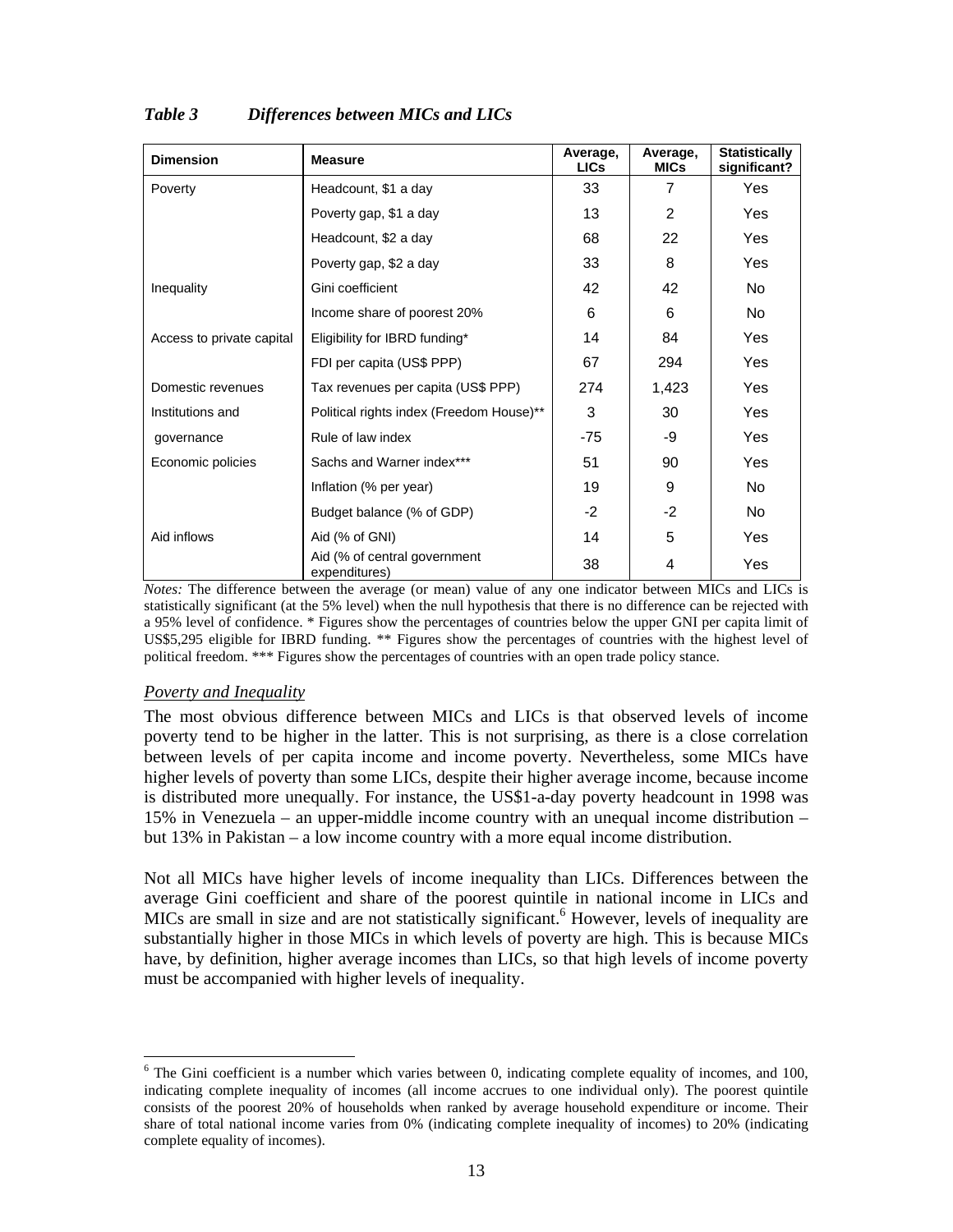#### *Access to Capital Markets and Domestic Resources*

Another important difference between MICs and LICs is that governments and firms in the former tend to have greater access to private, non-concessional and typically international capital. For instance, the vast majority (84%) of MICs are eligible for IBRD funding (or have graduated from IBRD funding on account of exceeding the upper GNI per capita limit of US\$5,295), while the vast majority (86%) of LICs are not eligible.<sup>7</sup> Similarly, the average inflow of foreign direct investment (FDI) per capita in 2000 was four times higher in MICs than in LICs.

There are, however, exceptions. Fourteen MICs are currently (as of July 2004) not eligible for IBRD funding (for reasons other than being above the upper GNI per capita limit): Albania, Armenia, Cape Verde, Cuba, Djibouti, Guyana, Honduras, Kiribati, Maldives, Samoa, Sri Lanka, Tonga, Vanuatu and West Bank and Gaza. Nine LICs are currently (again as of July 2004) eligible: Azerbaijan, Equatorial Guinea, India, Indonesia, Nigeria, Pakistan, Papua New Guinea, Uzbekistan and Zimbabwe. Some LICs receive substantial inflows of private capital (e.g. Angola, with US\$421 of inward FDI per capita in 2000), while some MICs receive very little (e.g. Morocco received less than US\$5 of inward FDI in 2000). There is in fact no statistically significant difference between average levels of inward FDI in LMICs and LICs.

MICs also have a greater volume of domestic resources for tackling poverty. This can be illustrated most starkly by calculating the proportion of total national income a government would have to collect each year from the non-poor in order to eradicate poverty, assuming it could obtain that income and redistribute it in a lump-sum way. In the case of Botswana, an upper middle-income country, this proportion is 2%; in Tanzania, a low-income country, it is  $24\%$ .<sup>8</sup> One can also calculate the volume of resources governments actually have at their disposal for tackling poverty. Average tax revenues per capita were five times higher in MICs than in LICs in 2000, indicating substantially higher domestic resources for tackling poverty.

#### *Democratic Institutions and Governance*

l

Social and political institutions differ also between MICs and LICs. MICs tend to be ranked higher than LICs in terms of political rights they offer their citizens: for example, free and fair elections, and decentralised political power. For example, 30% of MICs are accorded the highest grade of political rights by the group Freedom House International, as opposed to only 3% of LICs. However, there is a much smaller difference between LICs and LMICs, only 13% are accorded the highest grade of political rights by Freedom House International, as opposed to 58% of UMICs.

MICs also differ from LICs in terms of the various indices of the quality of social and political institutions. One such measure is the rule of law index calculated by Kaufman *et al.* (2003), designed to reflect "the success of a society in developing an environment in which fair and predictable rules for the basis for economic and social interactions"  $(p.6)$ . The

 $<sup>7</sup>$  The IBRD is the arm of the World Bank which raises funds in the world's financial markets and then makes</sup> loans to developing countries under more favourable terms than if they were to borrow from a commercial bank (e.g. longer repayment periods, grace periods before the repayment of principal begins). Eligibility for IBRD funding is assessed by staff in the World Bank Corporate Finance Department (SFRCF) on a country-by-country basis.

 $8$  A 'lump-sum' redistribution is one which has no adverse effects on the behaviour of donors or recipients. The actual numbers would be much larger than those in the Table, because such adverse effects are typically significant in practice (e.g. declining hours worked by high-income earners, capital flight). These calculations are based on data for 1993, and the US\$2-a-day measure of poverty.

<sup>&</sup>lt;sup>9</sup> The index is based on the perceptions of foreign analysts and domestic business-people of the incidence of both violent and non-violent crime, the effectiveness and predictability of the judiciary, and the enforceability of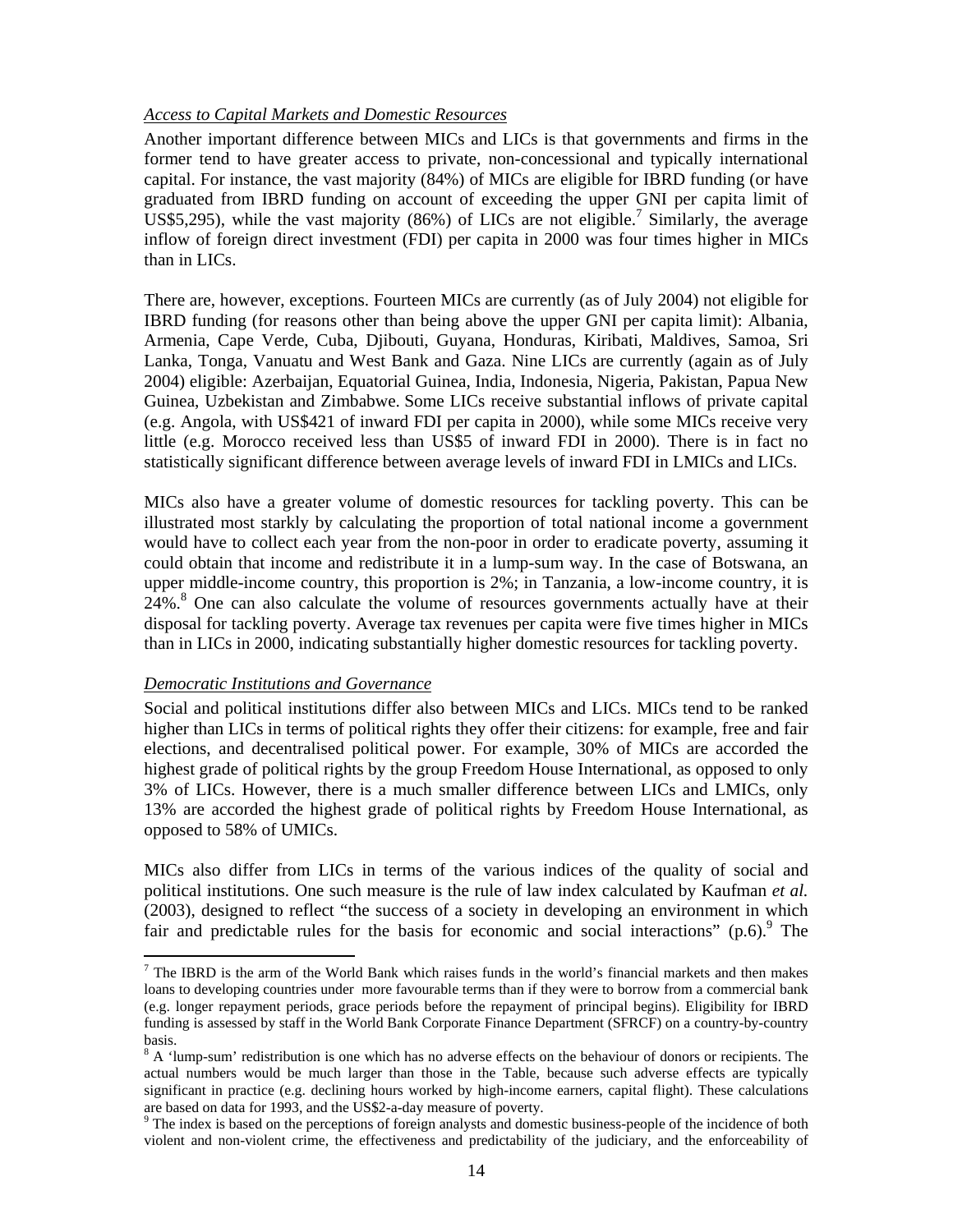average value of this index, which ranges approximately from  $-250$  to  $+250$ , is 66 points higher in MICs than LICs, and a similar difference holds for other the indices constructed by Kaufman *et al.*, including those measuring voice and accountability, political stability, regulatory quality, government effectiveness, and the control of corruption. However, differences in this index are in fact as large between UMICs and LMICs as they are between LMICs and LICs. This suggests that many LMICs are characterised by the same weak or ineffective social and political institutions found in many LICs.

#### *Economic Policy*

A greater proportion of MICs have what the World Bank (1998) would describe as a good policy environment – meaning stable macroeconomic policies and openness to foreign trade. The proportion of countries classified in 1998 as being open to trade, according to the criteria specified by Sachs and Warner (1995), was 90% among MICs but only 51% among LICs.<sup>10</sup> The average rate of inflation in MICs over the period 2000-20002 – one indicator of the stability of macroeconomic policy – was half the average in LICs over the period 2000-2002, although average values of the budget deficit (as a % of GDP), another indicator of the stability of macroeconomic policy, were over the same period broadly similar between MICs than LICs.

#### *Aid inflows*

Finally, average aid flows to MICs are much smaller, relative both to the size of the recipient economy and recipient government expenditures, than they to LICs. The average ratio of aid to GNI was in 2002 approximately three times higher in MICs than in LICs, while the average ratio of aid to recipient government expenditures was according to most recent estimates nearly ten times higher.

#### *Summary*

- MICs are a diverse group, and include countries with very different economic, social and political characteristics. However, they differ from LICs, at least on average, in terms of levels of poverty (lower), access to private capital markets (higher), domestic resources for tackling poverty (higher), macroeconomic policies (generally better), and aid inflows (lower, relative to the size of the economy or public spending). They are also ranked higher in the various measures of the quality of political institutions and governance.
- They do not differ in terms of income inequality, as measured by the Gini coefficient or the share of the poorest 20% in national income. However, those MICs in which the proportion of the population in poverty is high have significantly higher levels of inequality than LICs.
- Despite often large differences in the average value of each indicator between MICs and LICs, there is typically a significant amount of overlap between the distributions.

contracts. In empirical work, the rule of law has been found to be one of the most important determinants of long-run economic performance (e.g. Rodrik et al., 2002).

<sup>&</sup>lt;sup>10</sup> The criteria are as follows: average tariff rates below 40%; average quota and licensing coverage of imports of less than 20%; a black market exchange premium of less than 20%; no extreme controls (taxes, quota and state monopolies) on exports, and a non-socialist country. The original study provided data up to 1992; the source has been updated recently by Easterly et al. (2003). It is possible that the true proportion in each case is lower than that shown in the Table, because those countries for which data are lacking are, in all likelihood, less open than those for which data are available. It is possible that this tendency also causes us to over-estimate the differences in policy between, because the proportion of middle-income countries which lack data (65%) is higher than the proportion of low-income countries (42%) (this is mainly because the Sachs and Warner (1995) dataset, and the Easterly et al. (2003) update, do not contain data for countries in Eastern Europe and Central Asia).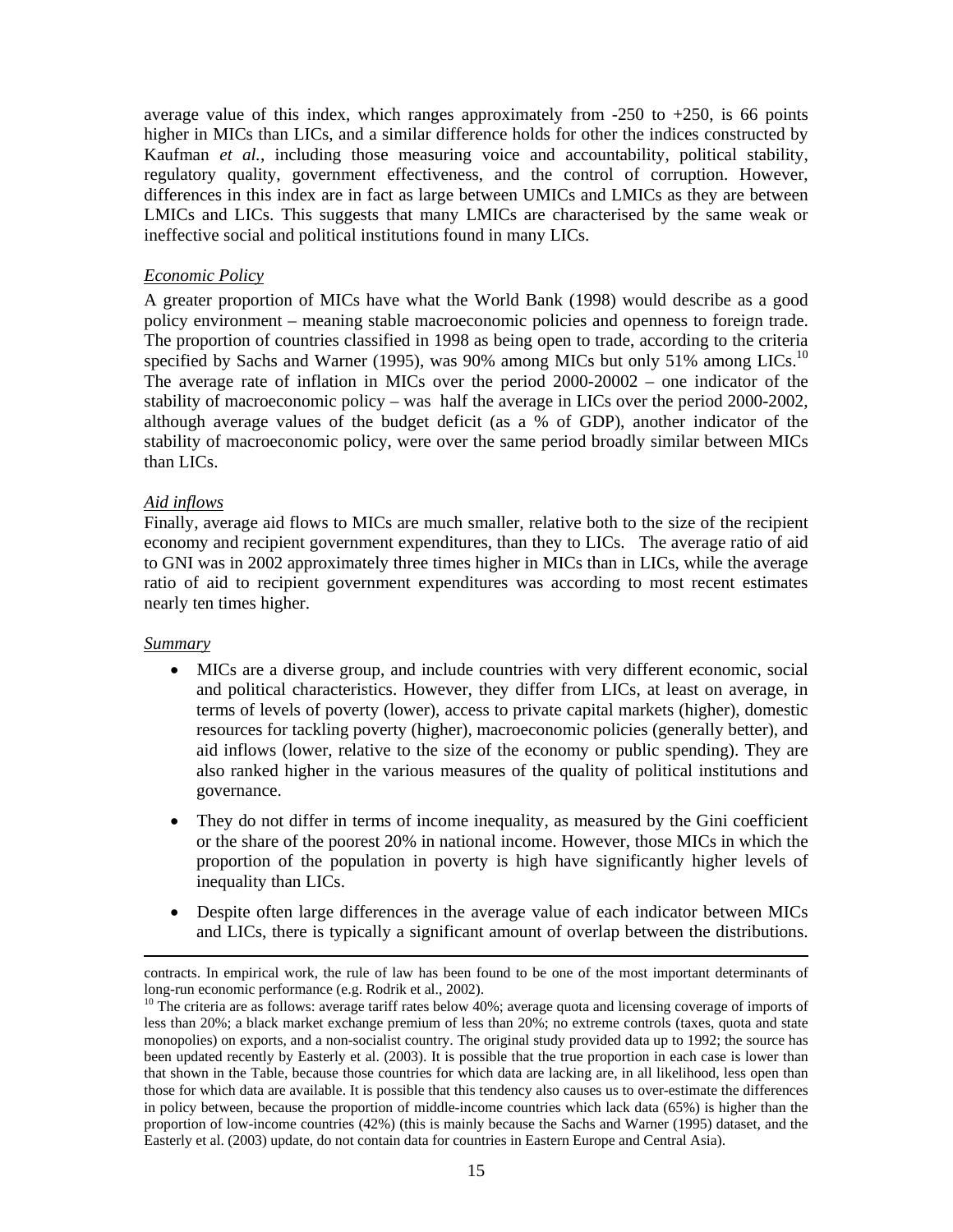There is a particularly large amount of overlap between LMICs and LICs in terms of access to international private capital and the quality of social and political institutions.

#### *1.3 Implications for donors' strategies in MICs*

MICs are a diverse group. Donor strategies in MICs will need to vary in order to reflect this diversity. However, the optimal strategy for the 'average' MIC will differ from the optimal strategy for the 'average' LIC. In this section we describe these differences, which are in terms of both the volume and types of donor interventions.

#### *Volume of assistance*

If donors wish to maximise the amount of poverty reduction from aid, they should allocate more aid, as a proportion of recipient country GNI, to countries with higher levels of poverty, with lower levels of income per capita, and in which aid is more effective in reducing poverty (Collier and Dollar 2001). The higher average level of GNI per capita in MICs and the lower average levels of poverty therefore favour a lower average amount of aid, as a proportion of GNI, in MICs. By contrast, the higher average quality of policy in MICs favours a higher average amount of aid, because there is evidence that the quality of policy raises the effectiveness of aid in raising economic growth (e.g. Burnside and Dollar 2001). However, given what we currently know about the size of this latter effect – which some people question whether it exists at all (e.g. Easterly  $2003$ ) – it is unlikely to offset the first two effects. This does not imply that all MICs should receive less aid as a proportion of their GNI than all LICs.

Other factors may affect the amount of aid that MICs should receive relative to LICs. One might argue that many MICs (as might be true for post-conflict countries irrespective of their level of economic development) are at a stage of development such that small amounts of aid can potentially have very large gains, by setting in motion a virtuous circle development or by avoiding a vicious circle of decline. Additionally, one might argue that aid to MICs has positive spill-over effects on economic growth and poverty reduction in LICs. For example, higher rates of growth in South Africa in all likelihood benefit the poor in Lesotho, Zimbabwe, and Mozambique. These arguments would favour higher levels of aid to MICs relative to LICs. Unfortunately however, there is as yet no empirical evidence on whether the effect of aid on growth does vary by per capita income level, or on whether (and if so by how much) aid to MICs benefits LICs.

#### *Form of assistance*

Following Collier and Dollar (2004), we distinguish between three broad forms of assistance, referred to as working *with* the government, working *through* the government, and working *around* the government. We then ask whether the most appropriate form of assistance differs between the average LIC and the average MIC.

Working with the government is where the aid donor does not try either to change or to go against government intentions. In practice, this means that the donor is prepared for aid to be allocated across sectors in line with existing government allocations. An example of this approach is General Budget Support (GBS). The main advantage of GBS is that it reduces the need for donors to manage large numbers of individual aid projects, with the possibility of reducing overall transaction costs. The disadvantage is that donors may not regard the government's intentions to be sufficiently in line with their own.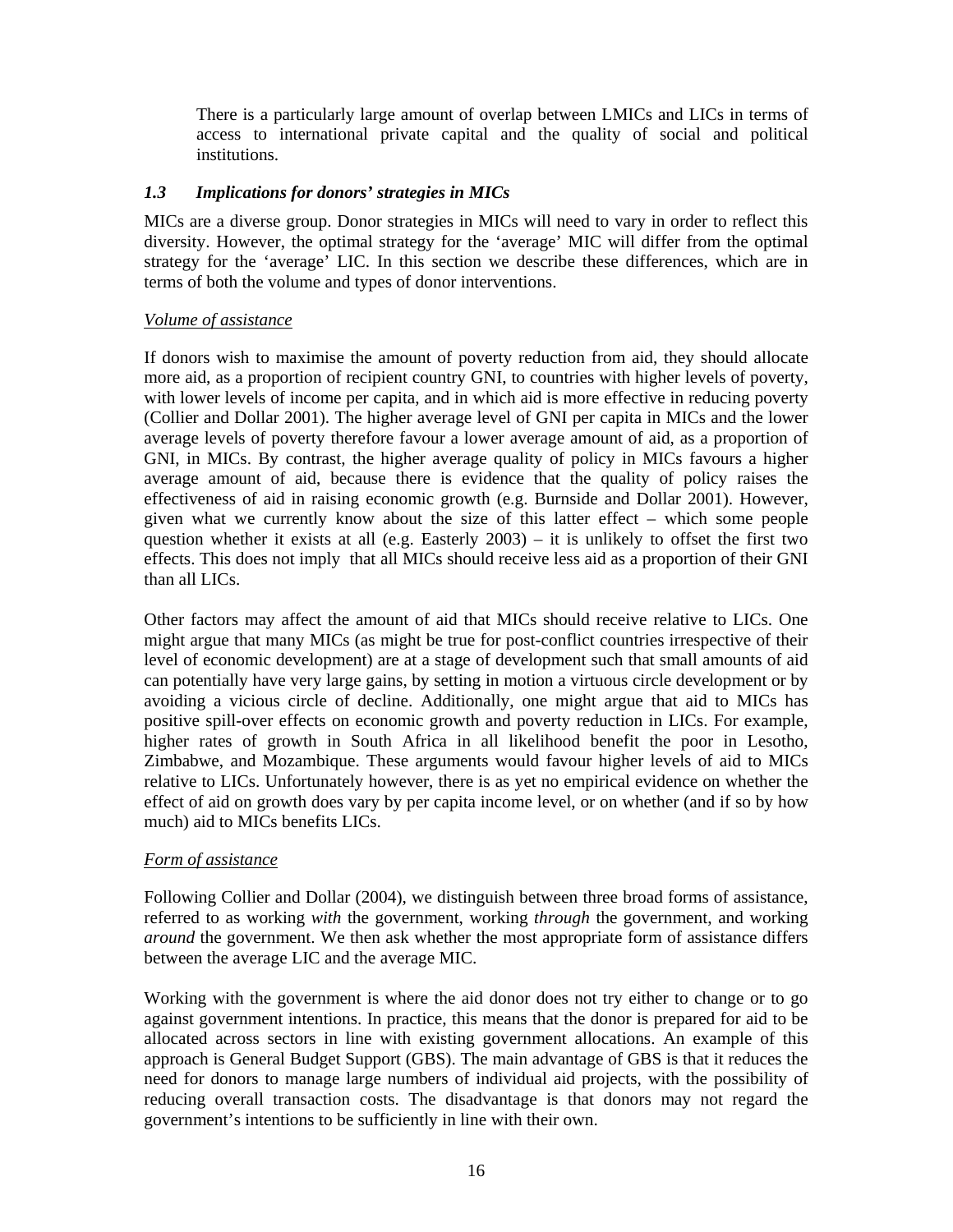Working through the government is where the aid donor gets the government to implement the projects which it, the donor, chooses. For example, if the objective of the donor is to reduce poverty, it might require that aid is used to finance projects which provide the most benefits to poor people. These might include investments in primary school education, rural electrification, social protection, and so on. The problem with this approach is that aid resources are fungible. Even if donors allocate resources to projects which provide significant benefits to the poor, governments can respond by reducing their own expenditures in those areas, leaving overall spending unchanged (see Box 2).

Working around the government is where the aid donor avoids the government, and instead finances local non-governmental organisations (NGOs) which do share its intentions. The advantage of this approach is that it ensures that aid provides direct benefits to the poor, even in an environment in which the domestic government does not see poverty reduction as high priority and aid resources are fungible. The main drawback is that such an approach can undermine democratic accountability.

If none of these forms of assistance are deemed appropriate, a fourth option available to donors is to try to bring the intentions of the government more in line with their own. This might be done in three main ways. First, they can seek to promote democracy, which may increase the influence of the poor on public expenditure priorities and allocations. Second, they can support civil society groups (e.g. faith-based organisations, NGOs) which serve to strengthen the voice and influence of the poor in national policy formulation. Third, they can provide and/or disseminate technical advice and know-how about the relative costs and benefits of alternative poverty-reducing policies, which may persuade national governments and elites to implement such policies.

#### **Box 2 The targeting of aid and fungibility**

To what extent can donors 'target' aid toward particular sectors (e.g. basic education) within recipient countries? The question relates to the fungibility of aid. The basic and well-known problem for donors is that, although they can require that a given amount of aid is spent on a particular sector, they cannot prevent a recipient government responding by reducing the amount of its own resources devoted to that sector, leaving the overall amount unchanged.

Aid is not always fungible. If the amount of aid provided to a particular sector exceeds the amount which the recipient government is currently spending, total spending on that sector must increase. This is more likely in countries which are heavily dependent on aid, and in cases where aid is provided for to entirely new types of spending (e.g. judicial reform). However, for most countries, and for most types of aid, aid is likely to be highly fungible. The World Bank, in its report *Assessing Aid* (1998), concluded that "the safest assumption for donors is that they are, more or less, financing whatever the government chooses to do" (p.74).

What are the implications for donors? The recommendations of the World Bank report are, broadly speaking, are to first form an opinion about the recipient government's priorities, as evidenced in the allocation of public expenditure, the national development plan, and so on. If the donor feels that these priorities are not in line with their own (assumed to be poverty reduction), the recommended course of action is to limit the overall volume of assistance, and support policy reform instead.

Does the most appropriate form of assistance differ between the average LIC and the average MIC? Three considerations are relevant. The first is that those MICs of most interest to donors have on average higher levels of inequality than LICs. High levels of inequality suggest that poverty reduction may not be very high among the government's priorities, or at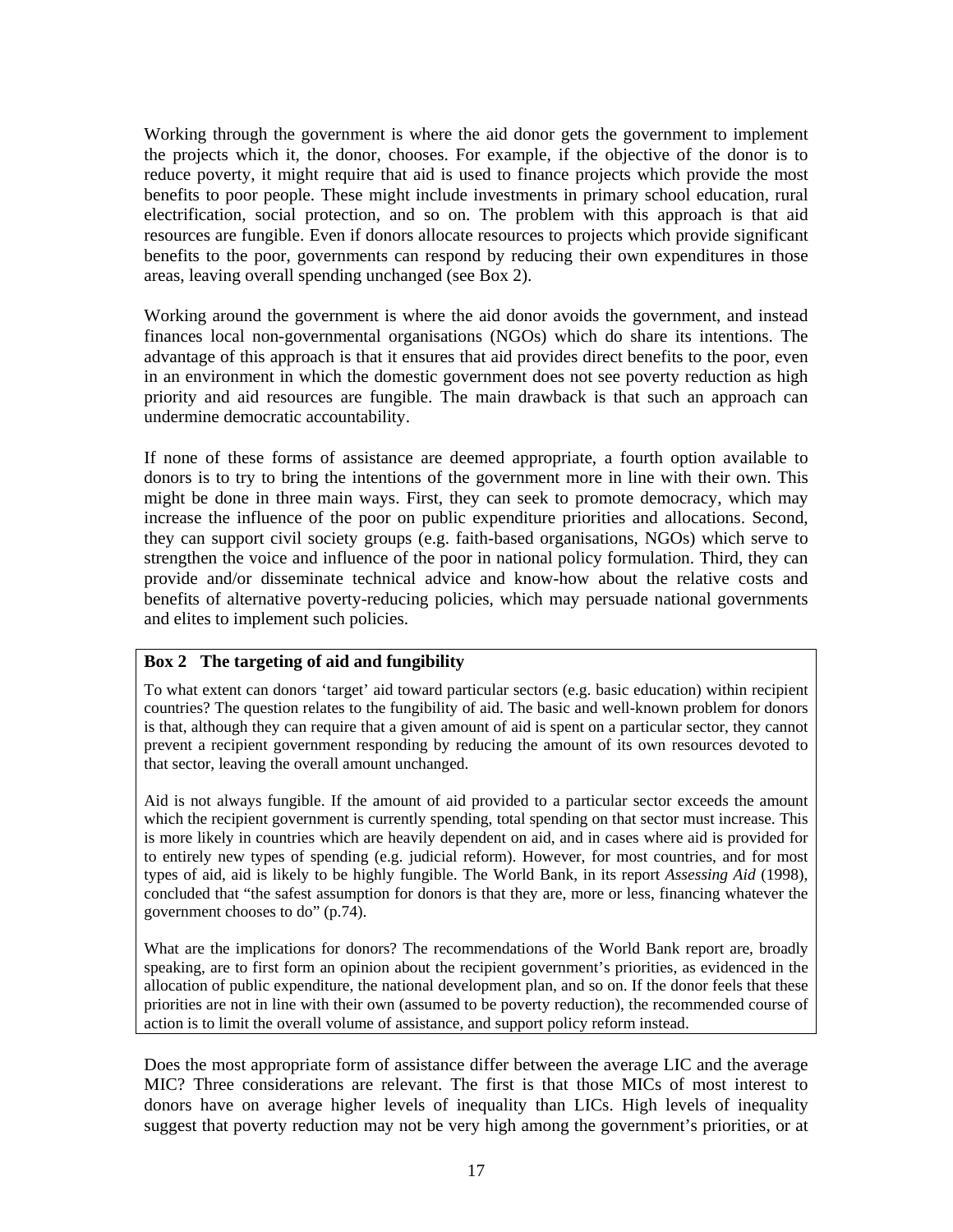least that the government is prevented from making it a high-priority by local elites. This need not necessarily be the case. Existing levels of inequality might be a poor reflection of the priorities of governments which have come into power only recently (as for example in Brazil). Alternatively, governments might tolerate high levels of inequality if they felt that a substantial redistribution of income or assets would have a negative effect on economic growth (as for example in South Africa). However, where high levels of inequality do indicate that poverty reduction is not high among the government's priorities, the strategy of working with the government will be less appropriate (for donors concerned with poverty reduction).

The second relevant consideration is that aid makes up on average a much smaller proportion of total public expenditure in MICs compared to LICs. This means that fungibility of aid is much more likely to be a problem in MICs. The main way in which donors can avoid the problem of fungibility is by providing an amount of resources to a sector which is greater than the amount the government is already spending: that way, total spending on the sector must increase. However, since governments in MICs are already spending significant amounts of resources in most sectors, it is difficult for donors to do this. This means that the strategy of working through the government is also less appropriate in the average MIC than it is in the average LIC.

The third relevant consideration is that levels of democratic accountability are on average higher in MICs than in LICs. This means that anything which undermines that accountability will tend to be a more serious problem in MICs than in LICs. On these grounds one can also argue therefore that the strategy of working around the government is less appropriate in the average MIC than it is in the average LIC. Because all three types of assistance have limitations in the average MIC, the implication is that in the average MIC donors concerned with poverty reduction need to think about ways of bringing the intentions of the government more in line with their own, through the promotion of democracy, the support of civil-society, and the dissemination of knowledge about the costs and benefits of poverty-reducing policies.

# **II. EU Aid: Targeting poor populations?**

Having examined the differences between the characteristics and most appropriate level and forms of assistance between MICs and LICs on average, we now turn to a more detailed examination of four specific MICs. These are Brazil, Morocco, Philippines and South Africa. We first describe the characteristics of these countries, and in particular the extent to which they fit the average characteristics of MICs described above. We then examine the strategies of EU donors in each country, on the basis of information contained in their Country Strategy Papers (CSPs) (discussed in Section 2.2), including responses to questionnaires from EU donors in the countries, and information in the OECD-DAC Creditor Reporting System (CRS) (discussed in Section 2.3).

#### *2.1 Special characteristics of MICs – four case studies*

Quantitative information on the characteristics of the four countries is shown in Table 4. All are *lower middle-income countries* according to the current (2004) World Bank classification, which is based on GNI per capita data for 2002. Brazil and South Africa are close to the upper limit of this category however, and both have been classified relatively recently as upper middle-income countries (Brazil in 2003, South Africa in 2001).

All the countries have a significant proportion of the population living under either the World Bank \$1-a-day or \$2-a-day *poverty* line. According to the most recent World Bank estimates, the share of the population living on less than \$1-a-day is less than 2% in Morocco (1999),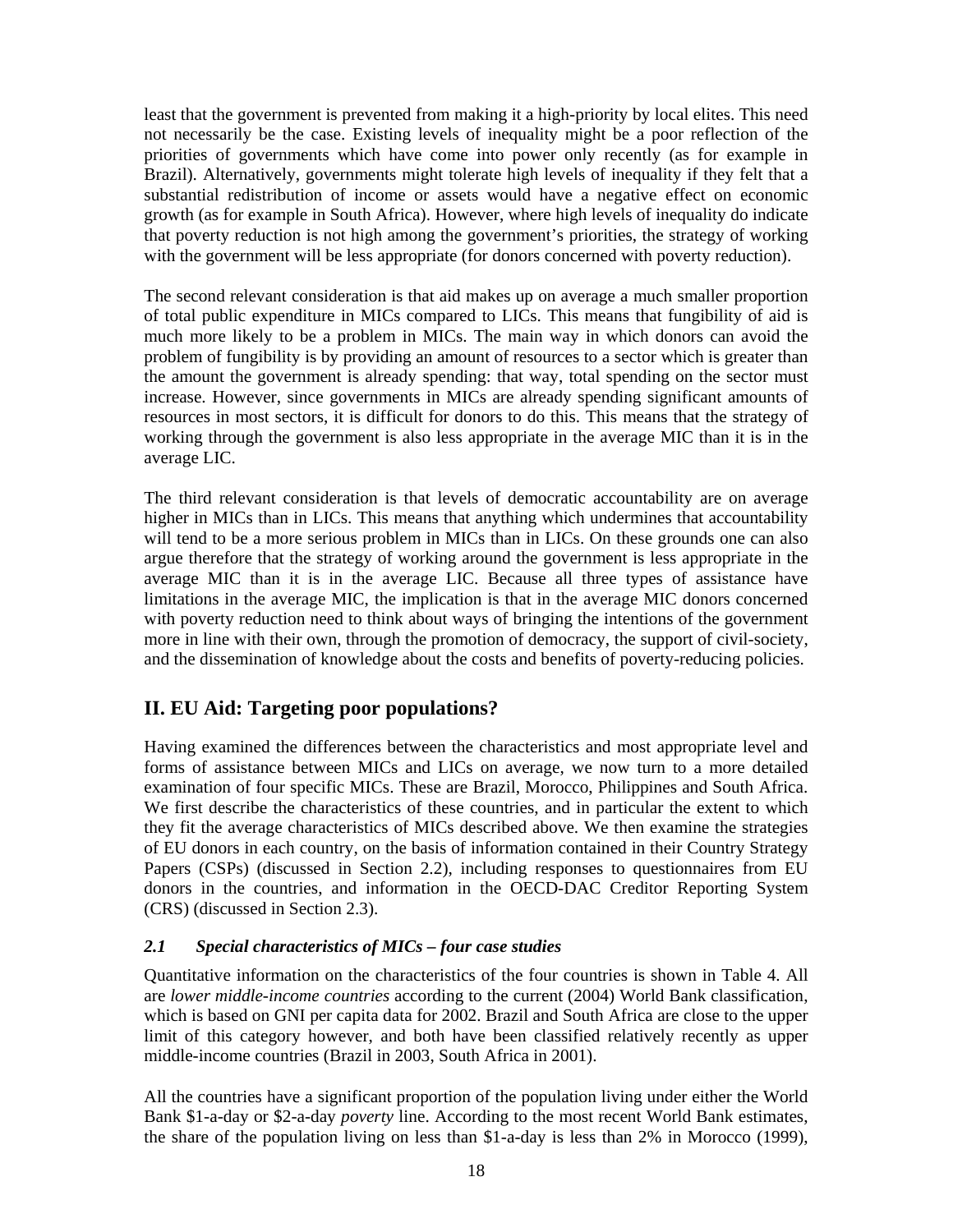but 7% in South Africa (1995), 8% in Brazil (2001), and 15% in the Philippines (2000 data). Estimates of the share of the population living on less than \$2-a-day in each of these years is 14% in Morocco, 22% in Brazil, 24% in South Africa and 46% in the Philippines. Two of the case studies, Brazil and South Africa, have very high levels of *inequality* by developing country standards. According to the most recent World Bank estimates, the Gini coefficient is 58 in Brazil (2001 data) and 59 in South Africa (1995 data), while the shares of the poorest quintile in total income are just 2% in each country. Levels of inequality are also higher than the low and middle-income country averages in the Philippines, but not to such a large extent. Levels of inequality in Morocco, by contrast, are somewhat lower than the low and middleincome country averages.

With regard to the *Millennium Development Goals (MDGs)*, Brazil has made progress in most indicators – considerably so in some, such as the mortality rate of children under 5 or the immunisation against measles. Also successful, albeit not to an equal degree, was Morocco, especially in the health sector (see Annex III). The picture for South Africa and the Philippines is less bright; the patchy available evidence indicates stagnation in most areas. With regard to educational indicators, the Philippines were already at a relatively high level at the beginning of the decade (as opposed to Morocco), so that leaps of improvement were not to be expected. The different situation in the case study countries is reflected in the respective ranking with regard to the *Human Development Index (HDI)*, with Brazil being on HDI rank 72, and Morocco being situated in position 125 in the HDI. While Brazil has made considerable progress in poverty reduction, South Africa and the Philippines have largely stagnated in this respect – the latter after some initial success – and Morocco is even facing a rise of poverty again after initial improvements in the 1980s.

The four countries have mixed records in terms of *political institutions and governance*. South Africa was in 2003 given by Freedom House International the highest possible rating in its index of *political rights*, while Brazil and the Philippines were awarded the second highest rating, indicating democratic and accountable systems of government. Morocco, by contrast, was in 2003 awarded a score of 5 on this index, indicating less-democratic or unaccountable systems.<sup>11</sup> However, in terms of the *rule of law* index constructed by Kaufman et al. (2003), Morocco received in 2001 the highest score of the four countries, and significantly above the MIC average. The scores for Brazil and South Africa were close to the MIC average, but the Philippines was substantially below, indicating lower effectiveness and predictability of the judiciary, less enforceability of contracts, and or higher rates of violent or non-violent crime (although still above the LIC average). The capacity for policy formulation was considered to be good in the four case studies. However, measures of *government effectiveness*, i.e. policy implementation, lagged behind OECD countries in all four cases; in the case of the Philippines, the country's performance was worse than the regional average. This had negative impact on e.g. the government's tax collection capacity and thus on the availability of domestic resources. More detailed information about governance and political institutions in each country is contained in the individual country Annexes.

 $11\,$ According to Freedom House International, countries that receive a rating of 1 (the highest rating) for political rights have free and fair elections. Those who are elected rule, there are competitive parties or other political groupings, and the opposition plays an important role and has actual power. Minority groups have reasonable self-government or can participate in the government through informal consensus. In countries rated 2, factors as political corruption, violence, political discrimination against minorities, and foreign or military influence on politics may be present and weaken the quality of freedom. In countries rated 3,4 or 5, other damaging elements can include civil war, heavy military involvement in politics, lingering royal power, unfair elections, and one-party dominance. However, states and territories in these categories may still enjoy some elements of political rights, including the freedom to organize quasi-political groups, reasonably free referenda, or other significant means of popular influence on government.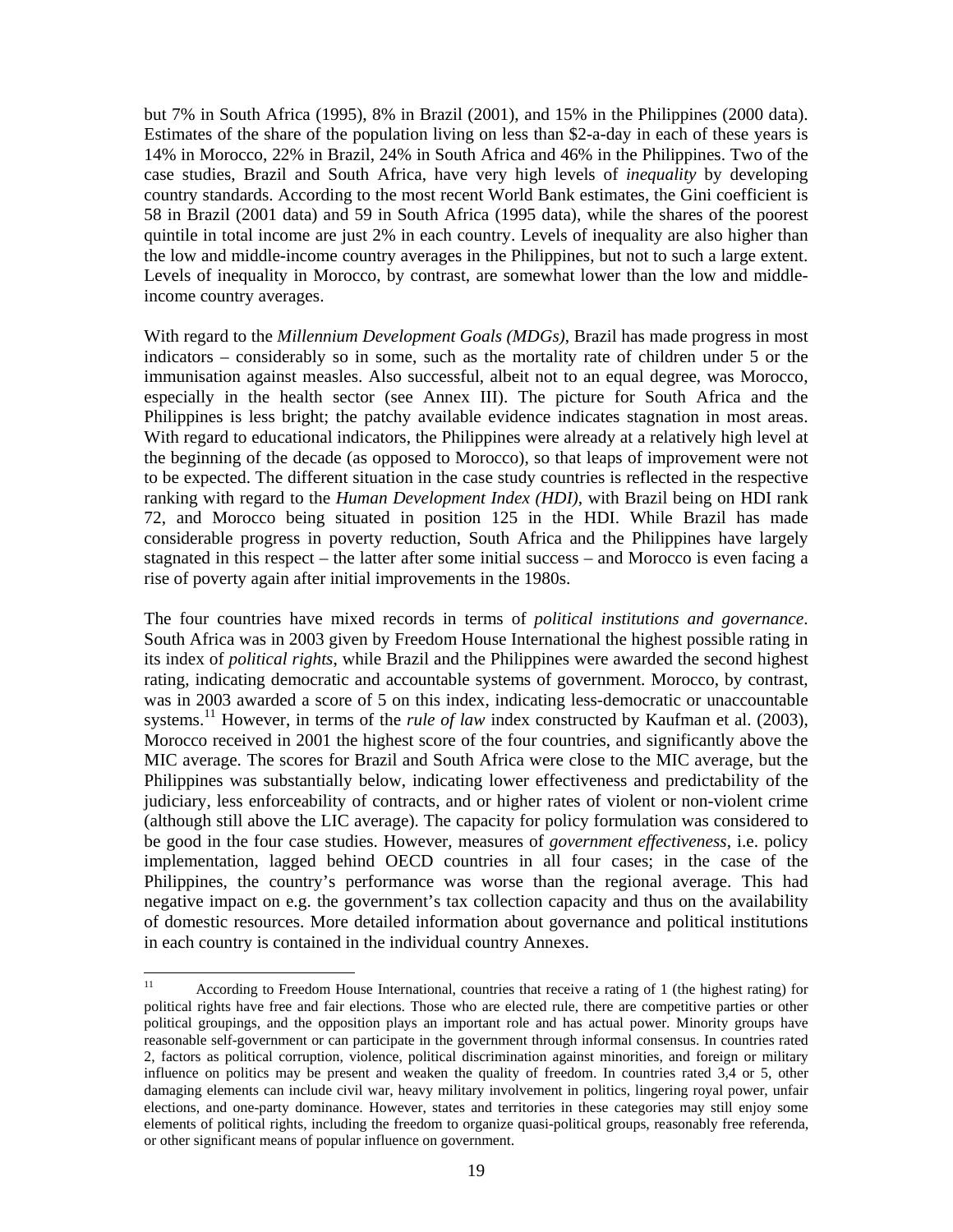Each country possesses a relatively good record in terms of *macro-economic policy*. Brazil, Morocco and the Philippines were all classified in 1998 as having an open trade policy stance according to the Sachs and Warner (1995) criteria, although this information is by now somewhat out of date (South Africa is not given a score). All four countries currently have access to IBRD funding. They differ, however, in the amount of *private capital flows* they receive. Brazil received (in 2000) a large inflow of FDI per capita relative to other MICs, but South Africa and the Philippines received (in the same year) both received less than the MIC or even the LMIC average, and only slightly above the LIC average. Morocco received a negligible amount by any standards. However, each country has significant *domestic resources* for tackling poverty, as evidenced by the large amount by which tax revenues per capita in each country exceed the LIC average in 2000. Average inflation during 2000-2002 was less than 10% per year in all four, indicating broadly sound macro-economic management. The most recent estimates of the government *budget deficit* are below 3% of GDP in South Africa and Morocco, also indicating sound macro-economic management. However, they are 4% of GDP in the Philippines and 5% of GDP in Brazil, levels which most economists believe will lead to macro-economic instability if left unchecked.

|                                                                     | <b>Brazil</b>  | Morocco | Philippines    | South<br>Africa |
|---------------------------------------------------------------------|----------------|---------|----------------|-----------------|
| GNI per capita (US\$, Atlas method), 2002                           | 2,830          | 1,170   | 1,030          | 2,500           |
| Population (million), 2002                                          | 174.5          | 29.6    | 79.9           | 45.3            |
| Headcount, \$1 a day                                                | 8.2            | $2$     | 14.6           | 7.1             |
| Poverty gap, \$1 a day                                              | 2.1            | < 0.5   | 2.7            | 1.1             |
| Headcount, \$2 a day                                                | 22.4           | 14.3    | 46.4           | 23.8            |
| Poverty gap, \$2 a day                                              | 8.8            | 3.1     | 17.2           | 8.6             |
| Gini coefficient                                                    | 58             | 40      | 46             | 59              |
| Income share of poorest 20%                                         | 2.4            | 6.5     | 5.4            | 2.0             |
| - year of poverty/inequality data                                   | 2001           | 1999    | 2000           | 1995            |
| Political rights index, Freedom House, 2003                         | $\overline{2}$ | 5       | $\overline{2}$ | 1               |
| Rule of law index, 2001                                             | $-26$          | 46      | $-49$          | $-5$            |
| Aid (% of GNI), 2002<br>Aid (% of central government expenditures), | 0.1            | 1.8     | 0.7            | 0.6             |
| latest estimate                                                     | 0.2            | 5.9     | 4.2            | 1.3             |
| - year                                                              | 1998           | 1999    | 2001           | 2001            |
| Eligibility for IBRD funding, 2004                                  | 1              | 1       | 1              | 1               |
| FDI per capita (US\$ PPP), 2000                                     | 420            | 1       | 108            | 72              |
| Tax revenues per capita (US\$ PPP)                                  | 1,574          | 866     | 583            | 2,433           |
| Sachs and Warner index, 1998                                        | 1              | 1       | 1.             |                 |
| Inflation (% per year), average 2000-2002                           | 8.6            | 1.3     | 5.9            | 7.8             |
| Budget balance (% of GDP), latest<br>estimates                      | -5             | $-2$    | -4             | $-2$            |
| - years                                                             | 1996-98        | 1997-99 | 1999-2001      | 1999-2001       |

#### *Table 4: Characteristics of the four case study countries*

To summarise, all share some, if not all, of the characteristics of the average MIC discussed in the previous section: in particular higher levels of inequality, greater access to private or nonconcessional sources of finance, greater domestic resources for tackling poverty, greater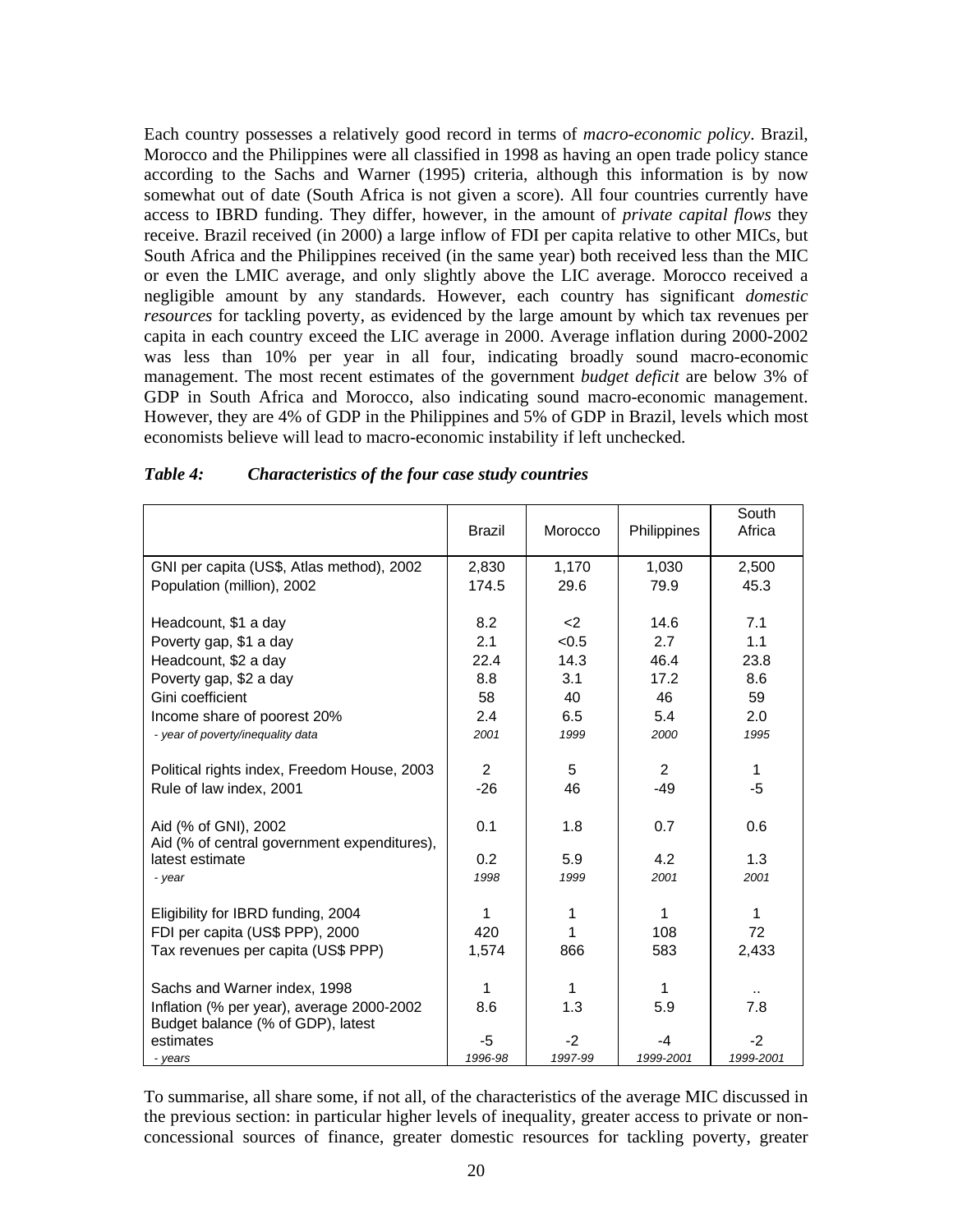macroeconomic stability and a more open trading regime, higher levels of democracy and accountability, greater rule of law, and a much smaller proportion of government expenditure accounted by aid, than the average LIC.

#### *Potential impact of EU assistance*

Aid accounts for only a small share of GNI in each country. In 2002, total net ODA from all DAC accounted as a proportion of GNI was 0.1% in Brazil, 0.6% in South Africa, 0.7% in the Philippines and 1.8% in Morocco. The share of EU aid in this total ranged from 16% in the Philippines to 44% in Brazil, 72% in Morocco and 78% in South Africa. The most recent estimates of aid as a share of government expenditure are 0.2% in Brazil (1998 data), 1.3% in South Africa (2001), 4.2% in the Philippines (2001), and 5.9% in Morocco (1999).

Development practitioners were asked for their perception of the EC's impact on poverty and governance in the partner country. Commission delegation staff in Brazil describe their impact as "very limited" in the area of poverty reduction: "In a country the size and with the characteristics of Brazil, there is no possibility to make a significant contribution [to poverty reduction and good governance] in quantitative terms." Despite the absence of "benchmark/baseline information" on poverty reduction and governance contribution of EC aid, the EC delegation to the Philippines refers to positive evaluations of EU projects in rural development, "especially at the local level". The EU, however, is not seen as too successful in its attempt to establish a dialogue with the Philippine government. The Moroccan delegation refers to changes that have opened up possibilities, and emphasises the "relevance of programming to identifying [and] helping [to] launch new reforms". De-concentration of responsibilities since 2002 is also mentioned as having improved the EC's impact on poverty reduction and good governance. EC delegation personnel in South Africa saw a significant impact of their work on issues in governance and (however, less so) on poverty reduction. EC aid has given "significant support to civil society activities, with tangible success", the delegation stated. New EC projects with poverty reduction goal have shifted away from social services and towards employment generation. The delegation calls for closely monitoring these projects in regard to this objective.

#### *2.2 Evidence from Country Strategy Papers (CSPs)*

l

The practice of publishing national CSPs differs among EU donors; some donors however, the EC in particular, make their CSPs publicly available on the Internet. Several Member States' staff at headquarters referred to the CSPs as 'internal documents', mainly so with regard to partner governments in developing countries.

The analysis of the EU CSPs in the four country case studies covers a total of 14 documents: seven for South Africa, three for the Philippines and two each for Brazil and Morocco (see box 3). The EC is the only donor for which all CSPs are publicly available on the Internet. Of our case studies, South Africa is the only country which has a large number of country strategies from Member States (6) plus one from the European Commission; the CSPs on South Africa accounts for half of our sample. Ten out of the 14 CSPs were written after 2000 – among them all EC papers (see box 3).

The CSPs give a broad framework for the cooperation with partner countries<sup>12</sup>, as confirmed by the Commission's delegations in their responses to our questionnaire. The CSPs were

<sup>&</sup>lt;sup>12</sup> We need to note that our sample only covered Country Strategy Papers. German development assistance, for instance, also refers to sectoral strategy papers, e.g. a paper of July 2003 on good governance in the cooperation with South Africa. Serving a purpose different to CSPs, these papers are not included in our study.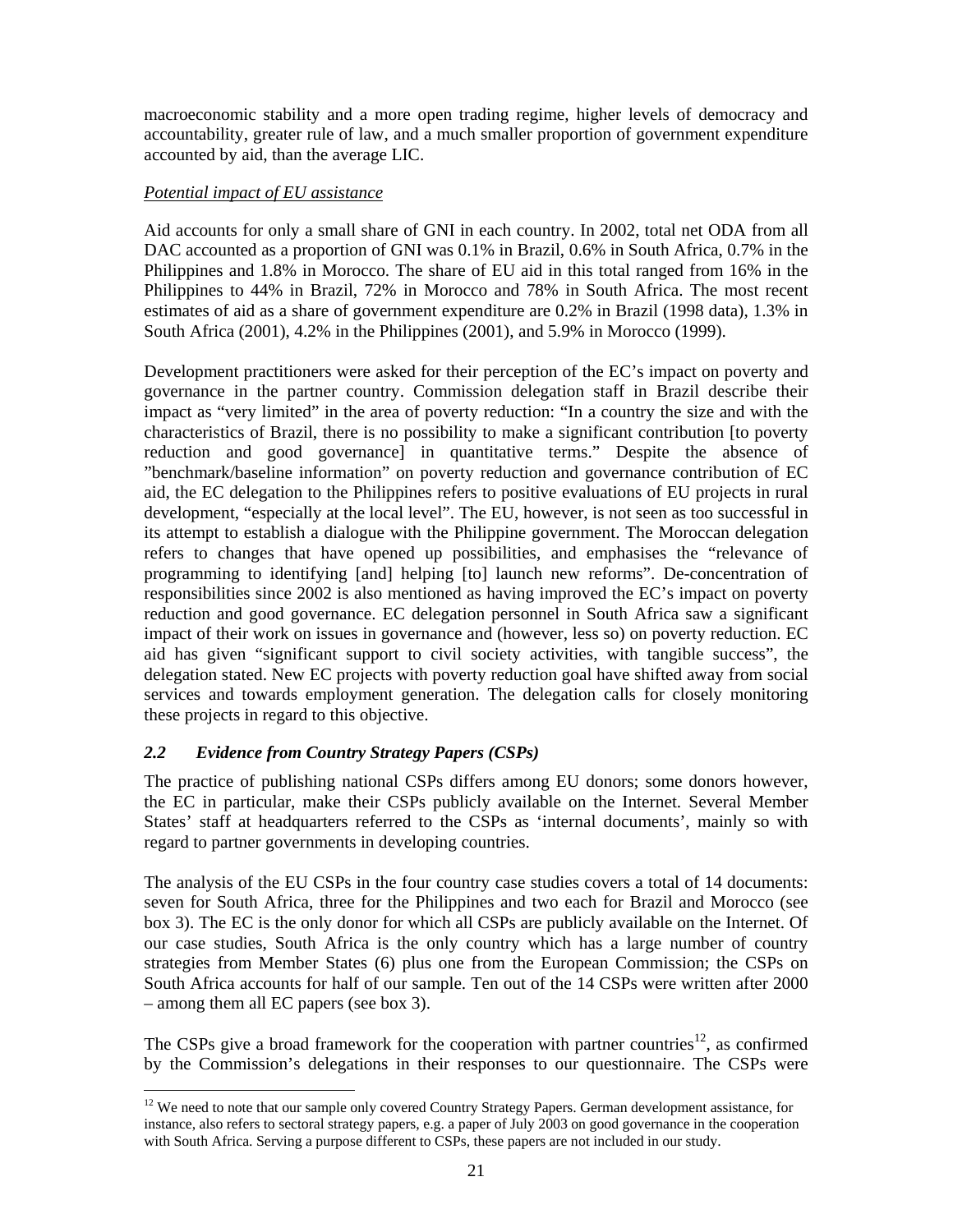referred to as the 'blueprint' for cooperation; all respondents reported that they consult the strategy regularly and in particular when taking in-country decisions on projects or programmes. EC delegations also stated that they are aware of existing Member States' CSPs in our case study countries. Some delegations also referred to strategy papers of other donors, such as the World Bank, and AusAid, CIDA and others, particularly so where EU assistance accounts for a small share of aid (e.g. Brazil and the Philippines).

#### **Box 3: Sample of Country Strategy Papers**

Our selection of case studies gave us 14 country strategy papers. Half of them were written for cooperation with South Africa. Donors with CSPs on South Africa are: the EC, Belgium, France, Germany, Ireland, Sweden, and the UK (the latter provided for a regional paper for SACU with one section dedicated to each of the SACU member states). The other half of our CSP sample covers the three remaining case study countries. In the case of Brazil, only the EC and the UK had country strategy papers. For the Philippines, CSPs were established by the EC, Germany, and Sweden. Of the active donors in Morocco, only the EC and Germany had CSPs available. Other donors, e.g. France, are currently establishing CSPs, but those were not yet available by the time of writing this study.

|                                          | Available CSPs of EU donors (and resp. time of writing)                                               |
|------------------------------------------|-------------------------------------------------------------------------------------------------------|
| Brazil                                   | EC (2001), UK (1998)                                                                                  |
| Philippines                              | EC (2002), Sweden (2000), Germany (2004*)                                                             |
| Morocco                                  | EC (2002), Germany (2002)                                                                             |
| South Africa                             | EC (2003), Belgium (2002), Germany (1999), France (2001),<br>Ireland (2001), Sweden (1998), UK (2002) |
| * under revision at the time of analysis |                                                                                                       |

#### *EU donors' objectives*

In many cases the CSPs in the four selected case studies have a poverty focus. For the European Commission's documents, however, only the South Africa CSP identifies poverty reduction as it main objective (directly linked to the development policy statement of November 2000). The objectives in Brazil are closely linked to the Mercosur process, while the CSPs for the Philippines and Morocco explicitly refer to respective regulation on the Asia-Latin America (ALA) and the Mediterranean (MEDA) programme. In the latter three case studies the emphasis is on trade policy. The link to the EU development policy statement of 2000 and its declared main objective to "reduce and, eventually, eradicate poverty" remain unclear in the cases of Brazil, the Philippines, and Morocco. To give one example of a CSP in the case of a LIC (within the ACP context), the Senegal strategy paper refers to all relevant EC documents, plus the poverty reduction strategy, and regional efforts (New Partnership for African Development, NEPAD).

Although many of the EU country strategy papers refer to poverty reduction, the only CSP to discuss the Millennium Development Goals (MDGs) is the Belgian country strategy document for South Africa, even if only in its introduction. However, three out of four EC delegations did not see a need for more explicit links to the MDGs and other poverty and governance indicators. The Philippine delegation saw advantages in relating back to the MDGs for both the EC and the Philippine government. Some areas, however, are not related to MDGs, the delegation argued (e.g. trade, investment, human rights and governance); "in other cases MDG [indicators] are not the most appropriate ones", the delegation stated. Comparing this with the example of Senegal (as a LIC), the MDGs are not individually listed, but indicators are used to assess the actions to be taken in specific sectors (e.g. education).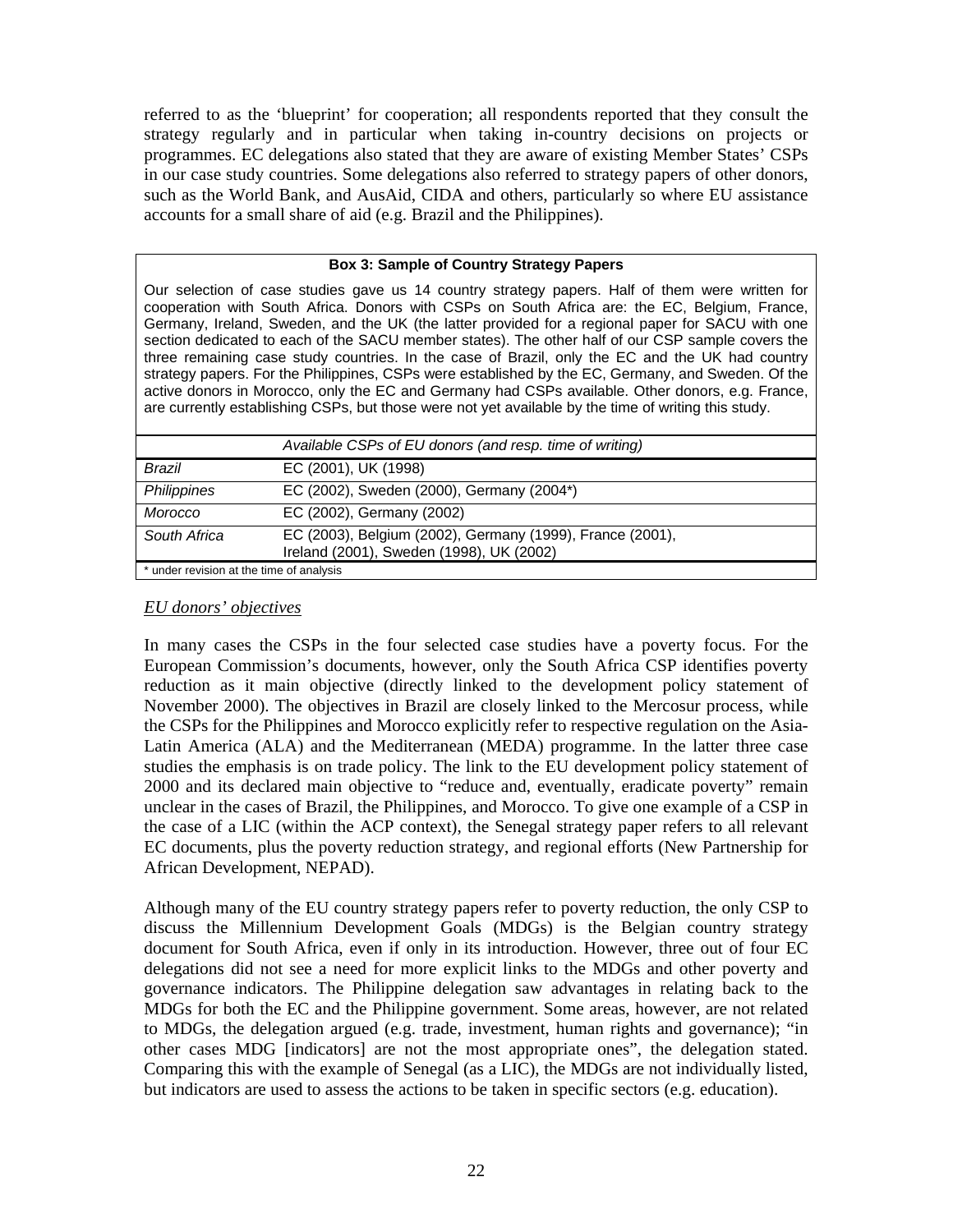MICs do not necessarily set up Poverty Reduction Strategy Papers (PRSPs) as they cannot qualify for the debt relief initiative for Highly Indebted Poor Countries (HIPC) which requires the establishment of a national PRSP. All CSPs refer to national development plans of the partner countries: in this sense they can be thought of as representing, using the Collier and Dollar (2004) terminology, a strategy of donors working *with* recipient governments. However, although the poverty impact of these national plans is at times touched on, it is not analysed thoroughly. The possibility that the objectives of recipient government differ from those of the donors, and problems arising from the fungibility of aid, are not systematically addressed.

Poverty is mentioned as a challenge and its reduction as an objective in the case of the German paper for the Philippines. Both UK strategy papers, however, show a very strong focus on poverty. The two Swedish country strategies in our sample have a broader focus on development and democracy. Only Germany and France do not share poverty as their explicit key objective in the cooperation with South Africa. In two of Germany's three *'Länderkonzepte'* (country strategies), no specific donor objectives are mentioned; the papers instead refer to partner government's objectives.

With regard to coordination among EU donors (i.e. among Member States and with the Commission), information was obtainable only from the Philippines and provided via the EC delegation. Because of staff turnover, Member States' development counsellors did not recall the setting up of the previous CSP. However, the one counsellor present with historic memory "said that Member States had been informed but barely been consulted; […] no serious discussion had taken place". This situation, it was noted, had changed in the last year, as "consultation by the Commission over new projects and programmes [have become] a standard pattern".

#### *Arguing the case of the poor in CSPs?*

The CSPs aim at identifying priorities and formulate the donor's intentions on future areas for cooperation. The general selection of priorities in the cooperation with partners differs among EU donors. Since 1999, Germany focuses on four areas in its aid interventions in so-called 'focal partner countries'). Among these are the Philippines, Morocco and South Africa, but not Brazil. Belgian development cooperation law prescribes five focal sectors and three cross cutting areas, as well as favouring interventions in rural areas. Swedish emphasis is slightly different in making the cause for sustainable development it its overall development policy (with strong emphasis on environmental issues), and in the South African case focussing on democracy, gender equality and handicap issues.

All country strategy documents include a country analysis section and a reflection on past interventions. The CSPs are comprehensive but with a maximum length of about 30 pages, there is limited scope for describing the dynamics of poverty and how aid interventions might reduce poverty or improve governance. Yet, the section on the assessment of past interventions could potentially provide some 'lessons learnt' with regard to the poverty impact of interventions or give indicators of progress, e.g. discuss the MDGs. In the country assessment sections, the CSP could provide a brief discussion on outcomes (e.g. how did government policies affect poverty and how did assistance contribute to this?) or on outputs (e.g. which reforms do governments promote and how do they propose to reduce poverty?). This should contribute to the sections on identifying the most binding constraints to development and defining strategies to overcome obstacles. In most documents, however, the assessment of past assistance to the partner country could be improved by including more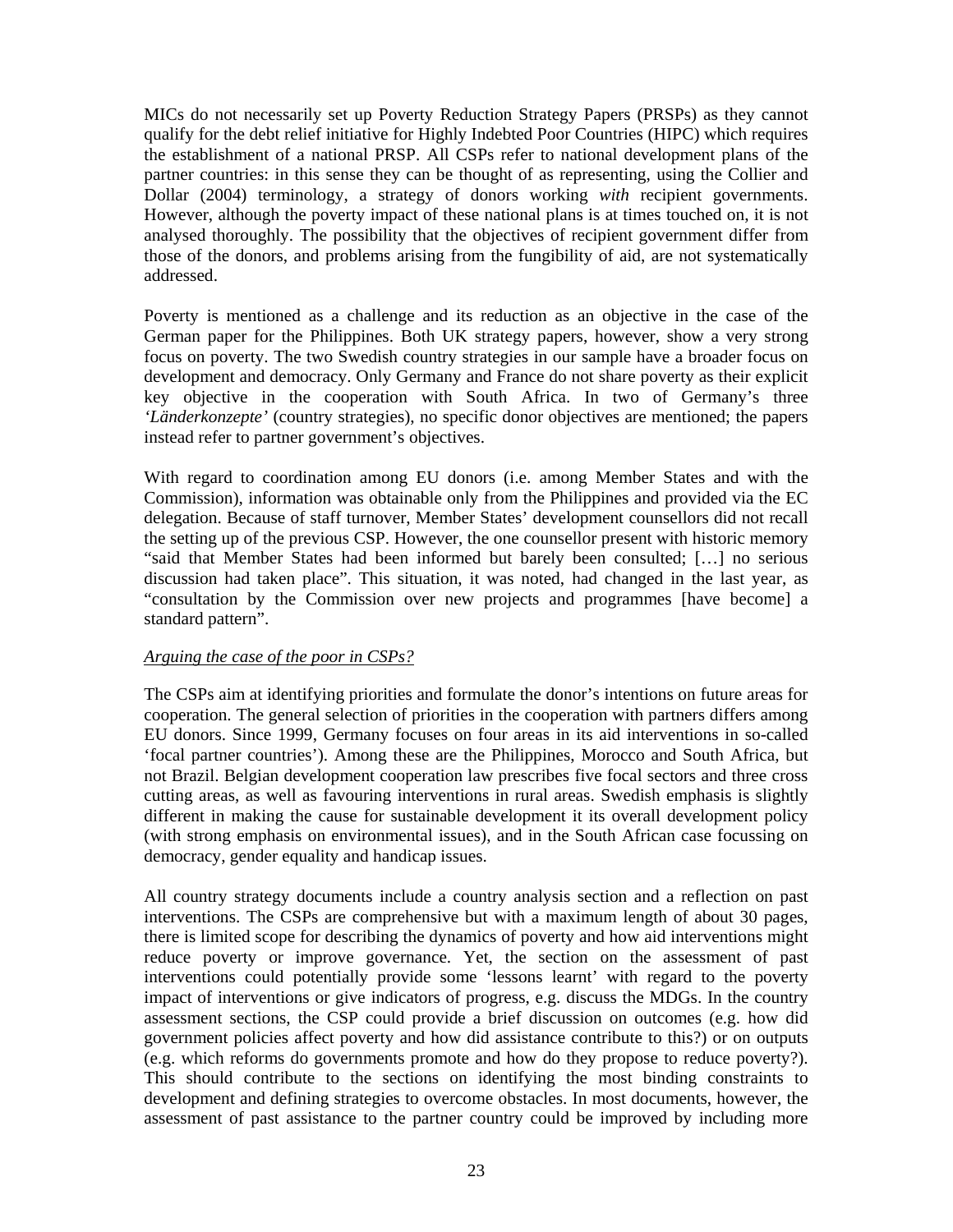substantial assessment of past intervention, and consequently providing detailed information on poverty and questions of governance.

#### **Brazil**

The European Commission's CSP for Brazil argues much less in a pro-poor rationale, although poverty is identified in first place by EC delegation staff when asked about the key challenges Brazil faces. However, the delegation staff notes that there is no need to amend the CSP. In the case of EC cooperation, only one of the three identified focal sectors in Brazil has explicit links to and potentially immediate impact on the poor population (23% of the programme for social development). Another focal sector on public administration also included some small support for human rights; the practice of human rights is identified by Commission delegation staff as one key challenge facing Brazil. The UK strategy document for Brazil, by contrast, tries to ensure that all its focal sectors are explicitly targeted to poverty reduction. Environment/sustainable development should respond more directly to the needs of the poor and work with civil society to strengthen government institutions and identify opportunities to improve the position of indigenous peoples.

| <i>Lable 5:</i> | Priorities of EU country strategies in Brazil |                                    |
|-----------------|-----------------------------------------------|------------------------------------|
| EC              | Economic reform                               | <b>MERCOSUR</b> as framework       |
|                 | Environment                                   |                                    |
|                 | Social programme                              |                                    |
| <b>UK</b>       | Natural resources                             | Possibly also trade or investment- |
|                 | Urban environment                             | related areas, but not as main     |
|                 | Good governance                               | $f\text{ocus}^{13}$                |

*Table 5: Priorities of EU country strategies in Brazil*

#### **The Philippines**

 $\overline{a}$ 

In the Philippines, the European Commission's strategy paper shows more focus on poverty reduction than in other case studies. The country planning allocates 82% of the indicative budget to poor sections of society both in rural sector and health sector assistance. The focus is argued very clearly to be on "the poorest sectors of society, those living in remote areas and living below the poverty threshold." A further 11% of the budget is aimed at good governance: strengthening the judiciary and support for anti-corruption activities. This intervention is seen as cross-cutting and bridging the two main areas of EC assistance to the Philippines. Germany's four focal sectors do not make explicit links to poverty reduction. However, the focal sectors include HIV/AIDS as well as water, sanitation and waste management, all of which potentially immediate impact on poor populations. A clear focus is on the region of the Visayas; possible extension to Mindanao is explicitly provided for. These areas are significant for the reduction of poverty in the Philippines – either because the sector benefit poor people most, or they are targeting particularly poor regions. The Swedish assistance is limited to demands for technical assistance from the Philippine partner, in particular in infrastructure programmes. Other Swedish assistance – partly from NGOs – goes to support for the Philippine civil society.

<sup>&</sup>lt;sup>13</sup> NB: the CSP dates from before the International development act of 2001, which prescribes poverty reduction as the objective for British development cooperation.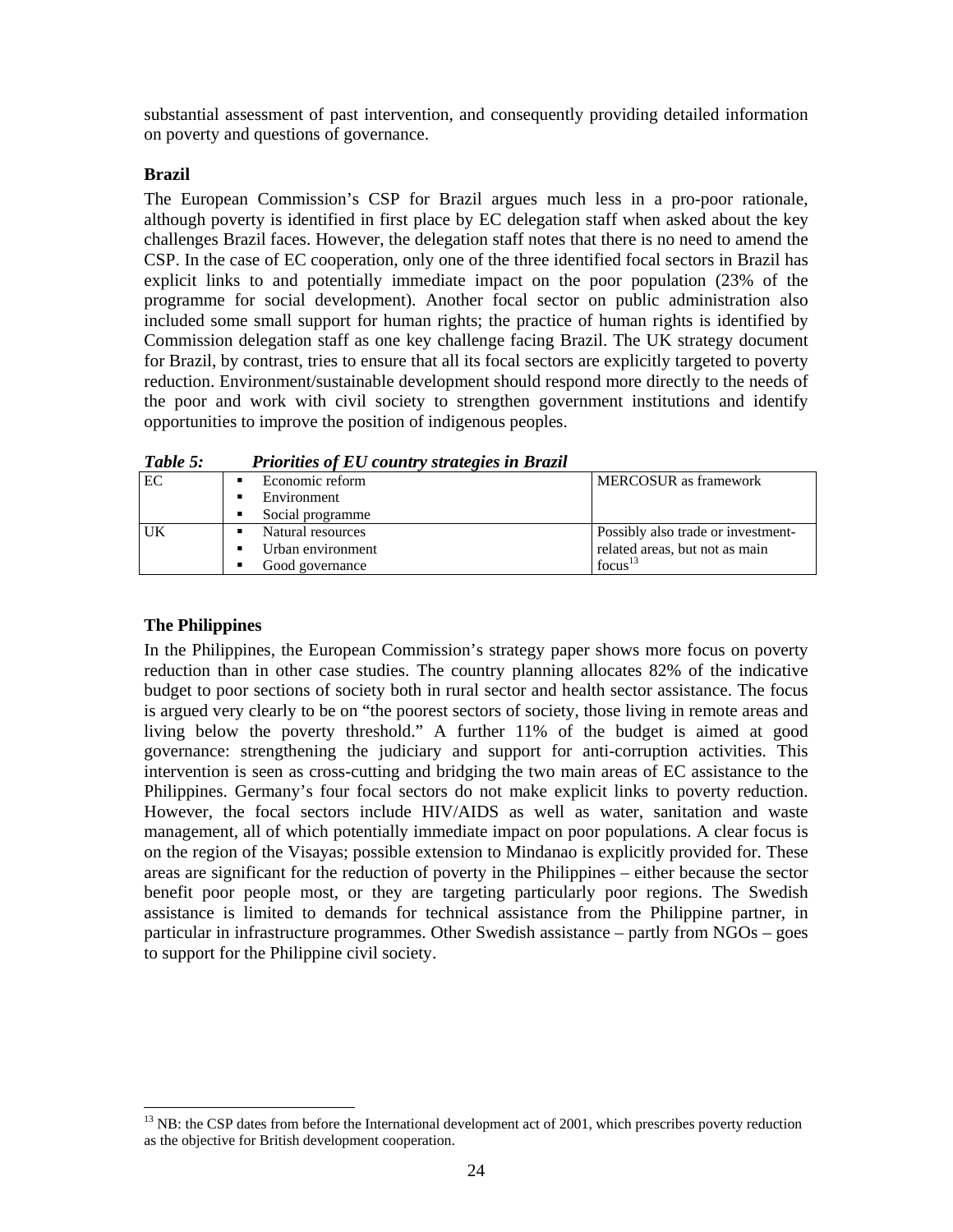| Table 6: | Priorities of EU country strategies in the Philippines       |                                  |
|----------|--------------------------------------------------------------|----------------------------------|
| EC       | Assistance to the poorest sector of society,<br>٠            | <b>ASEAN</b> as framework        |
|          | - rural sector interventions,                                | Cross-cutting sector:            |
|          | $-$ health sector                                            | Governance                       |
|          | Assistance to trade and investment<br>٠                      |                                  |
| Germany  | Economic reform and establishment of a market<br>٠           | Regional focus:                  |
|          | economy                                                      | Visayas Region                   |
|          | Health, family planning and HIV/AIDS<br>٠                    |                                  |
|          | Environment and sustainable resource management<br>٠         | (possible extension to           |
|          | Water/sanitation/waste management                            | Mindanao)                        |
| Sweden   | Comparative advantages of Swedish assistance are:            | Limited to technical             |
|          | Sustainable use of resources                                 | cooperation, projects (e.g. in   |
|          | Support for Civil Society Organisation (also to include<br>п | infrastructure) to be identified |
|          | aiming at good governance)                                   | by the partner                   |

#### **Morocco**

l

The EC's country strategy for Morocco emphasises governance issues. In its argument for aid interventions, however, the pro-poor rationale is not very strong in the case of Morocco (see box 4). This might be because the constraint in Morocco is governance rather than poverty, but this argument is not made explicitly in the CSP. Trade is a prominent issue in the CSP. Even if the association agreement with the EU may have a positive impact on poverty in Morocco – and this point is not made in the EC country strategy<sup>14</sup> – the key rationale in country planning of the EC with Morocco is that of partnership (participation in EU educational programmes) and neighbourhood (migration issues) rather than explicitly poverty reduction. A good example for governance argumentation is also the German CSP on Morocco: the analysis of the country situation is quite comprehensive and the lines for future aid interventions well argued. Again, however, links to the proposed programmes are not systematically argued in a pro-poor rationale.

The European Commission gives two major lines of intervention in Morocco (see box 4), each of which account for half of the National Indicative Programme (NIP). One comprises economic and commercial focal sectors. The other area covers the social, cultural and human realm, and is not focused explicitly on poverty reduction. Similarly, the German CSP does not explicitly argue for its focal sectors following a poverty reduction rationale, but the areas chosen have potentially strong links to poor populations (e.g. water and sanitation, environment and economic support-professional training).

| Table 7: | Priorities of EU country strategies in Morocco                                                                                                                                                                                                                          |                                                                                                                                    |
|----------|-------------------------------------------------------------------------------------------------------------------------------------------------------------------------------------------------------------------------------------------------------------------------|------------------------------------------------------------------------------------------------------------------------------------|
| EC       | Judicial environment and rules (50%)<br>- public administration reform<br>- transport sector<br>- technical support for the association agreement<br>Social, cultural and human realm (50%)<br>٠<br>- training and participation in TEMPUS<br>- management of migration | MEDA as framework<br>Agrarian and fiscal reforms are<br>possible future areas of<br>intervention once the<br>conditions are right. |
|          | - environment (largely via the EIB)                                                                                                                                                                                                                                     |                                                                                                                                    |
| Germany  | Water and sanitation                                                                                                                                                                                                                                                    |                                                                                                                                    |
|          | Environment, resource management (including)<br>renewable energy)                                                                                                                                                                                                       |                                                                                                                                    |
|          | Economic support (incl. professional training)                                                                                                                                                                                                                          |                                                                                                                                    |

<sup>&</sup>lt;sup>14</sup> The German CSP for Morocco discusses both potential and risks of the Moroccan association agreement with the EU and notes a considerable danger for almost all Moroccan enterprises; they are seen as not fit for the competition in a free trade area with the EU.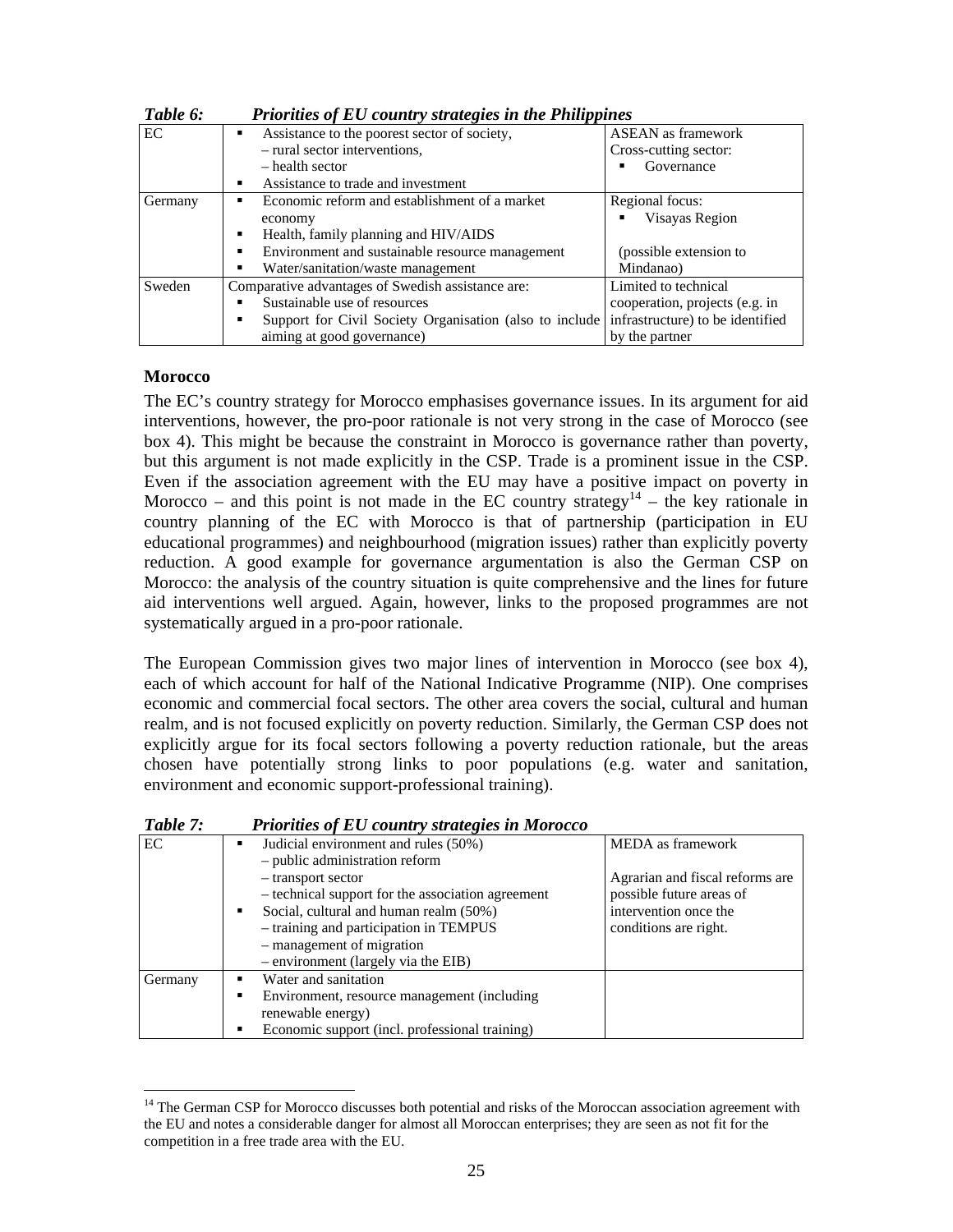#### **Box 4: The EC's strategy paper for Morocco**

The country analysis embraces roughly 8 pages in the EC's strategy paper for Morocco. It refers mostly to the "*Plan de developpement économique et social 2000-2004*" and identifies two major challenges: (a) the high unemployment rate in urban areas and the increasing poverty as well as (b) the bad integration of Morocco into the world market. Areas of the Moroccan government's development plan looked at more closely under separate headings are (i) economic development, (ii) institutional development, (iii) special development and regional integration, and (iv) social issues and poverty. The latter is making up about 20% of the section and is evenly split into human resource building, i.e. mainly literacy, and basic needs, better social protection and reduction of inequality.

The country analysis begins with a positive review of the association process of Morocco (1 page). Migration, particularly 'illegal migration', is an issue throughout all sections of the country analysis. The political situation is reviewed and positive reforms are noted, particularly significant progress in fundamental rights and individual liberties. Restricted media rights are a negative point in the Moroccan situation. Illegal migration is dealt with under the sub-section of 'external situation'. About 25% of the analysis is on the economic and social situation. Only a short part of this section is dedicated to poverty. Modest (but too weak) economic growth and macroeconomic stability are noted in some detail, as are – generally – improvements in governance.

The two large priority areas are identified as (i) the area of growth/unemployment/poverty/migration, and (ii) the association agreement. Both reflect the points of the country analysis.

In its programming, the EU dedicates half of its funds to the economic and commercial realm. This also covers the "juridical environment and rules" that impact on foreign investment. Three programmes are established in this area:

- *reform of public administration* (as it is named as one serious handicap for development in Morocco; the aim is a rationalisation of expenses and subsequent funding of priority sectors)

- *reform of the transport sector* (which is seen as crucial for the integration into the Euro-Mediterranean area, so as to create growth and competitiveness)

- *technical support for the implementation of the EU association agreement* (aiming at the legal framework for the agreement, which should be made compatible with the EU framework). The fourth bullet point names

 - *support for the Moroccan industrial sector*, so that it can be made fit for competition with European enterprises.

Reforms of public administration are argued for, in order to improve the business environment. This might ultimately also benefit the poor, via its effect on economic growth, but this is not stated explicitly.

The other 50% of the National Indicative Programme is dedicated to the "social, cultural and human realm". This section gives three avenues for interventions (a) *development of human resources* (training programmes and Morocco's participation in the TEMPUS programme); (b) *emigration* (support for management of migration and special support for the Northern region); (c) *environment* (largely driven by financing from the EIB).

None of these sectors explicitly refer to pro-poor reforms. The CSP also mentions agrarian and fiscal reforms for possible areas of support. These areas would match interventions identified in the first section of this study and have a potentially high pro-poor impact. However, the CSP finds that the conditions in these two sectors are not adequate for further EC support, even though some discussions have started in the Moroccan government. The Commission states that the door for future support in these areas remains open; EC support is (not yet) offered in these sectors.

#### **South Africa**

For cooperation with South Africa, the European Commission focuses strongly on a poverty reduction rationale. EU Member States are equally arguing for pro-poor activities in the South Africa – in particular Ireland and the UK (Ireland critically mentioning that the government has not focussed sufficiently on poverty in the past). Other donors, such as France, also include commercial considerations in their discussion. By contrast the German country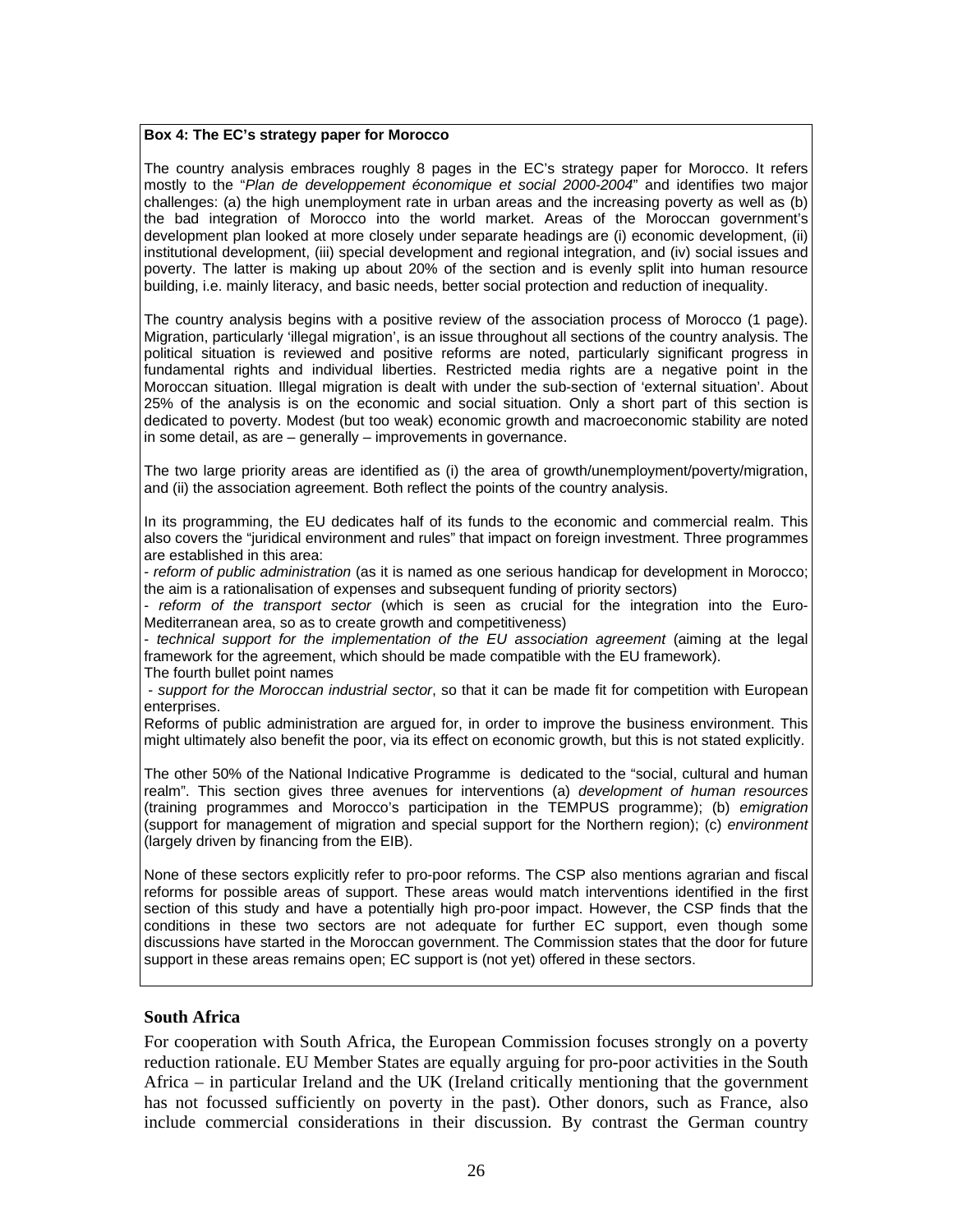strategy document is more comprehensive and covers the wider political and governance context but relatively little on past evaluations. EU donors by and large have selected focal sectors that are likely to have an impact on poor populations, governance and HIV/AIDS, some with additional emphasis on poor regions. The focus on sectors which are presumably relevant to poverty reduction is practised in particular in the programming of the EC, the UK and Ireland. Even if not focused on poverty reduction in its analysis, France has selected focal sectors that are somewhat linked to poverty and inequality – with additional emphasis on French language and culture beyond these potentially pro-poor areas.

| Tubic o.<br><b>Donor</b> | 1 romans of De country strangues in Soum Tyrica<br>Other/Cross-cutting issues/<br><b>Focal sector</b> |                                          |  |  |
|--------------------------|-------------------------------------------------------------------------------------------------------|------------------------------------------|--|--|
|                          |                                                                                                       |                                          |  |  |
|                          |                                                                                                       | regional focus                           |  |  |
| EC                       | Equitable access to and sustainable provision of social<br>٠                                          | Cross-cutting issues:                    |  |  |
|                          | services (40--50%)                                                                                    | <b>HIV/AIDS</b>                          |  |  |
|                          | Equitable & sustainable economic growth<br>٠                                                          | Capacity building<br>$\blacksquare$      |  |  |
|                          | $(20-30%)$                                                                                            | Civil Society<br>٠                       |  |  |
|                          | Deepening democracy (15-20%)<br>٠                                                                     | Governance<br>٠                          |  |  |
|                          | Regional co-operation and integration (10%)<br>٠                                                      | Gender<br>٠                              |  |  |
|                          |                                                                                                       | Environment                              |  |  |
| Belgium                  | Basic health care (incl. reproductive health)<br>٠                                                    | Cross-cutting issues:                    |  |  |
|                          | Training and education<br>٠                                                                           | Rights & gender equality<br>٠            |  |  |
|                          | Agriculture and food security<br>$\blacksquare$                                                       | Environment<br>$\blacksquare$            |  |  |
|                          | <b>Basic Infrastructure</b><br>$\blacksquare$                                                         | Social economy<br>$\blacksquare$         |  |  |
|                          | Consolidating society<br>٠                                                                            |                                          |  |  |
|                          | Regional focus on rural areas                                                                         |                                          |  |  |
| France                   | Modernisation of the institutional framework<br>٠                                                     | Principally targeting the South          |  |  |
|                          | ٠<br>Training and Research & Technology                                                               | African elite                            |  |  |
|                          | Social and economic development<br>٠                                                                  |                                          |  |  |
|                          | Promotion of the French language and culture<br>٠                                                     |                                          |  |  |
|                          | Government-delivery and capacity-building<br>٠                                                        | Cross-cutting issues:                    |  |  |
| Germany                  | ٠                                                                                                     | $\blacksquare$                           |  |  |
|                          | Qualification, education & training                                                                   | Gender                                   |  |  |
|                          | SMME and science/technology<br>٠                                                                      | Capacity building<br>٠                   |  |  |
|                          | Basic needs<br>٠                                                                                      | Resource management<br>٠                 |  |  |
|                          | Community development<br>٠                                                                            | Transfer of technology<br>$\blacksquare$ |  |  |
|                          | Sustainable resource management<br>٠                                                                  |                                          |  |  |
|                          | Not yet regionally focused                                                                            |                                          |  |  |
| Ireland                  | Education and training<br>٠                                                                           | Regional focus:                          |  |  |
|                          | Health / HIV/AIDS<br>٠                                                                                | Northern Province/<br>٠                  |  |  |
|                          | Water and Sanitation<br>٠                                                                             | Limpopo (education)                      |  |  |
|                          | Good Governance, democracy & human rights<br>٠                                                        | Free State Province (health              |  |  |
|                          |                                                                                                       | care)                                    |  |  |
| Sweden                   | Education<br>٠                                                                                        | Cross-cutting issues:                    |  |  |
|                          | Human rights/democracy<br>٠                                                                           | Gender issues<br>$\blacksquare$          |  |  |
|                          | Public administration / good governance<br>$\blacksquare$                                             | Handicapped people<br>٠                  |  |  |
|                          | Urban development and housing<br>٠                                                                    | Environment<br>٠                         |  |  |
|                          | Cultural development<br>٠                                                                             | ٠<br>Research & technology               |  |  |
|                          | ٠<br>Private sector support                                                                           |                                          |  |  |
| UK                       | Poverty analysis and strategy<br>٠                                                                    | Regional focus on:                       |  |  |
|                          | Economic growth, employment and equality<br>٠                                                         | Eastern Cape<br>٠                        |  |  |
|                          | Democracy, governance and service delivery<br>٠                                                       | Limpopo<br>٠                             |  |  |
|                          | $\blacksquare$                                                                                        | $\blacksquare$                           |  |  |
|                          | HIV/AIDS                                                                                              | Kwa-Zulu/Natal (if possible)             |  |  |

*Table 8: Priorities of EU country strategies in South Africa* 

#### **EC Country Strategies for LICs**

Some comparative insight might be gained by consulting the CSPs for LICs. Two countries were chosen as LIC-references for the four MIC case studies: Senegal and Bangladesh (both classified as least developed countries). Both have a clear poverty focus. It is noteworthy that in both cases, EC cooperation identifies indicators for the cooperation; in both cases, these are Human Development Indicators rather than the MDGs. Additionally, governance aspects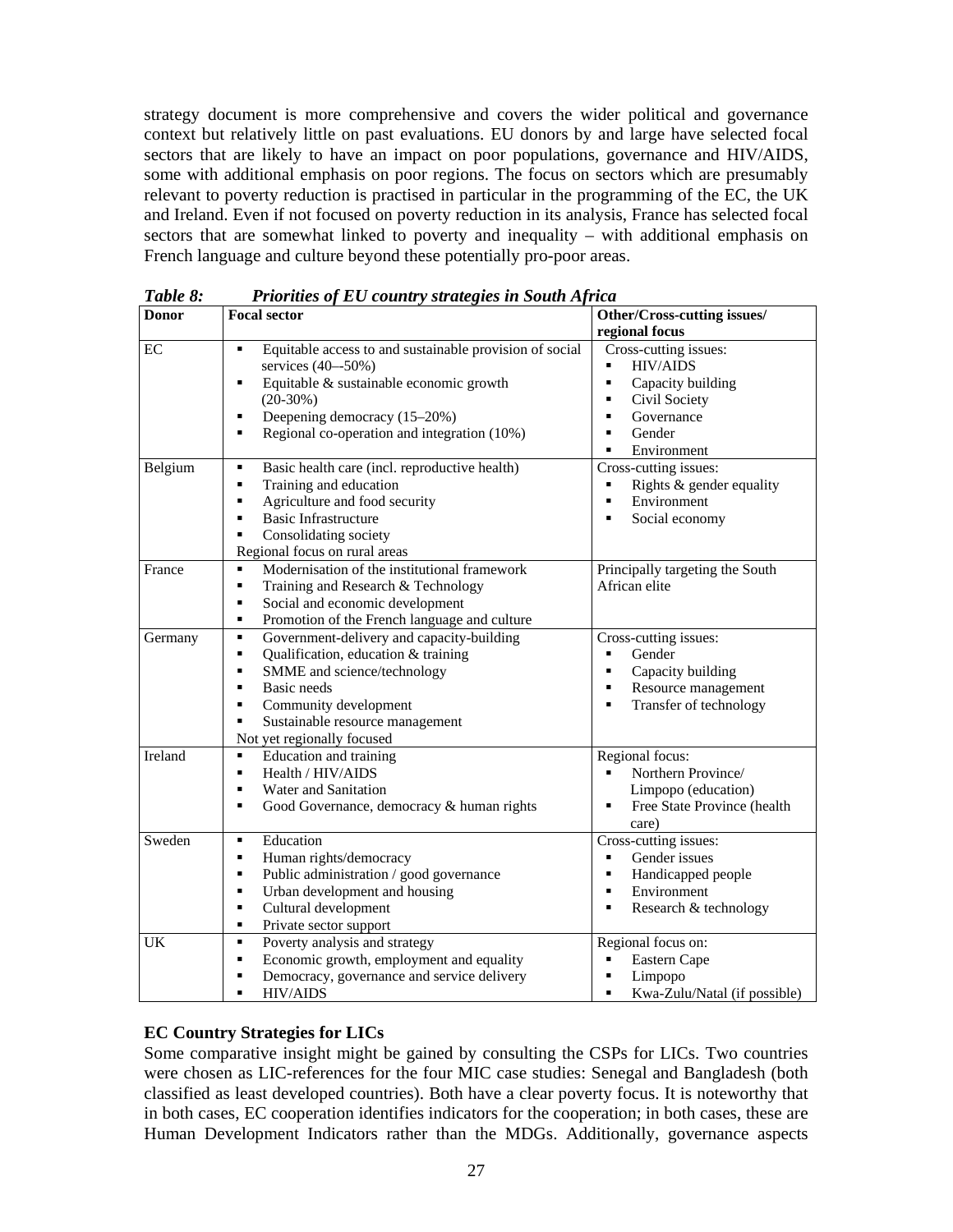feature very prominently in the two LIC chosen and reference to the PRSP is explicit. However, given the number and diversity of LICs, this reference to one country of the ACP group and one covered by the Asia-Latin America programme (ALA) only provides very limited evidence. More comprehensive work on LICs is required.

#### *2.3 Evidence from the OECD-DAC Creditor Reporting System*

In this section we use data from the OECD-DAC Creditor Reporting System (CRS) to examine the extent to which EU interventions are targeting the poor. This is based first on analysis of the DAC poverty markers, and second on analysis of the pattern of EU assistance across the 3-digit and 5-digit DAC sector codes.

#### *Poverty markers*

In principle, each aid project listed in the CRS database should contain a 'poverty marker', indicating the extent to which the objective of the project is to provide direct assistance to poor people. Three values are provided: 2, indicating that direct assistance to poor people is the principal objective of the project; 1, indicating that this is a significant objective; and 0, indicating that this is not an objective of the project (see Table A3 in the Appendix). One possible measure therefore of the extent to which aid is targeted to the poor – either from the EU as a whole or an individual EU Member States – is the proportion of expenditure on projects which list direct assistance to the poor as either the principal or a significant objective.

Information on this measure is shown in Table 9, column 2 (see below). Only in the case of South Africa do we have a considerable level of expenditure – about one quarter – on projects that were classified as poverty oriented. In the case of the Philippines and Brazil, around one tenth of all expenditure (10% and 9% respectively) was classified as poverty oriented, but only 2% of all assistance to Morocco had this classification. The problem, however, is that the majority of aid projects from the EU to our case study countries do not report poverty markers at all – either for reasons of time or incentives to provide the necessary information.<sup>15</sup> For example, almost three-quarters of commitments to Brazil (US\$ 283m), and the vast majority of commitments to Morocco (US\$ 874m), were to projects which were not classified in terms of their poverty-orientation at all.<sup>16</sup> This limits the usefulness of the DAC poverty markers as guides of the extent to which aid commitments are targeted to the poor.

#### *EU aid to 'pro-poor' sectors*

l

It is difficult to say whether spending of foreign aid in any one particular sector provides more direct benefits to the poor than spending in others. The answer will ultimately depend on the nature of the projects financed, and on the characteristics of the poor population in the recipient country (their location, assets and so on). However, spending in some sectors is at least more likely to provide more direct benefits to the poor than spending in others. These

<sup>&</sup>lt;sup>15</sup> There are, however, large differences between EU donors in the proportion of projects which do report poverty markers. EC aid from the budget is not reported in the CRS (reporting begins in 2004) and EC aid from the EDF (to ACP countries, i.e. beyond the scope of this study) does not include poverty markers. Austria, Denmark, Netherlands, Portugal and Sweden report markers for the great majority of their projects. France, Ireland, Germany, Italy, and Spain report markers only for a small minority of their projects (analysis based on 2000- 2002 commitments).

<sup>&</sup>lt;sup>16</sup> France was by far the largest single EU donor to Morocco; no French expenditure is classified in terms of its poverty-orientation, while only a small minority (around 5%) of Spanish and Italian expenditure is. The proportion of German expenditure which is classified is higher (18%), but still only 6% of expenditure is classified as poverty-oriented.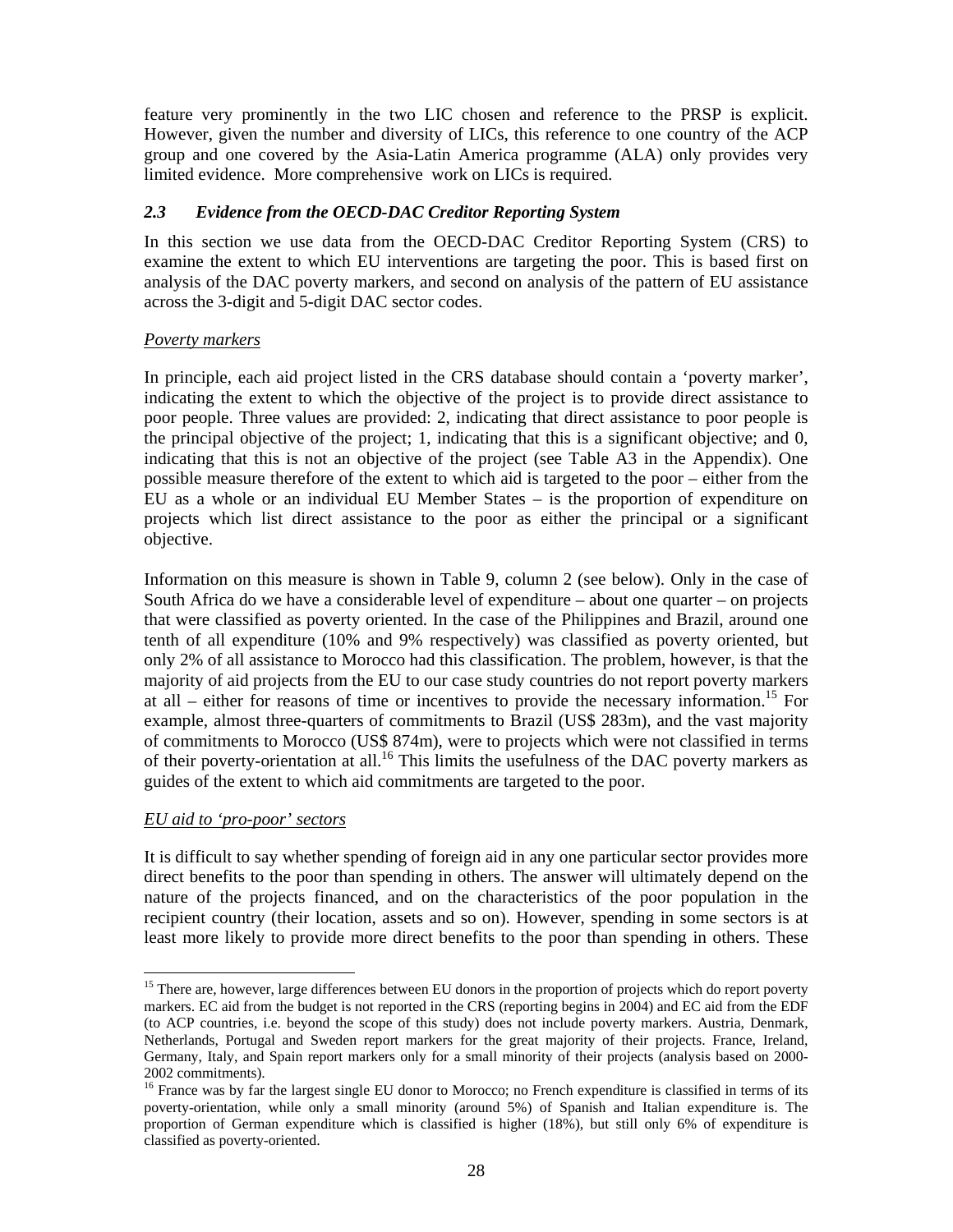include sectors which provide public services likely to be important to poorer groups (e.g. primary education, health care, clean water), spending which is targeted toward particular groups (e.g. women), spending which boosts demand for unskilled labour (e.g. rural works projects), and support to NGOs which work with particular groups of poor people. As a first approximation therefore, we define 'pro-poor' sectors as consisting of the following the 3 digit sectors reported in the OECD-DAC aid database:

- Basic education  $(112)$
- Basic health  $(122)$
- Population programmes and reproductive health (130)
- $\blacksquare$  Other social services (163)
- Women in development  $(420)$
- Water supply and sanitation  $(140)$
- Employment  $(161)$
- $\blacksquare$  Housing (162)
- Food aid  $(520)$
- Support to NGOs (920).

We note however, that this definition is necessarily only a first approximation: much spending in these sectors will provide direct benefits to the non-poor, while much spending in other sectors will provide direct benefits to the poor. Moreover, an inflow of aid to a 'pro-poor' sector does not necessarily imply that total spending in the sector increases, because of the fungibility of aid (see Box 2).

Notwithstanding these limitations, information on the proportion of aid commitments from the EU Member States to each case study country between 2000 and 2003 which fall into these sectors is shown in column 3 of Table 9. The proportion of the total volume of commitments which were allocated to these sectors was highest in South Africa, at 21% of the total, followed by Morocco (17%), the Philippines (13%), and Brazil (6%). There were also some large differences between individual EU donors. For example, among the largest EU donors to South Africa, the proportion of commitments allocated to the above sectors was 38% in the Netherlands, and 35% in the UK, but only 5% in Germany and 1% in France.

Similar information on EC commitments is shown in Table 10. In this case the data are in Euros and refer to the period 2001-2003. The proportion of commitments going to sectors most likely to benefit the poor directly (as defined above) was highest in Morocco (33%), followed by South Africa (21%) and Brazil (12%). There were no commitments from the EC to the Philippines in these sectors. The figure of 33% for Morocco corresponds mainly to spending on water supply and sanitation, which we have categorised as a pro-poor sector. However, in this case as in all others, more detailed information on the nature of these commitments is necessary to assess their actual impact on poverty.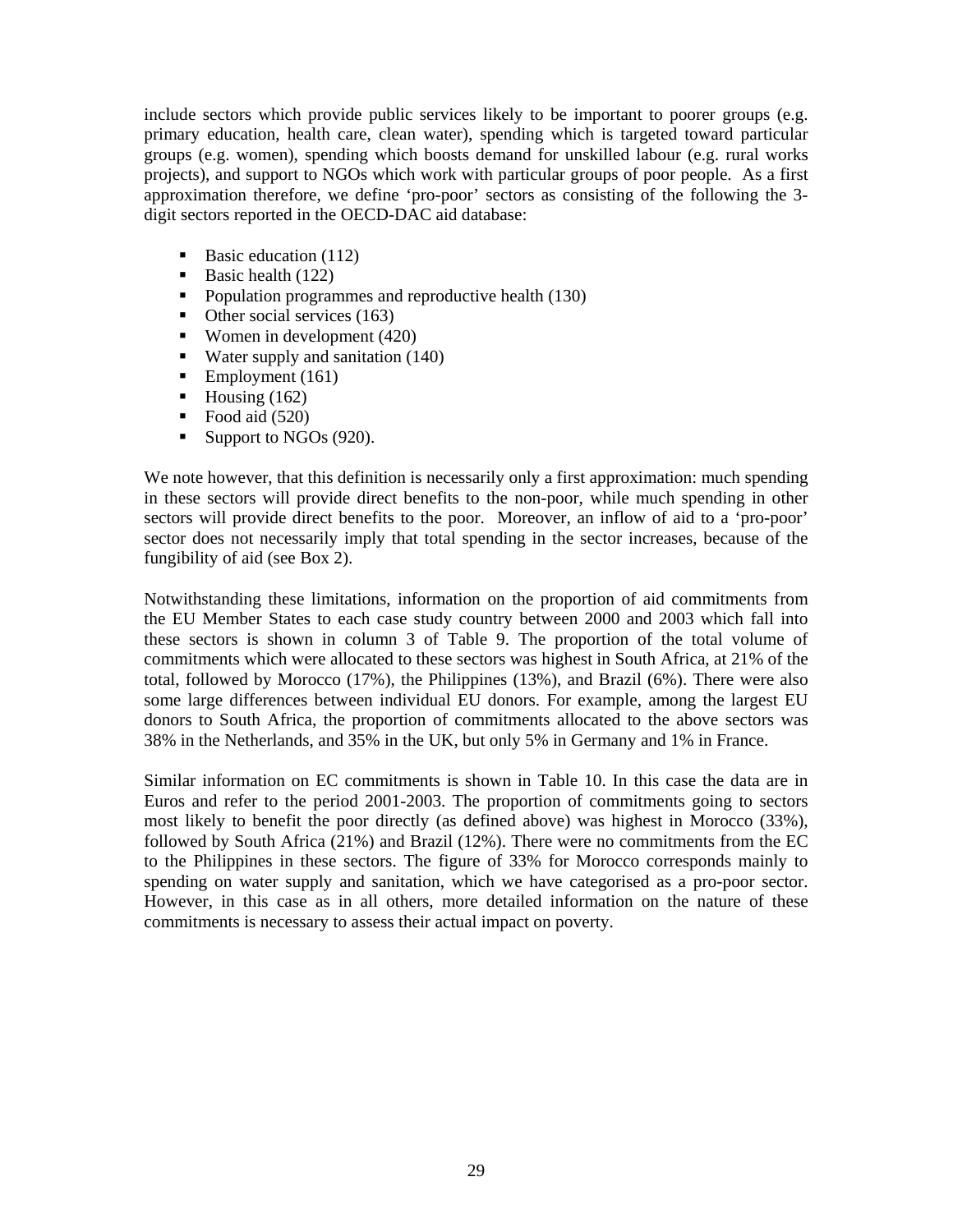|                    | <b>Total</b><br>commitments,<br>2000-2002<br>(US\$m) | $%$ of<br>expenditure<br>classified as<br>poverty-<br>oriented | $%$ of<br>expenditure<br>classified as<br>not poverty-<br>oriented | $%$ of<br>expenditure<br>on pro-poor<br>sectors |
|--------------------|------------------------------------------------------|----------------------------------------------------------------|--------------------------------------------------------------------|-------------------------------------------------|
| <b>Philippines</b> |                                                      |                                                                |                                                                    |                                                 |
| - All MS           | 366                                                  | 10                                                             | 50                                                                 | 13                                              |
| - Germany          | 118                                                  | 16                                                             | 29                                                                 | 16                                              |
| - Netherlands      | 87                                                   | 8                                                              | 92                                                                 | 9                                               |
| - Spain            | 60                                                   | $\overline{7}$                                                 | $\Omega$                                                           | 13                                              |
| - Austria          | 30                                                   | $\mathbf 0$                                                    | 100                                                                | $<$ 1                                           |
| <b>Brazil</b>      |                                                      |                                                                |                                                                    |                                                 |
| - All MS           | 393                                                  | 9                                                              | 19                                                                 | 6                                               |
| - Germany          | 177                                                  | 13                                                             | 16                                                                 | $\overline{4}$                                  |
| - France           | 74                                                   | $\Omega$                                                       | $\Omega$                                                           | 2                                               |
| - UK               | 54                                                   | $\overline{2}$                                                 | 48                                                                 | 15                                              |
| - Italy            | 26                                                   | $\mathbf 0$                                                    | 8                                                                  | 8                                               |
| <b>Morocco</b>     |                                                      |                                                                |                                                                    |                                                 |
| - All MS           | 942                                                  | $\overline{2}$                                                 | 5                                                                  | 17                                              |
| - France           | 550                                                  | $\Omega$                                                       | $\Omega$                                                           | 10                                              |
| - Germany          | 193                                                  | 6                                                              | 13                                                                 | 35                                              |
| - Spain            | 133                                                  | $\overline{\mathbf{4}}$                                        | $\mathbf 0$                                                        | 15                                              |
| - Italy            | 27                                                   |                                                                |                                                                    |                                                 |
| South Africa       |                                                      |                                                                |                                                                    |                                                 |
| - All MS           | 708                                                  | 24                                                             | 37                                                                 | 21                                              |
| - UK               | 242                                                  | 14                                                             | 71                                                                 | 33                                              |
| - Germany          | 163                                                  | 16                                                             | 40                                                                 | 5                                               |
| - Netherlands      | 78                                                   | 71                                                             | 29                                                                 | 38                                              |
| - France           | 67                                                   | $\mathbf 0$                                                    | 0                                                                  | 1                                               |

*Table 9: EU Member States' aid to MICs: comparison of four case study countries* 

Source: CRS data; the EC is not included.

*Notes:* Figures are shown for all EU member states and for the four largest EU donors to each country. Definition of pro-poor sectors is explained in the text, and includes the following DAC sector codes: basic education, basic health, population programmes, water supply and sanitation, employment, housing, women in development, development food aid, and support to NGOs. Source: OECD (2004)

*Table 10: EC Commitments to Brazil, Morocco, Philippines and South Africa, 2001-2003* 

|                     | Total<br>commitments,<br>2000-2002<br>(€million) | %<br>of expenditure<br>on pro-poor sectors |
|---------------------|--------------------------------------------------|--------------------------------------------|
| <b>Philippines</b>  | 26                                               |                                            |
| <b>Brazil</b>       | 29                                               |                                            |
| <b>Morocco</b>      | 395                                              | 33                                         |
| <b>South Africa</b> | 348                                              | 21                                         |

Source: Data supplied by EuropeAid.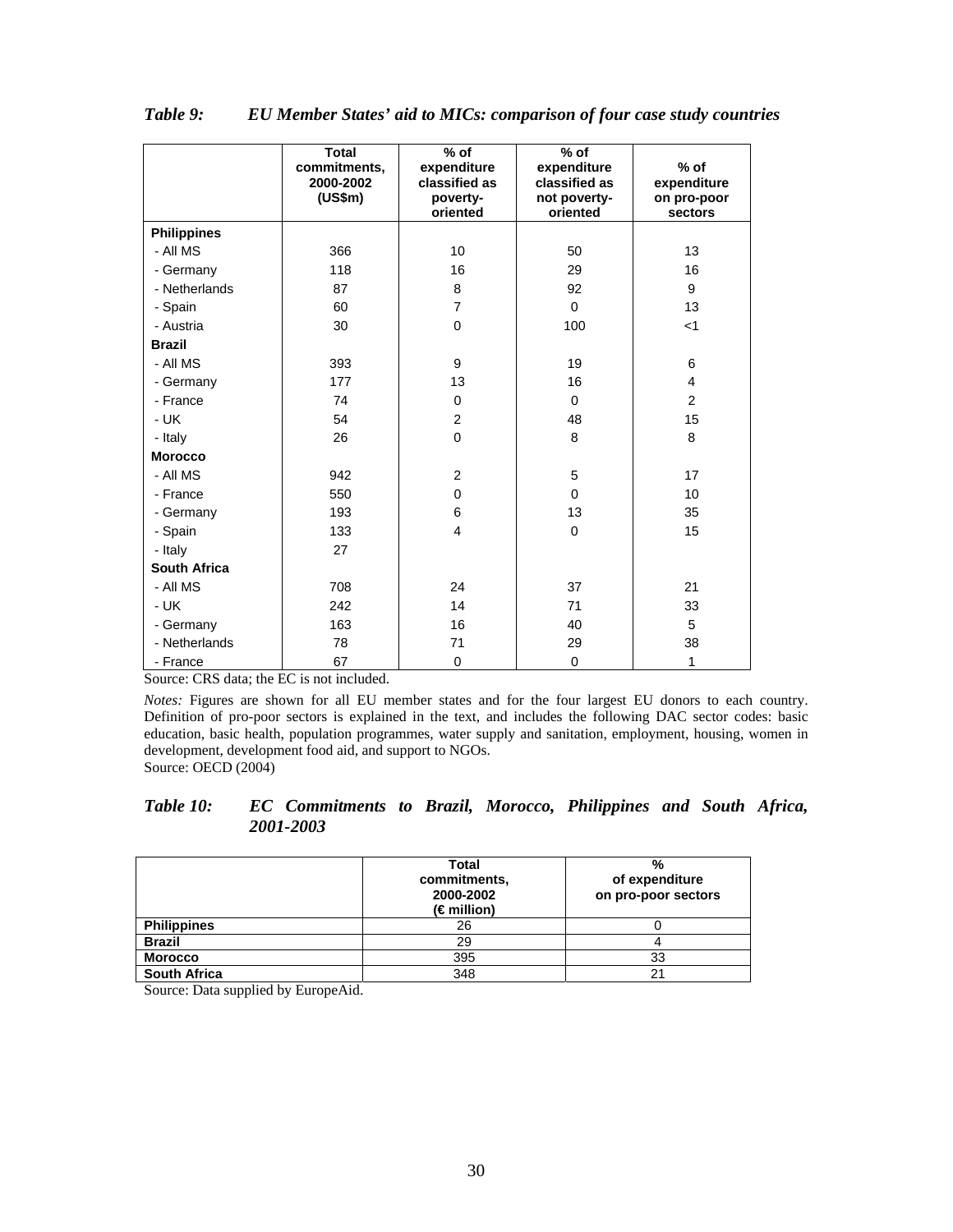#### *EU assistance to governance and civil society*

Section 1.3 highlighted the important link between good governance and poverty reduction in MICs. The CRS data report different types of aid interventions under the heading of 'government and civil society' (DAC 3-digit code 150; see Table A4 in the Appendix). Information on EU Member States' and EC commitments to this sector is shown in Table  $11^{17}$ 

Support to government and civil society is an important component of EU Member States' assistance to South Africa, where it amounted to US\$110m over the period (16% of total commitments). One third of this was allocated to government administration; other important areas were legal and judicial development and strengthening civil society, each with about a quarter of total aid to the sector. The largest individual contributors to this sector were Germany (US\$25m), followed by the UK (US\$23m), Netherlands (US\$16m), Sweden (US\$14m) and Denmark (US\$12m). Commitments from the EC were also large ( $\epsilon$ 53m), and consisted mainly of support to government administration, strengthening civil society and human rights monitoring and evaluation.

Support to government and civil society was also an important component of EU Member States' assistance to Brazil, where it amounted to US\$36m over the period (9% of total commitments). The majority of commitments were allocated to human rights (49% of the total) and to government and civil society (37% of the total). The largest individual MS contributing to the sector was Germany, accounting for 76% of the total. Commitments from the EC were however much smaller  $(\mathfrak{m})$  than those from the Member States, and consisted of support for public sector financial management and human rights monitoring and evaluation.

In the case of the Philippines, support to government and civil society was a less important component of Member States' assistance, amounting to \$12m over the period, just 3% of total commitments. Of this, over half was allocated to strengthening civil society, and about one quarter was allocated to economic and development policy. As in Brazil, the vast majority (82%) of these contributions were from Germany. Commitments to the sector from the EC were not large in absolute terms  $(\mathcal{R}_m)$ , but did make up a large proportion of total commitments (30%). Of this amount, the majority (78%) was allocated to legal and judicial development.

In Morocco, support to government and civil society was also a less important component of Member States' assistance, amounting to \$8m over the period, and just 1% of total commitments. This is perhaps surprising given that Morocco is awarded the lowest score of the Freedom House political rights index of the four countries (Table 4). Of this total, the largest components were allocated to strengthening civil society (29%) and economic and development policy (27% of the total). Support to the sector was much larger from the EU however  $(\mathcal{Q}_1 | m)$ , almost all of which was allocated to legal and judicial development.

Section 1.3 also highlighted the potential link between support for NGOs and poverty reduction in MICs. However, during 2000-2002 the Member States provided very little direct assistance to NGOs. The OECD CRS data reports donor support to regional and local NGOs (5-digit code 92030). In South Africa, the value of commitments under this category was

l  $17$  The list reflects the 5-digit DAC coding for aid interventions. The DAC data currently does not include interventions of the European Commission; data for the Commission were provided directly from EuropeAid, and refer to the period 2001-2003.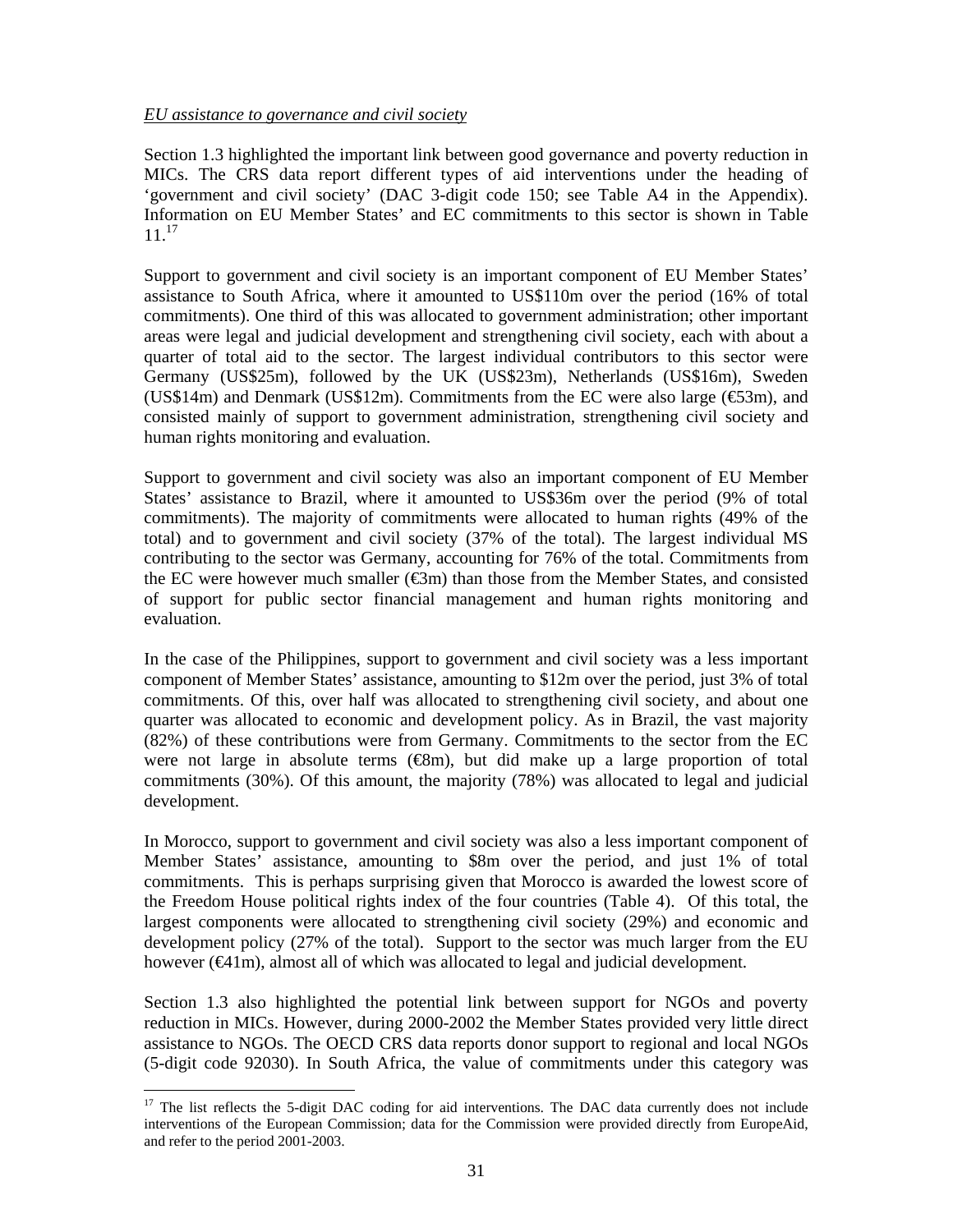\$0.4m, in Brazil it was \$0.3m, in the Philippines it was \$0.5m, and in Morocco no commitments were made at all. These commitments came entirely from two single Member States, Belgium and Ireland. The EC made no commitments to this category over the period 2001-2003.

|                                                                   |                          | <b>EU Member States</b> |                |                  | <b>European Commission</b> |                          |                          |                  |
|-------------------------------------------------------------------|--------------------------|-------------------------|----------------|------------------|----------------------------|--------------------------|--------------------------|------------------|
|                                                                   | <b>Brazil</b>            | <b>SA</b>               | Moro-<br>cco   | Phili-<br>ppines | <b>Brazil</b>              | <b>SA</b>                | Moro-<br><b>CCO</b>      | Phili-<br>ppines |
| <b>Commitments to</b><br>government and civil<br>society (US\$m*) | 36                       | 110                     | 8              | 12               | 3                          | 53                       | 41                       | 8                |
| - % of total commitments                                          | 8                        | 16                      | 1              | 3                | 11                         | 15                       | 10                       | 30               |
| By sector (%)                                                     |                          |                         |                |                  |                            |                          |                          |                  |
| <b>Demobilisation</b>                                             | $\overline{a}$           | L,                      | $\overline{a}$ | $\overline{4}$   | $\overline{a}$             | L,                       | $\overline{\phantom{0}}$ |                  |
| Economic & development<br>policy/planning                         | 2                        | 5                       | 27             | 23               |                            | 15                       |                          |                  |
| <b>Elections</b>                                                  | $\blacksquare$           | $\overline{4}$          | $\overline{a}$ | $\blacksquare$   | $\overline{a}$             | $\overline{a}$           |                          |                  |
| Free flow of information                                          | $\overline{\phantom{a}}$ |                         | 0.1            | 1                | $\overline{\phantom{a}}$   | $\overline{a}$           |                          | ٠                |
| Government<br>administration                                      | 0.1                      | 33                      | 10             | 0.2              | $\overline{\phantom{0}}$   | 27                       |                          |                  |
| Human rights monitoring<br>and evaluation                         | 49                       | 6                       | 6              | 13               | 27                         | 21                       | 1                        | 4                |
| Legal and judicial<br>development                                 | $\mathbf{1}$             | 23                      | 8              | 2                |                            | 14                       | 98                       | 78               |
| Post-conflict peace<br>building                                   | $\overline{a}$           | 1                       | 18             | 1                | $\overline{\phantom{a}}$   | L,                       | ٠                        | ٠                |
| <b>Public sector financial</b><br>management                      | 10                       | 5                       | 3              | $\blacksquare$   | 73                         | $\overline{\phantom{a}}$ | ٠                        |                  |
| <b>Strengthening civil</b><br>society                             | 37                       | 24                      | 29             | 56               | $\overline{a}$             | 25                       | 1                        | 18               |
|                                                                   |                          |                         |                |                  |                            |                          |                          |                  |
| <b>Commitments to local</b><br>and regional NGOs<br>(US\$m)       | 0.3                      | 0.4                     | $\blacksquare$ | 0.5              | $\blacksquare$             | $\overline{a}$           |                          | $\blacksquare$   |

*Table 11: EU commitments to government and civil society in Brazil, South Africa, Morocco and the Philippines, 2000-2002* 

Source: CRS DAC and data transmitted from EuropeAid. \* Data for European Commission are in Million Euros. Blank cells indicate zeros (no reported commitments).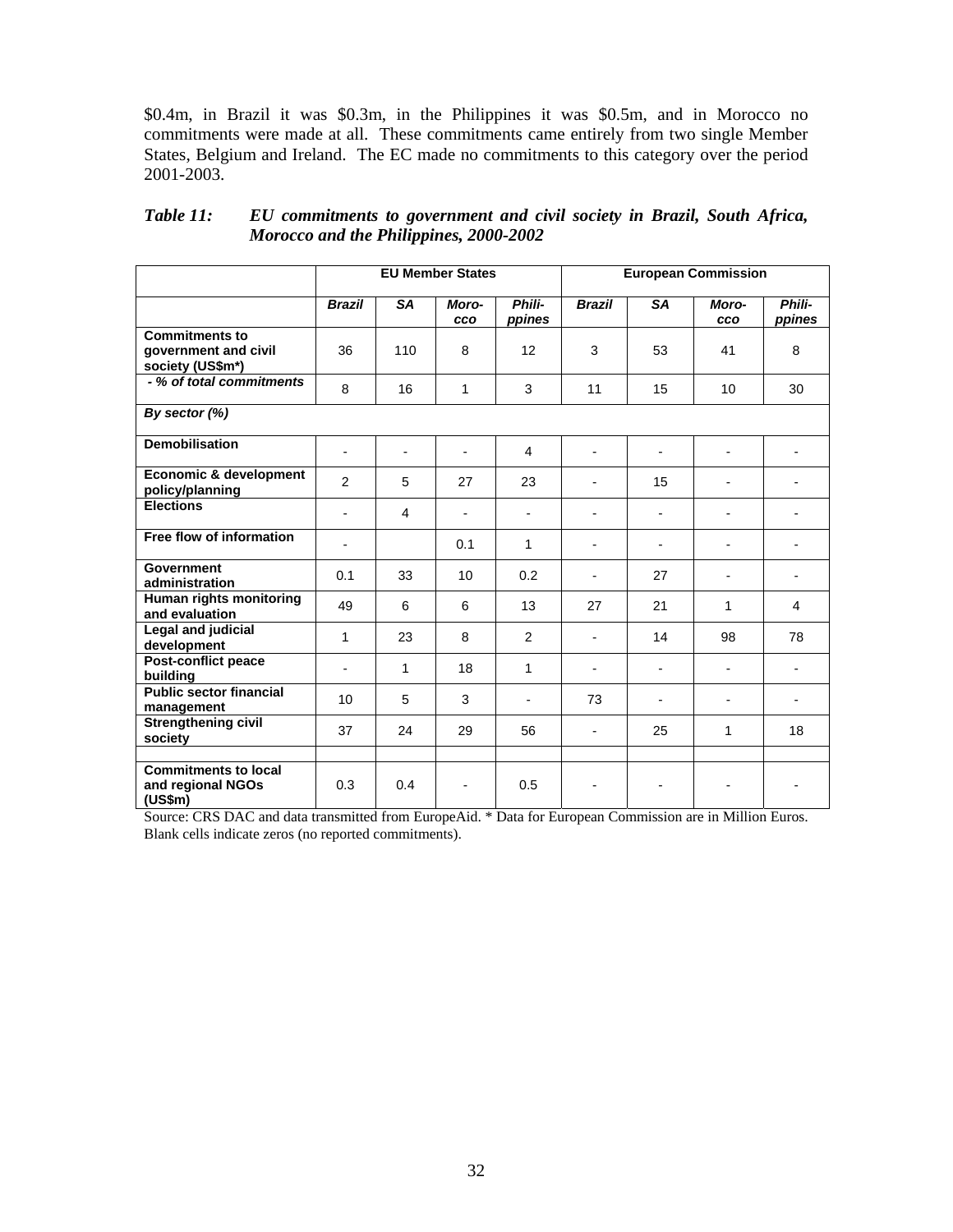# **III. Conclusions and Recommendations**

1. MICs are an important group. They include 45% of the world's population and account for 11% of the world's poor people using the US\$1-a-day poverty line, or 20% using the US\$2-a-day poverty line. They are also a diverse group, including countries with per capita GNI of as little as US\$735 and poverty levels as high as 35% (using the US\$1-a-day poverty line) or 56% (using US\$2-a-day poverty line) of the population.

2. There are some important dimensions in which MICs differ, at least on average, from LICs. They have lower levels of poverty, greater access to international capital markets, more domestic resources for tackling poverty, better macroeconomic policies, and higher quality social and political institutions. Those MICs in which the proportion of the population in poverty is high also have, by definition, high levels of inequality. In addition, aid makes up a much smaller proportion of both GDP and domestic government expenditure in MICs than it does in LICs.

3. These differences have two broad implications for donors. The first is that donors should in general aim at giving less aid (in relation to the GNI) to MICs than to LICs. This general rule, however, has to be qualified in the light of special circumstances, such as MICs emerging from conflict, spill-over effects from economic growth in MICs, and so on. The second is that donors should pay careful attention to the most appropriate form of assistance in MICs. General budget support will not provide substantial benefits to the poor in those MICs with high levels of inequality and in which the recipient government is either unwilling or unable to implement redistributive policies. Even if aid is targeted to pro-poor sectors in such cases, overall spending in those sectors may change little if aid is fungible, as it is when the volume of aid is small relative to government expenditure. One alternative is to channel assistance through local non-governmental organisations, although this can undermine democratic accountability. Another alternative is to increase the recipient government's ability or willingness to implement redistributive policies, through the promotion of democracy, the support of civil society groups, and the dissemination of policy advice. Evidence on the impacts of donor efforts in these areas remains limited however.

4. The allocation of EU development assistance across MICs is currently not strongly correlated with poverty, both for EU and non-EU donors. The correlation is particularly low (below the EU average) for EC and French aid. In this context, there is need for more detailed study of the extent to which the existing allocation of EU Member States and EC aid can be justified by other considerations, including geo-political factors, special transitional circumstances, alternative non-income measures of poverty, and so on.

5. Any study of the allocation of EU development assistance across MICs would need to consider that EU donors work particularly closely with particular regions, most likely for historical or geopolitical reasons. In 2002, over half of Spanish net ODA to MICs went to Latin America, while 60% of UK net ODA to MICs went to Eastern Europe and Central Asia. In addition, special vulnerabilities and possible spill-over effects could explain the importance of some top recipients of European Union ODA to MICs, such as Serbia and Montenegro, South Africa, Morocco, Tunisia and West Bank and Gaza.

6. The EU Country Strategy Papers would benefit from clearly linking ODA activities to objectives, including the use of benchmarks such as the Millennium Development Goals or – if present – national poverty reduction strategy targets. This could be relatively straightforward as the Commission has already committed itself to benchmark its results by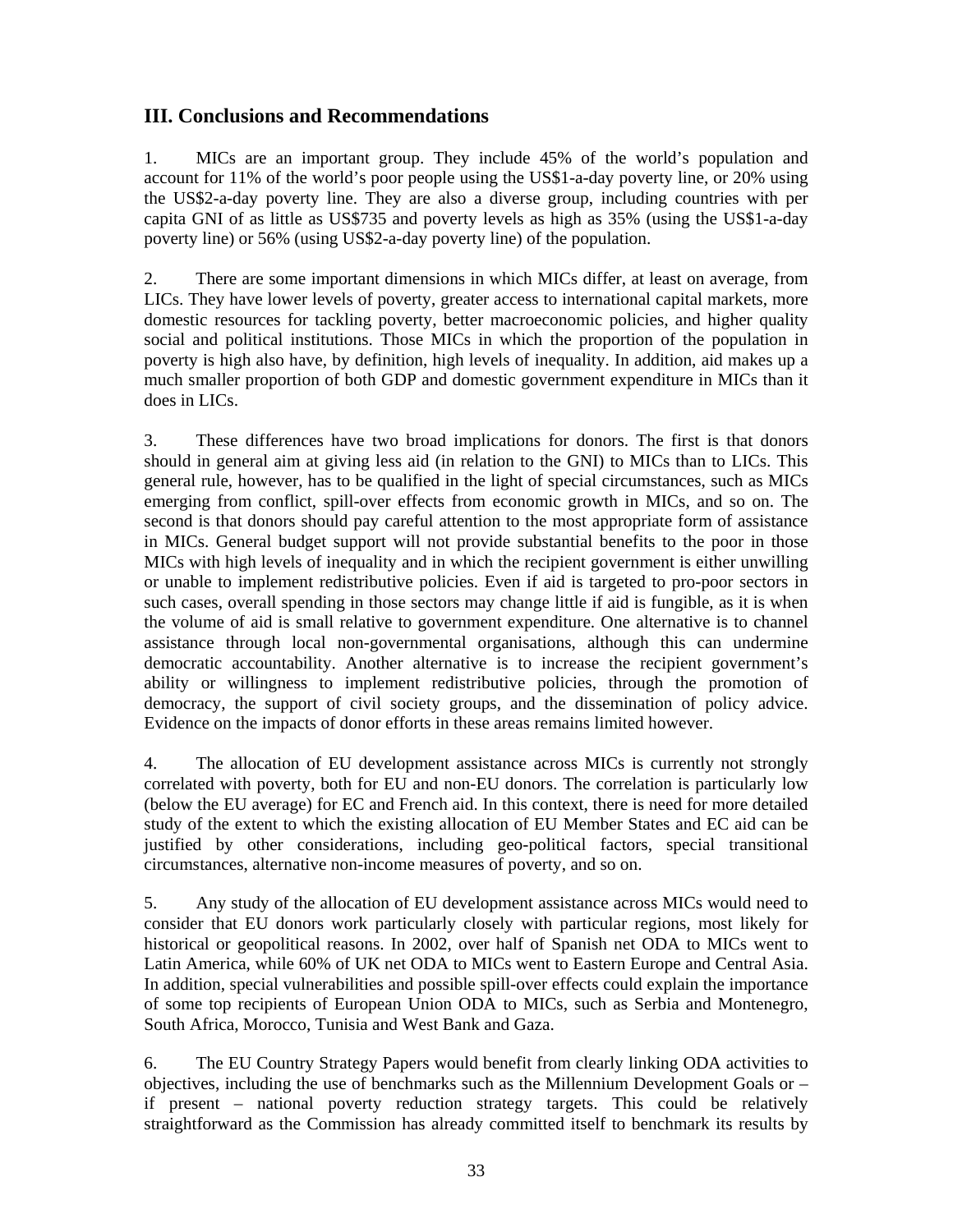reporting regularly in all countries 10 core indicators of the Millennium Development Goals. The choice of focal sectors for development cooperation could be linked more closely to the achievement of poverty or governance benchmarks, including an action plan and an indicative timing of interventions.

7. The analysis of European Commission's CSPs in our four countries shows a lack of a clear rationale for choosing different objectives in different countries. Only the EC country strategy paper for South Africa shows a strong poverty focus. Other choices of objectives (e.g. governance issues and EU 'integration' in Morocco) are possibly valid but the choice of key objectives is not derived from a framework identifying key characteristics of each country; e.g. poverty, governance, economic stabilisation, etc. The use of a common framework for deriving development policy objectives would facilitate the justification of different options in the EC aid policy mix, and would provide more consistency to the EC development policy.

8. In many cases EU donors might have different objectives in a given country. However, whenever EU donors have similar objectives (as for most EU Member States in South Africa) there could potentially be considerable benefit in carrying out a *joint* country analysis (including poverty and governance issues, and considering MIC specificities) and a *joint* evaluation of the success of previous interventions. The synchronisation of Country Strategy Papers appears to be a first useful step in the achievement of joint analysis and evaluation, so that EU donors have a common reference point in time. Synchronisation could remove one practical obstacle to better 'co-ordination' and 'complementarity' of EU donors' actions in partner countries. However, this may be of limited relevance in countries where only a small number of EU donors are active, and where resources may well be too scarce for the additional workload increased co-ordination would require.

9. The poverty focus of EU interventions could benefit from better information on all EU aid commitments (MS and EC), disbursements and forecasts. Some of this information will soon be available from the Credit Reporting System of the DAC. However, it is important that all donors improve the accuracy of their reporting to the CRS, and do not see information sharing as a task for the centre or as a one-way street. Peer Reviews of the quality of CRS reporting could help improve the quality of this important data. This would reduce the need of expensive and time consuming in-country donor mapping exercises. The results could be presented in the annual Delegation report on EU aid (as in Vietnam).

10. At the moment, it is difficult to assess the poverty and good governance impact of EU interventions in MICs (or LICs) as there are very few impact evaluations and EU donors are not consistent in their reporting of the poverty markers of their ODA commitments to the CRS DAC. Joint EU evaluations of ODA to MICs and an improved reporting of poverty and governance markers are necessary (EC aid from the general budget is beginning to report to the CRS DAC beginning this year). The assessment of the poverty and governance impact of EU ODA to MICs should focus on a few large MIC donors such as the European Community, Germany, France, the UK, Spain and the Netherlands.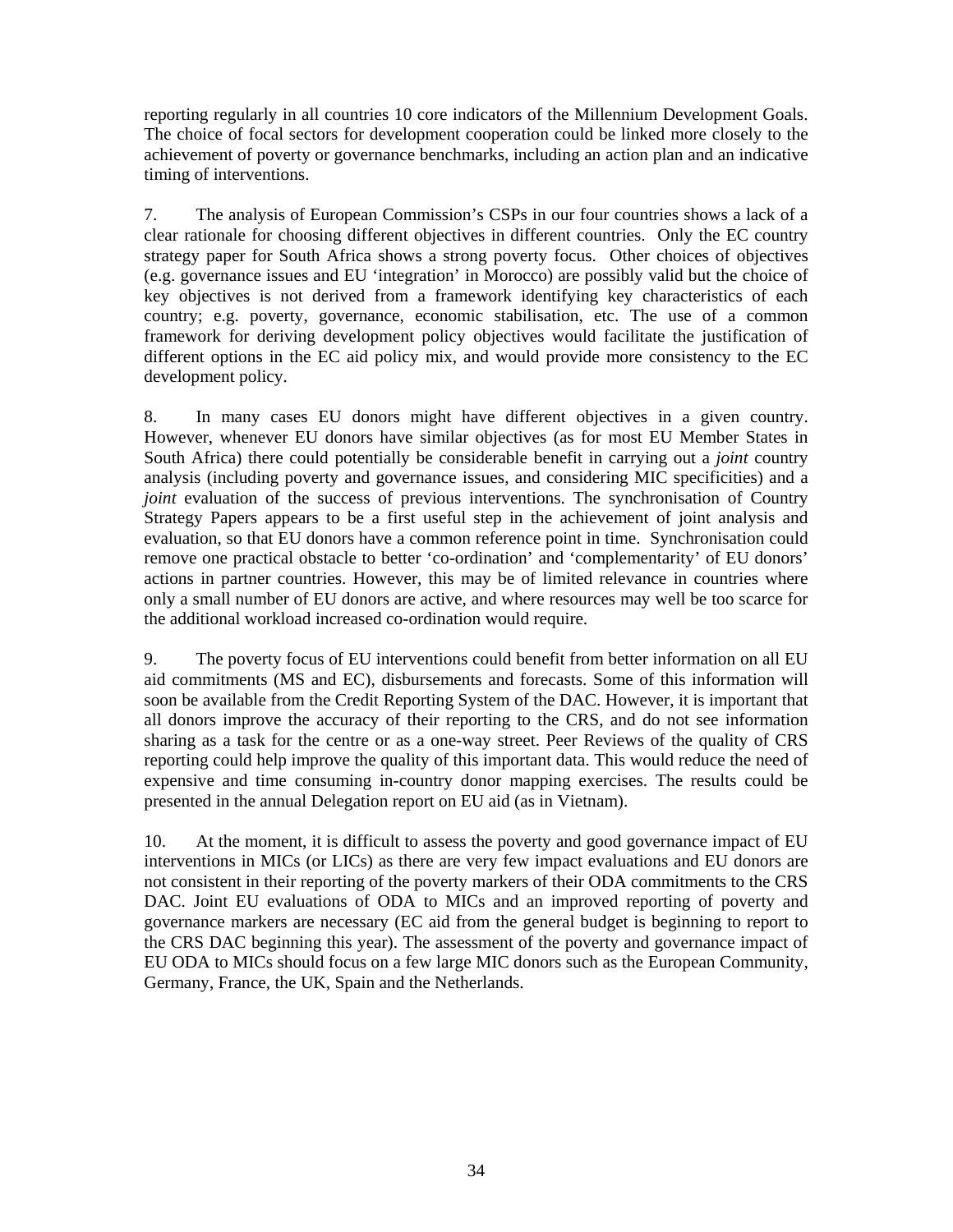#### **List of References**

- Collier, P. and Dollar, D. (2001). 'Aid allocation and poverty reduction.' *European Economic Review*, 46, pp.1475-1500.
- Collier, P. and Dollar, D. (2004). 'Development effectiveness: what have we learnt?' *Economic Journal*, 114, pp.244-271.
- DFID (2001). Eliminating Global Poverty: The Middle-Income Countries. DfID: London.
- Easterly, W. and Fischer, S. (2001). Inflation and the Poor. In: *Journal of Money, Credit and Banking*, 1, pp.159-178.
- Easterly, W., Levine R. And Roodman, D. (2003). New Data, New Doubts: Revisiting Aid Policies and Growth. Working Paper 26, Center for Global Development: Washington D.C.
- Kaufmann, D., Kraay, A. and Mastruzzi, M. (2003). Governance matters III: governance indicators for 1996-2002. Policy Research Working Paper 3106, World Bank, Washington D.C.
- OECD (2004). International Development Statistics, CD-ROM. OECD: Paris.
- Rodrik, D., Subramanian A. and Trebbi, F. (2002). 'Institutions rule: the primacy of institutions over geography and institutions in economic development.' NBER Working Paper 9305, National Bureau of Economic Research, Cambridge: MA.
- Sachs, J. and Warner, A. (1995). 'Economic reform and the process of global integration'. Brookings Papers on Economic Activity, 1, p.1-118.
- World Bank (1998). Assessing Aid: what works, what doesn't, and why. World Bank: Washington D.C.
- World Bank (2001). Report of the Task Force on the World Bank Group and Middle-Income countries. World Bank: Washington D.C.
- World Bank (2004). World Development Indicators 2003. World Bank: Washington D.C.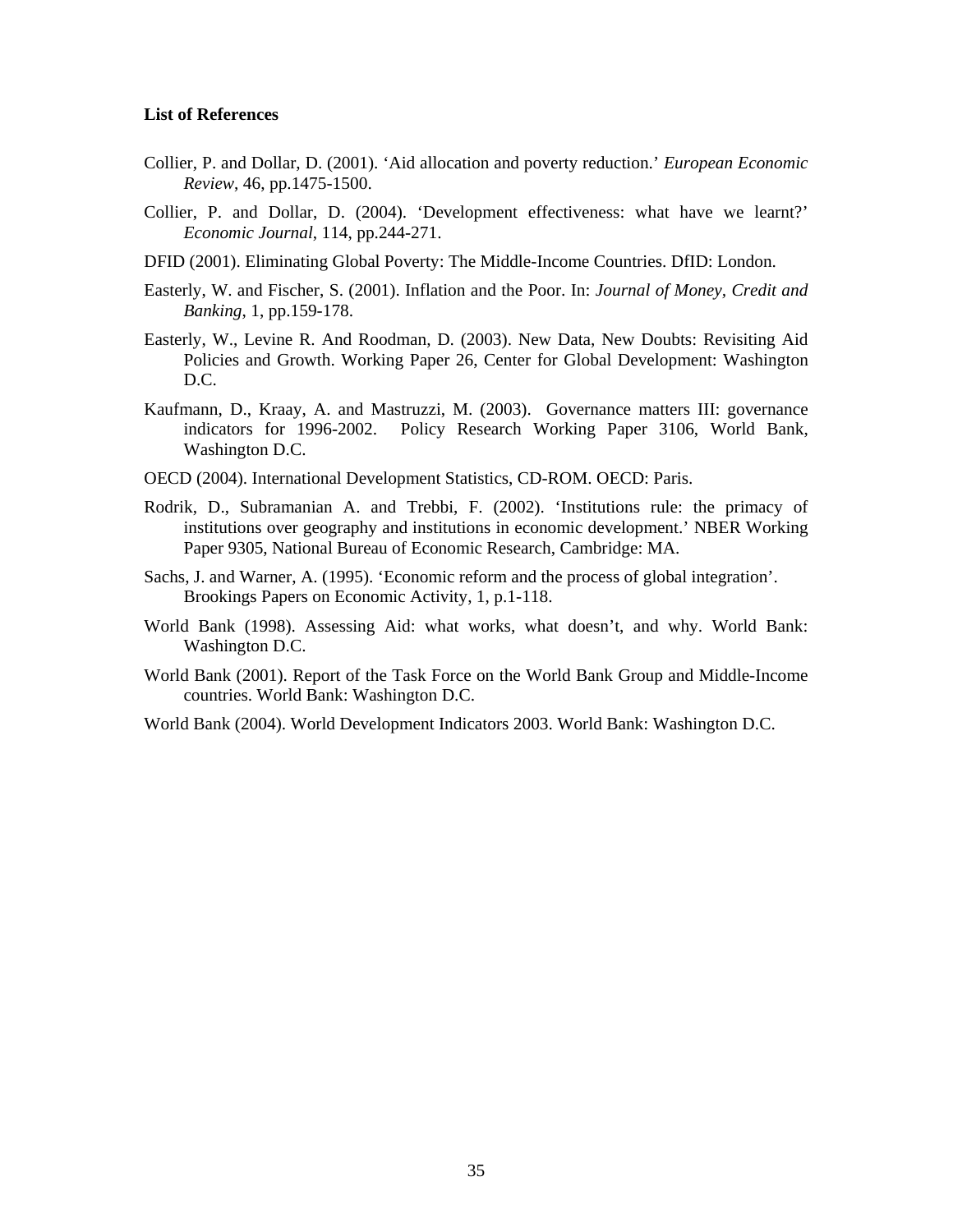# **Appendix**

| Sub-Saharan Africa<br><b>LMIC</b><br>Djibouti<br>Namibia<br><b>LMIC</b><br>Swaziland<br><b>LMIC</b><br>South Africa<br><b>LMIC</b><br><b>LMIC</b><br>Cape Verde<br><b>UMIC</b><br><b>Botswana</b><br><b>UMIC</b><br><b>Mauritius</b><br><b>UMIC</b><br>Mayotte<br>Seychelles<br><b>UMIC</b><br>Gabon<br><b>UMIC</b><br>East Asia and Pacific<br>China<br><b>LMIC</b><br>Fiji<br><b>LMIC</b><br><b>LMIC</b><br>Micronesia, Fed. Sts.<br>Kiribati<br><b>LMIC</b><br>Marshall Islands<br><b>LMIC</b><br><b>LMIC</b><br>Philippines<br>Thailand<br><b>LMIC</b><br><b>LMIC</b><br>Tonga<br>Vanuatu<br><b>LMIC</b><br><b>LMIC</b><br>Samoa<br>American Samoa<br><b>UMIC</b><br><b>UMIC</b><br>Northern Mariana Islands<br><b>UMIC</b><br>Malaysia<br>Palau<br><b>UMIC</b><br>South Asia<br>Sri Lanka<br><b>LMIC</b><br><b>Maldives</b><br><b>LMIC</b><br>Eastern Europe and Central Asia<br>Albania<br><b>LMIC</b><br><b>LMIC</b><br>Armenia<br><b>LMIC</b><br><b>Bulgaria</b><br><b>LMIC</b><br>Bosnia and Herzegovina<br><b>Belarus</b><br><b>LMIC</b><br><b>LMIC</b><br>Kazakhstan<br>LMIC<br>Macedonia, FYR<br><b>LMIC</b><br>Romania<br>Russian Federation<br><b>LMIC</b><br><b>LMIC</b><br>Turkmenistan<br><b>LMIC</b><br>Ukraine<br>Serbia and Montenegro<br><b>LMIC</b><br><b>UMIC</b><br>Czech Republic<br>Estonia<br><b>UMIC</b> |        |         | Upper-middle income (UMIC)    |  |  |
|--------------------------------------------------------------------------------------------------------------------------------------------------------------------------------------------------------------------------------------------------------------------------------------------------------------------------------------------------------------------------------------------------------------------------------------------------------------------------------------------------------------------------------------------------------------------------------------------------------------------------------------------------------------------------------------------------------------------------------------------------------------------------------------------------------------------------------------------------------------------------------------------------------------------------------------------------------------------------------------------------------------------------------------------------------------------------------------------------------------------------------------------------------------------------------------------------------------------------------------------------------------------------------------------------------------------------------------|--------|---------|-------------------------------|--|--|
|                                                                                                                                                                                                                                                                                                                                                                                                                                                                                                                                                                                                                                                                                                                                                                                                                                                                                                                                                                                                                                                                                                                                                                                                                                                                                                                                      | Region | Country | or lower-middle income (LMIC) |  |  |
|                                                                                                                                                                                                                                                                                                                                                                                                                                                                                                                                                                                                                                                                                                                                                                                                                                                                                                                                                                                                                                                                                                                                                                                                                                                                                                                                      |        |         |                               |  |  |
|                                                                                                                                                                                                                                                                                                                                                                                                                                                                                                                                                                                                                                                                                                                                                                                                                                                                                                                                                                                                                                                                                                                                                                                                                                                                                                                                      |        |         |                               |  |  |
|                                                                                                                                                                                                                                                                                                                                                                                                                                                                                                                                                                                                                                                                                                                                                                                                                                                                                                                                                                                                                                                                                                                                                                                                                                                                                                                                      |        |         |                               |  |  |
|                                                                                                                                                                                                                                                                                                                                                                                                                                                                                                                                                                                                                                                                                                                                                                                                                                                                                                                                                                                                                                                                                                                                                                                                                                                                                                                                      |        |         |                               |  |  |
|                                                                                                                                                                                                                                                                                                                                                                                                                                                                                                                                                                                                                                                                                                                                                                                                                                                                                                                                                                                                                                                                                                                                                                                                                                                                                                                                      |        |         |                               |  |  |
|                                                                                                                                                                                                                                                                                                                                                                                                                                                                                                                                                                                                                                                                                                                                                                                                                                                                                                                                                                                                                                                                                                                                                                                                                                                                                                                                      |        |         |                               |  |  |
|                                                                                                                                                                                                                                                                                                                                                                                                                                                                                                                                                                                                                                                                                                                                                                                                                                                                                                                                                                                                                                                                                                                                                                                                                                                                                                                                      |        |         |                               |  |  |
|                                                                                                                                                                                                                                                                                                                                                                                                                                                                                                                                                                                                                                                                                                                                                                                                                                                                                                                                                                                                                                                                                                                                                                                                                                                                                                                                      |        |         |                               |  |  |
|                                                                                                                                                                                                                                                                                                                                                                                                                                                                                                                                                                                                                                                                                                                                                                                                                                                                                                                                                                                                                                                                                                                                                                                                                                                                                                                                      |        |         |                               |  |  |
|                                                                                                                                                                                                                                                                                                                                                                                                                                                                                                                                                                                                                                                                                                                                                                                                                                                                                                                                                                                                                                                                                                                                                                                                                                                                                                                                      |        |         |                               |  |  |
|                                                                                                                                                                                                                                                                                                                                                                                                                                                                                                                                                                                                                                                                                                                                                                                                                                                                                                                                                                                                                                                                                                                                                                                                                                                                                                                                      |        |         |                               |  |  |
|                                                                                                                                                                                                                                                                                                                                                                                                                                                                                                                                                                                                                                                                                                                                                                                                                                                                                                                                                                                                                                                                                                                                                                                                                                                                                                                                      |        |         |                               |  |  |
|                                                                                                                                                                                                                                                                                                                                                                                                                                                                                                                                                                                                                                                                                                                                                                                                                                                                                                                                                                                                                                                                                                                                                                                                                                                                                                                                      |        |         |                               |  |  |
|                                                                                                                                                                                                                                                                                                                                                                                                                                                                                                                                                                                                                                                                                                                                                                                                                                                                                                                                                                                                                                                                                                                                                                                                                                                                                                                                      |        |         |                               |  |  |
|                                                                                                                                                                                                                                                                                                                                                                                                                                                                                                                                                                                                                                                                                                                                                                                                                                                                                                                                                                                                                                                                                                                                                                                                                                                                                                                                      |        |         |                               |  |  |
|                                                                                                                                                                                                                                                                                                                                                                                                                                                                                                                                                                                                                                                                                                                                                                                                                                                                                                                                                                                                                                                                                                                                                                                                                                                                                                                                      |        |         |                               |  |  |
|                                                                                                                                                                                                                                                                                                                                                                                                                                                                                                                                                                                                                                                                                                                                                                                                                                                                                                                                                                                                                                                                                                                                                                                                                                                                                                                                      |        |         |                               |  |  |
|                                                                                                                                                                                                                                                                                                                                                                                                                                                                                                                                                                                                                                                                                                                                                                                                                                                                                                                                                                                                                                                                                                                                                                                                                                                                                                                                      |        |         |                               |  |  |
|                                                                                                                                                                                                                                                                                                                                                                                                                                                                                                                                                                                                                                                                                                                                                                                                                                                                                                                                                                                                                                                                                                                                                                                                                                                                                                                                      |        |         |                               |  |  |
|                                                                                                                                                                                                                                                                                                                                                                                                                                                                                                                                                                                                                                                                                                                                                                                                                                                                                                                                                                                                                                                                                                                                                                                                                                                                                                                                      |        |         |                               |  |  |
|                                                                                                                                                                                                                                                                                                                                                                                                                                                                                                                                                                                                                                                                                                                                                                                                                                                                                                                                                                                                                                                                                                                                                                                                                                                                                                                                      |        |         |                               |  |  |
|                                                                                                                                                                                                                                                                                                                                                                                                                                                                                                                                                                                                                                                                                                                                                                                                                                                                                                                                                                                                                                                                                                                                                                                                                                                                                                                                      |        |         |                               |  |  |
|                                                                                                                                                                                                                                                                                                                                                                                                                                                                                                                                                                                                                                                                                                                                                                                                                                                                                                                                                                                                                                                                                                                                                                                                                                                                                                                                      |        |         |                               |  |  |
|                                                                                                                                                                                                                                                                                                                                                                                                                                                                                                                                                                                                                                                                                                                                                                                                                                                                                                                                                                                                                                                                                                                                                                                                                                                                                                                                      |        |         |                               |  |  |
|                                                                                                                                                                                                                                                                                                                                                                                                                                                                                                                                                                                                                                                                                                                                                                                                                                                                                                                                                                                                                                                                                                                                                                                                                                                                                                                                      |        |         |                               |  |  |
|                                                                                                                                                                                                                                                                                                                                                                                                                                                                                                                                                                                                                                                                                                                                                                                                                                                                                                                                                                                                                                                                                                                                                                                                                                                                                                                                      |        |         |                               |  |  |
|                                                                                                                                                                                                                                                                                                                                                                                                                                                                                                                                                                                                                                                                                                                                                                                                                                                                                                                                                                                                                                                                                                                                                                                                                                                                                                                                      |        |         |                               |  |  |
|                                                                                                                                                                                                                                                                                                                                                                                                                                                                                                                                                                                                                                                                                                                                                                                                                                                                                                                                                                                                                                                                                                                                                                                                                                                                                                                                      |        |         |                               |  |  |
|                                                                                                                                                                                                                                                                                                                                                                                                                                                                                                                                                                                                                                                                                                                                                                                                                                                                                                                                                                                                                                                                                                                                                                                                                                                                                                                                      |        |         |                               |  |  |
|                                                                                                                                                                                                                                                                                                                                                                                                                                                                                                                                                                                                                                                                                                                                                                                                                                                                                                                                                                                                                                                                                                                                                                                                                                                                                                                                      |        |         |                               |  |  |
|                                                                                                                                                                                                                                                                                                                                                                                                                                                                                                                                                                                                                                                                                                                                                                                                                                                                                                                                                                                                                                                                                                                                                                                                                                                                                                                                      |        |         |                               |  |  |
|                                                                                                                                                                                                                                                                                                                                                                                                                                                                                                                                                                                                                                                                                                                                                                                                                                                                                                                                                                                                                                                                                                                                                                                                                                                                                                                                      |        |         |                               |  |  |
|                                                                                                                                                                                                                                                                                                                                                                                                                                                                                                                                                                                                                                                                                                                                                                                                                                                                                                                                                                                                                                                                                                                                                                                                                                                                                                                                      |        |         |                               |  |  |
|                                                                                                                                                                                                                                                                                                                                                                                                                                                                                                                                                                                                                                                                                                                                                                                                                                                                                                                                                                                                                                                                                                                                                                                                                                                                                                                                      |        |         |                               |  |  |
|                                                                                                                                                                                                                                                                                                                                                                                                                                                                                                                                                                                                                                                                                                                                                                                                                                                                                                                                                                                                                                                                                                                                                                                                                                                                                                                                      |        |         |                               |  |  |
|                                                                                                                                                                                                                                                                                                                                                                                                                                                                                                                                                                                                                                                                                                                                                                                                                                                                                                                                                                                                                                                                                                                                                                                                                                                                                                                                      |        |         |                               |  |  |
|                                                                                                                                                                                                                                                                                                                                                                                                                                                                                                                                                                                                                                                                                                                                                                                                                                                                                                                                                                                                                                                                                                                                                                                                                                                                                                                                      |        |         |                               |  |  |
|                                                                                                                                                                                                                                                                                                                                                                                                                                                                                                                                                                                                                                                                                                                                                                                                                                                                                                                                                                                                                                                                                                                                                                                                                                                                                                                                      |        |         |                               |  |  |
|                                                                                                                                                                                                                                                                                                                                                                                                                                                                                                                                                                                                                                                                                                                                                                                                                                                                                                                                                                                                                                                                                                                                                                                                                                                                                                                                      |        |         |                               |  |  |
|                                                                                                                                                                                                                                                                                                                                                                                                                                                                                                                                                                                                                                                                                                                                                                                                                                                                                                                                                                                                                                                                                                                                                                                                                                                                                                                                      |        |         |                               |  |  |
|                                                                                                                                                                                                                                                                                                                                                                                                                                                                                                                                                                                                                                                                                                                                                                                                                                                                                                                                                                                                                                                                                                                                                                                                                                                                                                                                      |        |         |                               |  |  |
|                                                                                                                                                                                                                                                                                                                                                                                                                                                                                                                                                                                                                                                                                                                                                                                                                                                                                                                                                                                                                                                                                                                                                                                                                                                                                                                                      |        |         |                               |  |  |
|                                                                                                                                                                                                                                                                                                                                                                                                                                                                                                                                                                                                                                                                                                                                                                                                                                                                                                                                                                                                                                                                                                                                                                                                                                                                                                                                      |        |         |                               |  |  |
|                                                                                                                                                                                                                                                                                                                                                                                                                                                                                                                                                                                                                                                                                                                                                                                                                                                                                                                                                                                                                                                                                                                                                                                                                                                                                                                                      |        |         |                               |  |  |
| Croatia<br><b>UMIC</b>                                                                                                                                                                                                                                                                                                                                                                                                                                                                                                                                                                                                                                                                                                                                                                                                                                                                                                                                                                                                                                                                                                                                                                                                                                                                                                               |        |         |                               |  |  |
| <b>UMIC</b><br>Hungary                                                                                                                                                                                                                                                                                                                                                                                                                                                                                                                                                                                                                                                                                                                                                                                                                                                                                                                                                                                                                                                                                                                                                                                                                                                                                                               |        |         |                               |  |  |
| Lithuania<br><b>UMIC</b>                                                                                                                                                                                                                                                                                                                                                                                                                                                                                                                                                                                                                                                                                                                                                                                                                                                                                                                                                                                                                                                                                                                                                                                                                                                                                                             |        |         |                               |  |  |
| <b>UMIC</b><br>Latvia                                                                                                                                                                                                                                                                                                                                                                                                                                                                                                                                                                                                                                                                                                                                                                                                                                                                                                                                                                                                                                                                                                                                                                                                                                                                                                                |        |         |                               |  |  |
| Poland<br><b>UMIC</b>                                                                                                                                                                                                                                                                                                                                                                                                                                                                                                                                                                                                                                                                                                                                                                                                                                                                                                                                                                                                                                                                                                                                                                                                                                                                                                                |        |         |                               |  |  |
| Slovak Republic<br><b>UMIC</b>                                                                                                                                                                                                                                                                                                                                                                                                                                                                                                                                                                                                                                                                                                                                                                                                                                                                                                                                                                                                                                                                                                                                                                                                                                                                                                       |        |         |                               |  |  |

## **Table A1: List of Middle Income Countries in 2004**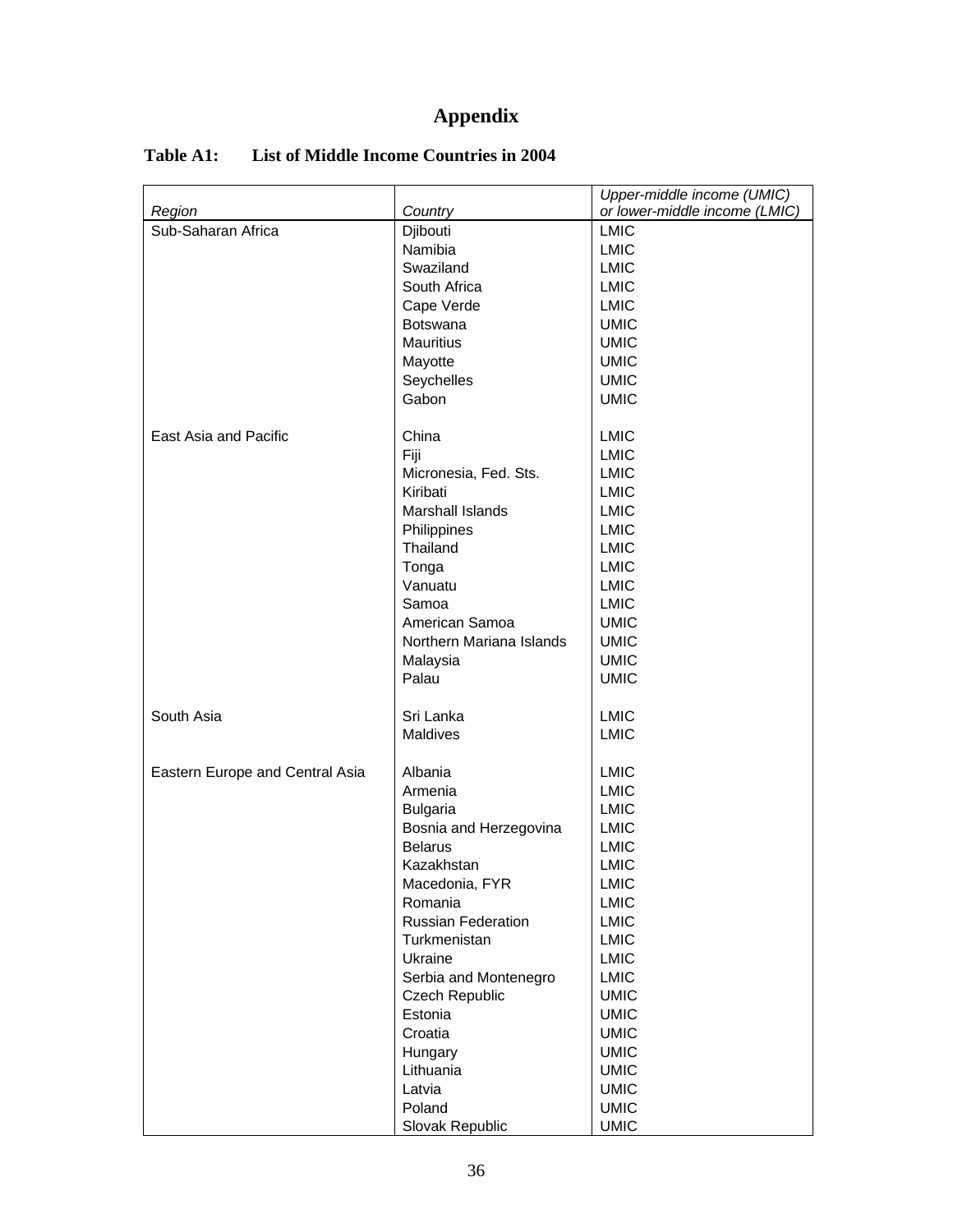|                    |                            | Upper-middle income (UMIC)    |
|--------------------|----------------------------|-------------------------------|
| Region             | Country                    | or lower-middle income (LMIC) |
| Western Europe     | Turkey                     | <b>LMIC</b>                   |
| <b>Middle East</b> | Iran, Islamic Rep.         | <b>LMIC</b>                   |
|                    | Iraq                       | <b>LMIC</b>                   |
|                    | Jordan                     | <b>LMIC</b>                   |
|                    | Syrian Arab Republic       | <b>LMIC</b>                   |
|                    | West Bank and Gaza         | <b>LMIC</b>                   |
|                    | Lebanon                    | <b>UMIC</b>                   |
|                    | Oman                       | <b>UMIC</b>                   |
|                    | Saudi Arabia               | <b>UMIC</b>                   |
|                    |                            |                               |
| North Africa       | Algeria                    | <b>LMIC</b>                   |
|                    | Egypt, Arab Rep.           | <b>LMIC</b>                   |
|                    | Morocco                    | <b>LMIC</b>                   |
|                    | Tunisia                    | <b>LMIC</b>                   |
|                    | Libya                      | <b>UMIC</b>                   |
|                    |                            |                               |
| Latin America      | <b>Bolivia</b>             | <b>LMIC</b>                   |
|                    | <b>Brazil</b>              | <b>LMIC</b>                   |
|                    | Colombia                   | <b>LMIC</b>                   |
|                    | Ecuador                    | <b>LMIC</b>                   |
|                    | Guatemala                  | <b>LMIC</b>                   |
|                    | Guyana                     | <b>LMIC</b>                   |
|                    | Honduras                   | <b>LMIC</b>                   |
|                    | Peru                       | <b>LMIC</b>                   |
|                    | Paraguay                   | <b>LMIC</b>                   |
|                    | El Salvador                | <b>LMIC</b>                   |
|                    | Suriname                   | <b>LMIC</b>                   |
|                    | Argentina                  | <b>UMIC</b>                   |
|                    | Chile                      | <b>UMIC</b>                   |
|                    | Costa Rica                 | <b>UMIC</b>                   |
|                    | Mexico                     | <b>UMIC</b>                   |
|                    | Panama                     | <b>UMIC</b>                   |
|                    | Uruguay                    | <b>UMIC</b>                   |
|                    | Venezuela, RB              | <b>UMIC</b>                   |
|                    |                            |                               |
| Caribbean          | Cuba                       | <b>LMIC</b>                   |
|                    | Dominican Republic         | <b>LMIC</b>                   |
|                    | Jamaica                    | <b>LMIC</b>                   |
|                    | St. Vincent and the        |                               |
|                    | Grenadines                 | <b>LMIC</b>                   |
|                    | <b>Belize</b>              | <b>UMIC</b>                   |
|                    | Dominica                   | <b>UMIC</b>                   |
|                    | Grenada                    | <b>UMIC</b>                   |
|                    | St. Kitts and Nevis        | <b>UMIC</b>                   |
|                    | St. Lucia                  | <b>UMIC</b>                   |
|                    | <b>Trinidad and Tobago</b> | <b>UMIC</b>                   |

# **Table A1 (cont.): List of Middle Income Countries in 2004**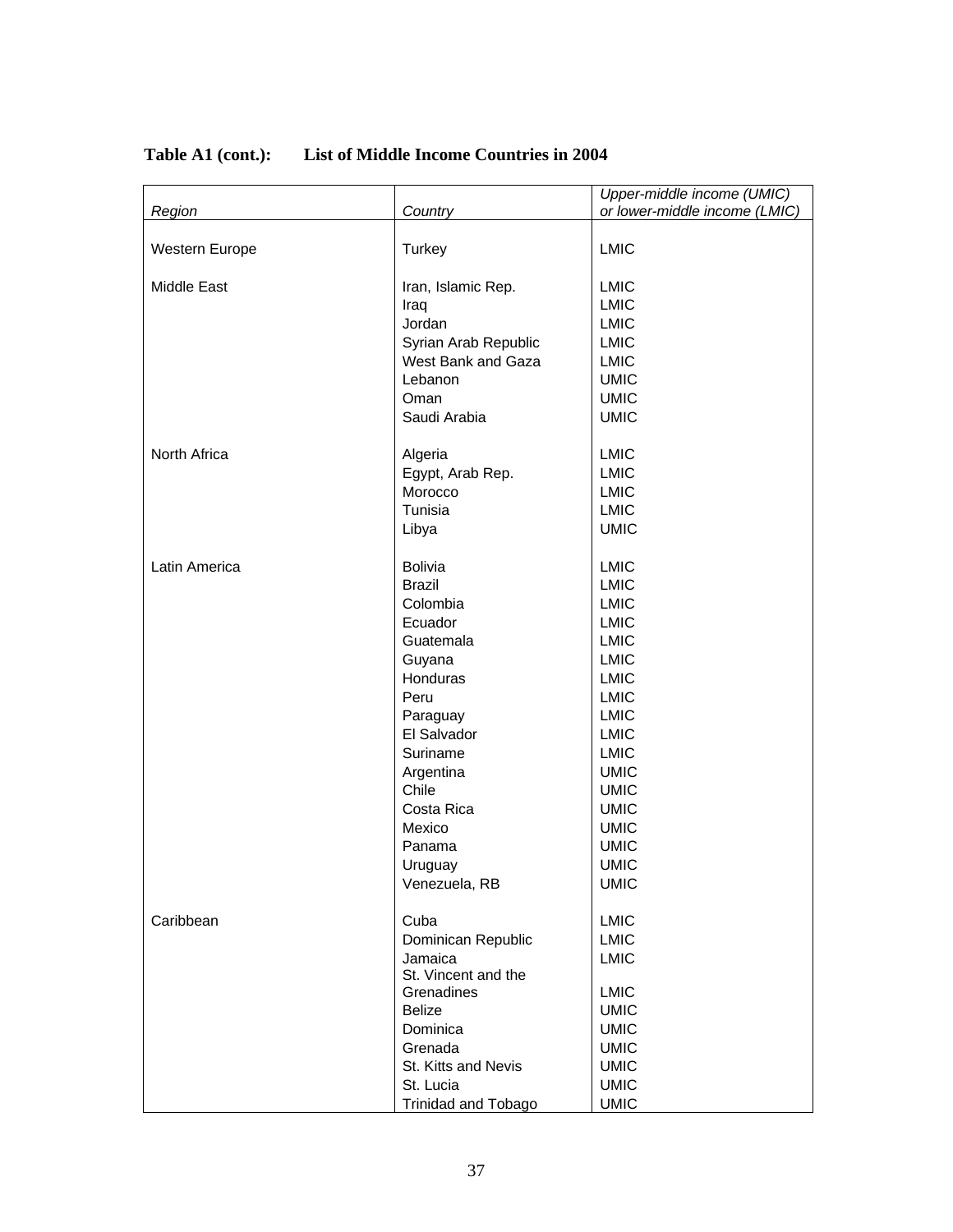## **Table A2: Characteristics of individual Middle-Income Countries**

*Key:* gnppc=GNI per capita (US\$, Atlas method), 2002; pop=population (million), 2002; ph1=poverty headcount (\$1-a-day),latest estimate; pg1=poverty gap (\$1-a-day), latest estimate; ph2=poverty headcount (\$2-a-day), latest estimate; pg2=poverty gap (\$2-a-day), latest estimate; pyear=year of latest poverty/inequality estimate; gini=Gini coefficient, latest estimate; q1=income share of poorest 20%, latest estimate; ibrd=eligibility for IBRD funding  $(1 = yes, 0 = no)$ , 2004; ibrdgrads=graduates from IBRD eligibility (1=yes, 0=no), 2004; fdi=FDI per capita (US\$ PPP), 2000.

| country               | gnppc | pop    | ph1   | pg1   | ph <sub>2</sub> | pg2            | pyear | gini | q1   | ibrd | ibrdgrads | fdi         |
|-----------------------|-------|--------|-------|-------|-----------------|----------------|-------|------|------|------|-----------|-------------|
| Albania               | 1450  | 3.2    | $<$ 2 | < 0.5 | 11.8            | $\overline{2}$ | 2002  | 28   | 9.1  | 0    | 0         | 134         |
| Algeria               | 1720  | 31.3   | $2$   | < 0.5 | 15.1            | 3.6            | 1995  | 35   | 7.0  |      | 0         |             |
| American Samoa        |       | 0.1    |       |       |                 |                |       |      |      | 0    |           |             |
| Argentina             | 4220  | 36.5   | 3.3   | 0.5   | 14.3            | 4.7            | 2001  | 52   | 3.1  |      | 0         | 507         |
| Armenia               | 790   | 3.1    | 12.8  | 3.3   | 49              | 17.3           | 1998  | 38   | 6.7  | 0    | 0         | 187         |
| <b>Belarus</b>        | 1360  | 9.9    | $<$ 2 | < 0.5 | $2$             | 0.1            | 2000  | 30   | 8.4  |      | $\Omega$  | 23          |
| <b>Belize</b>         | 2970  | 0.3    |       |       |                 |                |       | ٠    |      |      | 0         | 121         |
| <b>Bolivia</b>        | 900   | 8.8    | 14.4  | 5.4   | 34.3            | 14.9           | 1999  | 45   | 4.0  | 1    | 0         | 215         |
| Bosnia and            |       |        |       |       |                 |                |       |      |      |      |           |             |
| Herzegovina           | 1310  | 4.1    |       |       |                 |                |       | 26   | 9.5  | 1    | 0         | $\mathbf 0$ |
| <b>Botswana</b>       | 3010  | 1.7    | 23.5  | 7.7   | 50.1            | 22.8           | 1993  | 63   | 2.2  |      | 0         | 41          |
| <b>Brazil</b>         | 2830  | 174.5  | 8.2   | 2.1   | 22.4            | 8.8            | 2001  | 58   | 2.4  |      | 0         | 420         |
| <b>Bulgaria</b>       | 1770  | 8.0    | 4.7   | 1.4   | 23.7            | 10.1           | 2001  | 32   | 6.7  |      | 0         | 477         |
| Cape Verde            | 1250  | 0.5    |       |       |                 |                |       |      |      | 0    | 0         | 87          |
| Chile                 | 4250  | 15.6   | $<$ 2 | < 0.5 | 9.3             | 2.5            | 2000  | 57   | 3.3  |      | 0         | 491         |
| China                 | 960   | 1280.4 | 16.6  | 3.9   | 46.7            | 18.4           | 2001  | 45   | 4.7  |      | 0         | 141         |
| Colombia              | 1820  | 43.7   | 8.2   | 2.2   | 22.6            | 8.8            | 1999  | 58   | 2.7  |      | $\Omega$  | 183         |
| Costa Rica            | 4070  | 3.9    | 2     | 0.7   | 9.5             | 3              | 2000  | 47   | 4.2  |      | 0         | 223         |
| Croatia               | 4540  | 4.5    | $2$   | < 0.5 | $2$             | < 0.5          | 2000  | 29   | 8.3  |      | 0         | 394         |
| Cuba                  |       | 11.3   |       |       |                 |                |       |      |      | 0    | 0         |             |
| <b>Czech Republic</b> | 5480  | 10.2   | <     | < 0.5 | $<$ 2           | < 0.5          | 1996  | 25   | 10.3 |      | 0         | 1263        |
| Djibouti              | 850   | 0.7    |       |       |                 |                | ٠     |      |      | 0    | $\Omega$  | $\Omega$    |
| Dominica              | 3000  | 0.1    |       |       |                 | ٠              |       |      |      |      | 0         |             |
| Dominican Republic    |       | 8.6    | $<$ 2 | < 0.5 | $<$ 2           | < 0.5          | 1998  | 47   | 5.1  |      | 0         | 292         |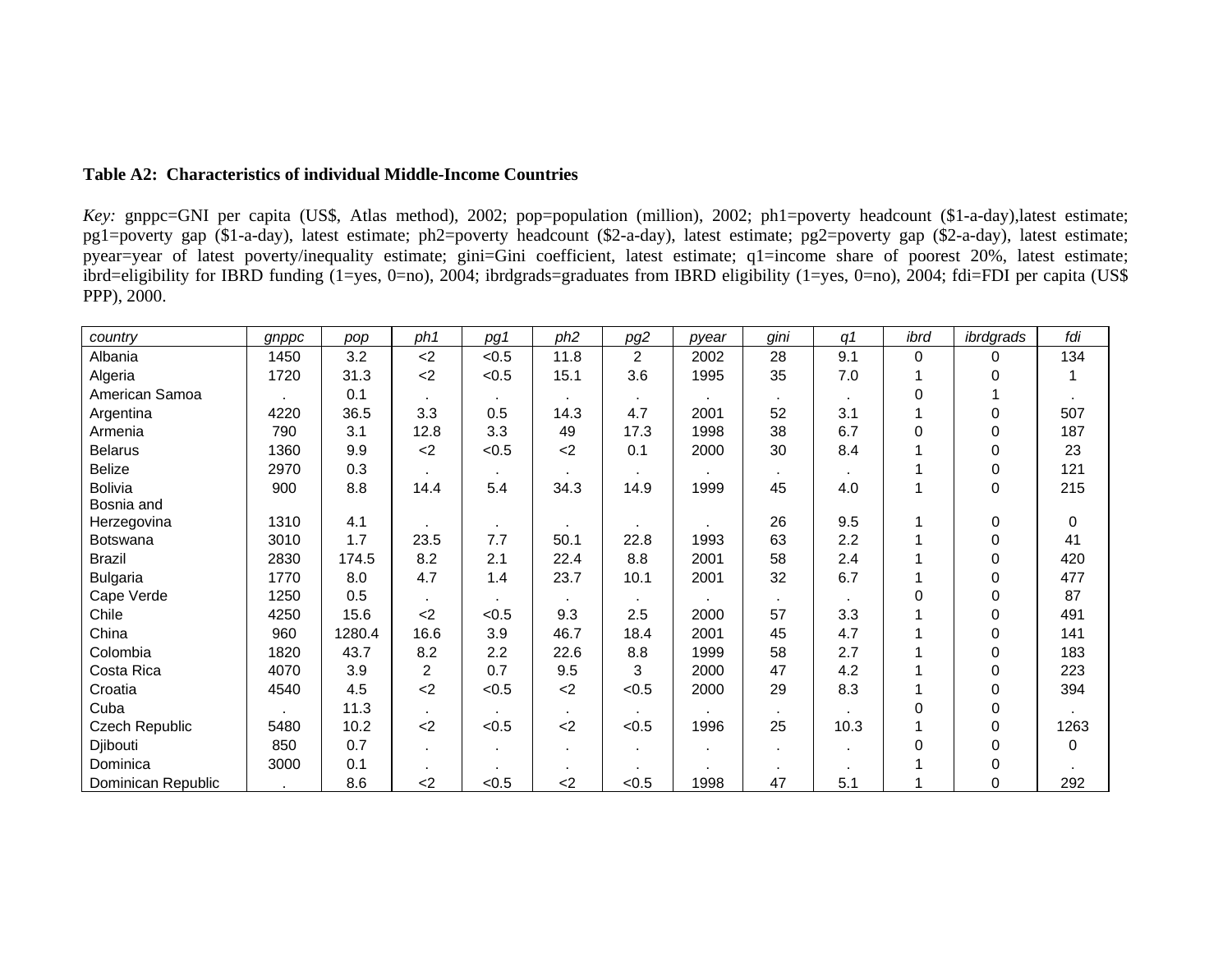| country               | gnppc | pop   | ph1       | pg1     | ph <sub>2</sub> | pg2            | pyear | gini   | q <sub>1</sub> | ibrd     | ibrdgrads | fdi            |
|-----------------------|-------|-------|-----------|---------|-----------------|----------------|-------|--------|----------------|----------|-----------|----------------|
| Ecuador               | 1490  | 12.8  | 17.7      | 7.1     | 40.8            | 17.7           | 1998  | 44     | 3.3            | 1        | 0         | 167            |
| Egypt, Arab Rep.      | 1470  | 66.4  | 3.1       | < 0.5   | 43.9            | 11.3           | 2000  | 34     | 8.6            | 1        | 0         | 45             |
| El Salvador           | 2110  | 6.4   | 31.1      | 14.4    | 58              | 29.7           | 2000  | 53     | 2.9            | 1        | 0         | 63             |
| Estonia               | 4190  | 1.4   | $2$       | < 0.5   | 5.2             | 0.8            | 1998  | 37     | 6.1            | 1        | 0         | 784            |
| Fiji                  | 2130  | 0.8   |           |         |                 |                |       |        |                | 1        | 0         | $\mathbf 0$    |
| Gabon                 | 3060  | 1.3   |           |         |                 |                |       |        |                | 1        | $\Omega$  | 190            |
| Grenada               | 3530  | 0.1   |           | ٠.      | $\blacksquare$  | ٠              |       | $\sim$ |                | 1        | 0         | 683            |
| Guatemala             | 1760  | 12.0  | 16        | 4.6     | 37.4            | 16             | 2000  | 48     | 2.6            | 1        | 0         | 46             |
| Guyana                | 860   | 0.8   | <         | < 0.5   | 6.1             | 1.7            | 1998  | 43     | 4.5            | 0        | 0         | 373            |
| Honduras              | 930   | 6.8   | 23.8      | 11.6    | 44.4            | 23.1           | 1998  | 55     | 2.7            | $\Omega$ | 0         | 117            |
| Hungary               | 5290  | 10.2  | $<$ 2     | < 0.5   | 7.3             | 1.7            | 1998  | 24     | 7.7            | 1        | 0         | 460            |
| Iran, Islamic Rep.    | 1720  | 65.5  | <         | < 0.5   | 7.3             | 1.5            | 1998  | 43     | 5.1            | 1        | 0         | $\overline{2}$ |
| Iraq                  |       | 24.2  | $\sim$    |         |                 |                |       |        |                | 1        | 0         |                |
| Jamaica               | 2690  | 2.6   | $2$       | < 0.5   | 13.3            | 2.7            | 2000  | 38     | 6.7            | 1        | $\Omega$  | 224            |
| Jordan                | 1760  | 5.2   | $2$       | < 0.5   | 7.4             | 1.4            | 1997  | 36     | 7.6            | 1        | 0         | 265            |
| Kazakhstan            | 1520  | 14.9  | $2$       | < 0.5   | 8.5             | 1.4            | 2001  | 31     | 8.2            | 1        | 0         | 403            |
| Kiribati              | 960   | 0.1   | $\sim$    |         | $\blacksquare$  |                |       |        |                | 0        | 0         |                |
| Latvia                | 3480  | 2.3   | $2$       | < 0.5   | 8.3             | $\overline{2}$ | 1998  | 32     | 7.6            | 1        | 0         | 401            |
| Lebanon               | 3990  | 4.4   |           |         |                 |                |       |        |                | 1        | 0         | 78             |
| Libya                 |       | 5.4   | $\bullet$ | $\cdot$ |                 | $\mathbf{r}$   |       |        |                | 0        |           |                |
| Lithuania             | 3670  | 3.5   | $2$       | < 0.5   | 13.7            | 4.2            | 2000  | 32     | 7.9            | 1        | $\Omega$  | 238            |
| Macedonia, FYR        | 1710  | 2.0   | $2$       | < 0.5   | 4               | 0.6            | 1998  | 28     | 8.4            |          | $\Omega$  | 250            |
| Malaysia              | 3540  | 24.3  | &2        | < 0.5   | 9.3             | $\overline{2}$ | 1997  | 49     | 4.4            |          | 0         | 168            |
| <b>Maldives</b>       | 2170  | 0.3   | ÷.        |         |                 |                |       |        |                | 0        | 0         | 105            |
| Marshall Islands      | 2380  | 0.1   | ×         |         |                 |                |       |        |                | 1        | 0         |                |
| <b>Mauritius</b>      | 3860  | 1.2   |           |         |                 |                |       |        |                | 1        | 0         | 607            |
| Mayotte               | 5920  | 0.2   |           |         |                 |                |       |        |                | 0        |           |                |
| Mexico                | 1970  | 100.8 | 9.9       | 3.7     | 26.3            | 10.9           | 2000  | 55     | 3.1            | 1        | 0         | 209            |
| Micronesia, Fed. Sts. | 2240  | 0.1   |           |         |                 |                |       |        |                |          | $\Omega$  |                |
| Morocco               | 1170  | 29.6  | $2$       | < 0.5   | 14.3            | 3.1            | 1999  | 40     | 6.5            | 1        | $\Omega$  | 1              |
| Namibia               | 1790  | 2.0   | 34.9      | 14      | 55.8            | 30.4           | 1993  | 71     | 1.4            | 1        | $\Omega$  |                |
| Northern Mariana      |       |       |           |         |                 |                |       |        |                |          |           |                |
| Islands               |       | 0.1   |           |         | $\blacksquare$  |                |       |        |                | 0        |           |                |
| Oman                  | 7830  | 2.5   |           |         |                 |                |       |        |                | 0        |           |                |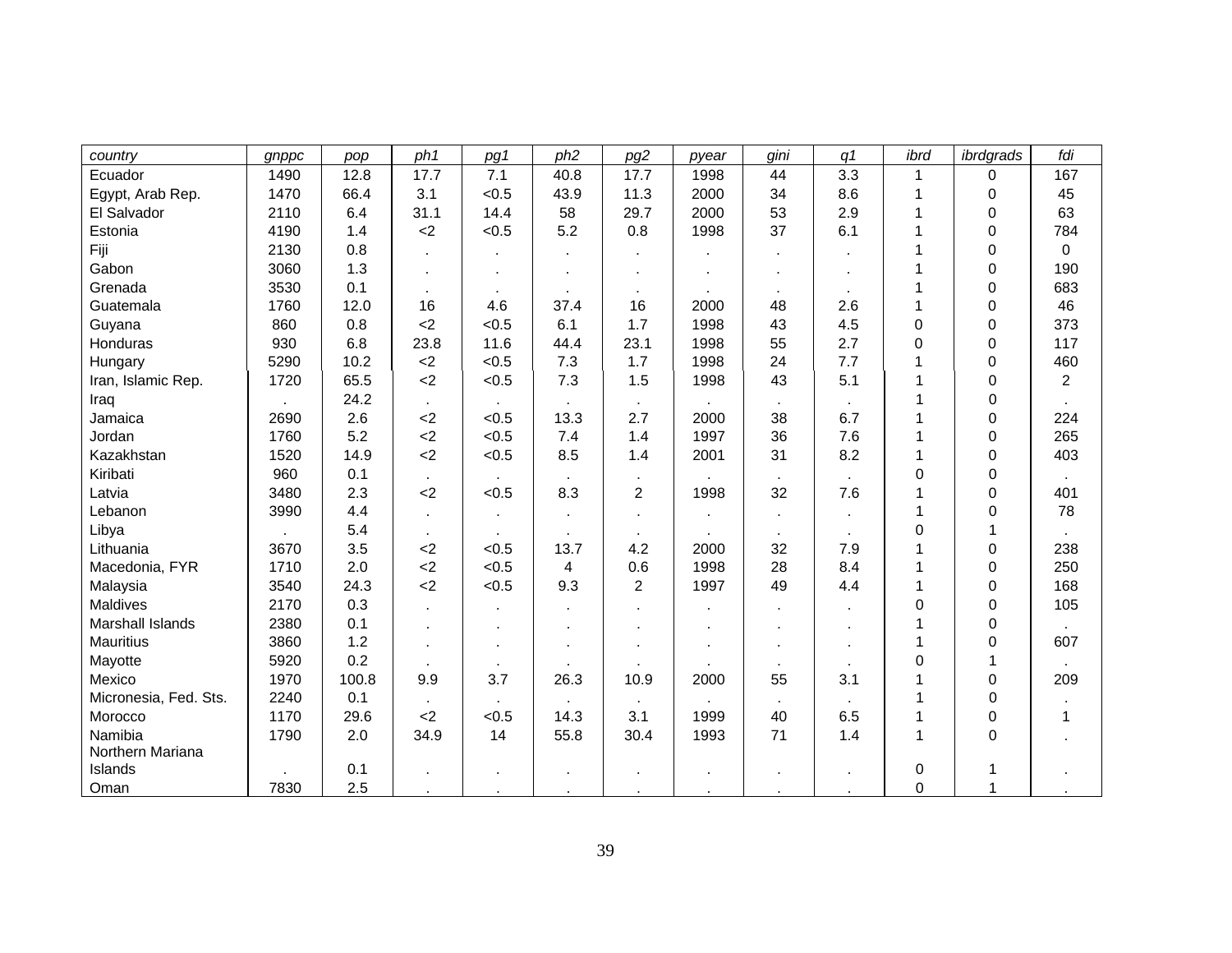| country                    | gnppc | pop   | ph1          | pg1            | ph <sub>2</sub> | pg2            | pyear  | gini | q <sub>1</sub> | ibrd         | ibrdgrads   | fdi    |
|----------------------------|-------|-------|--------------|----------------|-----------------|----------------|--------|------|----------------|--------------|-------------|--------|
| Palau                      | 6820  | 0.0   |              |                |                 |                |        |      |                | 1            | 0           |        |
| Panama                     | 4020  | 2.9   | 7.2          | 2.3            | 17.6            | 7.4            | 2000   | 56   | 2.4            | 1            | 0           | 366    |
| Paraguay                   | 1170  | 5.5   | 14.9         | 6.8            | 30.3            | 14.7           | 1999   | 57   | 2.2            | 1            | 0           | 48     |
| Peru                       | 2020  | 26.7  | 18.1         | 9.1            | 37.7            | 18.5           | 2000   | 50   | 2.9            | 1            | 0           | 61     |
| Philippines                | 1030  | 79.9  | 14.6         | 2.7            | 46.4            | 17.2           | 2000   | 46   | 5.4            | 1            | 0           | 108    |
| Poland                     | 4570  | 38.6  | $2$          | < 0.5          | $<$ 2           | < 0.5          | 1999   | 32   | 7.3            | 1            | 0           | 536    |
| Romania                    | 1870  | 22.3  | 2.1          | 0.6            | 20.5            | 5.2            | 2000   | 30   | 8.2            | 1            | 0           | 179    |
| <b>Russian Federation</b>  | 2130  | 144.1 | 6.1          | 1.2            | 23.8            | 8              | 2000   | 46   | 4.9            | 1            | 0           | 91     |
| Samoa                      | 1430  | 0.2   |              |                |                 |                |        |      |                | 0            | 0           | 0      |
| Saudi Arabia               | 8530  | 21.9  |              |                |                 |                |        |      |                | 0            | 1           |        |
| Serbia and                 |       |       |              |                |                 |                |        |      |                |              |             |        |
| Montenegro                 | 1400  | 8.2   | $\mathbf{r}$ |                |                 |                |        |      |                | 1            | 0           | 0      |
| Seychelles                 | 6780  | 0.1   | $\cdot$      |                |                 |                |        |      |                |              | 0           |        |
| Slovak Republic            | 3970  | 5.4   | $2$          | < 0.5          | 2.4             | 0.7            | 1996   | 26   | 8.8            | 1            | 0           | 1207   |
| South Africa               | 2500  | 45.3  | 7.1          | 1.1            | 23.8            | 8.6            | 1995   | 59   | 2.0            | $\mathbf{1}$ | $\Omega$    | 72     |
| Sri Lanka                  | 850   | 19.0  | 6.6          | $\mathbf{1}$   | 45.4            | 13.5           | 1996   | 34   | 8.0            | 0            | $\Omega$    | 37     |
| St. Kitts and Nevis        | 6540  | 0.0   |              |                |                 |                |        |      |                | 1            | 0           | 3824   |
| St. Lucia                  | 3750  | 0.2   |              |                |                 |                |        | 43   | 5.2            | 1            | $\mathbf 0$ | 395    |
| St. Vincent & the          |       |       |              |                |                 |                |        |      |                |              |             |        |
| Gren.                      | 2820  | 0.1   |              |                |                 |                |        |      |                | 1            | 0           | 467    |
| Suriname                   | 1940  | 0.4   |              |                |                 |                |        |      |                | 1            | 0           |        |
| Swaziland                  | 1240  | 1.1   |              |                |                 |                |        | 61   | 2.7            |              | 0           | $-133$ |
| Syrian Arab Republic       | 1130  | 17.0  | $\epsilon$   | $\blacksquare$ |                 | $\blacksquare$ |        |      |                | 1            | 0           | 23     |
| Thailand                   | 2000  | 61.6  | $<$ 2        | < 0.5          | 32.5            | 9              | 2000   | 43   | 6.1            | 1            | $\Omega$    | 176    |
| Tonga                      | 1440  | 0.1   |              |                |                 |                |        |      |                | $\Omega$     | 0           |        |
| <b>Trinidad and Tobago</b> | 6750  | 1.3   | 12.4         | 3.5            | 39              | 14.6           | 1992   | 40   | 5.5            |              | 0           | 797    |
| Tunisia                    | 1990  | 9.8   | &2           | < 0.5          | 6.6             | 1.3            | 2000   | 40   | 6.0            | 1            | 0           | 246    |
| Turkey                     | 2490  | 69.6  | &2           | < 0.5          | 10.3            | 2.5            | 2000   | 40   | 6.1            | 1            | 0           | 34     |
| Turkmenistan               |       | 4.8   | 12.1         | 2.6            | 44              | 15.4           | 1998   | 41   | 6.1            | 1            | 0           |        |
| Ukraine                    | 780   | 48.7  | 2.9          | 0.6            | 45.7            | 16.3           | 1999   | 29   | 8.8            | 1            | 0           | 71     |
| Uruguay                    | 4340  | 3.4   | $2$          | < 0.5          | 3.9             | 0.8            | 2000   | 45   | 4.8            | 1            | $\Omega$    | 137    |
| Vanuatu                    | 1070  | 0.2   | $\mathbf{r}$ | $\blacksquare$ |                 |                |        |      |                | 0            | $\Omega$    | 265    |
| Venezuela, RB              | 4080  | 25.1  | 15           | 6.9            | 32              | 15.2           | 1998   | 49   | 3.0            | 1            | 0           | 215    |
| West Bank and Gaza         | 1110  | 3.2   | $\bullet$    | $\sim$         | $\sim$          | $\sim$         | $\sim$ |      |                | 0            | $\Omega$    |        |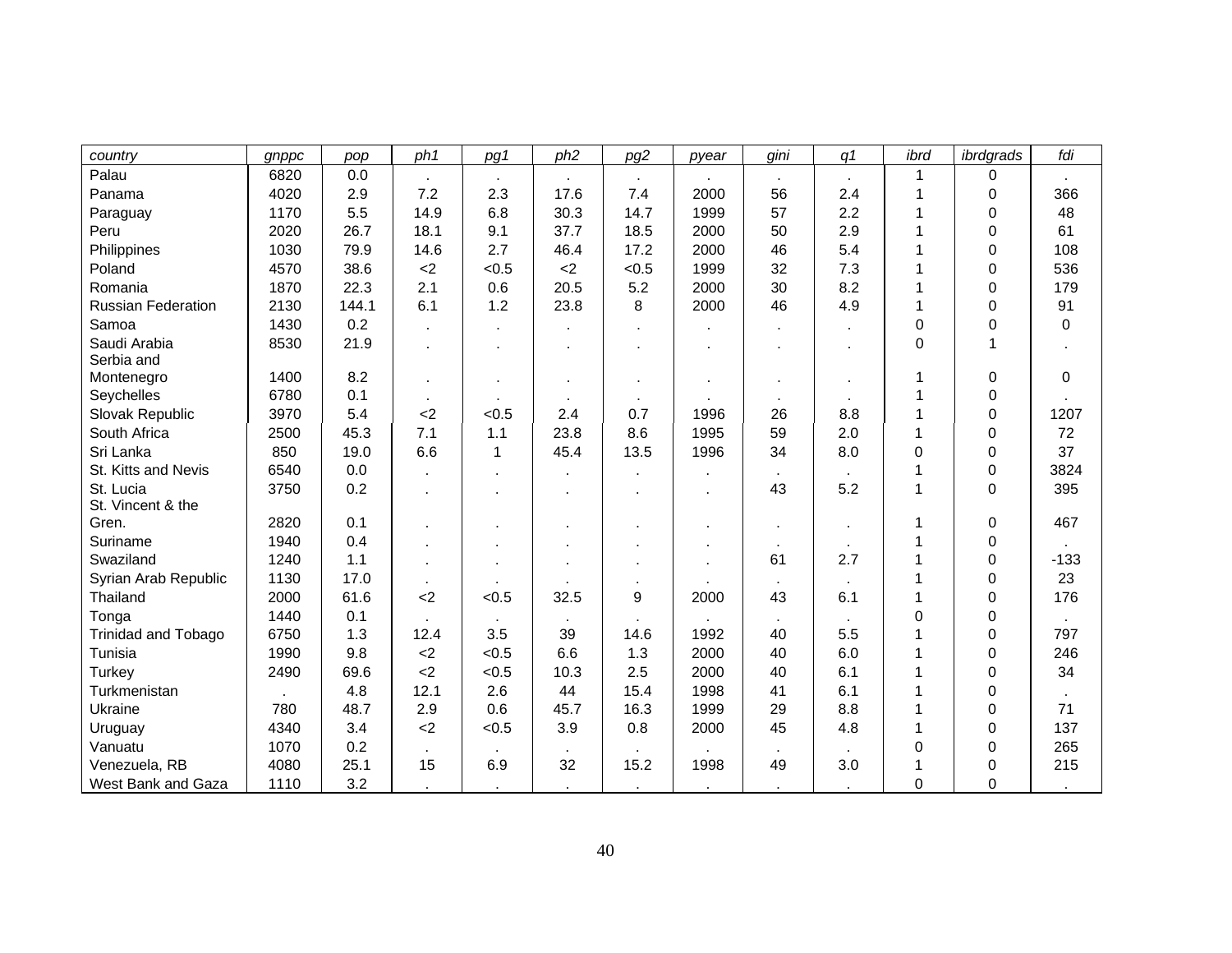# **Table A2 (cont.): Characteristics of individual Middle-Income Countries**

Key: tax=tax revenues per capita (US\$ PPP), 2000; prights=political rights index (Freedom House), 2000; rlaw=Rule of law index, 2001; sw=Sachs and Warner index (1=open, 0=closed), 1998; inf=inflation (% per year), average 2000-2002; bbal=budget balance (% of GDP), average 2000-2002; aidgnp=net ODA (% of GNI), 2002; aidgovexp=net ODA, % of central government revenues, latest estimate.

| Country                | tax            | prights        | rlaw           | <b>SW</b>   | inf   | bbal   | aidgnp       | aidgovexp |
|------------------------|----------------|----------------|----------------|-------------|-------|--------|--------------|-----------|
| Albania                | 520            | 4              | $-71$          |             | 1.9   |        | 6.9          |           |
| Algeria                | 1409           | 6              | $-97$          | $\Omega$    | 9.2   | 7.0    | 0.7          | 1.3       |
| American Samoa         |                |                |                |             |       |        | 0.0          |           |
| Argentina              | 1567           | $\overline{2}$ | 22             | $\mathbf 0$ | 10.2  | $-2.8$ | 0.0          | 0.2       |
| Armenia                |                | 4              | $-35$          |             | 1.6   |        | 12.1         |           |
| <b>Belarus</b>         | 2022           | 6              | $-81$          |             | 102.3 | $-0.6$ | 0.0          | 1.3       |
| <b>Belize</b>          |                | 1              | 74             |             | 0.2   |        | 3.0          |           |
| <b>Bolivia</b>         | 351            | 1              | $-41$          | 1           | 2.9   | $-5.0$ | 8.6          | 23.8      |
| Bosnia and Herzegovina |                | 5              | $-75$          |             | 5.7   |        | 10.9         |           |
| <b>Botswana</b>        | 1059           | 3              | 68             | 1           | 6.9   |        | 0.7          |           |
| <b>Brazil</b>          | 1574           | 3              | $-26$          | 1           | 8.6   |        | 0.1          |           |
| <b>Bulgaria</b>        | 1574           | 2              | $\overline{c}$ |             | 5.8   | 1.2    | 0.0          | 7.0       |
| Cape Verde             |                | 1              | 15             |             | 1.1   |        | 16.1         |           |
| Chile                  | 1778           | $\overline{2}$ | 119            | 1           | 2.8   | $-0.1$ | 0.0          | 0.3       |
| China                  | 256            | $\overline{7}$ | $-19$          | 0           | 0.6   |        | 0.1          |           |
| Colombia               | 665            | $\overline{4}$ | $-77$          | 1           | 8.1   |        | 0.6          |           |
| Costa Rica             | 1575           | 1              | 61             | 1           | 8.2   | $-1.3$ | 0.0          | 0.3       |
| Croatia                | 3307           | 4              | 29             |             | 3.5   | $-3.8$ | 0.8          | 0.7       |
| Cuba                   |                | 7              | $-32$          |             | 2.6   |        | $\mathbf{r}$ |           |
| Czech Republic         | 4455           | 1              | 64             |             | 3.3   | $-2.4$ | 0.0          | 2.3       |
| Djibouti               | $\blacksquare$ | 4              | $-19$          |             | 2.3   |        | 13.2         |           |
| Dominica               |                | 1              | ٠              |             | 0.3   |        | 13.8         |           |
| Dominican Republic     | 931            | $\overline{c}$ | 1              | 1           | 7.7   | 1.0    |              | 2.0       |
| Ecuador                |                | $\overline{2}$ | $-76$          | 1           | 10.1  |        | 1.1          |           |
| Egypt, Arab Rep.       | 602            | 6              | 21             | 1           | 4.6   |        | 1.3          |           |
| El Salvador            | 568            | $\overline{2}$ | $-65$          | 1           | 2.6   | 0.7    | 1.7          | 8.1       |
| Estonia                | 2909           | 1              | 78             |             | 5.3   | 1.4    | 0.0          | 4.0       |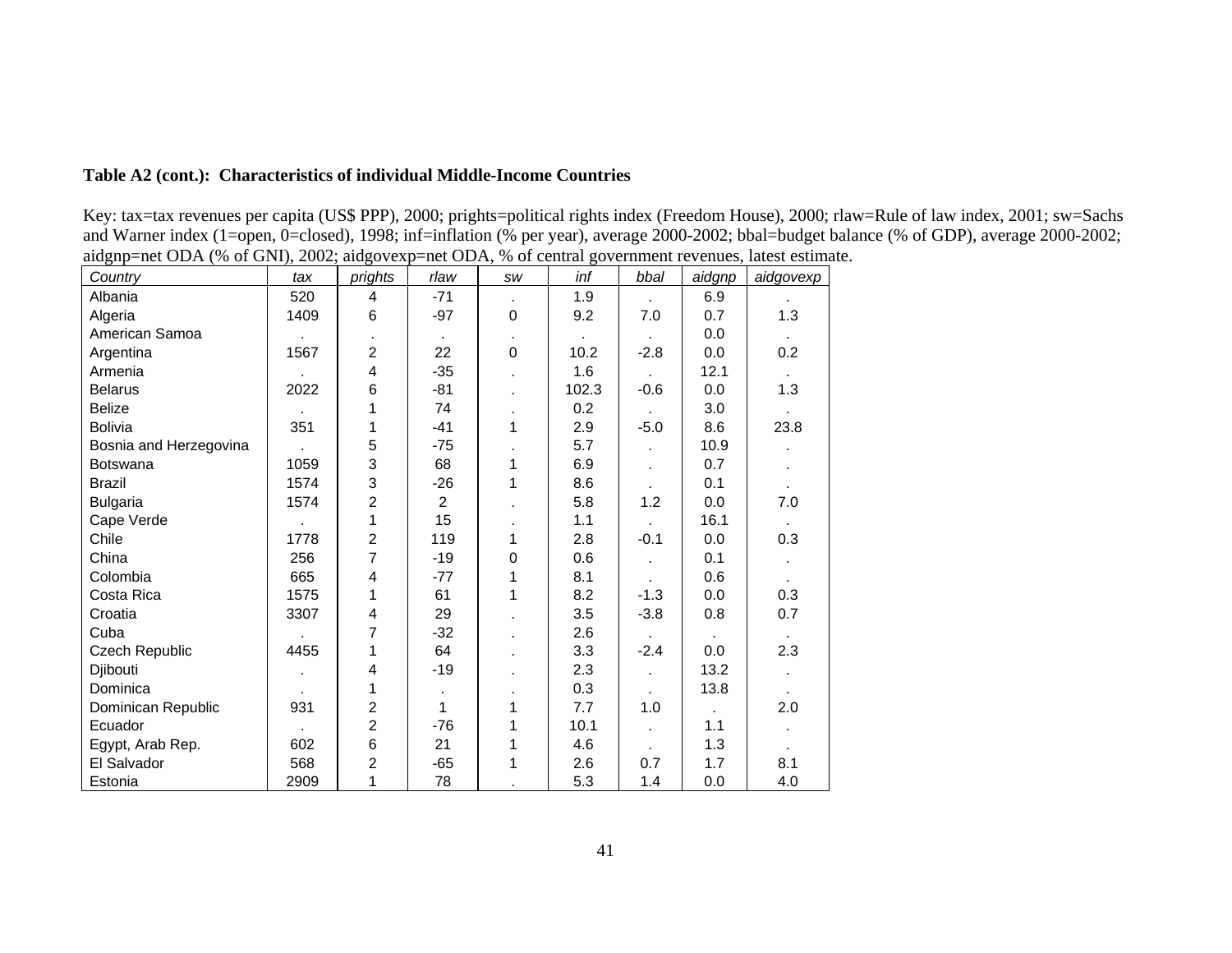| Country                  | tax  | prights         | rlaw         | SW             | inf    | bbal           | aidgnp | aidgovexp      |
|--------------------------|------|-----------------|--------------|----------------|--------|----------------|--------|----------------|
| Fiji                     | 994  | $\overline{2}$  | $-52$        |                | 2.8    | ä,             | 1.9    |                |
| Gabon                    |      | 5               | $-44$        | ä,             | 7.5    |                | 1.8    |                |
| Grenada                  |      | 1               |              | ä,             | 2.1    |                | 2.6    |                |
| Guatemala                | ٠    | 3               | $-100$       | 1              | 7.4    |                | 1.2    |                |
| Guyana                   | ä,   | $\overline{2}$  | 13           | 1              | 3.4    |                | 9.8    |                |
| Honduras                 |      | 3               | $-106$       | 1              | 8.0    |                | 6.9    |                |
| Hungary                  | 4082 | 1               | 76           | $\blacksquare$ | 9.7    | $-3.5$         | 0.0    | 1.3            |
| Iran, Islamic Rep.       | 721  | $6\phantom{1}6$ | $-39$        | ä,             | 20.8   | $-0.6$         | 0.1    | 0.2            |
| Iraq                     |      | $\overline{7}$  | $-164$       | ä,             |        |                |        |                |
| Jamaica                  | 837  | $\overline{2}$  | $-38$        | 1              | 9.4    | $-2.0$         | 0.3    | 0.3            |
| Jordan                   | 742  | $\overline{4}$  | 66           | ×,             | 0.1    | $-2.2$         | 5.9    | 21.0           |
| Kazakhstan               | 565  | 6               | $-60$        | ×,             | 11.1   | $-0.5$         | 0.8    | 7.2            |
| Kiribati                 |      | 1               |              | ä,             | 3.6    |                | 22.9   |                |
| Latvia                   | 1933 | 1               | 36           | ×,             | 3.0    | $-2.1$         | 0.0    | 4.0            |
| Lebanon                  | 592  | 6               | $-5$         | ä,             | 0.9    |                | 2.6    |                |
| Libya                    |      | 7               | $-89$        | ä,             | $\sim$ |                | 0.0    | $\mathbf{r}$   |
| Lithuania                | 1722 | 1               | 29           | ä,             | 0.2    | $-0.8$         | 0.0    | 3.2            |
| Macedonia, FYR           |      | 3               | $-33$        | ×,             | 5.1    |                | 7.9    |                |
| Malaysia                 | 1717 | 5               | 34           | 1              | 2.0    |                | 0.1    |                |
| <b>Maldives</b>          | 682  | $6\phantom{1}6$ | $\mathbf{r}$ |                | 0.5    | $-5.3$         | 4.4    | 8.3            |
| Marshall Islands         |      | 1               |              | ×,             | 2.1    |                | 49.5   | $\sim$         |
| <b>Mauritius</b>         | 1830 | 1               | 100          | 1              | 4.5    | $-0.2$         | 0.5    | 2.0            |
| Mayotte                  |      |                 |              | ×,             |        |                | 13.2   |                |
| Mexico                   | 1082 | 3               | $-41$        | 1              | 7.8    | $-1.3$         | 0.1    | $-0.1$         |
| Micronesia, Fed. Sts.    |      | 1               |              | ×              | 1.3    | $\blacksquare$ | 40.9   |                |
| Morocco                  | 866  | 5               | 46           | 1              | 1.3    |                | 1.8    | $\blacksquare$ |
| Namibia                  | 1923 | $\overline{2}$  | 124          | ä,             | 10.8   | $-3.5$         | 3.8    | 12.3           |
| Northern Mariana Islands |      |                 |              | ä,             |        |                | 0.0    |                |
| Oman                     | ä,   | 6               | 106          | ×,             | 4.5    | $-4.5$         | 0.2    | 0.8            |
| Palau                    | ٠    | 1               | $\cdot$      | ×,             | 2.9    | $\epsilon$     | 22.9   | $\cdot$        |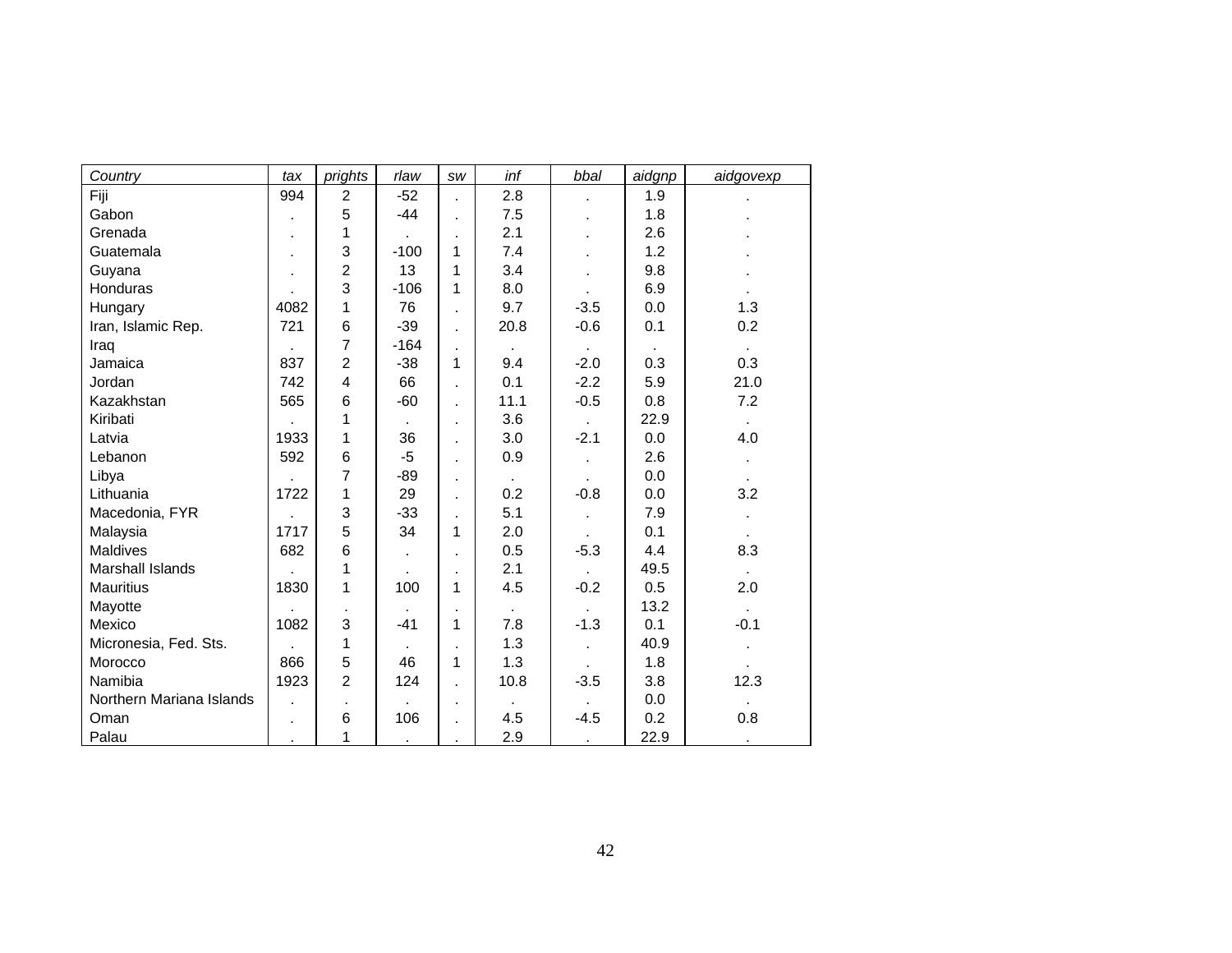| Country                    | tax  | prights                 | rlaw  | SW | inf  | bbal           | aidgnp | aidgovexp |
|----------------------------|------|-------------------------|-------|----|------|----------------|--------|-----------|
| Panama                     | 1062 | 1                       | $-12$ |    | 1.1  | 0.3            | 0.3    | 0.6       |
| Paraguay                   |      | 4                       | $-83$ | 1  | 9.4  | $-2.4$         | 0.9    | 5.5       |
| Peru                       | 673  | 5                       | $-53$ | 1  | 1.8  | $-1.8$         | 0.9    | 3.9       |
| Philippines                | 583  | $\overline{c}$          | $-49$ | 1  | 5.9  | $-4.0$         | 0.7    | 4.0       |
| Poland                     | 2700 | 1                       | 55    |    | 5.7  | $-2.0$         | 0.0    | 2.6       |
| Romania                    | 1700 |                         | $-2$  |    | 36.2 | $-3.5$         | 0.0    | 3.4       |
| <b>Russian Federation</b>  | 1587 | $\overline{\mathbf{4}}$ | $-87$ |    | 23.6 | 3.7            | 0.0    | 2.6       |
| Samoa                      |      | 2                       | 49    |    | 2.9  |                | 15.0   |           |
| Saudi Arabia               |      | $\overline{7}$          | 19    |    | 3.1  |                | 0.0    |           |
| Serbia and Montenegro      |      | 5                       | $-94$ |    | 68.5 |                | 16.9   |           |
| Seychelles                 |      | 3                       |       |    | 3.8  | $-14.1$        | 1.4    | 5.3       |
| Slovak Republic            | 3501 | 1                       | 36    |    | 5.2  | $-3.1$         | 0.0    | 1.4       |
| South Africa               | 2433 | 1                       | $-5$  |    | 7.8  | $-1.6$         | 0.6    | 1.3       |
| Sri Lanka                  | 518  | 3                       | $-31$ | 1  | 9.8  | $-9.6$         | 2.1    | 6.6       |
| St. Kitts and Nevis        |      | 1                       |       |    | 2.1  |                | 9.5    |           |
| St. Lucia                  |      | 1                       | ×     |    | 2.1  | $\epsilon$     | 5.6    |           |
| St. Vincent & the Gren.    | 1488 | $\overline{c}$          |       |    | 1.8  | $-1.6$         | 1.5    | 5.4       |
| Suriname                   |      | 3                       | $-59$ |    | 40.1 |                | 1.4    |           |
| Swaziland                  | 1269 | 6                       | 15    |    | 11.2 | $-0.9$         | 1.8    | 3.2       |
| Syrian Arab Republic       | 559  | $\overline{7}$          | $-52$ |    | 4.8  |                | 0.4    |           |
| Thailand                   | 905  | $\overline{c}$          | 44    | 1  | 1.4  | $-2.9$         | 0.2    | 3.2       |
| Tonga                      | ä,   | 5                       |       |    | 3.8  | $\blacksquare$ | 15.3   |           |
| <b>Trinidad and Tobago</b> |      | 1                       | 41    | 1  | 6.9  |                | $-0.1$ |           |
| Tunisia                    | 1652 | $6\phantom{1}6$         | 81    | 1  | 2.8  | $-2.6$         | 2.4    | 3.6       |
| Turkey                     | 1476 | 4                       | $-16$ |    | 49.5 | $-15.5$        | 0.4    | 0.4       |
|                            |      |                         |       |    |      |                |        |           |
| Turkmenistan               |      | $\overline{7}$          | 102   |    | 12.5 |                |        |           |
| Ukraine                    | 842  | 3                       | $-63$ | ×. | 12.1 | $-0.8$         | 0.0    | 6.1       |
| Uruguay                    | 2338 | 1                       | 63    | 1  | 9.3  | $-4.0$         | 0.1    | 0.3       |
| Vanuatu                    | 600  | 1                       |       |    | 2.5  |                | 12.5   |           |
| Venezuela, RB              | 717  | 4                       | -81   | 1  | 22.3 | $-3.0$         | 0.1    | 0.3       |
| West Bank and Gaza         |      |                         | 30    |    | 11.4 | $\bullet$      | 45.1   | $\bullet$ |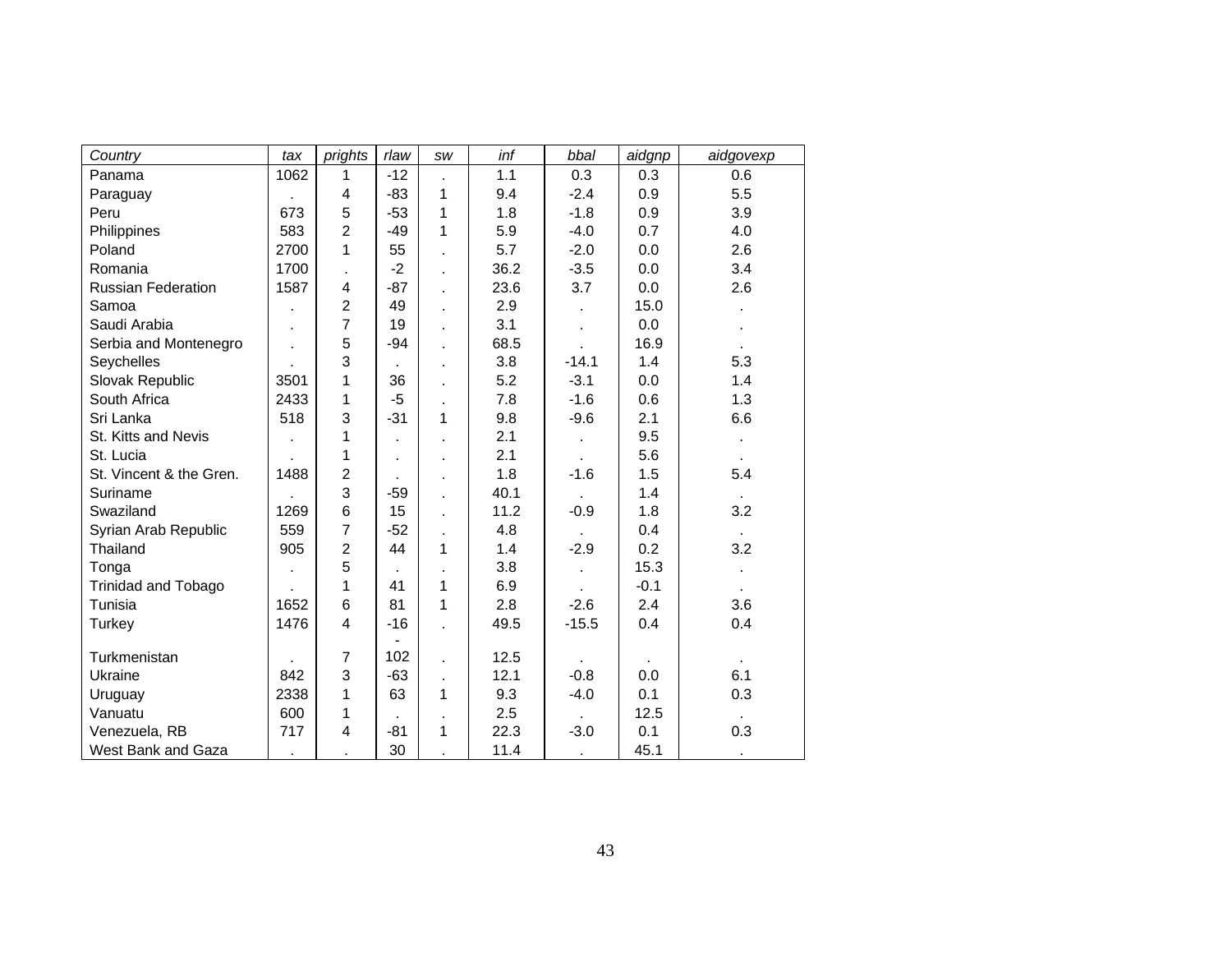# **Table A3: The DAC Poverty Markers**

| Definition<br>An activity should be classified as poverty-oriented (score principal or<br>significant) if a) the poor have been identified as the primary target group<br>of the activity, and b) the activity includes specific action to remedy causes<br>of poverty (e.g. structural reforms favouring the poor), or to deal with the<br>consequences of poverty (e.g. direct poverty reduction).<br>Criteria for eligibility<br>a) the objective is explicitly promoted in the activity documentation; and b)<br>the poor have been explicitly identified through poverty assessment or the<br>activity documentation explains the reasons why the target group is<br>considered to be poor.<br>Social infrastructure and services: provision of basic subsistence goods and<br>Examples of typical<br>activities<br>public services for the poor; improvements in social infrastructure designed<br>to enhance the income earning potential of the poor; provision of safety<br>nets; direct employment creation; assistance to strengthen the recipients'<br>capacity to formulate and monitor poverty reduction strategies; aid to<br>NGOs working in favour of the poor.<br><i>Production sectors:</i> micro-enterprise development programmes; informal<br>sector programmes; legal changes to give the poor improved access to<br>productive assets (e.g. land); agricultural extension; social forestry.<br><i>Structural reforms:</i> Political reforms designed to encourage<br>the<br>participation of the poor to improve their livelihood security; economic and<br>institutional reforms in favour of the poor (e.g. employment creation).<br>Poverty is defined as having an income level with which a minimum<br><b>Notes</b><br>nutritionally adequate diet plus essential non-food requirements are not<br>affordable. |  |
|---------------------------------------------------------------------------------------------------------------------------------------------------------------------------------------------------------------------------------------------------------------------------------------------------------------------------------------------------------------------------------------------------------------------------------------------------------------------------------------------------------------------------------------------------------------------------------------------------------------------------------------------------------------------------------------------------------------------------------------------------------------------------------------------------------------------------------------------------------------------------------------------------------------------------------------------------------------------------------------------------------------------------------------------------------------------------------------------------------------------------------------------------------------------------------------------------------------------------------------------------------------------------------------------------------------------------------------------------------------------------------------------------------------------------------------------------------------------------------------------------------------------------------------------------------------------------------------------------------------------------------------------------------------------------------------------------------------------------------------------------------------------------------------------------------------------------------------------|--|
|                                                                                                                                                                                                                                                                                                                                                                                                                                                                                                                                                                                                                                                                                                                                                                                                                                                                                                                                                                                                                                                                                                                                                                                                                                                                                                                                                                                                                                                                                                                                                                                                                                                                                                                                                                                                                                             |  |
|                                                                                                                                                                                                                                                                                                                                                                                                                                                                                                                                                                                                                                                                                                                                                                                                                                                                                                                                                                                                                                                                                                                                                                                                                                                                                                                                                                                                                                                                                                                                                                                                                                                                                                                                                                                                                                             |  |
|                                                                                                                                                                                                                                                                                                                                                                                                                                                                                                                                                                                                                                                                                                                                                                                                                                                                                                                                                                                                                                                                                                                                                                                                                                                                                                                                                                                                                                                                                                                                                                                                                                                                                                                                                                                                                                             |  |
|                                                                                                                                                                                                                                                                                                                                                                                                                                                                                                                                                                                                                                                                                                                                                                                                                                                                                                                                                                                                                                                                                                                                                                                                                                                                                                                                                                                                                                                                                                                                                                                                                                                                                                                                                                                                                                             |  |
|                                                                                                                                                                                                                                                                                                                                                                                                                                                                                                                                                                                                                                                                                                                                                                                                                                                                                                                                                                                                                                                                                                                                                                                                                                                                                                                                                                                                                                                                                                                                                                                                                                                                                                                                                                                                                                             |  |
|                                                                                                                                                                                                                                                                                                                                                                                                                                                                                                                                                                                                                                                                                                                                                                                                                                                                                                                                                                                                                                                                                                                                                                                                                                                                                                                                                                                                                                                                                                                                                                                                                                                                                                                                                                                                                                             |  |
|                                                                                                                                                                                                                                                                                                                                                                                                                                                                                                                                                                                                                                                                                                                                                                                                                                                                                                                                                                                                                                                                                                                                                                                                                                                                                                                                                                                                                                                                                                                                                                                                                                                                                                                                                                                                                                             |  |
|                                                                                                                                                                                                                                                                                                                                                                                                                                                                                                                                                                                                                                                                                                                                                                                                                                                                                                                                                                                                                                                                                                                                                                                                                                                                                                                                                                                                                                                                                                                                                                                                                                                                                                                                                                                                                                             |  |
|                                                                                                                                                                                                                                                                                                                                                                                                                                                                                                                                                                                                                                                                                                                                                                                                                                                                                                                                                                                                                                                                                                                                                                                                                                                                                                                                                                                                                                                                                                                                                                                                                                                                                                                                                                                                                                             |  |
|                                                                                                                                                                                                                                                                                                                                                                                                                                                                                                                                                                                                                                                                                                                                                                                                                                                                                                                                                                                                                                                                                                                                                                                                                                                                                                                                                                                                                                                                                                                                                                                                                                                                                                                                                                                                                                             |  |
|                                                                                                                                                                                                                                                                                                                                                                                                                                                                                                                                                                                                                                                                                                                                                                                                                                                                                                                                                                                                                                                                                                                                                                                                                                                                                                                                                                                                                                                                                                                                                                                                                                                                                                                                                                                                                                             |  |
|                                                                                                                                                                                                                                                                                                                                                                                                                                                                                                                                                                                                                                                                                                                                                                                                                                                                                                                                                                                                                                                                                                                                                                                                                                                                                                                                                                                                                                                                                                                                                                                                                                                                                                                                                                                                                                             |  |
|                                                                                                                                                                                                                                                                                                                                                                                                                                                                                                                                                                                                                                                                                                                                                                                                                                                                                                                                                                                                                                                                                                                                                                                                                                                                                                                                                                                                                                                                                                                                                                                                                                                                                                                                                                                                                                             |  |
|                                                                                                                                                                                                                                                                                                                                                                                                                                                                                                                                                                                                                                                                                                                                                                                                                                                                                                                                                                                                                                                                                                                                                                                                                                                                                                                                                                                                                                                                                                                                                                                                                                                                                                                                                                                                                                             |  |
|                                                                                                                                                                                                                                                                                                                                                                                                                                                                                                                                                                                                                                                                                                                                                                                                                                                                                                                                                                                                                                                                                                                                                                                                                                                                                                                                                                                                                                                                                                                                                                                                                                                                                                                                                                                                                                             |  |
|                                                                                                                                                                                                                                                                                                                                                                                                                                                                                                                                                                                                                                                                                                                                                                                                                                                                                                                                                                                                                                                                                                                                                                                                                                                                                                                                                                                                                                                                                                                                                                                                                                                                                                                                                                                                                                             |  |
|                                                                                                                                                                                                                                                                                                                                                                                                                                                                                                                                                                                                                                                                                                                                                                                                                                                                                                                                                                                                                                                                                                                                                                                                                                                                                                                                                                                                                                                                                                                                                                                                                                                                                                                                                                                                                                             |  |

Source: OECD (2004)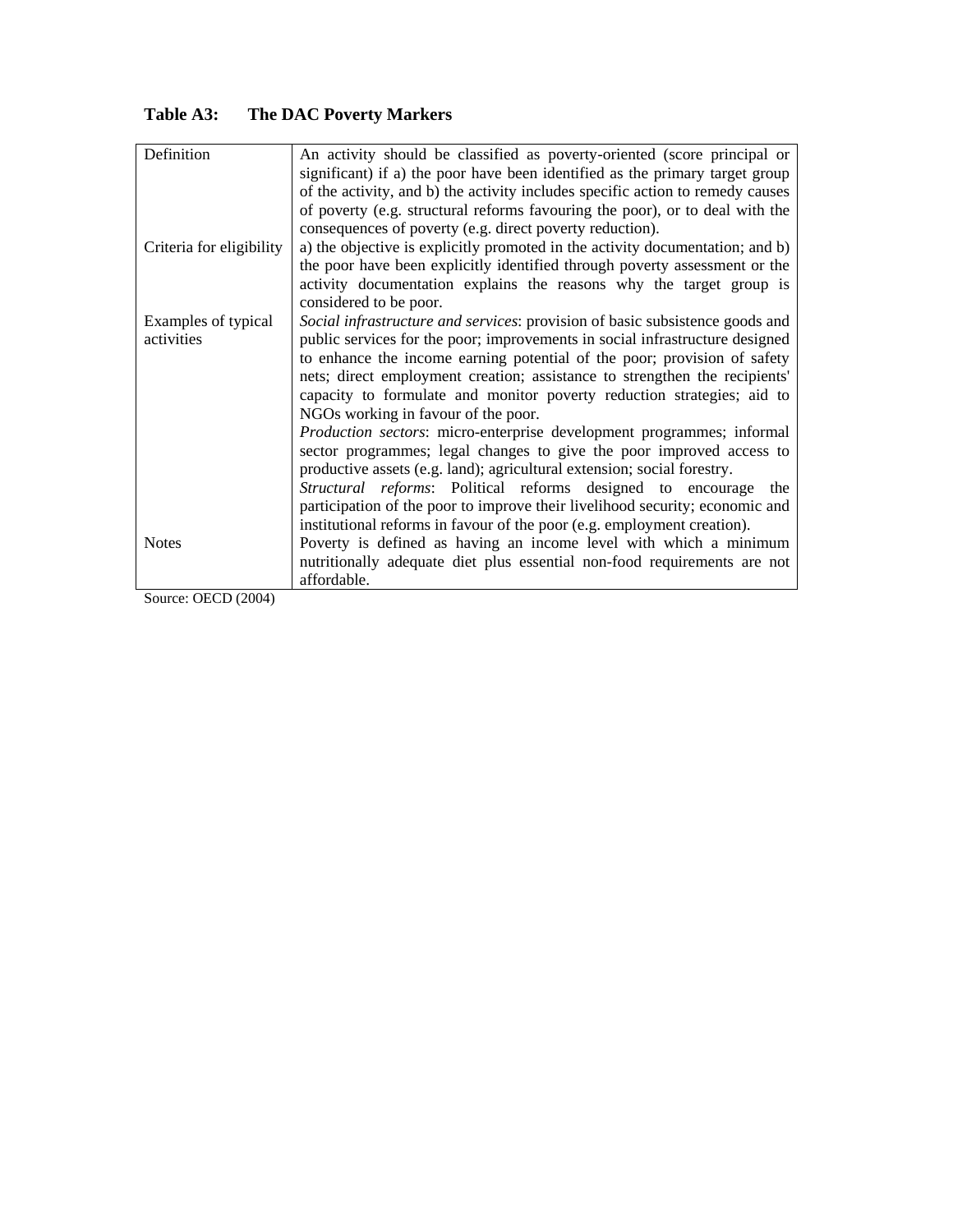# **Table A4: Categories of assistance in the area of government and civil society reported in the OECD-DAC Creditor Reporting System (CRS)**

| Government and civil society        |                                                                           |
|-------------------------------------|---------------------------------------------------------------------------|
| Economic & development              | Macroeconomic, fiscal and monetary policy and planning; social            |
| policy/planning                     | planning; economic and social analysis and forecasting; structural        |
|                                     | development planning; organisational development;<br>reforms;             |
|                                     | support to ministries involved in aid co-ordination; other ministries     |
| <b>Public sector financial</b>      | Strengthening financial and managerial accountability; public             |
| management                          | expenditure management; improving financial management systems;           |
|                                     | tax assessment procedures; budget drafting; field auditing; measures      |
|                                     | against waste, fraud and corruption.                                      |
| <b>Legal and judicial</b>           | development,<br>legal<br>institutional<br>Constitutional<br>drafting;     |
| development                         | strengthening of legal and judicial systems; legal training and           |
|                                     | education; legal advice and services; crime prevention.                   |
| <b>Government administration</b>    | Systems of government including parliament, local government,             |
|                                     | decentralisation; civil service and civil service reform.                 |
| <b>Strengthening civil society</b>  | Community participation and development; cooperatives; grassroots         |
|                                     | organisations; development of other participatory planning and            |
|                                     | decision making procedures and institutions.                              |
| <b>Post-conflict peace-building</b> | Participation in the post-conflict peace-building phase of United         |
| (UN)                                | Nations peace operations (activities such as human rights and             |
|                                     | elections monitoring, rehabilitation of demobilised<br>soldiers,          |
|                                     | rehabilitation of basic national infrastructure, monitoring               |
| <b>Elections</b>                    | Electoral assistance and monitoring, voters' education [other than in     |
|                                     | connection with peace building].                                          |
| <b>Human</b> rights                 | Monitoring of human rights performance; support for national and          |
|                                     | regional human rights bodies; protection of ethnic, religious and         |
|                                     | cultural minorities [other than in connection with peace building].       |
| <b>Demobilisation</b>               | Integration of demobilised military personnel into the economy;           |
|                                     | (micro)-disarmament; conversion of production facilities from             |
|                                     | military to civilian outputs [other than in connection with peace         |
|                                     | building].                                                                |
| Free flow of information            | Uncensored flow of information on public issues, including                |
|                                     | activities that increase the professionalism, skills and integrity of the |
|                                     | print and broadcast media (e.g. training of journalists).                 |
| <b>Land mine clearance</b>          | Explosive mine removal for developmental purposes [other than in          |
|                                     | connection with peace building].                                          |
| Support to non-                     | Official funds to be paid over to national and international private      |
| governmental organisations          | voluntary agencies for use at the latter's discretion.                    |
| <b>Support to local and</b>         | In the recipient country or region.                                       |
| regional NGOs                       |                                                                           |

Source: OECD 2004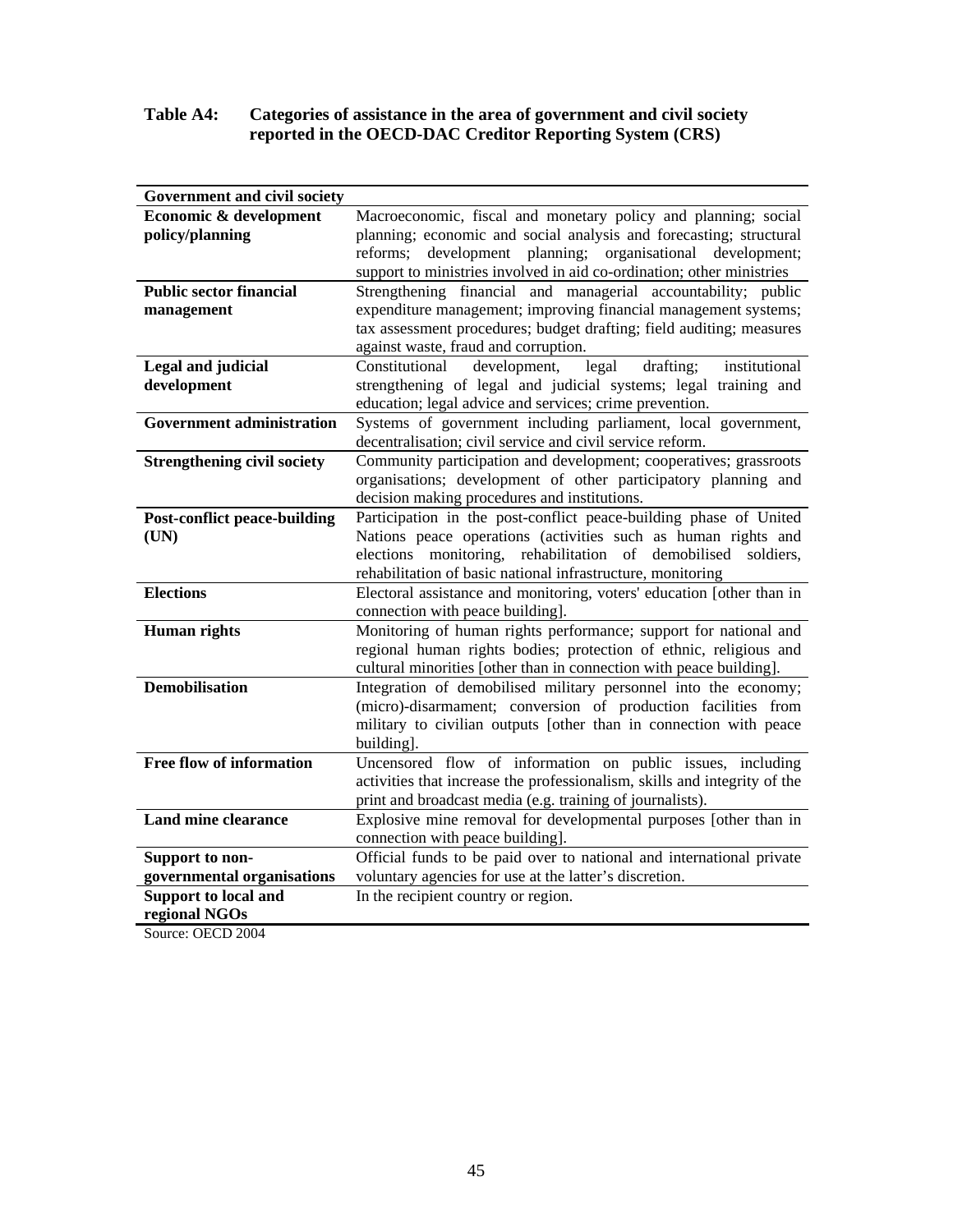# **Annex I: South Africa**

| 3.5 Belgium. | 57 |
|--------------|----|
|              |    |
|              |    |
|              |    |
|              |    |
|              |    |
|              |    |
|              |    |
|              |    |
|              |    |
|              |    |
|              |    |
|              |    |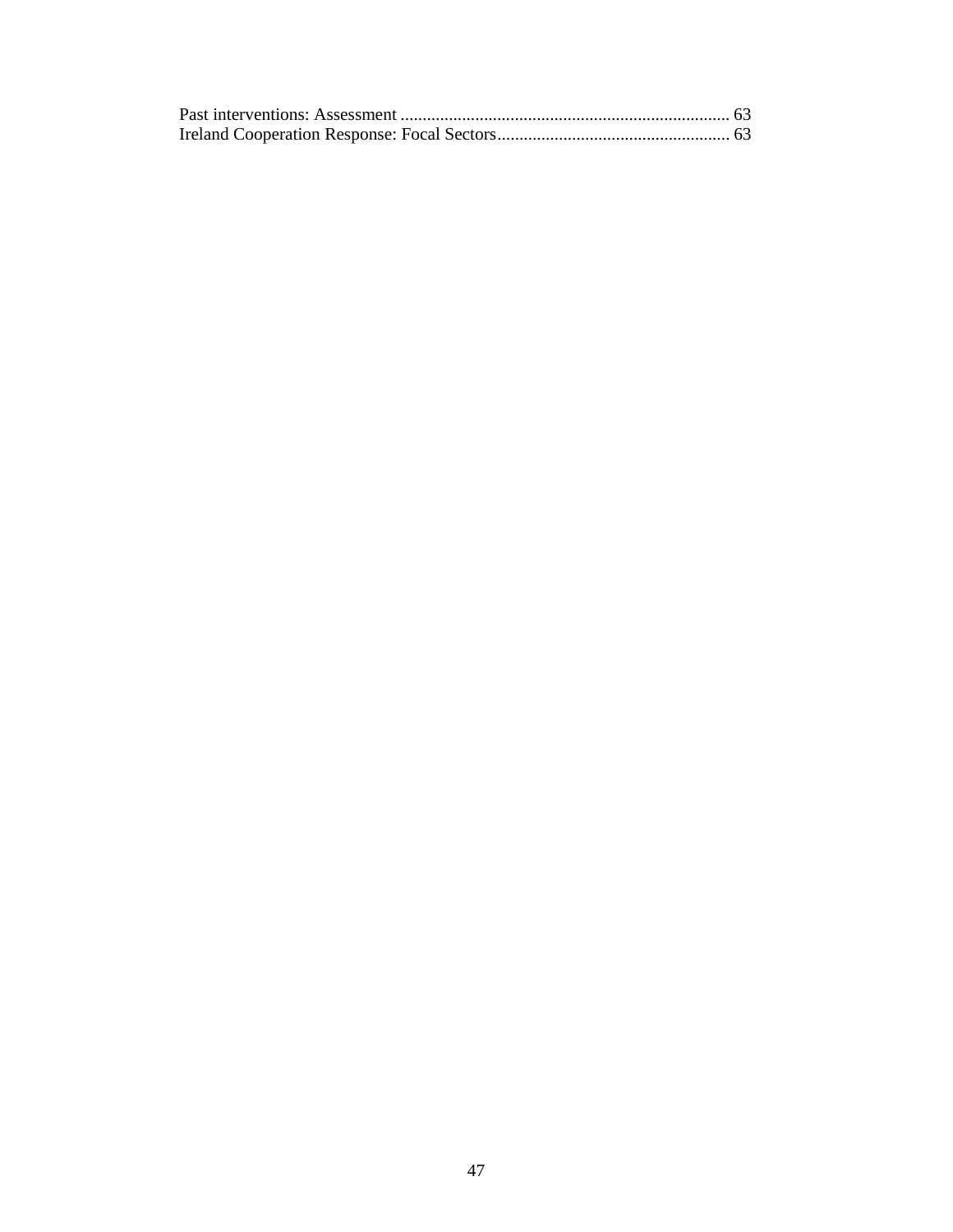# **I. South Africa MIC specificities**

South Africa is a Lower Middle Income Country.<sup>18</sup> However, the average per capita income is somewhat misleading, as income is distributed extremely unequal. Parts of the South African society have a living standard comparable to OECD level, while large parts of the population live in extreme poverty. As a consequence of the Apartheid regime, the income groups still largely follow racial lines.

## **Democratic institutions and governance**

#### **Political system**

South Africa is a quasi-federal Republic; there are nine provinces with legislative and executive powers in certain policy areas. South Africa's current constitution has come into force in 1997. Freedom House rates South Africa as 'free', with a maximum score of 1 in political rights and 2 in civil liberties.

Electoral turnout is high, with over 66%. The African National Congress (ANC) is the overwhelming political force with a two-third majority in both Houses of Parliament. Below the national level, the ANC is also the major political force in all provinces since the elections in April 2004. All regional heads of executive are ANC affiliates. However, the ANC is not as dominant in some of the regions as on the national level (e.g. in Western Cape, KwaZulu-Natal, and Gauteng) and has to form coalition governments in some of the provinces.

#### **Challenges of government's legitimacy / armed conflicts**

Since the end of Apartheid, election results are generally accepted and the legitimacy of government is not fundamentally challenged. Political violence occurred in the Province of KwaZulu-Natal during the transition to democratic governance; however, there have been no major challenges to the government or sustained armed conflicts since the introduction of democratic rule in 1994.

#### **Rule of law**

The legal system of South Africa is based on Roman-Dutch law and English common law. As with the other indicators, South Africa performs well above the regional average with respect to the rule of law. In this category, however, it is slightly below the income group average (WBI 2003). A particular problem for South Africa is the high crime rate; e.g. the city of Johannesburg has one of the highest rates of violent deaths in the world.

#### **Government effectiveness**

Government effectiveness and the regulatory quality are highly above the regional average for Sub-Saharan Africa and slightly above the income group average. Implementation of government policy therefore is quite good, at least on the national level. Some donors report difficulties on the provincial level with regard to policy implementation.

South Africa's ranking, however, is different in the case of political stability: the country is below the income group average on this parameter in 1996 to 2002. Political violence and uncertainties during the transition period in 1996 will have influenced the scoring in this category negatively – particularly in KwaZulu-Natal. Consequently, the score in this category has considerably improved in 2002.

#### **Corruption**

 $\overline{a}$ 

Corruption is relatively well contained when compared to the Sub-Saharan average. The country is in position 48 of 133 countries in the Transparency International corruption survey (2003), along with Mauritius. Its control of corruption is much higher than the regional average, but only slightly higher than the income group average.

<sup>&</sup>lt;sup>18</sup> The GNI per capita was at US\$ 2,500 in 2002. It is at the upper level of the LMIC category, which embraces countries up to a per capita income of US\$ 2,935. The average per capita income in this group is at US\$ 1,400.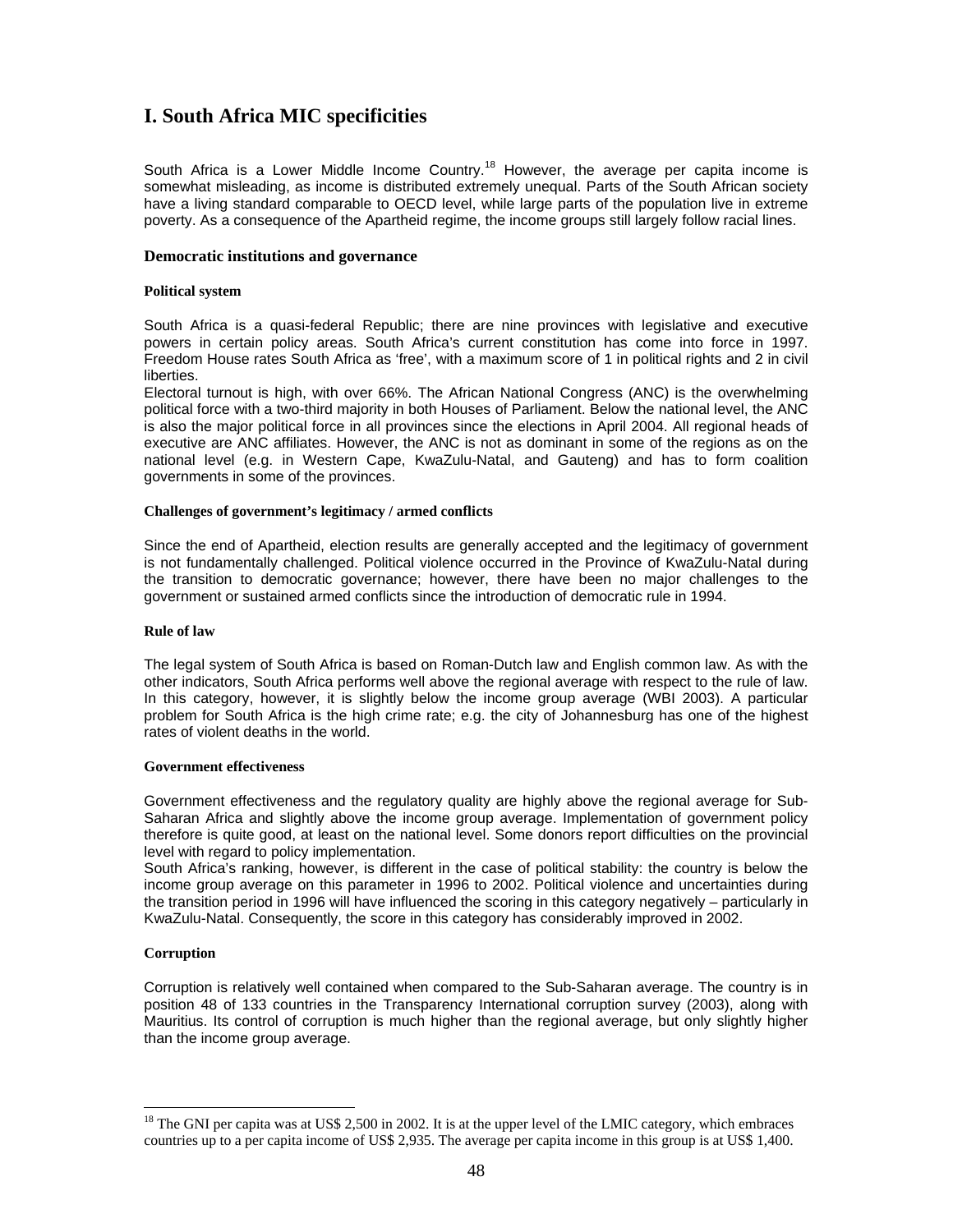# **II. Role of EU aid and Millennium Development Goals**

The EU (including the EC, Member States and the EIB) accounts for 70% of all ODA to South Africa; the EC alone gives one quarter of all ODA. The EU – if coordinated – therefore has a very dominant role in assistance to South Africa. It has be kept in mind, however, that South Africa is not aid dependent: overall aid only accounts for 0.6% of the South African GDP.

With the end of Apartheid, the government committed itself to poverty reduction and improved livelihood for the majority of the population. The government programmes, both RDP and GEAR, however, had only a limited impact in the poverty reduction. Many donors support the delivery capacity of government (on the national and sub-national level).

The South African context for poverty reduction is particularly difficult, given the political framework. One core condition of the peaceful transition to democracy was the maintenance of property rights. Challenges to the South African government – albeit not questioned in its legitimacy – are manifold.

As a legacy of Apartheid, income groups are largely cut across racial lines; pro-poor policy will therefore have an underlying current of racial policy. Thus, government is pressured by activists of the poor population to deliver economic benefits quickly, and, on the other hand, tries to reassure domestic and international investors, hence maintain macroeconomic stability and keep property rights unchallenged.

#### **The EU Member States have focused their interventions in South Africa in the following sectors** (3 digit DAC):

| Government and civil society     | 15.7 |
|----------------------------------|------|
| Banking and rural services       | 10.4 |
| Basic education                  | 9.0  |
| General environmental protection | 7.5  |
| Basic health                     | 53   |

In South Africa, the largest proportion of EU Member States' assistance is given to the sector government and civil society. The aid interventions in this case reflect the prioritisation of the country strategy papers. About two thirds (61%) of all projects/programmes in this sector have reported poverty marker, one third of which with values of 1 or 2. 'Banking and rural services' has a higher propoor impact: in this sector, 65% of all projects/ programmes report poverty markers (45% of which of 1 or 2).

## **Poverty**

 $\overline{a}$ 

South African figures on absolute poverty only give the figure for 1995: According to the World Development Indicators database of April 2004, 7% of the population had to live of less than US\$1 a day in 1995 (measured by consumption). Data on progress could not be found, but with regard to other Millennium Development Goals, the South African situation has stagnated between 1990 and 2002.

The statistic does not tell any major improvement with regard to the MDGs. Basic education seems to be justified as area of donors' support: net primary enrolment ratio has even decreased by almost 10%.19 45% of the projects in this area have reported a poverty marker (half of which with a value of 1 or 2).

Particularly worrying is the HIV prevalence among 15 to 24 year old women. HIV/AIDS does not only mean a considerably loss of life, but will negatively affect the entire society and economy. Government

 $19$  NB: quality of the education is not accounted for – in 1990, the schooling system was Apartheid shaped with huge gaps in quality between education (and spending per) for white and black pupils.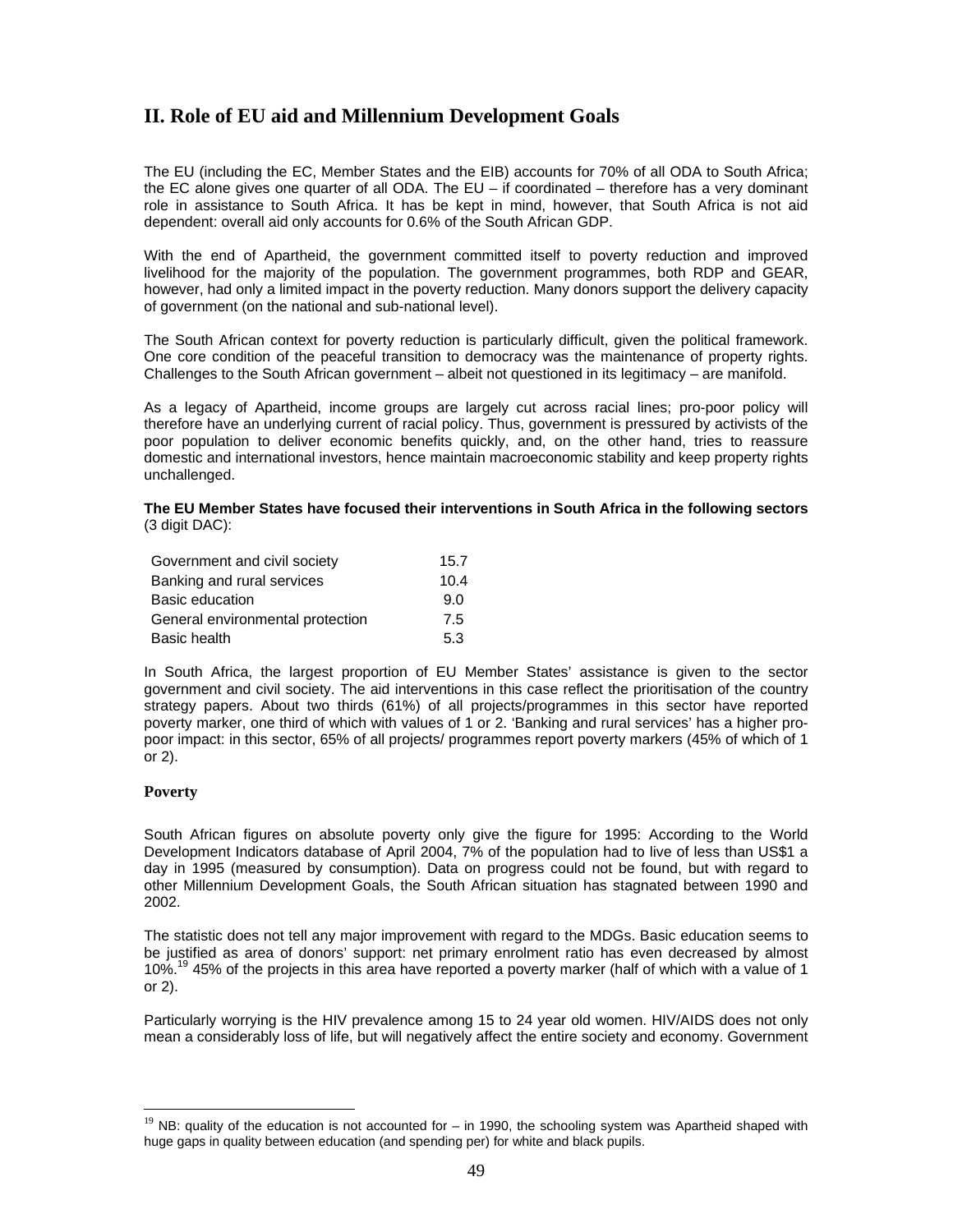policy in the area of HIV/AIDS – which interpreted the pandemic predominantly as the accumulation of symptoms of poverty $^{20}$  – was highly criticised internationally.

| <b>MDGs</b>                                           | 1990  | 1995  | 2001  | 2002 |
|-------------------------------------------------------|-------|-------|-------|------|
| Population below US\$1 a day                          |       | 7.1   |       |      |
| Prevalence of child malnutrition                      |       | 9.2   |       |      |
| Net primary enrolment ratio                           | 98.9  | 98.2  | 89.5  |      |
| Percentage of cohort reaching g 5                     | 75.3  |       |       |      |
| Ratio of girls to boys<br>in primary and secondary ed | 102.9 | 103.0 | 100.7 |      |
| Under 5 mortality rate (per 1000)                     | 60.0  | 59.0  | 63.0  | 65.0 |
| Immunisation, measles<br>(% of children under 12m)    | 79.0  | 76.0  | 72.0  | 78.0 |
| Births attended by skilled health staff               |       | 82.0  |       |      |
| Prevalence of HIV female                              |       |       | 25.6  |      |
|                                                       |       |       |       |      |
| Forest area (% of total land area)                    | 7.4   |       | 7.3   |      |
| National protected areas<br>(% of total land area)    |       | 5.4   | 5.4   | 5.5  |
| Access to an improved water source<br>(% of pop)      | 86.0  |       | 86.0  |      |
| Access to improved sanitation (% of<br>pop)           | 86.0  |       | 87.0  |      |

# **III. EU Country Strategy Papers**

## **3.1 European Community**

The latest European Community CSP, 2003-2005, was signed in July 2003.<sup>21</sup> The previous CSP was prepared in 1996-97, focussed on: basic social services –particularly health and education, good governance and democracy, private sector development and regional cooperation.

The CSP 2003-2005 provides the rationale for the EC programme (MIP 2003-2005). It is consistent with the SA Government national and sector priorities. However, the CSP does not explicitly discuss the Millennium Development Goals.

#### **EC Objectives**

 $\overline{a}$ 

The CSP notes the European Community's general objectives (Treaty and Development Policy Statement) as well as the objectives included in the Trade, Development and Cooperation Agreement (October 1999). The main objective is fighting poverty in the context of sustainable development, insertion into the world economy and the rule of law.

#### **Country Analysis: challenges**

The majority of the section describing the political and economic situation, the sustainability of current policies and medium term challenges focuses strongly on poverty and inequality and good governance (about 60%). The analysis notes the Government success in achieving macro-economic stabilisation, establishing new institutions -particularly at local level- and the Bill of Rights and promoting foreign relation initiatives (NEPAD, African Union, SADC, Great Lakes).

 $^{20}$  In its extreme, the discussion explained the debate on HIV/AIDS prevention with conspiracy theory; "the West" is allegedly trying to avoid addressing the "real" reasons for the disease, i.e. international injustice and inequality.<br><sup>21</sup> As a consequence of the timing, the CSP recognised that it might have to be revised "It should

that it might be necessary to revise the EC response strategy in the course of 2003 in function of the new government's priorities".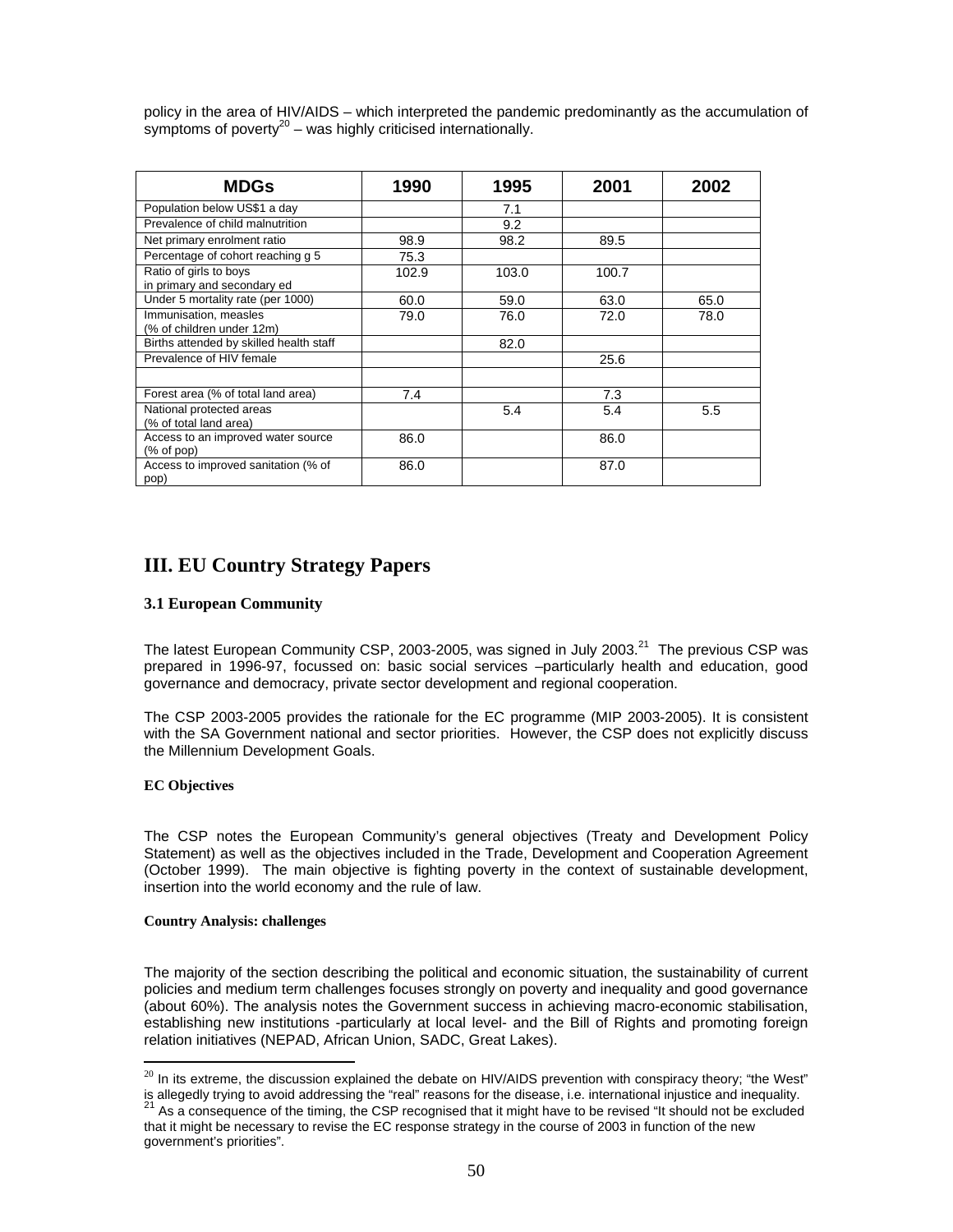The section also notes the progress in social service provision to the poor and the targeting of sector policies and budgetary allocations to poverty. However, there is no linkage to the MDGs.

The CSP notes that SA has the "third most unequal society in the world" and "57% of Africans live below the poverty line and only 2% of Whites". Overall the poverty rate is still 45%<sup>22</sup> with nearly 20 million South Africans living below the poverty line poverty level. Eastern Cape, Limpopo and KwaZulu Natal are the regions where more than 60% of the poor live. And HIV/AIDS is identified as the major threat to the sustainability of current policies. The key challenges for the medium term are: widening income inequality, slow growth, high and rising unemployment and the HIV/AIDS pandemic.

The CSP concludes that participation by communities and civil society is necessary "to ensure that policies respond to the needs of beneficiary populations". It also recommends agreeing on outcomes to "be achieved in a range of policy interventions, and regular monitoring and evaluation of their direct impact on poverty" as to improve the reach of EC programmes to the poor and very poor.

The country analysis focuses strongly on poverty and suggests key ways to tackle poverty. However, the analysis of the dynamics of poverty and its sector linkages is somewhat limited.

#### **Past Interventions: Assessment**

The CSP notes that an independent study found that ODA is a small proportion of SA budget, but it is well suited to contribute knowledge on best practices models to improve service delivery to the poor. However, the study also noted that the Government needed to improve its coordination of donors, its information management systems and to adopt an overall poverty reduction strategy. This assessment refers to a considerable number of evaluations and it is strongly focused on poverty and civil society assessments (although there is limited reference to interventions by other donors).

It notes that the MIP 2000-2002 followed many of the recommendations of the CS Evaluation 1999 and focused in fewer sectors and adopted sector approaches. While the CSE 2002 concluded that the EC strategy was in line with the government strategy. Moreover, the CSE identified ways to improve the poverty effectiveness of EC aid (as recommended by a Civil Society consultative process). It also identified the importance of focusing on policy implementation, the capacity of provincial and local governments, monitoring and evaluation (particularly, poverty impact) and encouraging the participation of the poor (as recommended in a study by the Centre for Policy Studies).

The CSP notes that since 1994, 65% of the EC assistance has been targeted to poverty reduction and 17% has been allocated to the consolidation of democracy, human rights and the rule of law. Moreover, 27% of the 2000-2002 EC programme has been channelled to non-government partners.

This section relies significantly in past evaluations and focuses strongly in drawing important conclusions to improve the design of pro-poor EC interventions.

#### **EC Cooperation Response: Focal Sectors**

This section argues that the EC response strategy should strengthen political cooperation and focus in reducing inequality and poverty (including AIDS related issues).

This section takes into account EC objectives, country analysis and assessment and proposes an EC programme of 515 million euro for the 2000-2006 period focusing in 4 focal sectors/objectives:

- 1) equitable access to and sustainable provision of social services: to increase poor people's access to health (HIV/AIDS); human resource development (skills), water services and sanitation and the integration of orphans and children in vulnerable situations into social life.
- 2) equitable and sustainable economic growth: to improve competitiveness at national level and local development aims at stimulating pro-poor growth.

 $\overline{a}$ 

 $^{22}$  R353 per Month. Human Development Report 2000.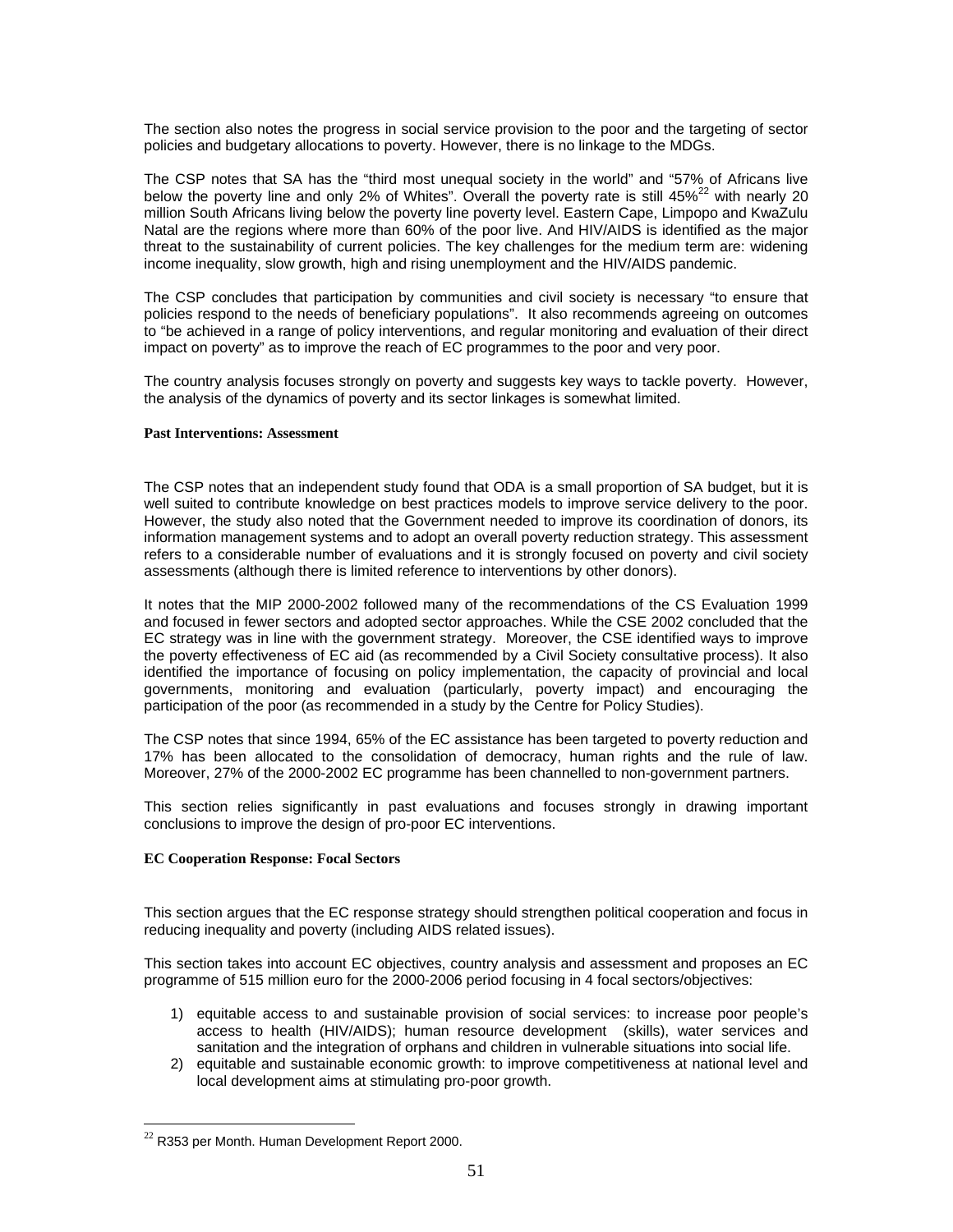- 3) deepening democracy: support social capital and democratic values with a focus on supporting local democratic processes and community participation to fight crime and violence against women and children (which affect most severely the poor). Also supports the advocacy role of civil society in favour or accountability and the interests of poor and vulnerable groups
- 4) regional integration and cooperation, including support for NEPAD in the area of capacity building good governance and conflict prevention and resolution..

The CSP response also includes support to cross-cutting issues on: HIV/AIDS, capacity building, civil society and other non state actors involvement, governance, environment and gender. The response strategy proposes a focus on the 3 most deprived provinces: KwaZulu Natal, Eastern Cape and Limpopo.

The programme also proposes the definition of an active pro-poor policy including the selection of poverty indicators to improve impact monitoring. Sector approaches are also endorsed. The EC strategy proposes a programme that strongly focussed on poverty interventions and best practice. It also strongly supports civil society partnerships for pro-poor development.

#### **Multi-Annual Indicative Programme: the Programme**

The indicative allocation of the EPRD is of  $\epsilon$  515m.

- *1) Equitable access to and sustainable provision of social services: 40-50%* 
	- a) Health Care with emphasis on HIV/AIDS. Public primary health care services and first referral systems and public/CSO partnerships. In 3 focus regions.
	- b) Human Resource Development to reduce backlog in school infrastructure in targeted areas, improve quality of Further Education and Training bands, addressing the impact of HIV/AIDS in the education sector.
	- c) Water and Sanitation in under-served areas in 3 focus areas (performance based budget support)
	- d) Orphans and children in vulnerable situations (especially HIV/AIDS related)
- *2) Equitable and sustainable economic growth: 20-30%* 
	- a) National support to the Integrated Manufacturing Strategy
	- b) National support to Second Risk Capital programme (subject to evaluation)
	- c) Local economic development programme in Eastern Cape
	- d) Urban renewal programme in Eastern Cape (previous programme in KwaZulu-Natal)
- *3) Deepening democracy: 15-20%* 
	- a) Policing in Eastern Cape (crime prevention and violence against women and children)
	- b) Capacity building to key stakeholders in local democratic processes
	- c) Call for proposals to fund civil society advocacy initiatives critical to SA and the Regional development agenda.
	- d) Support to Courts
- *4) Regional and co-operation and integration: 10%* 
	- a) Regional component of the Integrated Manufacturing Strategy (SADC Trade protocol)
	- b) SADC Regional Water Resources Management
	- c) Regional pharmaceuticals policies (improve access and quality control of essential pharmaceuticals)
	- d) Regional conflict prevention and resolution- consolidate peace and democracy in SSA
	- e) Assist SACU countries to deal with the implications of the Trade and Development Cooperation Agreement.

## **3.2 Sweden**

The Swedish Country Strategy Paper is set up for the period of January 1, 1999 to December 31, 2003. The paper is based on a Memorandum of 18 December 1997 and several studies carried out by the embassy in Pretoria. It predates the MDG and hence no mention of them.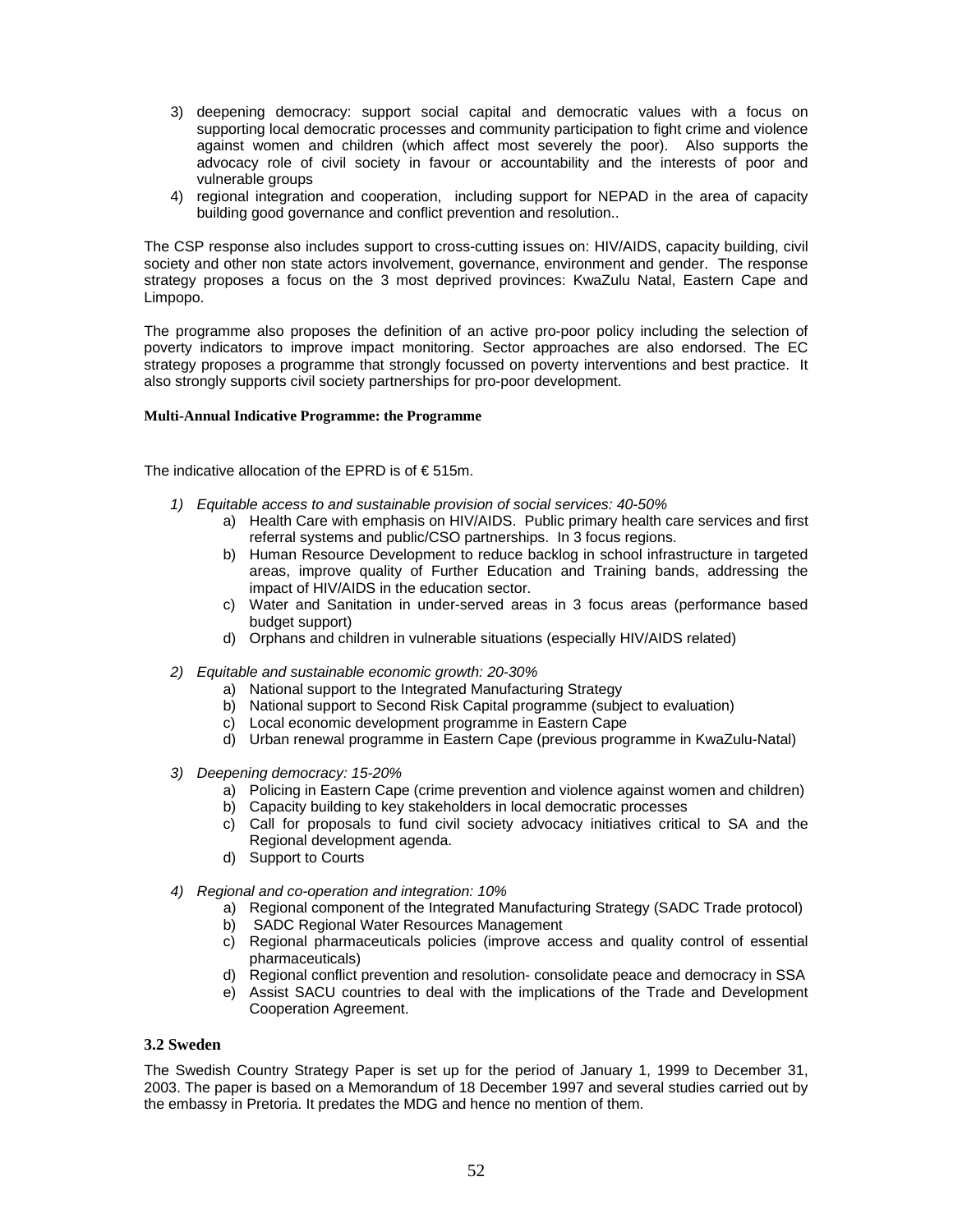#### **Swedish objectives**

Swedish government directives include further development, broadening and deepening of relations in a long-term sustainable way.

#### **Country analysis: Challenges**

Half the population is classified as poor, even though RSA is a MIC. "Poverty is strongly linked to geographical domicile, ethnic group and gender". Unemployment is estimated to be at around 30 per cent. Illiteracy is wide spread (7m people), 3m people are physically or mentally handicapped. In addition to these socio-economic issues, government faces reform of the public administration, criminality and corruption, lack of water, and HIV/AIDS.

The analysis describes the Reconstruction and Development Programme (RDP) of the GoSA (established for the period of 1994-1999). The programme is classified as ambitious. Measures to address income inequality have been mixed. "To date, success can be primarily noted in areas such as electrification, water and sanitation, and health care". Unemployment is "a gigantic problem"; the GoSA wants to create employment mainly by economic growth, but also through support for SME and infrastructure projects.

The educational system is very unequal, even though over 20% of the budget is allocated to education and some (increased but still insufficient) attempts have been made to re-shift the budget allocations o the poorest provinces. In most cases, schools are sub-standard.

The plan to build 1m housing units until 1999 has proven unrealistic. Major obstacles to the programme have been red tape and lack of willingness on the construction market and on part of the banks to become involved in housing for the poor. Progress, however, is noted. Unwillingness and inability among poor people to pay for services is a big problem, but "even here, he situation is being gradually normalised".

The macro-economic strategy "Growth, Employment and Redistribution" (GEAR), despite its title is less radical than RDP. It emphasises budget and monetary discipline, liberalisation and privatisation, export-led growth and increased employment. The targets, however, are questioned if they are realistic. Administrative reform is on the way and has led to "far reaching change" with regard to composition of staff, efficiency, decentralisation, and new policies, "often of high quality". Civil Society has changed greatly and is re-orientating itself "combating poverty instead of the Government".

"In conclusion, it is unlikely that foreign investment and economic growth will be sufficient during the coming five-year period for a dramatic improvement to take place in the form of increased employment and reduced poverty".

#### **Past interventions: Assessment**

Results consider the work achieved during July 1995 to December 97, i.e. the first 2.5 years of bilateral cooperation. Cooperation has been concentrated on education, democracy and human rights, culture and media, public administration and urban development. Support has been given to private sector development (SEK 28.2m) and NGOs (SEK 52.1m) outside the country frame. Total disbursement in that period was at SEK 592.1m, of which SEK 511.8m within the country frame.

In the education sector (SEK 154.7m), assistance has been channelled through the Ministry of Education, addressing "long-term reform work", and the Northern Cape Province, addressing pedagogical work. NGOs have been supported in adult education. Around 30,000 people have been reached p/a by the programmes, and 5,000 university students have received grants from SIDAsupported funds.

Major parts of the aid to human rights/democracy (SEK 146.3m) are now channelled through the NGOs, such as e.g. Diakonia, the Olof Palme International Centre, and the Raoul Wallenberg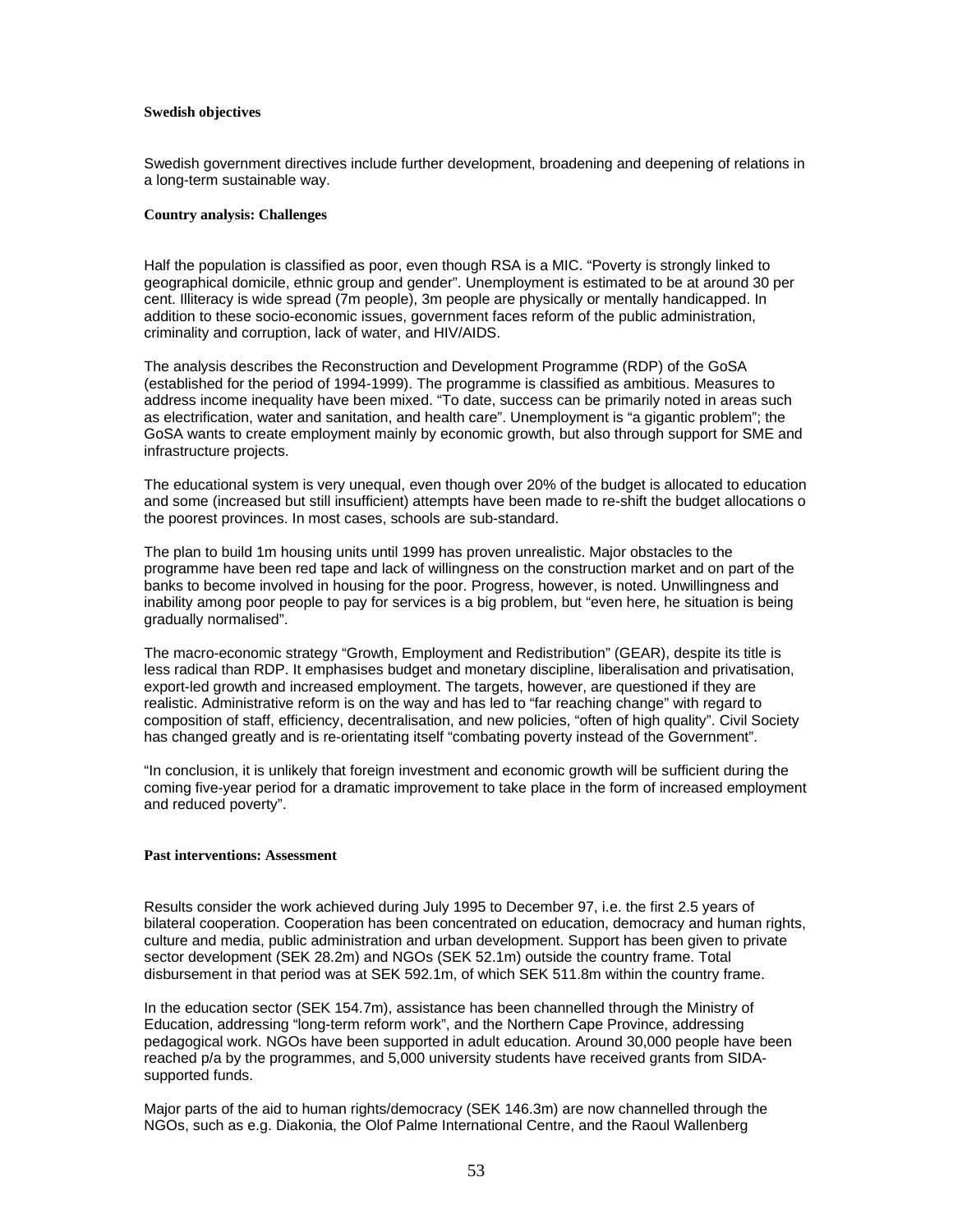Foundation. Rather limited support is to the government (human rights training for the police, support for the Truth and Reconciliation Commission). Evaluation has shown "a good result".

Public Administration has received SEK 70.3m, and largely aimed at reshaping administration and "creating the prerequisites for good governance". Participation has involved long-term cooperation with the provincial administration in Northern Cape, cooperation in statistical agencies, local governments in Northern Cape and the tax agencies. Evaluation shows that the assistance "has been strategically targeted".

Urban development and housing assistance (SEK 80.1m) aimed at combating poverty and integrating the cities segregated by apartheid. Aid was targeted – besides national NGOs – at the towns of Port Elisabeth and Kimberley. Mainly aiming at the urban landscape, "the projects also have significant side-effects such as creating employment and promoting local democracy".

Support in culture aimed at unprivileged children and young people (SEK 29m). Assistance to private sector development (SEK 28.2m) aimed at SME support among disadvantaged groups and was given through training (10,000 people) and micro-credits (20,000 people), "not infrequently women entrepreneurs with families to support". It was mainly channelled through NGOs, but since 1997 also includes the Government's body for small enterprise financing.

This section also contains a paragraph on the donor environment in SA. Since 1994, Scandinavian countries, NL, UK and the USA are prominently active. "Among the multilateral donors, it is only the EU that can be said to have initiated more extensive co-operation". Areas of cooperation are education, democracy, health, environment, and SME. Donor cooperation with SA was slow to start due to the fundamental changes in 1994. Many experienced NGO people were recruited by the ANC government. Long experience in the support for "the freedom struggle" have resulted in Scandinavians and Dutch to be selected for cooperation in sensitive areas, e.g. administrative reform, democracy and human rights.

#### **Swedish Cooperation Response: Focal Sectors**

The section starts with summing up South Africa's priorities. SA requested support from Sweden in the areas of "Democracy and Good Governance", and for two cross-cutting areas, namely gender equality and handicap issues. With regard to the labour market, other donors' activities in this area, namely the EU, are listed. This should not be Swedish priority; expertise might be channelled through the EU.

Donor assistance is 0.3% of GDP and 1% of Government budget. The volume of Swedish aid is comparatively small, so it should rather focus on capacity building than aid transfers. It should aim at sector important to address injustices of the previous apartheid regime with a strong focus on improving the situation for the poor. Swedish engagement should be complemented by NGO support. Support to both reform of public bodies and projects targeted directly to the poor through NGOs shall continue. This shall strengthen CSOs and give particular attention to the police/armed forces.

Given its broad mandate, Swedish aid should concentrate on (i) economic co-operation, (ii) deepened/expanded contacts in ongoing co-operation programmes, and (iii) other non-commercial contacts. There are also possibilities for cooperation in areas like the environment or R&T. New projects should be limited to research and university co-operation. Funds for exchange and dialogue in other areas are suggested. Given SA's considerable own funds, "projects of model character with high content of knowledge-related transfer" are of particular interest. The aim is to gradually phase-out development assistance in favour of other forms of co-operation; support for media is to be ended in 1998.

The CSP suggests a number of relatively detailed possible support projects in previous cooperation areas, i.e. education, democratic governance, urban development, etc (5.5 pages). The focal areas are as given in the past interventions.

Administrative resources include 7 expatriate officials in Pretoria and 6.5 staff at SIDA in Stockholm for cooperation with South Africa. On additional staff has already been employed at HQ on economic cooperation, another person is working in Johannesburg to foster trade contacts.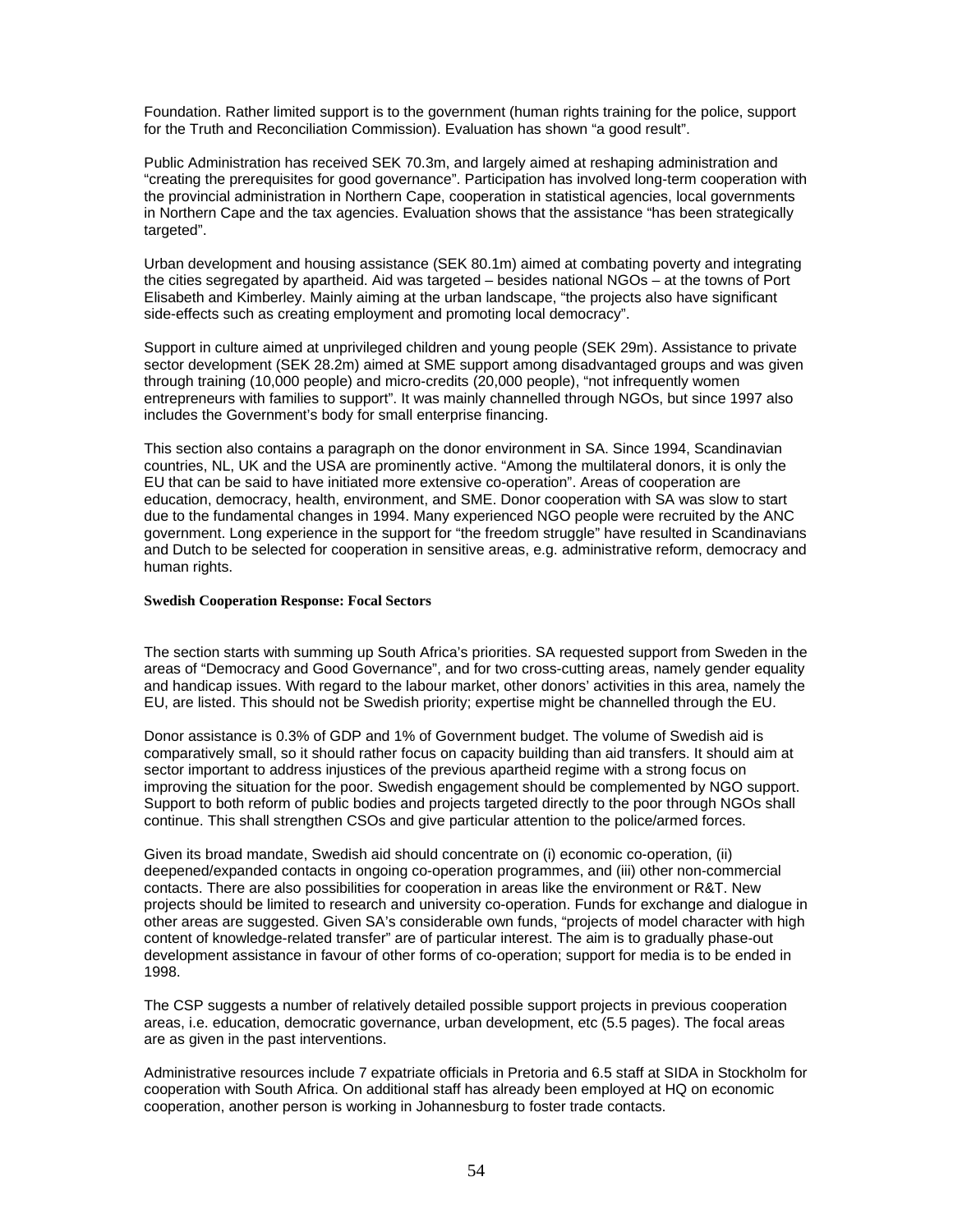## **3.3 United Kingdom**

The UK Strategy Paper embraces the area of SACU, i.e. South Africa, Namibia, Botswana, Lesotho and Swaziland. Four of them are middle-income countries; Lesotho is a low income country. The paper is dated to October 2002. An annex is dedicated to each of the countries. The paper also contains statistical tables of progress towards the MDGs for all countries.

The regional section addresses poverty and inequality in a separate section (about 30% of the regional section). This summary, however, will focus on the Country Annex South Africa, which is structured similar to CSPs in other regions.

#### **UK objectives**

The key aim of assistance to SA is to strengthen partnership in promoting a pro-poor agenda internationally. The UK "will encourage, support and develop strong partnerships between Britain and South Africa, particularly those which contribute to positive change and to reducing poverty" (Mission statement, signed by all UK government offices in SA)

SA plays a vital role in addressing poverty reduction (i) within the Doha round, (ii) within the AU, NEPAD, and SADC, (iii) in addressing conflict issues in Africa and (iv) as host of the World Summit on Sustainable Development in Johannesburg in 2002.

#### **Country Analysis: Challenges**

The paper starts with noting the overall importance of the ANC within SA and SA within SADC. Unemployment is stated to be at 38%. "Growth in employment in the formal and informal sector is the key to reduction of poverty and inequality", although in some parts of the country, livelihood can be improved through self-employment in small agriculture or enterprise.

The paper discusses macro-economic policy, judged favourably on the GEAR strategy. Constraints to growth are named, e.g. strong dependence on the formal economy [sic!], small domestic market. Other constraints are attributed to the legacy of the apartheid regime, e.g. low skills, and infrastructure insufficiencies. Among the inheritance are results of the 'homeland' and migrant labour policy. Particular constraint to poverty elimination is the legacy of the education policy. Many of the unemployed lack the skills to access the formal labour market or to succeed as entrepreneurs.

As a result, SA is "one of the most unequal countries in the world. The poorest 10% of the population is responsible for 1% of total expenditure; the poorest 40% are responsible for less than 10% of the expenditure…". Poverty is heavily concentrated in the former homelands, the peri-urban areas and townships. Women are more likely to be poor than men; levels of gender violence show the disempowerment of women. Good trend data on poverty is not yet available, however, provincial data are given.

The review of the policy environment focuses on pro-poor policy, such as water and electricity supply and housing. Governments HIV/AIDS policy is criticised. The size of the non-state sector is positively stressed as key to development.

Donor support for SA represents about 2% of the government budget. The range for international donors is comparatively small, as SA has not significantly borrowed from the World Bank, the ADB or Japan. Resources of UN agencies are small. Active bilateral donors include the USA, Germany, the UK, Sweden, the Netherlands and Norway. The largest donor is the EU.

#### **Assessment of past interventions**

DfID will focus on working with the EU, and cites the Union's four areas of cooperation: (i) equitable and sustainable access to and use of social services, (ii) equitable and sustainable economic growth, (iii) deepening democracy, and (iv) regional integration and co-operation. The UK is providing technical co-operation for sector programmes in water, health, and trade issues (through DTI).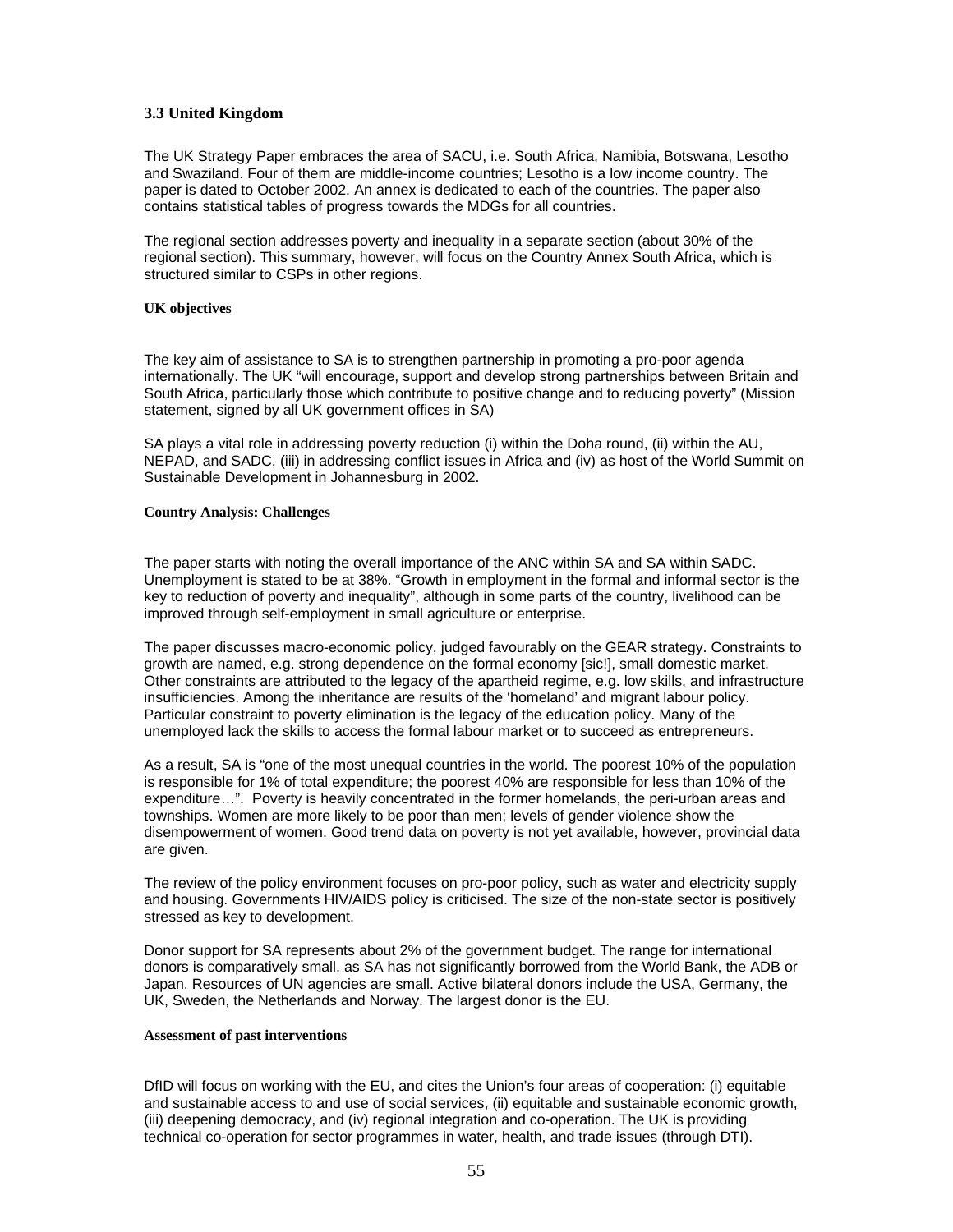Past interventions were too numerous and should be streamlined. The focus had been mainly on supporting transformation in government; "there was a case for paying greater attention to the promotion of pro-poor growth".

The section consists only of one rather short paragraph. Reference to the EU is made in a previous section, titled "scope for working with others". No figures are given in this section.

#### **UK Co-operation response: Focal sectors**

Considering the overall donor activities, the UK wants to "prioritise those initiatives which will have the strongest strategic impact on policy and implementation, which will help promote a holistic response to poverty, and which will offer scope for strong partnership with South African counterparts".

Identified desired outcomes are:

- (i) strengthening poverty analysis and strategy (on the international, provincial and local level, and with non-state actors),
- (ii) promoting growth, jobs and equality (restructuring public enterprises, enabling environment for business, "making markets work for the poor", including finance, commodities, land and labour markets)
- (iii) strengthening democracy, governance and service delivery (public service reform on all levels; services in education (emphasis is here), health, water, sanitation, and social welfare; key institutions of democracy; improved safety, security and access to justice for the poor)
- (iv) tackling HIV/AIDS (strengthening policy capacity in government, civil society and the private sector).

Regional focal areas will be Eastern Cape and Limpopo Province, "both because of their high numbers of poor people, and because of the extent of DFID's current investment there". If there is more capacity, KwaZulu-Natal as the third poorest province and with high HIV/AIDS prevalence is the next in line. Co-operation shall increasingly be focused on local rather than provincial level.

The programme will amount to GBP 30m annually. The UK's share in EU programmes in South Africa will be at GBP 16m annually.

#### **3.4 France**

[The French CSP was only available as a summary of 5 pages; the original document has 17 pages. The content of the French CSP as reported here has to be taken with care; fragments might lead to false conclusions]

French CSPs are prepared under the direction of France's Ambassador to the respective country and are subsequently considered by the *Comité Interministériel de la Coopération internationale et du Développement* (CICID). The South African CSP is dated of June 2001 and is valid for three years.

The paper is strategic with a predominating understanding of "geo-strategy". The introduction indirectly questions the "African character" of SA and considers it to be a "vivid democracy and developed economy", but "also a developing country with considerable needs. And finally, it is by far, the first African power." The introduction sums up (and deplores) France's (secondary) position as investor and aid donor. There are important improvements to be made "economically, because our enterprises can benefit directly and indirectly from our aid". Poverty is not mentioned, neither are the MDGs.

#### **French Objectives**

Two main objectives of French cooperation with South Africa are named: (i) participating in the South African potential, and (ii) establishing a [positive] image of France.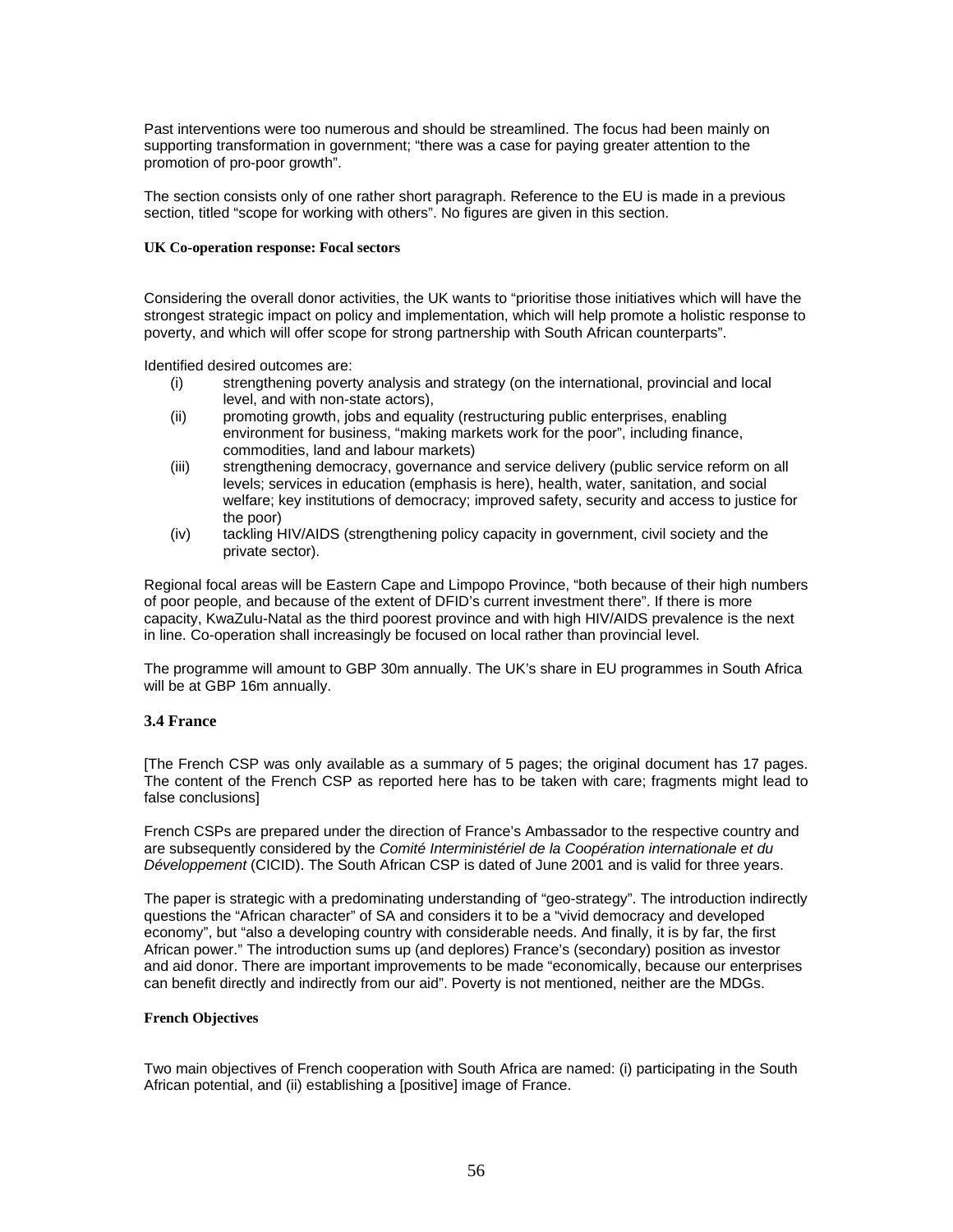#### **Country Analysis: challenges**

Cooperation with South Africa has to take into account several factors, such as the "dual character of the South African society". This will have to translate into partnership relations which consider the South African government's efforts to restructure SA's institutions, and the primary needs (*'besoins prioritaire'*) of the South African population. Interventions in the health sector, urban management, water, housing, transport and services in general may benefit from ('*tier parti de l'existance'*) 'centres of excellence' in science and technology. These centres can be assisted in adjusting their approaches to the conduct/implementation of development projects. Training of civil servants will also be needed for democracy to take roots and for the facilitation of economic growth.

The second factor is the regional dimension of development. Cooperation with SADC cannot ignore the regional powerhouse that is key to the region's finance, investment and health. Projects should assist in the regional synergy in the areas of Public Services [FSP] in resource management, environment, investment in infrastructure (transport, energy), rural development, and health (AIDS). The French strategy has to take into account the developing relations of South Africa to the rest of the continent beyond the linguistic barriers. Generally, French cooperation should offer the interface between Anglophone Southern and Eastern Africa and the francophone West Africa. The promotion of and training in French is therefore essential.

#### **French cooperation: Focal areas**

Four main axes of intervention are defined:

- (i) Modernisation and adaptation of the institutional framework (all government levels, justice and security)
- (ii) Training of civil servants and technicians plus R&T (university sector: exchange programmes, joint research; private sector: management and engineer training; agriculture: training of agricultural engineers, producer associations)
- (iii) Support to social and economic development (basic services: education, water, health, housing; transport; SME support and industrial investment)
- (iv) Promotion of French language and culture should be attached to the above mentioned.

The strategy defines goals in the mid-term (5 years) and in the long-term (10 years). In the mid-term, it is aimed at catching up inequalities of Apartheid times. In the long-term, a close partnership is envisaged (with civil servants who have knowledge about France and, possibly, in French). With regard to the visibility of intervention, the CSP states that the official discourse systematically favours the fight against poverty and deprived regions. Reality, however, is different: first concern is the creation of a black middle-class for future stabilisation. The strategy clearly aims at the future elite.

#### **3.5 Belgium**

The Belgian Country Strategy Paper was set up in July 2002. It has a very comprehensive introduction, touching on virtually all issues in the international debate. MDGs and PRSP processes are mentioned and Belgian CSPs are put into context. In all, 33 Belgian strategy papers exist, as there are CSPs and Sector Strategy Papers (like in the German case). The entire list of MDGs and the 48 targets is reproduced before the actual CSP.

#### **Belgian objectives**

Overall goals of Belgian development cooperation are poverty alleviation and sustainable development. Three objectives are given in the CSP: (i) poverty reduction via improvement of service delivery to the poor, economic democratisation, and support for civil society, (ii) cooperation with South African partners so as to play a role in the region's conflict management and democratisation, and (iii) transition to a democratic society.

#### **Country analysis: Challenges**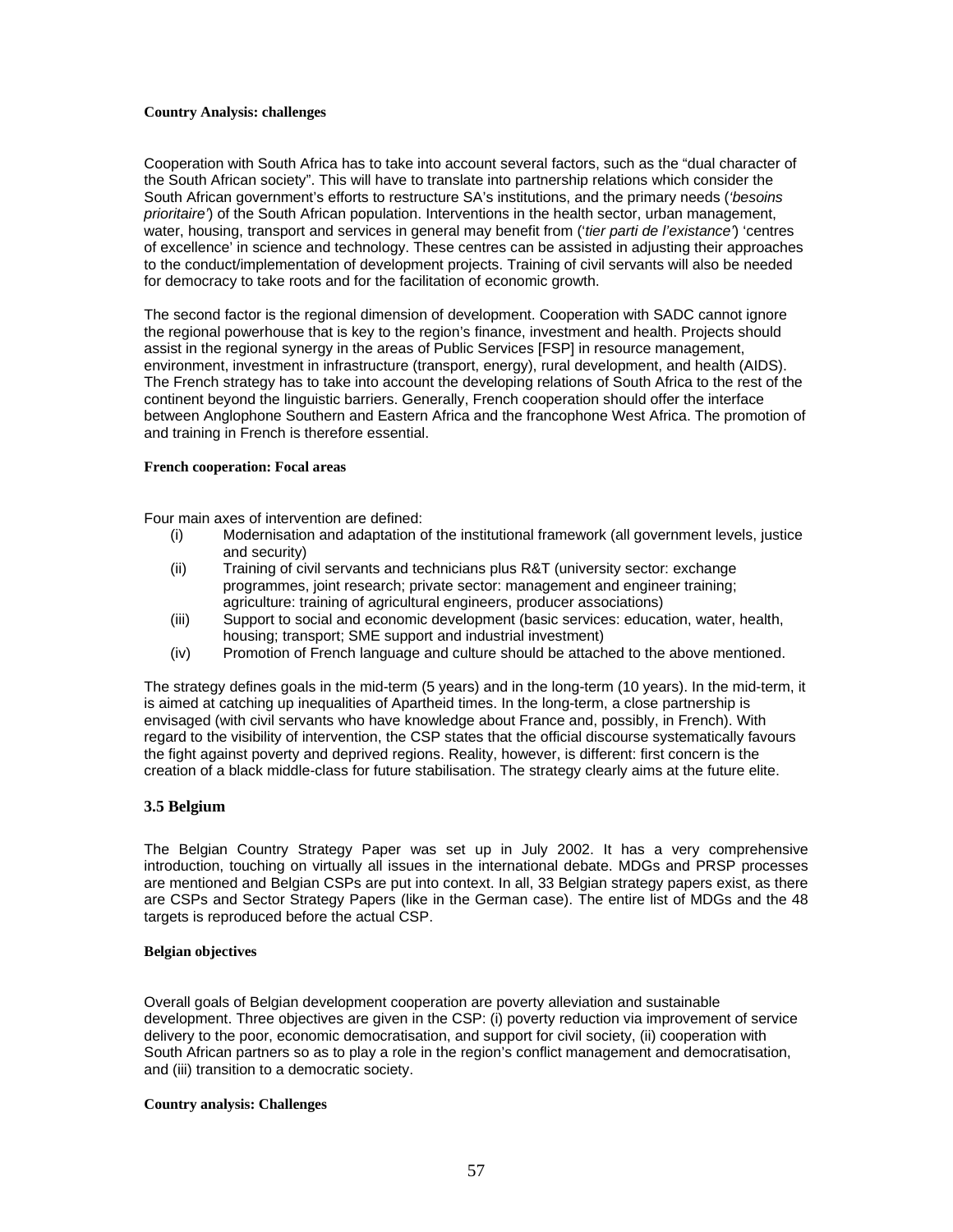The "country description" gives a historical perspective on the human and economic costs of apartheid. It touches on the homeland policy and the destruction of a "culture of learning" (human costs), as well as on "disproportionate infrastructure" for white population and large-scale reliance on unskilled work (economic costs). Areas skewed by apartheid and thus due to reform are: the economy, the administration, the judiciary and police, education and health care.

A section within this analysis looks at the recent political evolution, mentioning *inter alia* the fight against corruption as part of good governance endeavours, President Mbeki's negatively judged HIV/AIDS policy and NEPAD. This is followed by a comprehensive description of the administrative system (including affirmative action legislation and administrative reform) and South Africa's regional role and importance (foreign policy, partly being "the voice of the poor", and NEPAD).

The fourth section in the country analysis deals with the "social and human situation" (approx. 3 pages), emphasising the inequality in SA. One page is titled: "Who are the poor and where do they live?", giving statistical material on ethnic groups and touching on rural poverty, gender, employment and crime. It concludes that poverty in SA is racially and geographically determined.

The economic section (roughly two pages) gives a general overview (re-stating the inequalities), touches on productivity, unemployment and the RDP and GEAR programmes. RDP has officially been ended in 1996, but the structure still exists to channel donor funds. One page is dedicated to "good governance", indicating the fight against corruption and the 3-years "rolling budget". Other issues touched on are the cross-cutting issues of HIV/AIDS, gender, and environment, all of which illustrated with statistical data.

#### **Past interventions: Assessment**

Before assessing the Belgian past interventions, the CSP comprehensively deals with the South African political environment for development cooperation, looked at by sector (approx. 8 pages). It is stated that Belgian assistance is in accordance with GoSA White Papers. Sectors looked at are health care, police and security, agriculture and rural development (agrarian reform), and civil society (donor support is more directed towards government now, which results in financing problems for NGOs).

Half of the section is dedicated to GoSA's response to donor engagement, looking also into donor coordination by the South African government departments and among donors. As the World Bank is not operating an important programme in SA, there is no PRSP. Donor funding is not used for core functions of the state and not budgetised, but additional to national funding. Aid represents only a small proportion of the general budget. The CSP lists 11 donors and their overall contribution between 1994 and 1999 (Belgium is by far the smallest – the EU contributes more than 40 times as much, while Denmark assistance amount to more than six times the Belgian aid).

Past interventions of Belgium in SA covered

- (i) democratisation of the South African police (€4.06m), touching on training, the fight against crime and on administrative issues
- (ii) grant for the national department of Health ( $\epsilon$ 3.97m), touching on STD, vaccination programmes, Tbc and basic sanitation; and
- (iii) land restitution ( $\epsilon$  0.29m), mostly an information campaign.

Other activities cover student scholarships and cooperation with NGOs (direct aid to South African NGOs amounted to € 6.29m; however, no period indicated). An additional € 3.85m was spent since 1998 on Belgian NGOs' activities in South Africa. This particular section lists Belgian activities and amounts spent on them. No assessment of their success or impact is conducted.

This is followed by a section that looks at South African strategies for development and SA government action. It is touching rather on progress made on RDP and GEAR (without naming them). However, it is not quite clear how this differs from the section on the political environment for development cooperation. The areas listed are:

- (i) Eradication of poverty and amplifying the access to social services
- (ii) Educating the population
- (iii) Improve public health
- (iv) Fighting against crime and corruption<br>(v) Reconstructing Africa
- Reconstructing Africa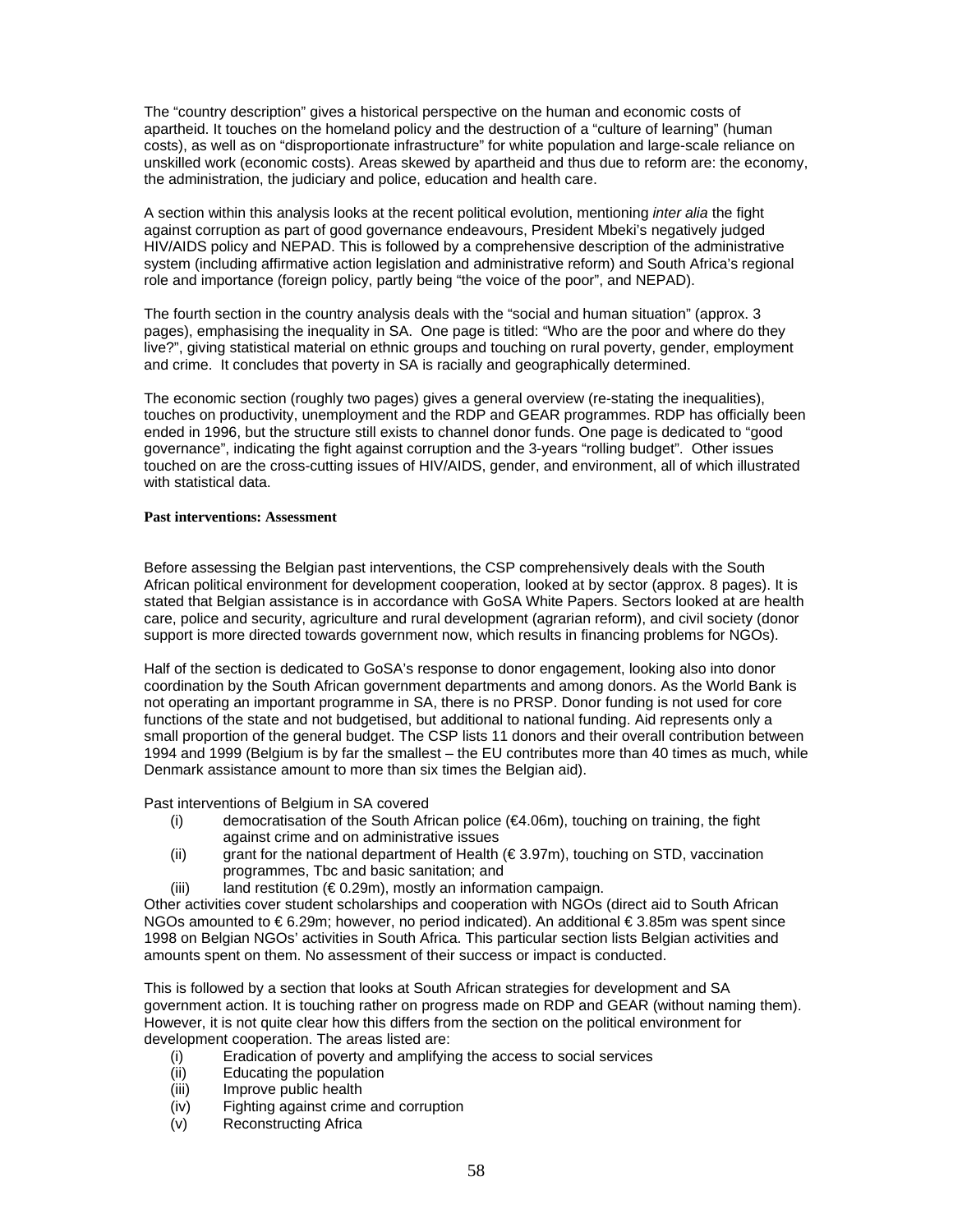#### **Belgian Cooperation Response: Focal Sectors**

In accordance to the overall goal of Belgian development cooperation, assistance should be limited to five sectors and three cross-cutting issues. The five sectors are:

- (a) basic health care (including reproductive health)
- (b) training and education
- (c) agriculture and food security
- (d) basic infrastructure
- (e) consolidating the society

The three cross-cutting issues are: (i) re-equilibrating rights and gender equality, (ii) respect for the environment, and (iii) social economy.

Other than focal sectors, the CSP identifies the main channels of aid (government agencies, NGOs, multilateral aid, humanitarian assistance etc.). As justification for the Belgo-South African cooperation, the CSP names the poverty gap within the country, the recentness of democracy in South Africa, and South Africa's role as the regional economic motor.

Belgian assistance should focus on certain geographical areas, namely in rural provinces. However, the main partner shall be the central government. With regard to the sectors of intervention, Belgian assistance targets

- the health sector
	- in (i) long-term delivery of services in the combat against HIV/AIDS, (ii) creation of infrastructure and services, and (iii) exchange on expertise
- agrarian reform and economic development via (i) assistance to small farmers, (ii) juridical assistance in obtaining property and provision of basic infrastructure, and (iii) assistance to the restitution of land to the poor in rural areas.
- (re)building the society, security, democratisation, and conflict prevention, particularly addressing (i) capital and organised crime, (ii) fight against crimes against women and children, (iii) public order, (iv) improvement of services by police commissariats, (v) strategic interventions in the region; and
- horizontal issues such as education and training, local government, basic infrastructure, gender equality, environment, and social economy.

In addition to these points, a strategy on the cooperation with NGOs is formulated (in a box of the length of about 1 page), cutting across the sectors identified above. The programme, however, does not give any figures on the attribution of funds to these areas of cooperation.

The paper finishes with a short look at coherence and complementarity of Belgian assistance. Five "overcrowded" areas of intervention are given (HIV/AIDS, agrarian reform, security, education, and South Africa's regional role). For each, brief information on the specific added-value of Belgian aid and the cooperation with other donors in this area are given.

## **3.6 Germany**

The German Country Strategy Paper (Länderkonzept) for South Africa dates to June 1999. It quotes Nelson Mandela on the front page and reminds us of the rare case of peaceful and democratic transition. No specific mention is made of the Millennium Development Goals, as the CSP predates the Millennium Declaration.

The paper is currently being revised. A new CSP is expected to be elaborated by autumn 2004.

#### **German objectives**

No specific German objectives are explicitly named. There is an indirect reference to the main goals of German development policy (poverty reduction and education). The CSP pre-dates the MDGs.

Support for the economic, social and political transformation is given as a "justification" for the German engagement. The limited range of manoeuvre for domestic changes justifies the external cooperation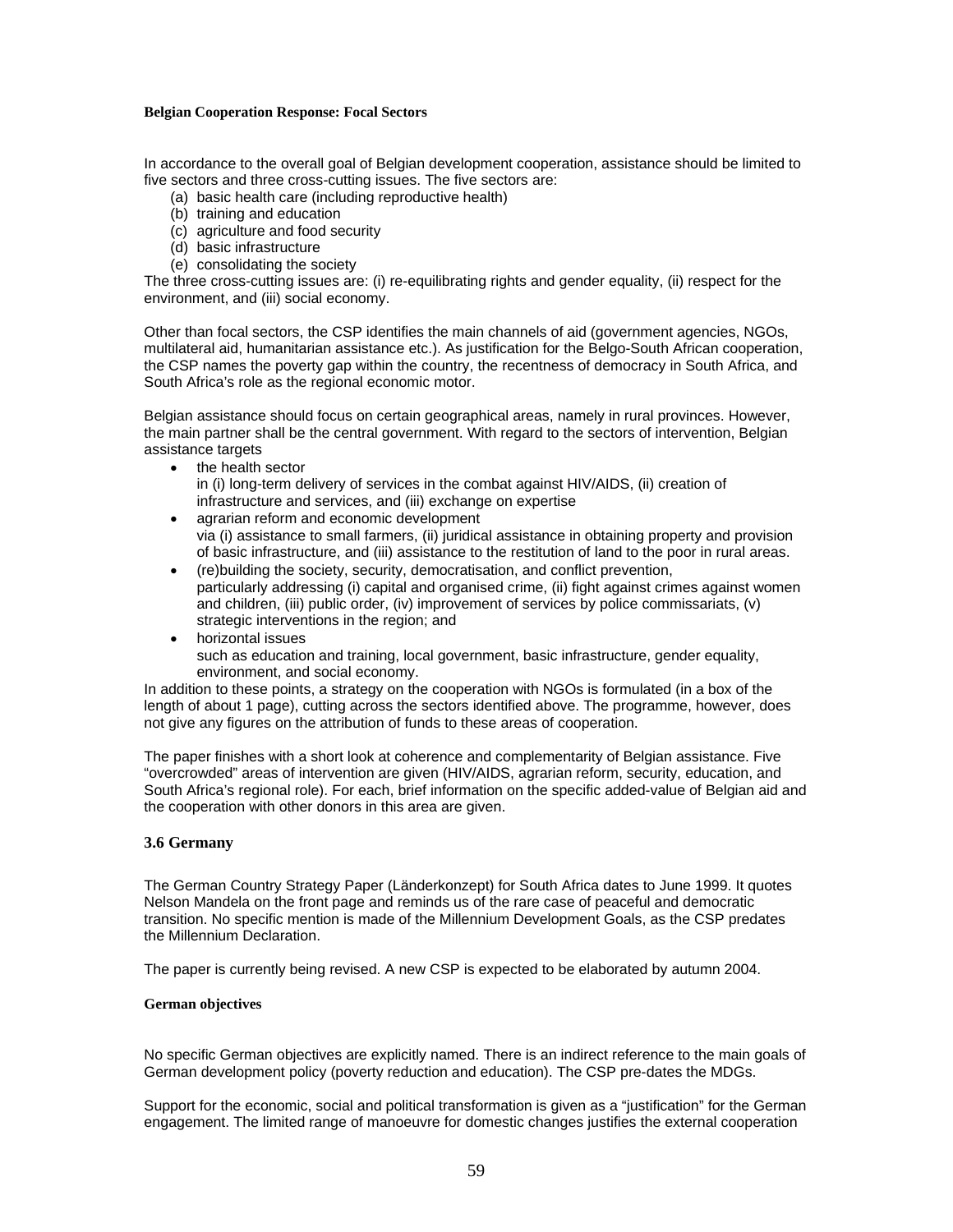("considerateness on diverse interest groups and inherent necessities prevent a fundamental change in budget allocations in the short-term").

#### **Country analysis: Challenges**

The German CSP stresses the 'extreme structural heterogeneity'; South Africa unites features of a western industrialised nation and of a developing country. The poverty profile reflects the heritage of Apartheid: poverty is extreme, structural, black and female. Statistical data is quoted from the HDI, Gini-Index, rural prevalence of poverty, and unemployment. "The central question for South African development efforts therefore is, how unemployment and mass poverty can or cannot be reduced by applying an approach which differentiates between target groups / regions / sectors."

Acute core problems of South Africa are listed as "jobless growth"; lack of international competitiveness; unequal distribution of land as obstacle to rural growth; lack of physical infrastructure in rural areas and townships; severe environmental risks and damages; insufficient educational system and lack of skilled labour; particular insufficiencies of service provision in the public and rural health sector and the spread of HIV/AIDS; unbalanced economic and financial structure at the expense of SME; deficiencies in capacity in the public administration; target conflict between growth and redistribution; and a high crime rate. All these points are illustrated with a short paragraph giving statistical background.

Having elaborated on the problem of South African development endeavours, the German CSP turns to the potential of SA with regard to its geographical, economic and social assets. The wealth in minerals is noted, and the tourism potential; less so agriculture, due to lack of water and only average quality of soil. The potential is particularly small in former homelands. Producing industries and services are rated as being a large potential for SA, from the point of view of both given assets and policy of the GoSA. The legal system is praised ('South Africa's constitution is among the most modern of the world') and a striving civil society offers good potential. Also important is the expected large increase in human resources and the good conditions of the tertiary education sector.

Consequently, the CSP considers the conditions by sector.

- *Political framework:* 

notes the consolidation of democracy and the rule of law, but also the dominance of the ANC. Administrative problems in the provinces are reported, which have a negative impact on the transparency and predictability of state action. In the region, SA is an anchor of stability. - *Economic framework:*

GEAR is examined. The expected growth rate of 5-6% and the creation of 400.000 jobs annually could not be obtained. Growth has considerably slowed down in 1997 and 1998; GAER is politically "not undisputed". Reasons for the downwards trend are the much too low saving and investment rates, technological deficits due to previous sanctions, and too low productivity. Investors complain about the high crime rate, currency controls, widespread willingness to strike and relatively high wages, combined with low productivity and regressing quality of the administration.

- *Ecological framework:*

Economic growth, industrialisation and urbanisation, as well as population growth and poverty have put a heavy burden on the environment. Severe problems are to be observed in the former homelands. South African environmental policy has been concentrated in the area of game conservation reserves and is now re-directed.

- *Socio-cultural framework:* 

Socio-cultural conditions are very complex and carry a heavy historical burden. Ethnic conflicts and traditional rules have an important impact on public life; however, ethnic conflicts play less of a role than previously. Women are usually marginalised, but are key players in social and economic development of families. Affirmative action is desirable for reasons of equality, but has a negative impact on the quality of administration and the level of corruption. Also mentioned is the work of the Truth and Reconciliation Commission.

#### - *External framework:*

External conditions are "hard, but positive". The policy of import substitution (motivated by sanctions) is shifted towards liberalisation of trade and integration into the world market. Uncompetitive industries suffer, but on the other hand, new markets were opened in Africa, Asia, Latin America and Eastern Europe. The trade balance is positive only with Africa and relatively balanced with Latin America. Hugh trade deficits prevail with regard to Europe, also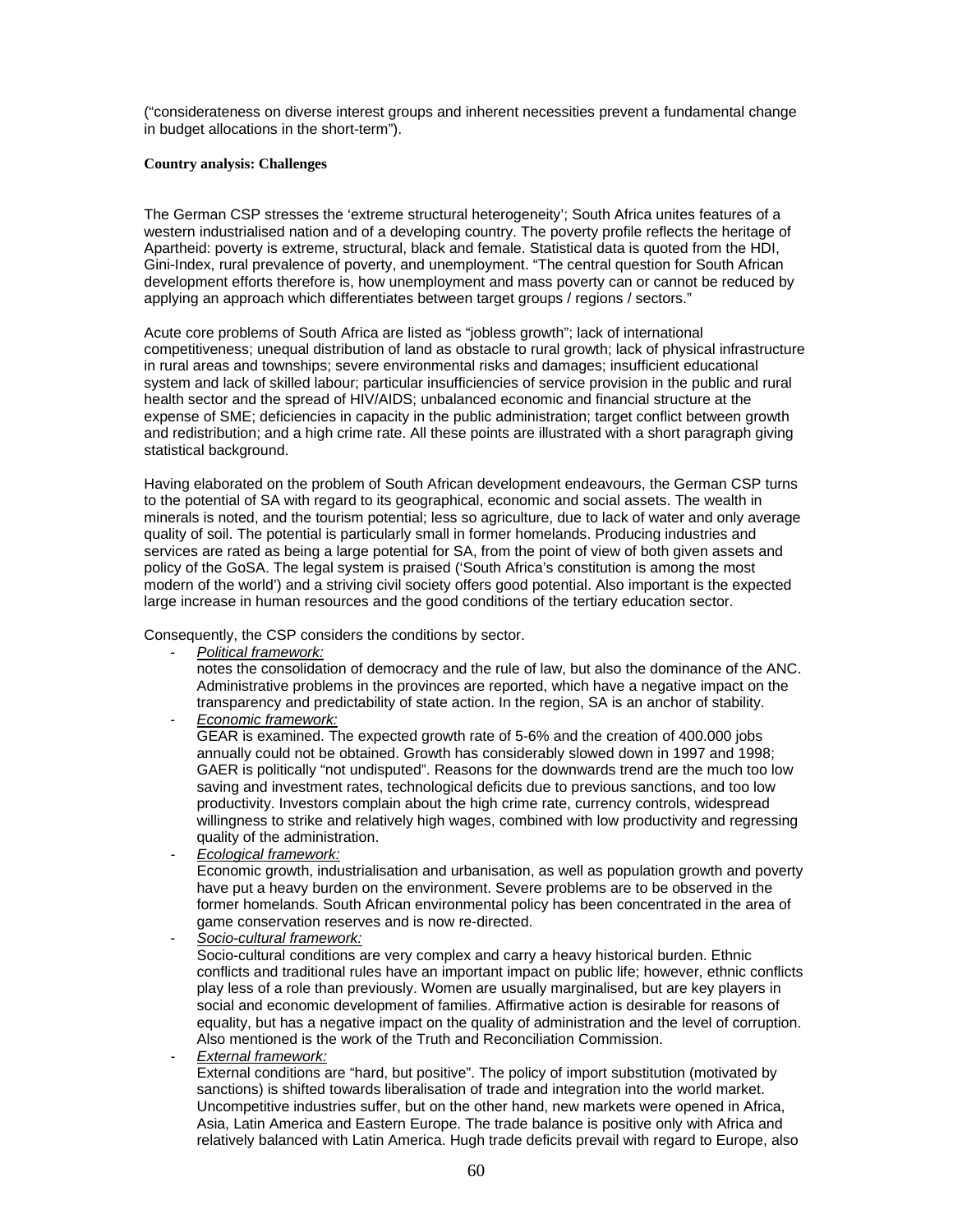due to modernisation of the economy. As of the regional cooperation, South Africa is not taking over the role necessary to foster regional integration within SADC. External debts are moderate; worrying are rather internal debts of the administration.

#### **Past interventions: Assessment**

The pressure for reform has considerably increased in South Africa. German development aid aims at assisting the South African government in developmentally sensible reforms. International assistance is relatively small (1-2% of the annual budget), but quite considerable in absolute terms. The importance of other donors and the relative position of German aid is assessed in a first paragraph. In 1997, a 'bi-national commission' was created; a similar institutional arrangement exists only with the USA.

Assistance in education and training has been provided since 1975. Before 1992, assistance was given through NGOs and the German Political Foundations. Financial and technical cooperation since 1993 each amount to DM 316.6m (€ 161.9m), both directed by the RDP of South Africa's government. Five focal areas have been agreed upon:

- (i) Education and training
- (ii) Promotion of the private sector, in particular small enterprises
- (iii) Low-cost housing construction and development of infrastructure
- (iv) Rural development and resource management
- (v) Consultancy for government and administration, in particular on the provincial level.

Regionally most important are: Eastern Cape, Mpumalanga, Northern Province and KwaZulu-Natal. Activities also take place in Gauteng, Western Cape and the Free State (i.e. throughout SA).

German engagement should aim at supporting the SA government in the following areas: (i) growth and employment, (ii) justice in distribution (equity), (iii) human resources, (iv) transfer of technology, (v) infrastructure, (vi) effective governance and (vii) sustainable use of resources. Target groups should be the unemployed, women, and the youth.

South Africa is also focal country for a number of other German foundations, 'parastatels' (DED, CIM, CDG, DSE) and NGOs. The private sector founded an organisation ('SAFRI') to promote market opportunities for middle sized German enterprises.

The projects are overall "positively evaluated". No financial share is indicated. Financial cooperation focuses (iii). Projects with NGOs are judged as generally not yet sustainable and should in the future favour consultancy over financial support. Consultancy on the national level was excellent, but had deficiencies on the regional level, due to lack of capacity on the SA side. The major problem for the South Africans is 'delivery' of their programmes. The emphasis should therefore be on the 'output' rather than the 'input'. The results of the South African programme RDP are judged as 'humbling', "not surprisingly so with regard to the complexity of implementation".

#### **German Cooperation Response: Focal Sectors**

The focal points for German cooperation have been established in a series of workshop in 1998. Strategic field of intervention should be (i) government-delivery and capacity building, (ii) qualification, education, training, (iii) SMME and science/technology, (iv) basic needs, (v) community development, (vi) sustainable resource management.

The German development cooperation with South Africa is to be newly positioned. The project range should be more oriented towards the GoSA programme.

In the mid-term, German cooperation should focus on support for

- 1. local development (with the goal: social, economic and sustainable development)
- 2. public administration and decentralisation (on all three levels of administration)
- 3. education (in particular: training and basic education)
- 4. employment and economic activities, in particular with regard to SME.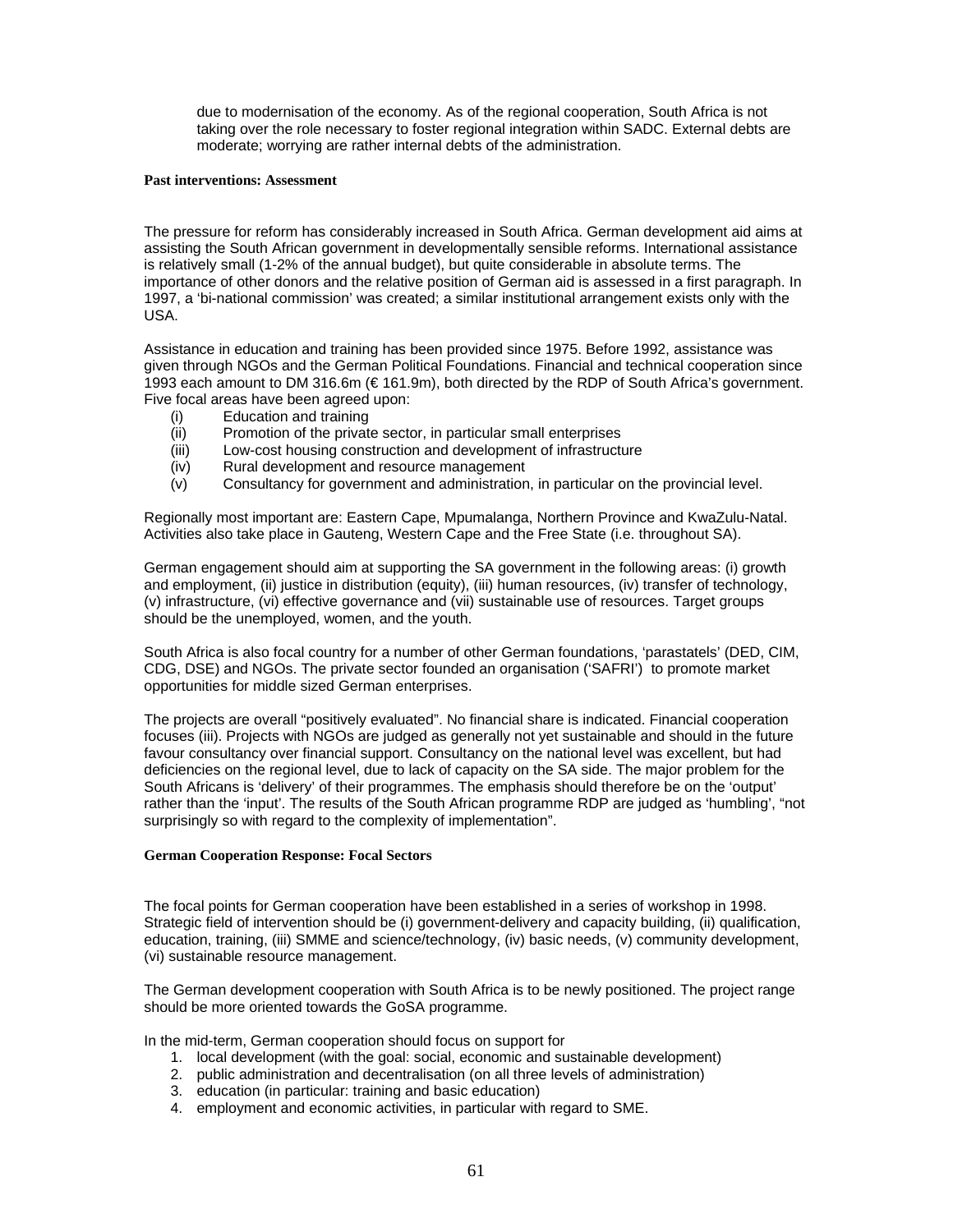These focal areas can justify activities in their own right, but can also be cross-cutting. Other crosscutting issues are gender, capacity building, resource management and transfer of technology. Areas 1 and 4 are particularly important for financial cooperation. Each of the four areas should receive about a quarter of the means. All four of them are presented in more detailed analysis of the problems and challenges in these particular sectors (about 1 page each), discussing the use of either technical or financial assistance and possible links to other German cooperation (foundations, the Länder, 'parastatals'…).

Environmental and resource protection will become more important in the long-term development, but is no focal areas for the mid-term. Health should not be a focal area of German cooperation, as a number of other donors are active in this sector.

On coordination, the CSP suggests a distribution of negotiation protocols through the EU. Coordination of German donors is regarded as good; country offices of several agencies (GTZ, DED and DEG) helped in this respect. "The South African partners, however, have difficulties in perceiving German assistance - given the structures of cooperation – as one".

## **3.7 Ireland**

Irish Cooperation had an aid plan with South Africa 1997 to 1999, with which it was trying to concentrate on "a smaller number of bigger projects".

The revised paper is for the period of 2001 to 2003. The Country Strategy Planning was undertaken jointly with National Treasury. Planning and reviewing took place from 4 to 11 December 2000 and was conducted by the Pretoria Office of Ireland Aid and Dublin HQ staff (the paper gives a list of people involved). The preliminary findings were presented to the GoSA on 12 December 2000.

No reference is made to the MDGs.

#### **Irish objectives**

The overall objective is: "To support the Government of the Republic of South Africa in the implementation of its policies aimed at achieving poverty reduction and human development."

"[This strategy] is consistent with the principles of poverty alleviation, gender, partnership and sustainability, which guide Ireland Aid's development aid objectives".

#### **Country analysis: Challenges**

The CSP starts with a general section on ODA to South Africa, summing up the GoSA Development Cooperation Report and the RDP and GEAR goals. The Medium Term Expenditure Framework is another reference document; it does not include an explicit poverty elimination framework or strategy. The CSP criticises the "lack of government guidance in this area". The share of government support is 75%. Main areas of donor activities have been education (22%), government & civil society (18%), social infrastructure and services (13%), water and sanitation (11%), business and other services (10%), and health (6%). Donors thus "fall in line" with GoSA priorities, only 7% of aid was directly to provinces. Demographics are given, citing the census of 1996 and making projections on the population 'by race'. The focus is on HIV/AIDS, health statistics and illiteracy.

The summary of the political situation (1.3 pages) identifies major challenges in the area of traditional rural communities, land distribution, capacity and policy delivery. Criticism of the government prevails in the areas of job creation, education, crime reduction, HIV/AIDS, and corruption.

The analysis of the social and economic context covers roughly 3 pages. While SA is classified as a MIC due to its GDP per capita, "this average figure does not capture the true picture". The strong income inequalities – and thus the high Gini coefficient and the poor GDP/HDI index – are stressed. The HDI is also regarded by province. Reference is made to the RDP and GEAR. Some economic growth, however, has not created jobs. Saving rates, particularly among the poor black population, are "practically non-existent". Unemployment is stressed as one of the major problems and illustrated by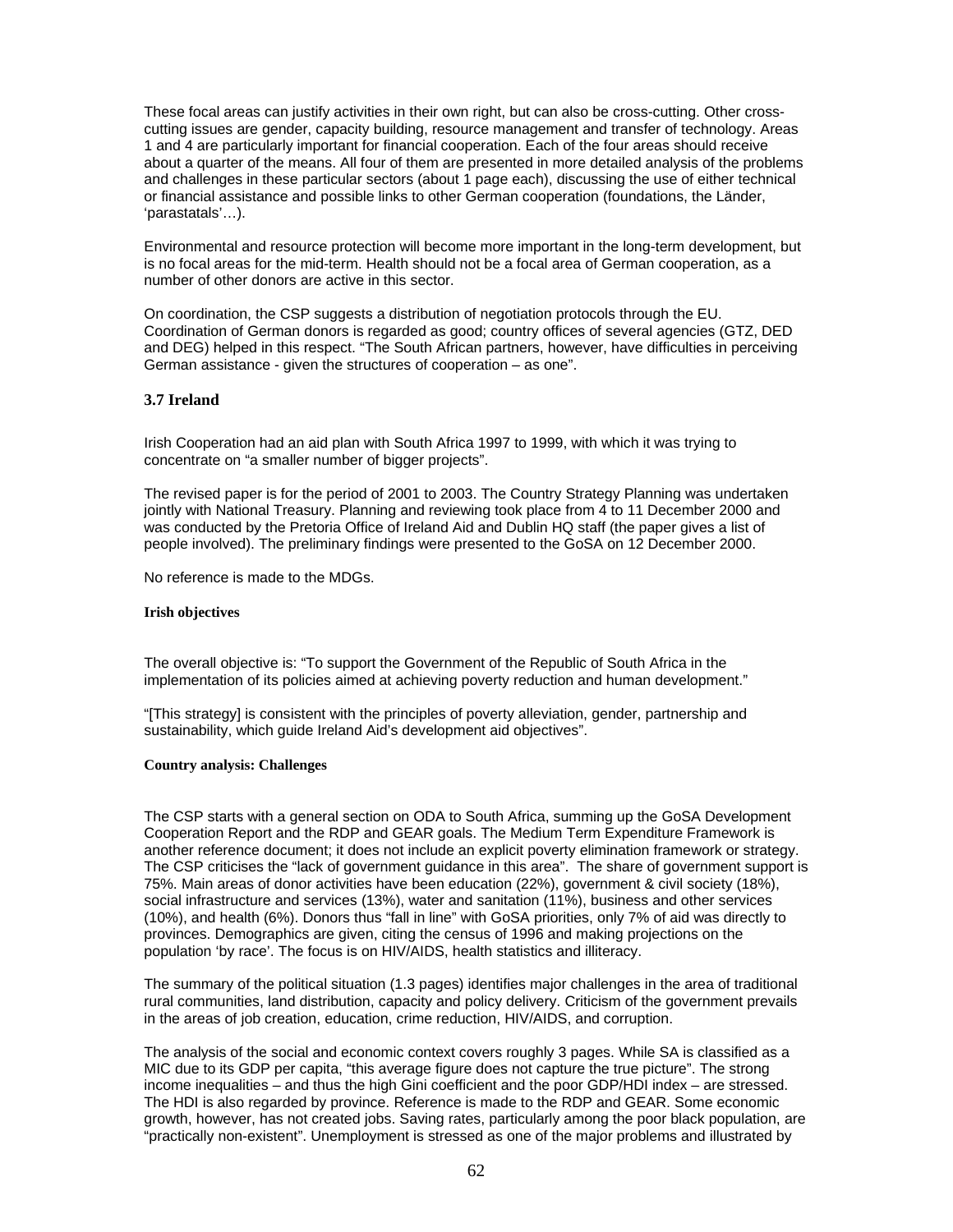statistics of the SA October household survey of 1999. Formal employment is decreasing, while the informal sector is expanding. The Medium Term Budget Policy Statement states that the ultimate goal of economic policy is poverty reduction and human development. "Unfortunately, measures to achieve this ambitious goal remain to be fleshed out". The debt burden could be reduced and the budget deficit is projected to decline from 2.6% to 2.1% (2001-2004). The SA government is now "in a position to substantially increase public expenditure". Planned areas of further expenditure are: (i) the juridical system, (ii) social services at provincial and local level, (iii) education and training, (iv) R1.5bn are directly aimed at relieving poverty, (v) investment in infrastructure. Payroll costs will be controlled and shall not exceed inflation.

Some cross-cutting areas are analysed in detail (overall 6 pages). Analysis is quite evenly split between the following areas:

- (i) Poverty
- (ii) HIV/AIDS
- (iii) Gender
- (iv) Environment and
- (v) Capacity building.

Poverty is looked at by gender, race and province. Northern Province, Eastern Cape and Mpumalanga have the highest poverty rates. Poverty is also occurring among the labour force – there is no legal minimum wage (some 26% earning less than R500 a month). HIV/AIDS is expected to wipe out gains made in the HDI through policy initiatives. The economic costs of HIV/AIDS are illustrated in detail. With regard to gender, large legal improvements are reported, but their practical value is relativised. Environmental damage is estimated have a negative impact on the GDP of 6% annually (source: Development Bank). The GoSA Department of Environment and Tourism has seen the second largest budget increase (17.8% between 98/99 and 00/01). With regard to skills, there is a capacity and quality question. Government institutions ignored traditional knowledge and had 'destroyed the culture of learning'. Delivery and implementation remain difficult due to a capacity gap.

#### **Past interventions: Assessment**

To date, Ireland's interventions aimed at (i) support for the development and implementation of Government policies, (ii) facilitation of equitable access to essential services, (iii) participation of the people in the development of SA, and (iv) support for capacity building at all levels.

Aid has been targeted at four sectors: (i) education and training, (ii) health, (iii), human rights and democratisation, and (iv) rural and community development.

Irish intervention in the education sector covered assistance to curriculum reform (particularly in the Northern Province), a bursary support programme, assistance to the Water and Sanitation Training Institute and support to restructure the Industrial training board. Support for the health sector was mainly targeted at primary health care in the Free State Province. It also addressed the development of a policy for HIV/AIDS – with limited success. Support for Human Rights and democracy flows to advice desks in Durban, Pretoria and Johannesburg and the Centre for the Study of Violence and Reconciliation. Sector support is considered in this area, following the example of Dutch SWAps. Rural and Community development have also been concentrated in the Free State Province; further support is not envisaged for a University/training project. Aid is also given to the National Land Committee and the Department of Land Affairs.

#### **Ireland Cooperation Response: Focal Sectors**

The future programme shall concentrate on specific aspects of the South African programme. Support shall in crease over three years. The programme shall continue to support the process of transition and 'maintain a strong poverty focus'. It will assist in redressing imbalances of the past Apartheid regime, support decentralisation, and target pilot interventions. Financial support will be channelled through the RDP. The original paper provides for an exit from SA in 2004. This will be revised in 2003.

Four focal areas are indicated:

| (i)  | Education and Training | (ca. 40% in 2001, 25% in 2002, 20% in 2003) |
|------|------------------------|---------------------------------------------|
| (ii) | Health / HIV / AIDS    | (ca. 25% in 2001, 20% in 2002, 20% in 2003) |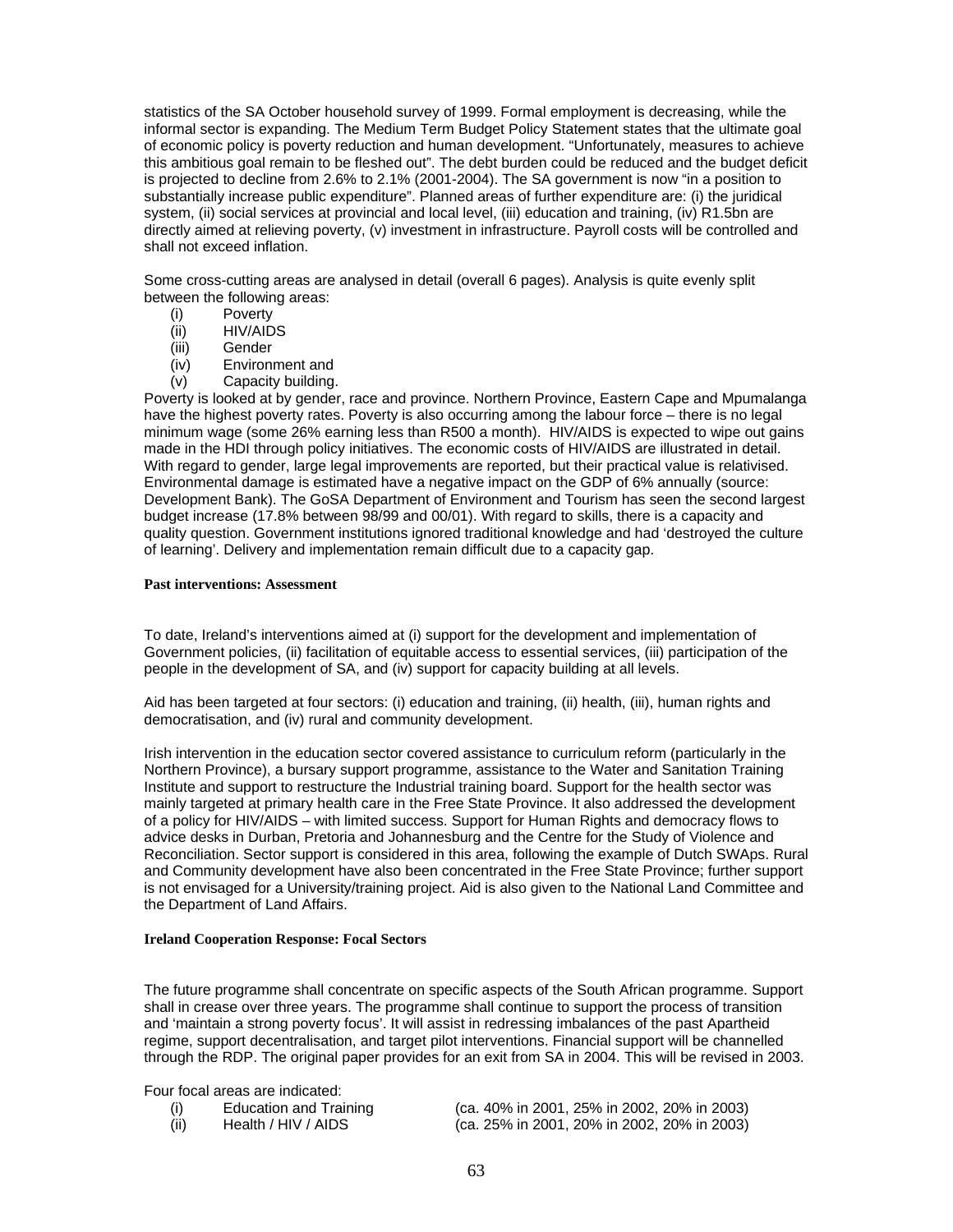(iii) Water and Sanitation (ca. 07% in 2001, 25% in 2002, 30% in 2003)<br>(iv) Good Governance,

Good Governance,<br>Democracy and Human Rights. (ca. 20% in 2001, 25% in 2002, 30% in 2003) *(remaining % are admin costs and ending programmes, only rough estimates)* 

Particular emphasis is laid on mainstreaming HIV/AIDS. Activities in all sectors will engage closely with the SA government departments. NGO contacts shall be strengthened.

Educational cooperation will continue to focus on the Northern Province. Some planning is quite detailed on particular programmes (details down to IEP£40,000). The CSP gives an indicative budget for Irish aid.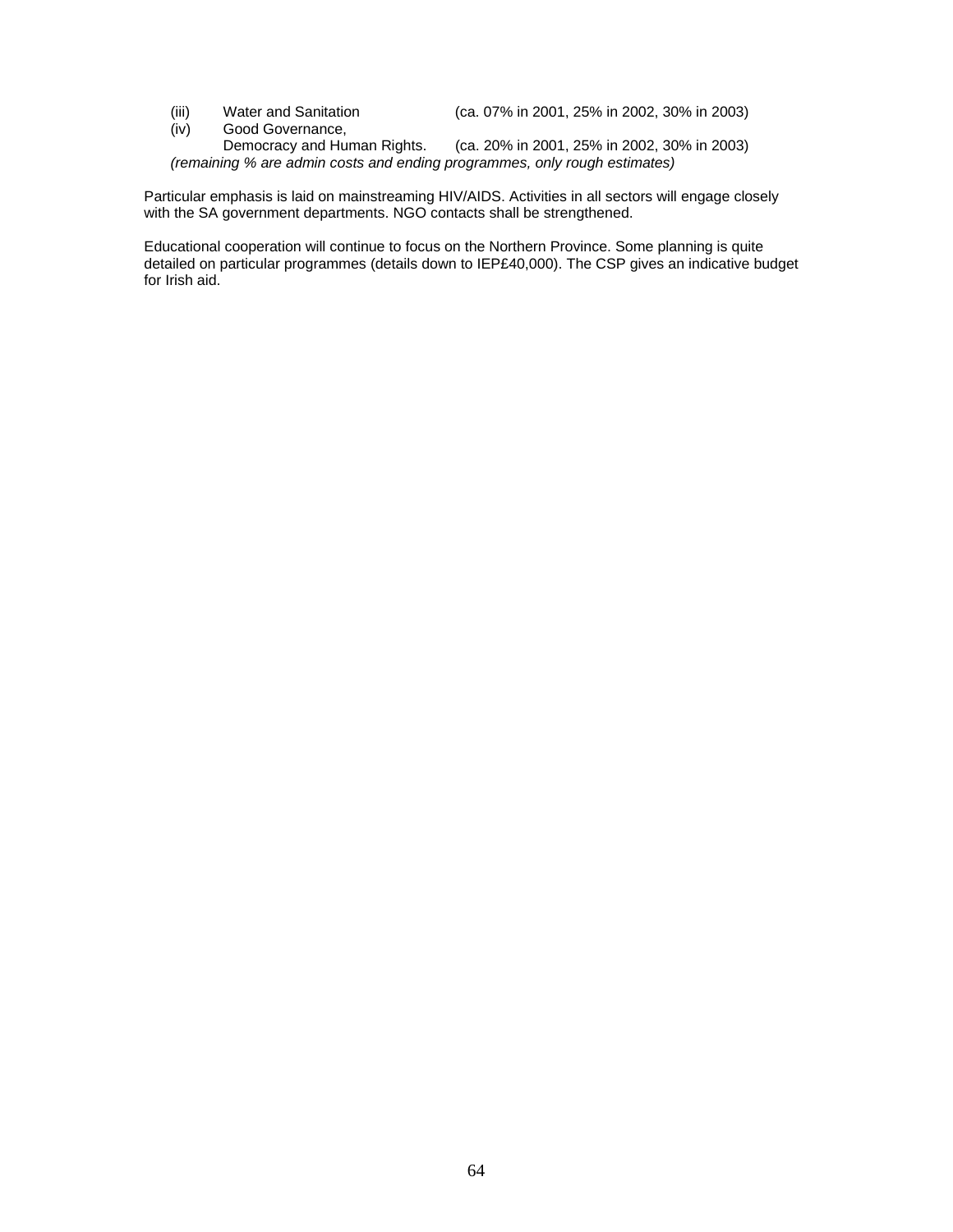# Annex II: The Philippines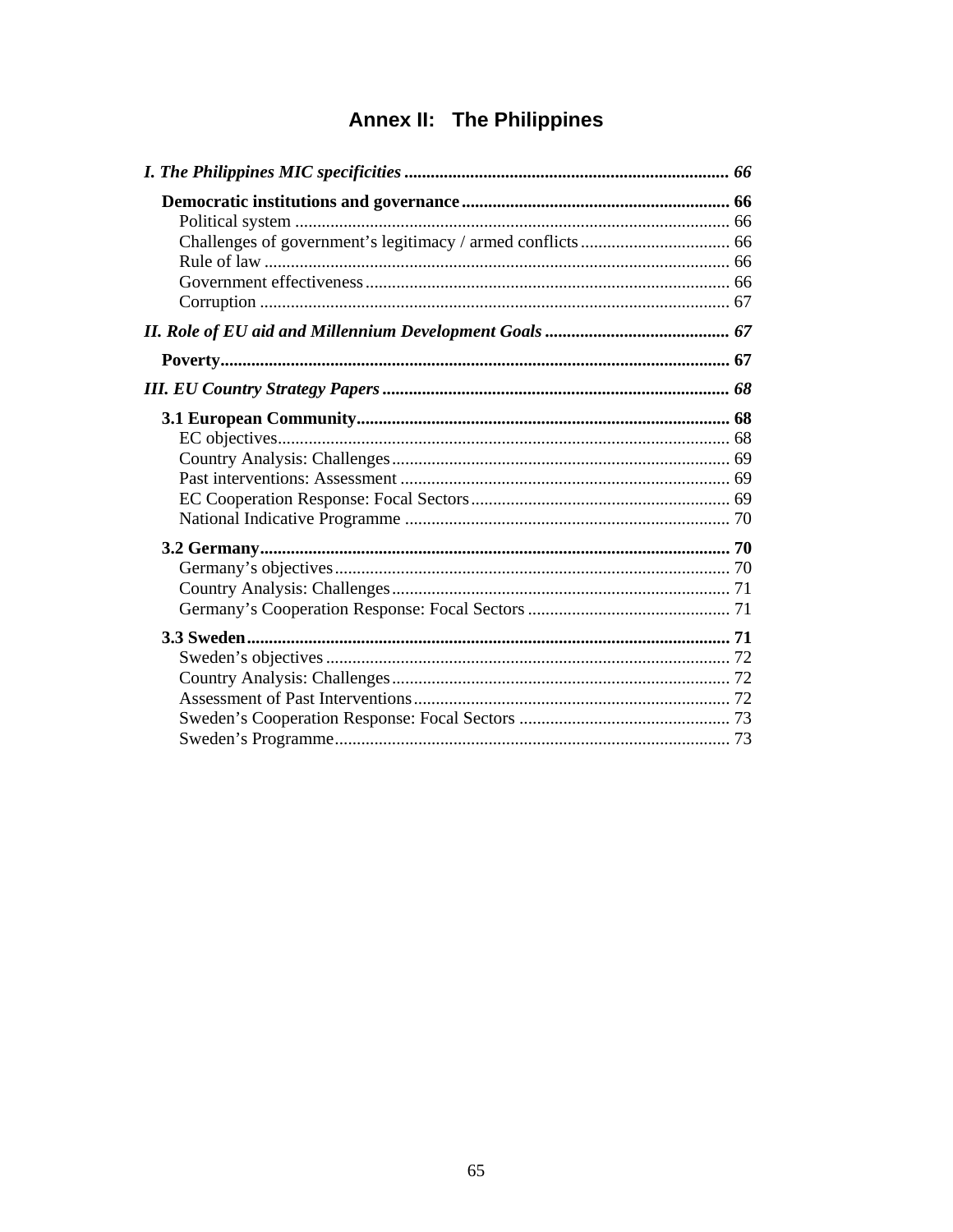# **I. The Philippines MIC specificities**

The Philippines are a lower middle income country with a per capita income below the average of this group of countries.<sup>23</sup> Its per capita GNI, however, is slightly above the regional average.

#### **Democratic institutions and governance**

#### **Political system**

The Philippines are a constitutional republic and are classified as 'free' by Freedom House with a score of 2 in political rights and 3 in civil liberties<sup> $24$ </sup> in 2004.

The latest elections took place in May 2004. Elections were held for the President, Vice-Presidential, 12 Senators, Congress and for local government entities. The elections were the forth after the end of the 21-year rule of Ferdinand Marcos in 1986. Between 1999 and 2001, government politics were erratic, with weak economic growth and poor performance in poverty reduction (World Bank CAS). In 2001, the Supreme Court impeached President Joseph Estrada and brought then Vice-President (and current President) Gloria Macapagal-Arroyo as his constitutional successor into office. Politics are dominated by few influential families; some donors classify the political culture as 'feudal'.

#### **Challenges of government's legitimacy / armed conflicts**

President Arroyo was confirmed in office in the elections in May 2004; however, her legitimacy is questioned by political rivals and the legitimacy of the government is therefore shaky. The government continues to struggle with armed groups, particularly in the Muslim parts of Mindanao (at the same time the poorest region of the Philippines); these groups refer to kidnapping. The new government changed its policies towards the conflict regions from confrontation with rebel groups to peace negotiations ("peace and development" rather than the previous government that pursued a policy of "first peace through military victory, then development").

#### **Rule of law**

 $\overline{a}$ 

Its legal system is based on Spanish and Anglo-American law. The criminal justice system is reported to have weaknesses and torture is occasionally occurring; a moratorium on executions for convicted kidnappers and drug traffickers was lifted (2004). The implementation of the rule of law is judged as below average in the regional context (WBI database 2002).

#### **Government effectiveness**

The World Bank noted a widening 'governance deficit' in 1999 and 2000, understood as a widening of the fiscal deficit to more than double of its planned level and growing accusation of corruption against national leadership. Since 2001 – i.e. the impeachment of President Estrada – the government's ability to manage the economy has improved, e.g. the budget deficit target was met. The Philippine government's effectiveness and regulatory quality are well below OECD countries. When compared to the regional and the income group, they rank around average, but show a declining tendency in the last six years (WBI database 2002). The capacity for policy implementation is weak; particularly land reform is very slow.

 $^{23}$  The GNI per capita was at US\$1,020, whilst the average of LIC was at US\$ 1,390 in 2002.

 $24$  The score ranges from 1 to 7, with 1 representing the ideal case and 7 the worst performance.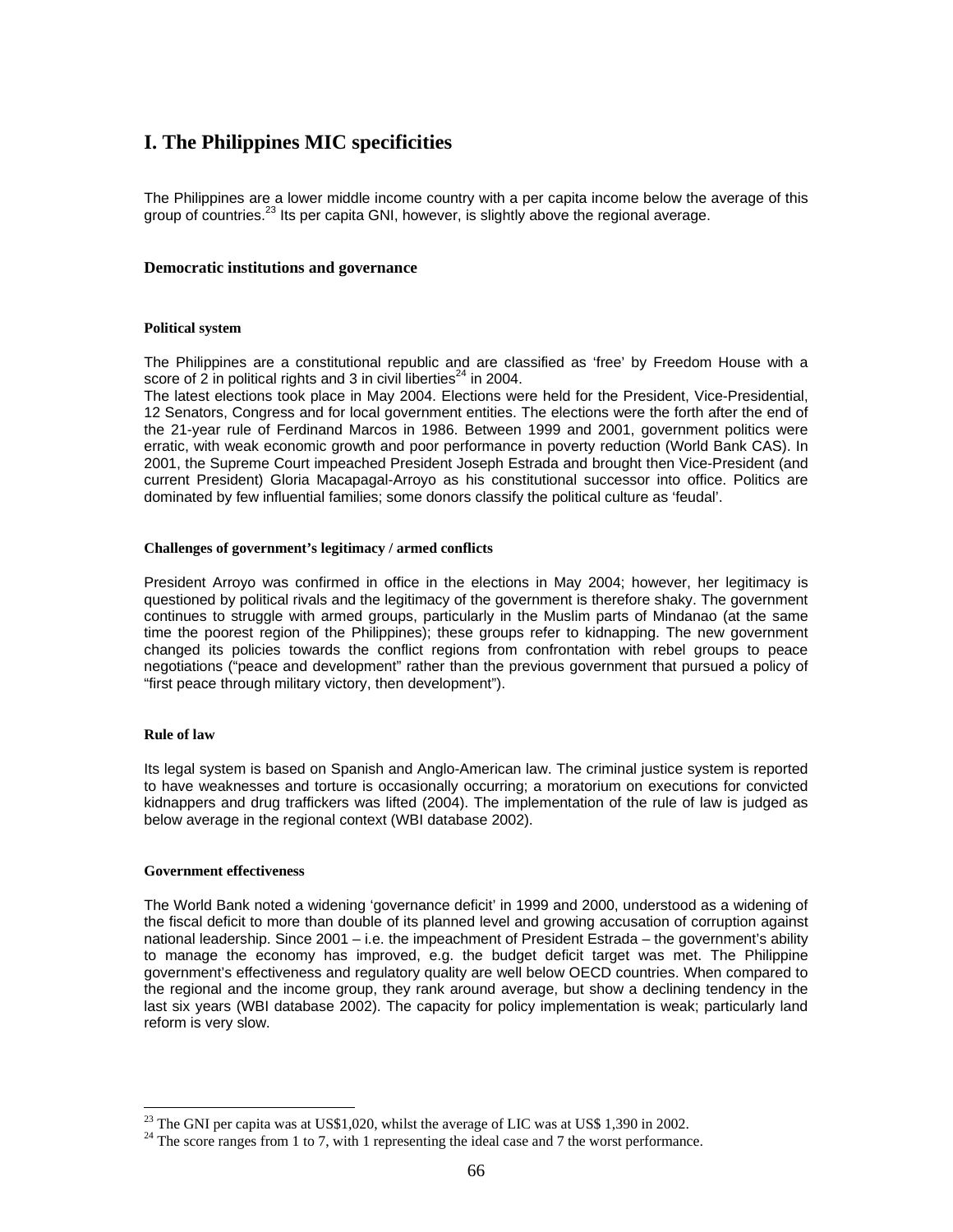## **Corruption**

Corruption is a serious problem in the Philippines. The country is in position 92 of 133 countries in the Transparency International corruption survey (2003), along with Albania, Argentina, Ethiopia, Gambia, Pakistan, Tanzania and Zambia. The Philippines' control of corruption is lower than the regional average and slightly below the Income group average (WBI database 2002). The President has created an anti-graft committee to combat corruption and graft of high ranking officials.

# **II. Role of EU aid and Millennium Development Goals**

The EU (including the EC, Member States and the EIB) account for 8.2% of the overall ODA to the Philippines (1992-2000). The EU as a whole is in fourth position as a donor. If looked at only the grant element of ODA, Japan is the largest donor by far, followed by the USA (19%). The EU accounts for 20% if one sums up the shares of the EC, Member States and the EIB. Given that the total ODA makes up 2% of GDP, the influence of the EC and individual EU Member States and their impact on poverty is very limited in the Philippines.

The Philippine government commits itself to poverty reduction programmes. The impact of these programmes, however, has been negligible in the past. Poverty is reduced only very slowly; yet some donors are active in rural areas with very high number of poor people and governance has gained more attention by donors (the UNDP and ADB leading in this issue).

In the Philippine context, the poverty impact of aid could be enhanced by improving governance. This would mean a serious engagement in political dialogue and support for administrative implementation capacity, e.g. in the case of land reform. Government's will to address corruption and economic oligopolies is crucial with regard to implementation capacity.

#### **The EU Member States have focused their interventions in the Philippines in the following sectors** (3 digit DAC):

| Transport and storage            | 20.7 |
|----------------------------------|------|
| Water supply and sanitation      | 6.0  |
| Agriculture                      | 5.8  |
| Fishing                          | 5.4  |
| General environmental protection | 5.2  |

Projects in relation to governance account for just 3% of all EU Member States' assistance; the sector does not feature among the five most important sectors of EU aid interventions (which account for around 43% of the overall EU assistance to the Philippines). Transport and storage are not declared priority sectors in the country strategies – the Swedish cooperation, however, had positively discussed the possibility of projects in infrastructure that should come on the request of the Philippine government. None of the projects in this area have reported poverty markers with a value of 1 or 2.

Water supply and sanitation is a sector with clear impact on Millennium Development Goals and with potential benefits to the poor population; however, less than a third (30%) of the programmes/projects in this sector have poverty markers 1 or more. The assistance to environmental protection reacts to one of the problematic areas of the Philippines (also with regard to the Millennium Development Goals). The assistance to agriculture potentially targets the poorest regions in the Philippines. The pro-poor impact of these programmes/ projects is not self-evident, but higher than in the area of water supply and sanitation: half of them have poverty markers; and 44% of these have poverty markers with the value of 1 or 2.

#### **Poverty**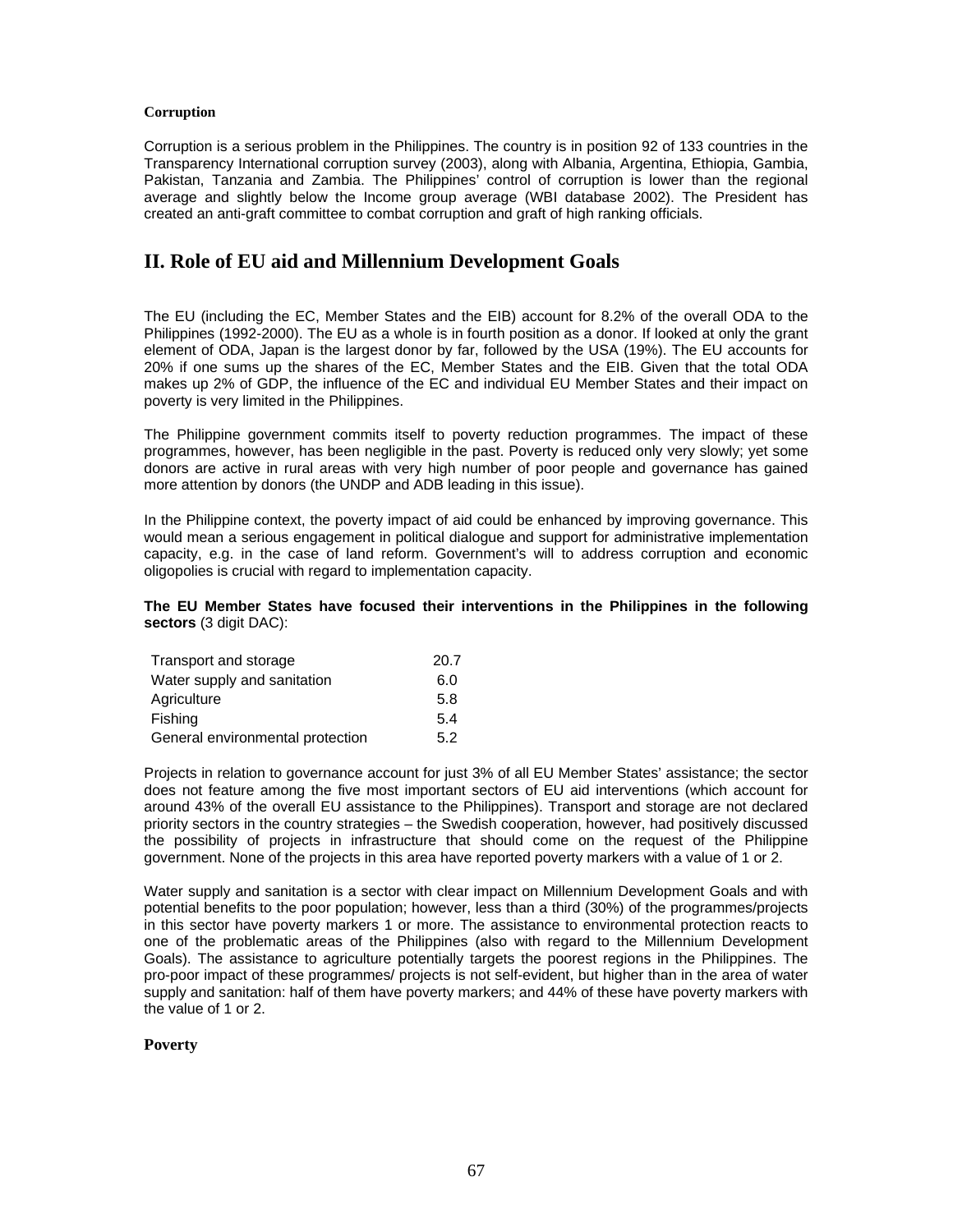Poverty reduction in the Philippines has stagnated after initial success. Between 1991 and 1997, the poverty rate fell from 34% to 25%.<sup>25</sup> Data suggest that the incidence of poverty has slightly risen again. The poverty head count US\$ 1-a-day stagnated around 12-13%, while the US\$ 2-a-day was still between 45 and 46%. The income inequality (measured by the Gini index) has not significantly changed between 1997 and 2000 and is at 46.1%. Poverty is much higher in rural areas than in the national average (37% as opposed to 12% of the US\$ 1-a-day).

The data on the MDGs for the Philippines is rather patchy. The available data, however, confirms the statement about slow – if at all – progress. The rate of child mortality decreased in the first half of the 1990s. Environmental problems are inter alia reflected in the figures for the forest area. A high population growth rate means additional efforts are necessary to improve the living conditions of the population; population growth was at 2.1% in 2000 and one of the highest in the region.

| <b>MDGs</b>                                                  | 1990                 | 1995    | 2001     | 2002                 |
|--------------------------------------------------------------|----------------------|---------|----------|----------------------|
| Population below US\$1 a day                                 | $\ddot{\phantom{a}}$ |         | 14.6     |                      |
| Prevalence of child malnutrition                             | 33.5                 | 29.6    | $\cdots$ | $\cdot$ .            |
| Net primary enrolment ration                                 | 97.5                 | 100     | 93       |                      |
| Percentage of cohort reaching grade 5                        | $\cdots$             |         | 79.3     |                      |
| Ratio of girls to boys<br>in primary and secondary ed (in %) | 97.2                 | 98.8    | 102.3    |                      |
| Under 5 mortality rate (per 1000)                            | 63.0                 | 50.0    | 40.0     | 37.0                 |
| Immunisation, measles<br>(% of children under 12 months)     | 85.0                 | 72.0    | 75.0     | 73.0                 |
| Births attended by skilled health staff                      |                      | 52.8    | 58.0     | $\cdot$              |
| Prevalence of HIV female                                     |                      | $\cdot$ | < 0.05   | $\ddot{\phantom{a}}$ |
|                                                              |                      |         |          |                      |
| Forest area (% of total land area)                           | 22.4                 |         | 19.4     | $\ddot{\phantom{a}}$ |
| National protected areas<br>(% of total land area)           | $\cdot$ .            | 4.9     | 4.9      | 5.7                  |
| Access to an improved water source<br>$%$ of pop)            | 87.0                 |         | 86.0     |                      |
| Access to improved sanitation (% of<br>pop)                  | 74.0                 |         | 83.0     |                      |

Source: World Development Indicators database, April 2004

# **III. EU Country Strategy Papers**

## **3.1 European Community**

The EC's Country Strategy Paper for the Philippines (2002-2006) was signed in March 2002. The CSP 2002-2006 provides the rationale for EC cooperation with the Philippines (NIP 2002-2004). It refers to the Philippine Government's Medium Term Development Plan (MTDP) 1999-2004, which was under revision when the CSP was written. The MTDP is seen as ambitious; EC assistance aims at supporting the Philippine Government to implement the plan and increase chances to achieve its goals. The Millennium Development Goals (MDGs) are not mentioned.

## **EC objectives**

 $\overline{a}$ 

The CSP refers to the overall goal for cooperation as given by the EC treaty ("sustainable development") and in the ALA regulation of 1994. Reference is made to the cooperation agreement with ASEAN (May 1980). Listed priorities for the relations with the Philippines are (i) peace and security, (ii) trade and investment, (iii) sustainable development and poverty alleviation, (iv)

<sup>&</sup>lt;sup>25</sup> The figures shown in the table refer to a UNDP report and differ from the data of the World Bank Country Assistance Strategy of April 2002.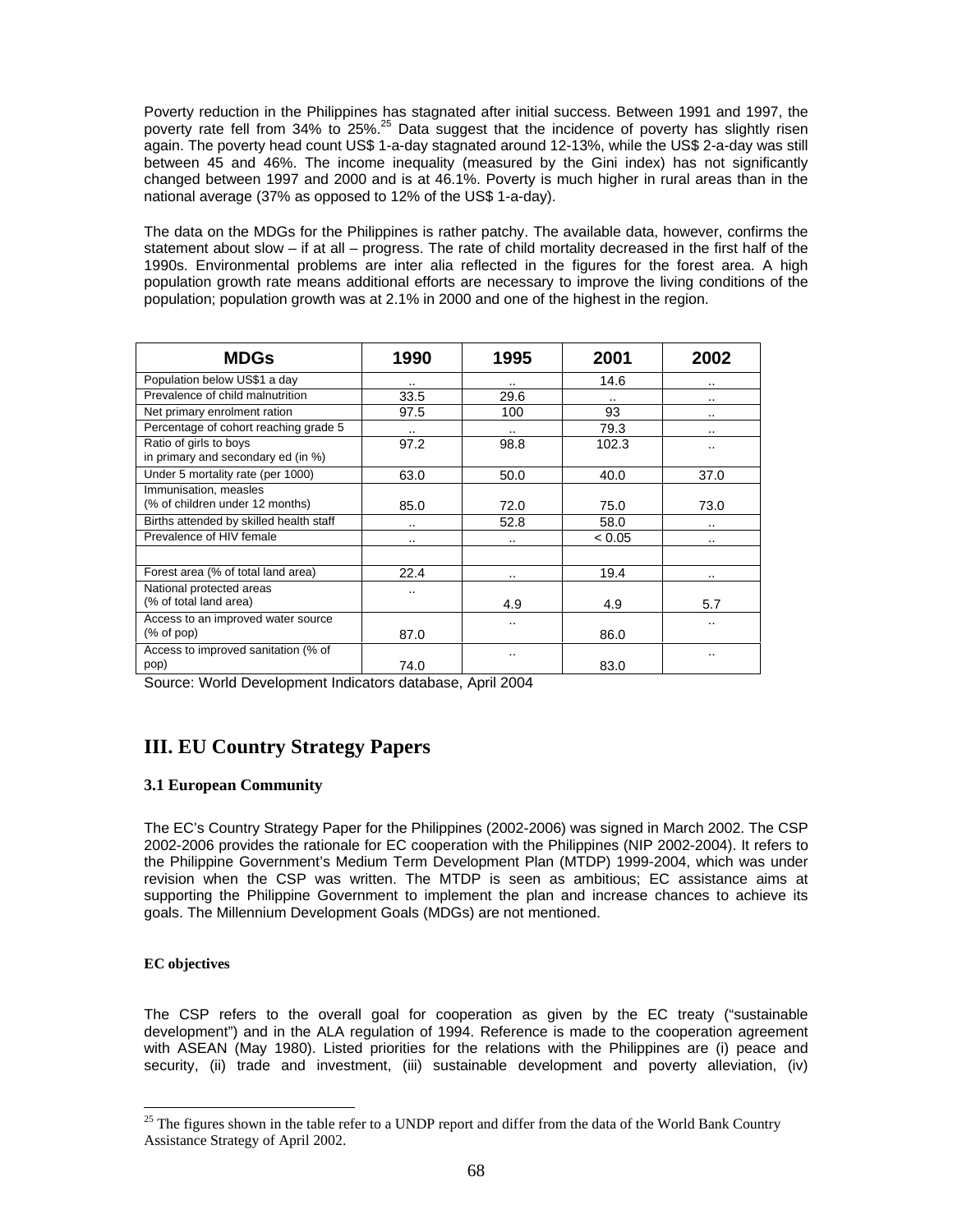democracy, good governance and the rule of law, (v) partnership and alliance, and (vi) raise the EU's profile in Asia.

#### **Country Analysis: Challenges**

The section with reference to poverty can be found in the analysis the political situation (poverty as a root cause of violent conflicts, ca. one tenth of the sub-section) and social developments (ca. 15 % of the overall analysis section).

The CSP notes that peace in the Philippines, particularly in Mindanao, "depends – inter alia – on the Government's capacity to address poverty". The analysis of economic policies notes the difficulties in export industries, very low saving rates, and decreasing FDI. Prices for some domestic food products exceeded world market prices, thereby "harming, in particular, the poorest families".<sup>26</sup> Noted is high income inequality even by regional standards. Poverty is a rural problem, and access to social services such as health care is a problem. Positive aspects are a relatively good public education system and gender equality. No explicit reference is made to the MDGs.

The paragraph on sustainability of current policies stresses the importance of economic growth for poverty reduction, along the need for greater elasticity (liberalisation and enforcement of competition rules). Infrastructure is one priority of the Philippine government; upgrading is recommended. The key challenges for the medium term are: rural development, the provision of basic social services, macroeconomic stability, infrastructure development and governance (concerns are voiced about corruption).

Overall, the country analysis focuses mainly on macroeconomic policies and government programmes. It rarely draws direct lines from the macroeconomic cooperation to poverty alleviation efforts.

#### **Past interventions: Assessment**

This section sums up lessons learnt from EC cooperation with the Philippines. Paragraphs briefly touch on financial and technical cooperation projects, environmental cooperation, NGO projects, human rights and good governance, humanitarian assistance, economic cooperation and S&T cooperation projects. There has been "no specific good governance projects have been funded up to now" (but: death penalty projects). Scant attention is given to poverty reduction (in financial and technical cooperation).

The sub-section on other EU donors' activities gives a comprehensive overview. The assessment of other donors makes up about half of the section. The CSP also contains an annex on other donors' activities in improving governance (2  $\frac{1}{2}$  pages). In the assessment of other donors, poverty reduction features more often. Poverty reduction is one point among several others of Japanese assistance (e.g. loans for training of sailors). Noted is the poverty focus of the ADB, which takes poverty reduction as criteria for support (Mindanao is priority). Good governance is also an area of ADB interventions, as with other donors (US, World Bank and Canada). 60% of Canadian resources go into poverty alleviation.

#### **EC Cooperation Response: Focal Sectors**

 $\overline{a}$ 

The CSP names two main areas of cooperation: (a) assistance to the poorest sectors of society, and (b) assistance to trade and investment. The general EC's treaty objectives, i.e. dialogue, human rights, stability and security, are mentioned as "non-focal areas" for cooperation.

<sup>&</sup>lt;sup>26</sup> The CSP takes poverty figures from the Philippine government (32.1% of the population below the poverty line in 1997). These figures differ from World Bank statistics (25.1 % in 1997), as the Philippine national poverty line is higher, due to the more expensive food bundle.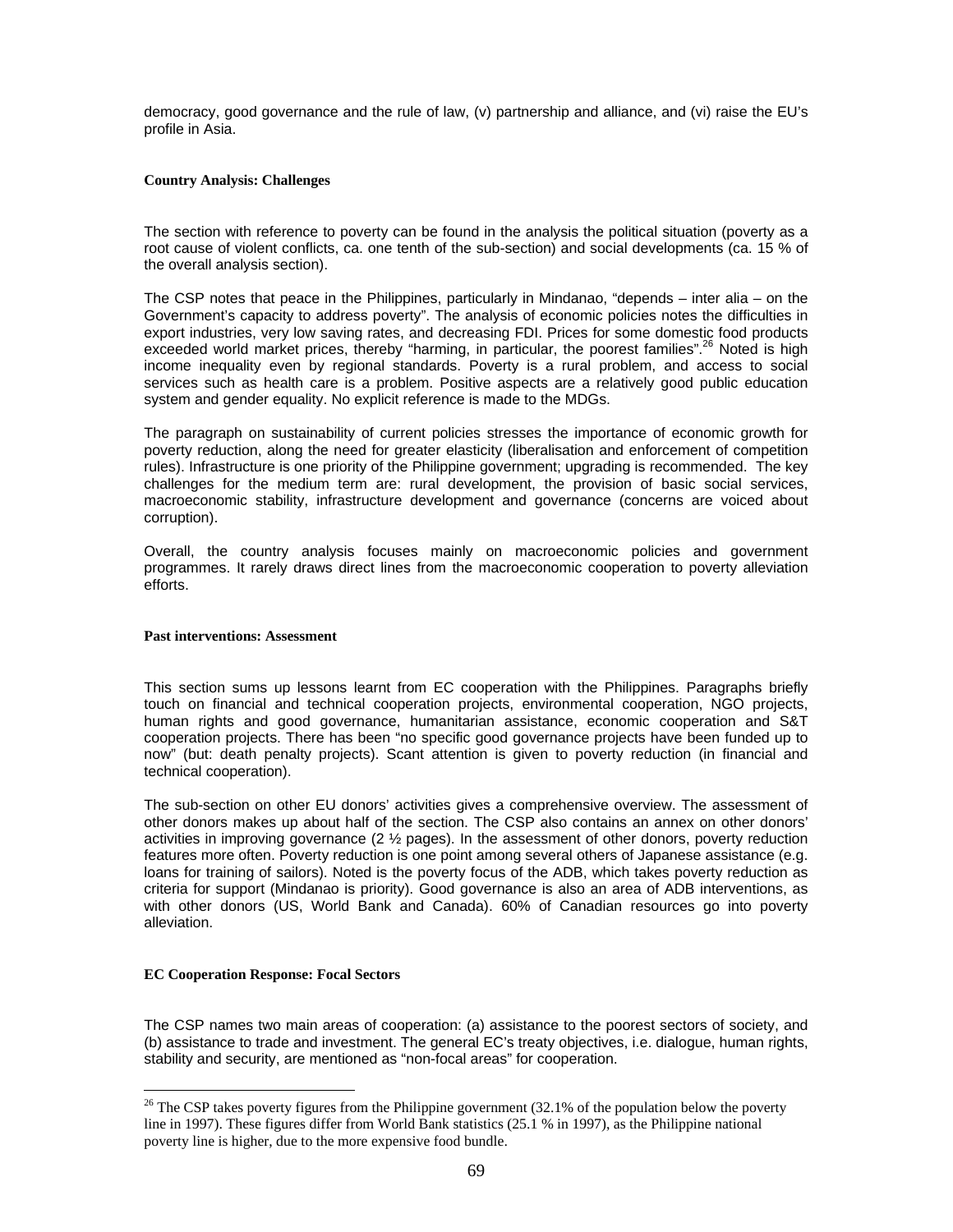(a) The CSP states that poverty reduction is the overall priority. In EC-Philippine dialogue meetings, it was acknowledged that the Philippines "could no longer be considered priority country". Aid would concentrate on poorer countries in Asia. Three points are made: Support for the poorest regions in the Philippines shall be maintained. While the geographical focus shall be narrowed down (naming Mindanao as priority), sectoral approaches are proposed.

(b) Aid should focus more on economic cooperation for mutual benefit, given the past progress. The CSP names four priority areas for assistance in the trade sector. An integrated trade-sector programme is suggested. In this field, governance and institutional reforms are named as factors for the sustainability of growth. Particular emphasis is laid on competition policy and the labour and social protection policies. The governance section makes up about 50% of the focal point on trade and investment. Other areas are targeted investments and business-to-business contacts.

Other areas of cooperation are (i) human development and rights (named here are good governance, consequences of armed conflicts, and death penalty), (ii) stability and security (particularly in Mindanao and the Cordillera), (iii) cooperation in education, culture and S&T. Three sections (half a page each) on the coherence, complementarity within the EC and with other donors sum up the section on the EU's focal points.

#### **National Indicative Programme**

The interventions on assistance to the poorest sectors of society (42 million Euros, 82% of the indicative budget) almost evenly split between consolidation of the rural sector and health sector assistance. Rural sector interventions are justified by high incidence of poverty in rural areas. NGOs, "People's organisations" and local government units are named "as the prime vehicles for reaching the poor". Result of previous programmes has been limited (capital intensive and small number of beneficiaries). Post-project support is seen as necessary for enhanced ownership. The health projects (on HIV/AIDS and on women's health needs) are justified by catering "the poorest sectors of society, those living in remote areas and living below the poverty threshold". The Health Sector Reform Agenda of the GoP is given as framework for possible interventions of the EC (Germany is already supporting elements of the Philippine programme). The focal point 2, trade and investment, accounts for ca. 6% of the indicative budget. There is no mention of poverty reduction, rather of "mutual benefits".

11% (6 million Euros) of the indicative budget is aimed at good governance as a cross-cutting sector. Governance is seen as a link between "improving the quality of life for the poorest sectors of society and creating a business environment favourable to enhancing EU-Philippines economic relations". Suggested key areas of intervention are: support for decentralisation, strengthening the judiciary, support for anti-corruption activities and support for good corporate governance. Key areas of intervention in governance are listed in Annex C (ca. 5 pages). This part particularly refers to the poorest sectors of the society in its justification of intervention in the first three areas (ca. 60 per cent of the annex).

#### **3.2 Germany**

The Philippines are one of the focus countries for German development assistance since 2000. However, the *Länderkonzept* (Country Strategy Paper) dates back to 1998 and is only recently under revision. German cooperation identifies four focal areas of assistance with focus countries. Detailed focal area strategy papers are established for the topics of market reform and water/sanitation/waste management. They are similarly structured to CSPs.

The old CSP was unavailable, so this brief summary relies mainly on the *Länderbericht* (Country Report) of 2003, which reflects the usual format of a CSP.

## **Germany's objectives**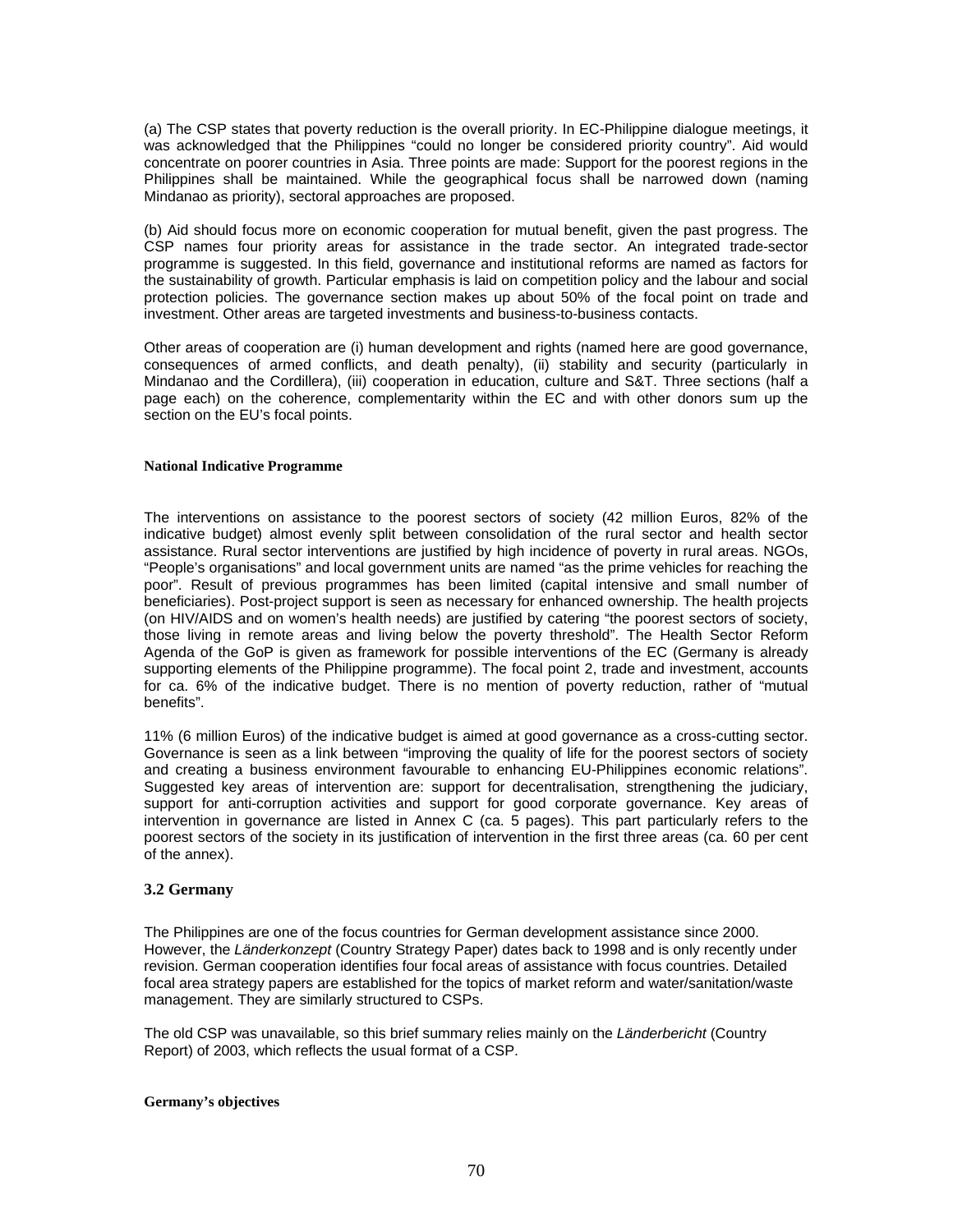Poverty reduction is named as the overarching goal of German development cooperation with the Philippines. "Promotion of employment-oriented growth is supposed to contribute to the achievement of this objective. This approach corresponds to the objectives in the Philippine development agenda". Strengthening the regional and communal planning and decision-making processes is also named as a goal, as is conflict resolution in Mindanao.

#### **Country Analysis: Challenges**

The core problems of the Philippines are identified as (i) poverty, (ii) macro-economic problems, (iii) environmental degradation and (iv) internal conflict.

(i) Impermeable social structures and consequently highly unequal income distribution is named as one area of one core problem of the Philippines. Poverty is mostly spread in rural areas, most highly so in Mindanao (poverty rate of roughly 80 %) and in Visayas (around 50 % below the poverty line). For reasons for the high rate of poverty, the World Bank is cited, giving high dependence on agriculture, the dragging implementation of the agrarian reform, absent social security provisions, as well as the deficient education and training system.

(ii) Under economic problems, the low FDI and saving rates are mentioned, plus the high unemployment rate (of 11-18%). Given the high population growth, increased economic growth and new employment are necessary. The unemployment rate is lowered by widespread migration, both internally and internationally.

(iii) Environmental problems are having an impact on large proportions of the population. Deforestation has lead to erosion and the lowering of the groundwater level. In the maritime areas, mangroves, coral reefs and fish stock are reduced, particularly the latter negatively affecting the livelihood of the population. Fresh water and soil pollution are increasing problems in the urban centres. Natural disasters (volcanoes, earthquakes and typhoons) are quite frequent.

(iv) In Mindanao, Moslem extremists are fighting the government for 30 years now. The peace deal with the Moro National Liberation Front (MNLF) in 1996 led to a split in the organisation; one part is continuing the fight as Moro Islamic Liberation Front (MILF). Peace talks with the MILF have led to a shaky ceasefire in 2001 (renewed in 2003). The group of Abu Sayyaf is qualified as a criminal group, devoid of ideological motives, and financed by kidnapping. In many parts of the country, the Communist Party is leading an armed fight. The government is also struggling with parts of the army, an important force in the county.

#### **Germany's Cooperation Response: Focal Sectors**

German focal sectors in the cooperation with the Philippines are (i) economic reform and establishment of a market economy, (ii) Health, family planning and HIV/AIDS prevention, (iii) environmental protection and sustainable resource management, and (iv) water/ sanitation/ waste management.

The regional focus of German cooperation is on the Visayas Region (with possible extension to Mindanao, if security permits). The programme on poverty reduction in Samar is covered by a special fund on the Action Plan to 2015. The special fund on the fight against terror provided for a project in Mindanao in 2002, which was carried through in 2003.

The sectoral focus "is directed towards the Philippine focal areas, which are identical with focus areas of German cooperation". A highly diverse civil society offers good cooperation conditions for German NGOs. The Philippines are also a focus country for German Church Cooperation.

#### **3.3 Sweden**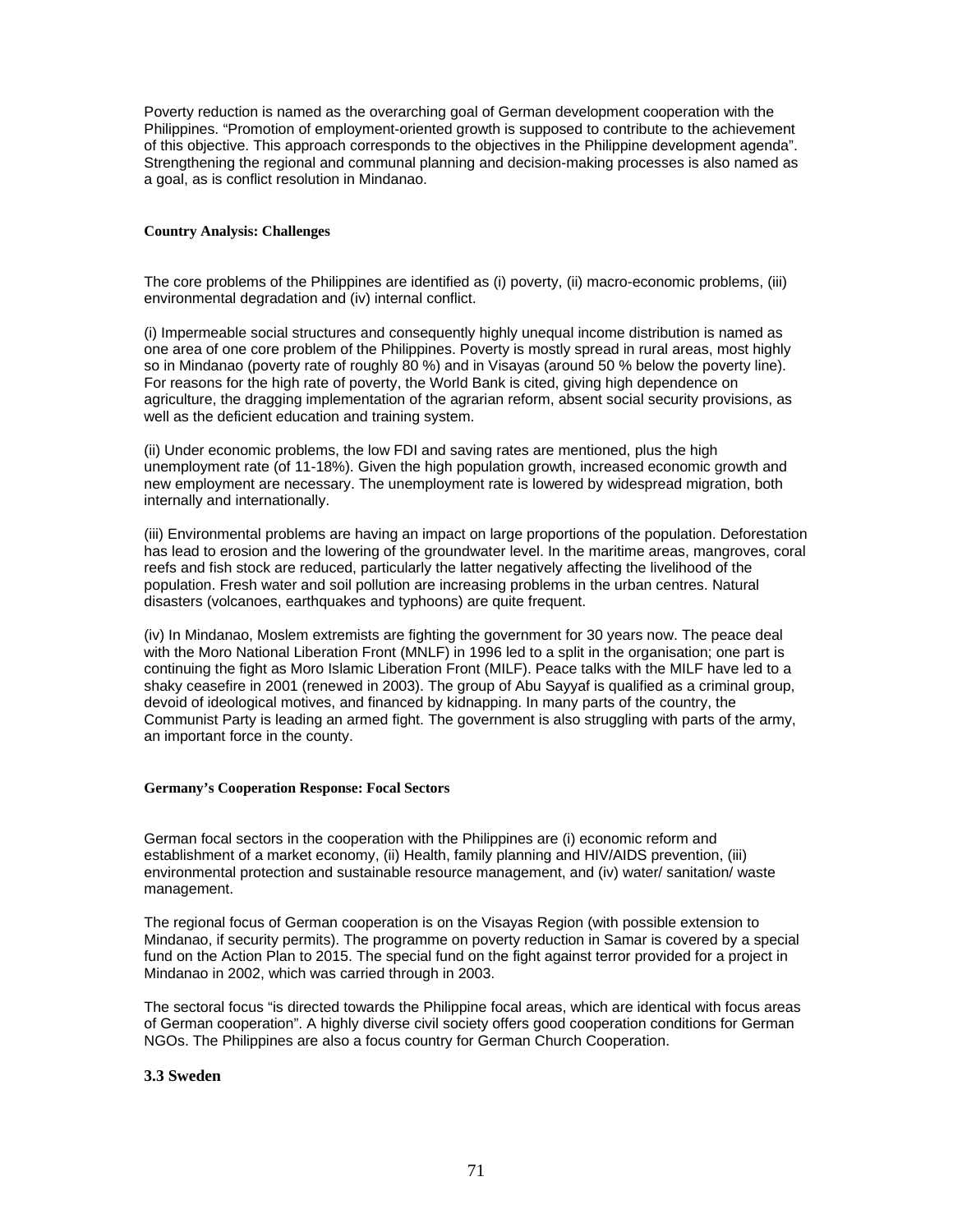Swedish cooperation with the Philippines goes back to the 1980s both in the areas of public sector cooperation and NGO engagement. There is no indication on when the CSP was set up. Its period is given as January 1 2001 – December 31 2005.

#### **Sweden's objectives**

Two goals are identified. Swedish cooperation aims to contribute (i) to the sustainable use of natural resources from a poverty perspective, and (ii) to the strengthening of democratic governance and the civil society. These objectives are developed against a strategic background and Sweden's overall development cooperation objectives. The latter objective is predominately set up for cooperation of Swedish NGOs.

#### **Country Analysis: Challenges**

The section is subdivided into (i) political developments (1 page), (ii) development problems (2  $\frac{1}{2}$ pages), and (iii) Mindanao (1 page). While the political development section restrains itself largely to politics with some criticism of the domination of the traditional elite, the development section picks up more on the personalised political culture. It notes the lack of an autonomous civil service culture and the relative economic position of the Philippines in the region. Corruption, inefficient tax collection and dependence on foreign capital are named as problems and improvements in governance are demanded, so as to create internal confidence and competitiveness. The Philippines' lag behind the regional poverty reduction is attributed to poor macro-economic policy, the deficient political system and the high inequality in income distribution. "The growth structure means that poverty levels decline in Greater Manila during periods of intensive growth, while remaining relatively unaffected in rural areas". The agrarian reform was attempted within a framework of democratic regulations and has proven to be "long", "expensive", and "complicated". Gender equality is legally achieved, practice is different, though. HIV/AIDS is not yet an epidemic in the Philippines.

On Mindanao, the CSP states that so far, self-rule has lead to 'misrule'. In the Mindanao context, other donor activities are cited (World Bank, EC, UNDP, USAID) that target re-integration of ex-guerrillas.

The section is drawing a larger picture. It focuses very much on the political and economic framework, with little or no explicit reference on the particular interests of or challenges to poor people or pro-poor interventions.

#### **Assessment of Past Interventions**

Past cooperation has had pretty similar goals to the current paper, but included also the aim to contribute to "strengthening the exchange between Sweden and the Philippines". Principle forms of support were technical cooperation, NGOs, international courses and credits. Planning was at SEK 25 million annually (excl. credits and NGOs). Private sector support was phased out during the previous CSP period (1997-99).

Critical points mentioned: Goals were defined too broadly (lack of priority sectors) and conflicts of interests were an issue, primarily between goals and cooperation forms. It has been difficult to combine long-term and reactive approaches.

Swedish aid is too limited to make an assessment of the overall impact it has had. Some topics are revised, though: (i) *environment* – acquired considerable significance, with partners in Manila and Mindanao, (ii) *human rights/democracy* – largely left to NGOs, which made valuable interventions, the assessment claims, (iii) *poverty* – only indirectly addressed, as "most projects have had other goals than directly helping to alleviate poverty among the poorest groups", (iv) *conflict-management in Mindanao* – support directed via UNDP. So far, "there has been no demand for contract-finance technical cooperation that combines the conflict and poverty perspectives".

"Because of inadequately formulated goals and measurable monitoring indicators it has not been possible to evaluate the extent to which the goals have been achieved. The problem is serious since it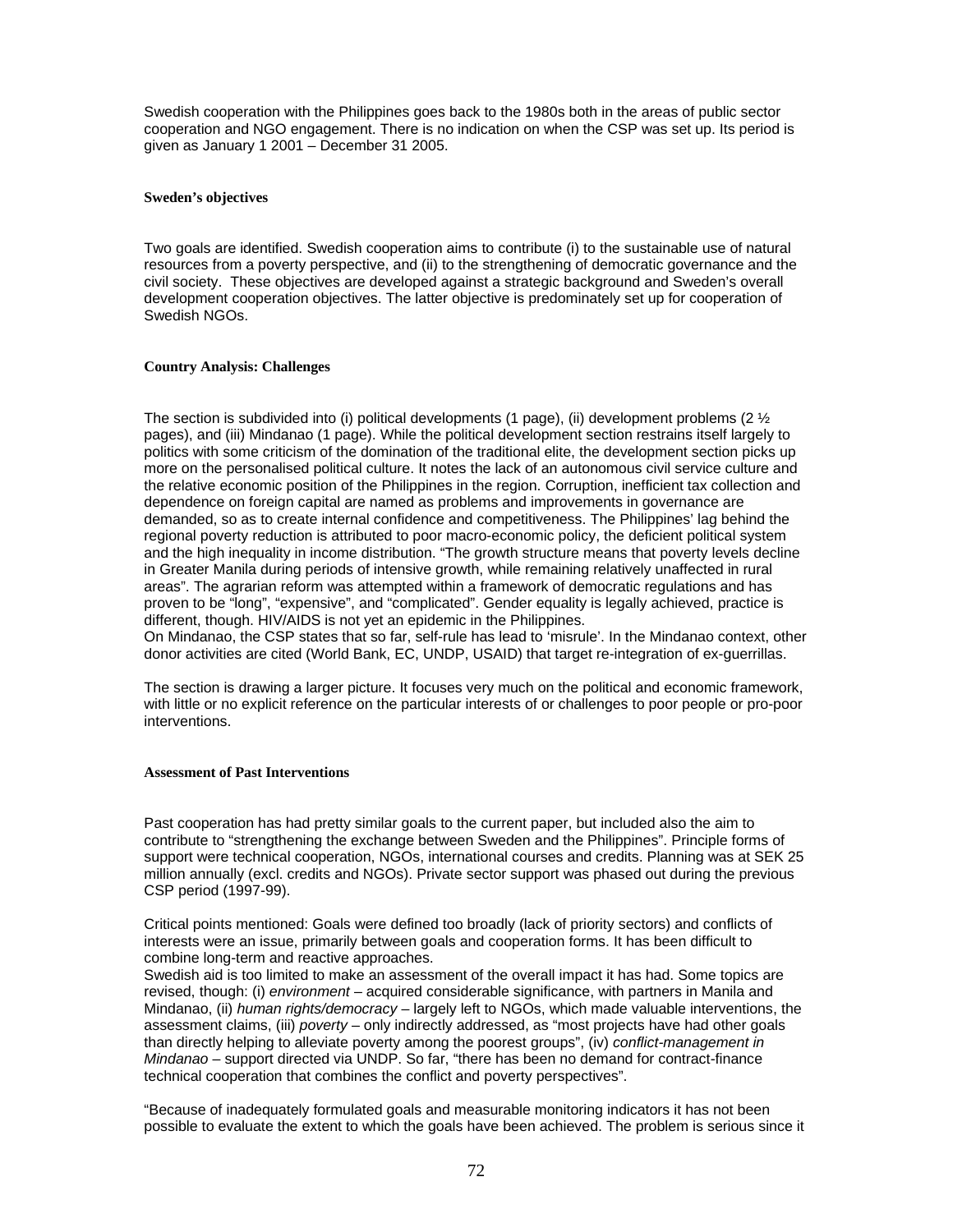means that an important assessment factor is missing". Poverty reduction does not feature high on the list.

#### **Sweden's Cooperation Response: Focal Sectors**

The broad outline of the two Swedish focal sectors can be found under "objectives". The section on the response to the challenges commences with the Philippine Development Plan 1999-2004. Its overall long-term goal is "poverty reduction through sustainable development and wider income distribution". For its achievement, tax collection, savings and social security systems will have to be addressed. Also crucial is peace and stability in Mindanao.

The CSP evaluates the GoP Programme hesitantly, pointing out that previous obstacles in the pursuit of the formulated policy remain in place. Future conflicts over resources are seen as possible.

Under the heading "Strategic issues", Swedish reaction to the Philippine endeavour is dealt with. It stresses the limited influence of Swedish assistance in the generally well coordinated donor community. No sectoral responsibility should be taken, as the scope of development assistance is not broad enough. Focus should be on selected areas and instruments, in accordance with the Asia strategy, i.e. "enabling the development of mutually interesting co-operation". Instruments should be contract-financed technical co-operation and credits, "both forms require the Philippine partner to identify problems and solutions without Swedish interference".

Comparative advantages of Swedish assistance are seen in "such areas as the sustainable use of natural resources". Support for good governance is a long-term engagement, as impediments are largely rooted in a feudal system, insufficient competence and capacity. Restricted Swedish resources should be used in the administrative sector, and CSO support via NGOs. The support for the Mindanao peace process – if the process is successfully continued – should be considered. Infrastructural projects of the Philippine government could lead to more contract-financed technical cooperation, "not least in the environment sector".

#### **Sweden's Programme**

There is no particular programme other than responding to GoP requests (see above). Administrative resources are named (1/3 of a SIDA post for contract-financed technical co-operation, approx. one full time person for the overall development cooperation).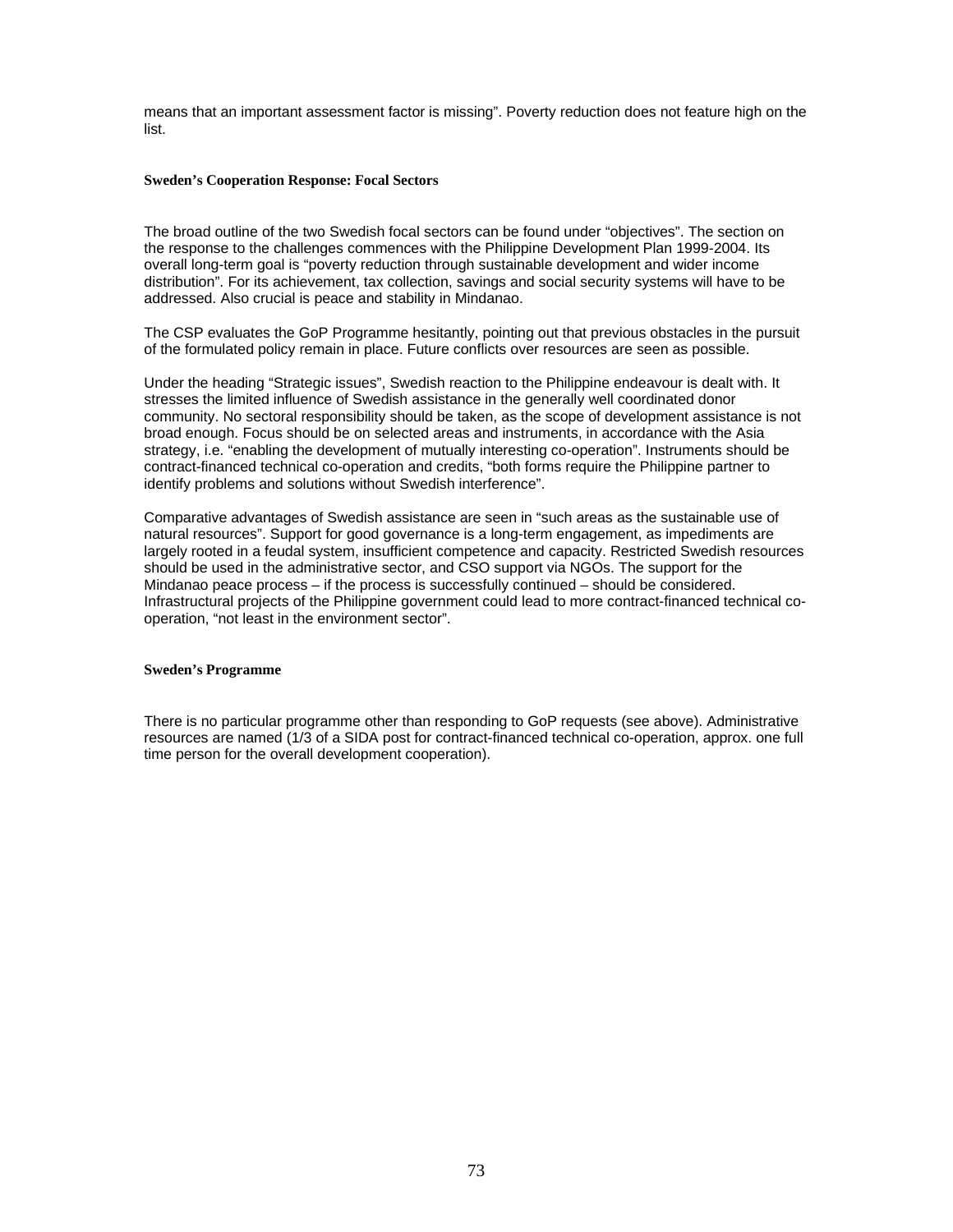# **Annex III: Morocco**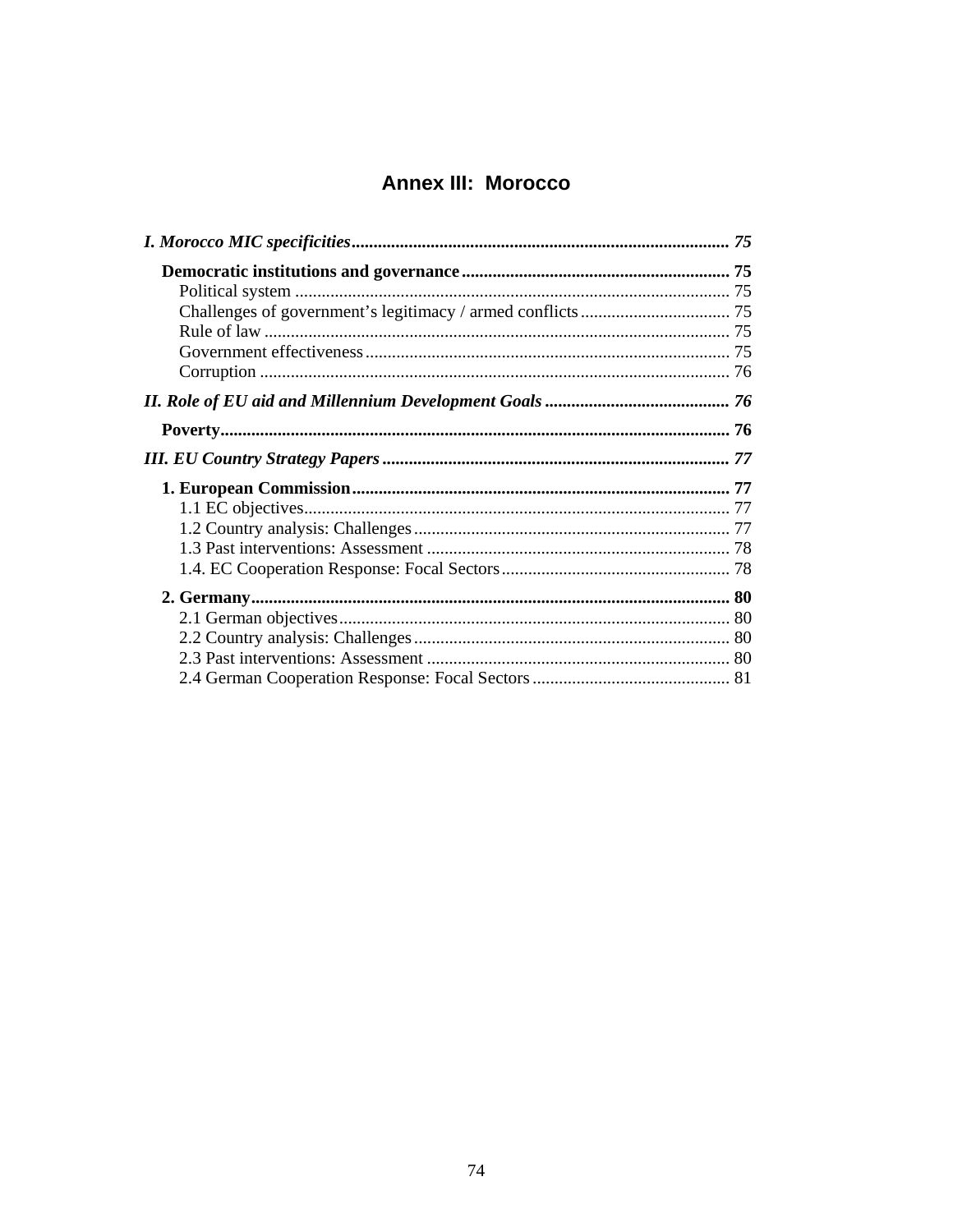# **I. Morocco MIC specificities**

Morocco is a Lower Middle-Income Country with a per capita income below the average of this group of countries and considerably below the average for the region.<sup>2</sup>

### **Democratic institutions and governance**

### Political system

Morocco is a constitutional monarchy with strong powers attributed to the King. Hassan II (on the throne since 1961) died in 1999 and was succeeded by his son who became King Mohammed VI. The last years of King Hassan's reign already showed some liberalisation of the political system, while the overriding power of the monarchy was to be maintained. Hopes for more liberalisation were expressed with the accession of Mohammed VI, who expressed a commitment to the 'modernisation of monarchy'. However, his modernisation has to take into account strong conservative forces in the Moroccan establishment; Mohammed VI does not seem to be inclined to reduce the role of the monarch in the political system. The role of the king, the policy on Western Sahara and the role of Islam are taboo topics for public debate. Morocco is considered to be 'partly free' by Freedom House, with a score of 5 in both political rights and civil liberty in 2003.

Both political stability and voice/accountability are ranked below the averages; the latter, however, with a clear positive tendency (WBI 2003). In 1998, the left-wing opposition was appointed Prime Minister for the first time by then King Hassan II. Mohammed VI sacked the long-serving Minister of the Interior as a highly symbolic rupture with past governments. The new government made improvements with regard to the human rights situation and democratic reform, but faces severe challenges in economic policy. The elections of September 2002 were seen as the first free and fair elections.

#### Challenges of government's legitimacy / armed conflicts

The legitimacy of government is not seriously endangered. The conflict in Western Sahara is one notable exception: the Polisario Front fought against the incorporation of the former Spanish colony into Morocco in 1975. Settlers from the Moroccan heartland created a power basis for the Moroccan government. The issue of a UN-led referendum – agreed upon in 1988 – is still pending. The region is relatively calm since the ceasefire in 1991.

Islamist terrorist attacks in Casablanca in May 2003 shook the official Moroccan self-perception as an open and tolerant society. Moroccan national have also committed terrorist acts outside Morocco. Nevertheless, radically politicised Moslems, albeit a growing political force, do not endanger the legitimacy of government. A large number of Islamist radicals were arrested and severely sentenced (in some cases, the death penalty was applied). Government keeps a dialogue with the moderate Islamists (PJD).

#### Rule of law

 $\overline{a}$ 

The legal system is based on Islamic law and French and Spanish civil law system. The major opposition party, the *Parti de la justice et du dévéloppement* (PJD), demands the introduction of the Sharia as a long-term goal. In January 2004, a highly debated new personal and family law was passed which gives women equal rights in marriage and *de facto* restricts polygamy.

#### Government effectiveness

Morocco's rank with regard to government effectiveness is well above average for the region and for the income group. It ranks even slightly higher than Eastern Europe. The Prime Minister is seen as an able and efficient technocrat.

 $27$  The GNI per capita was at US\$ 1,170 in 2002, as opposed to an average of US\$ 1,400 for LMICs and an average of US\$ 2,240 for North Africa and the Middle East.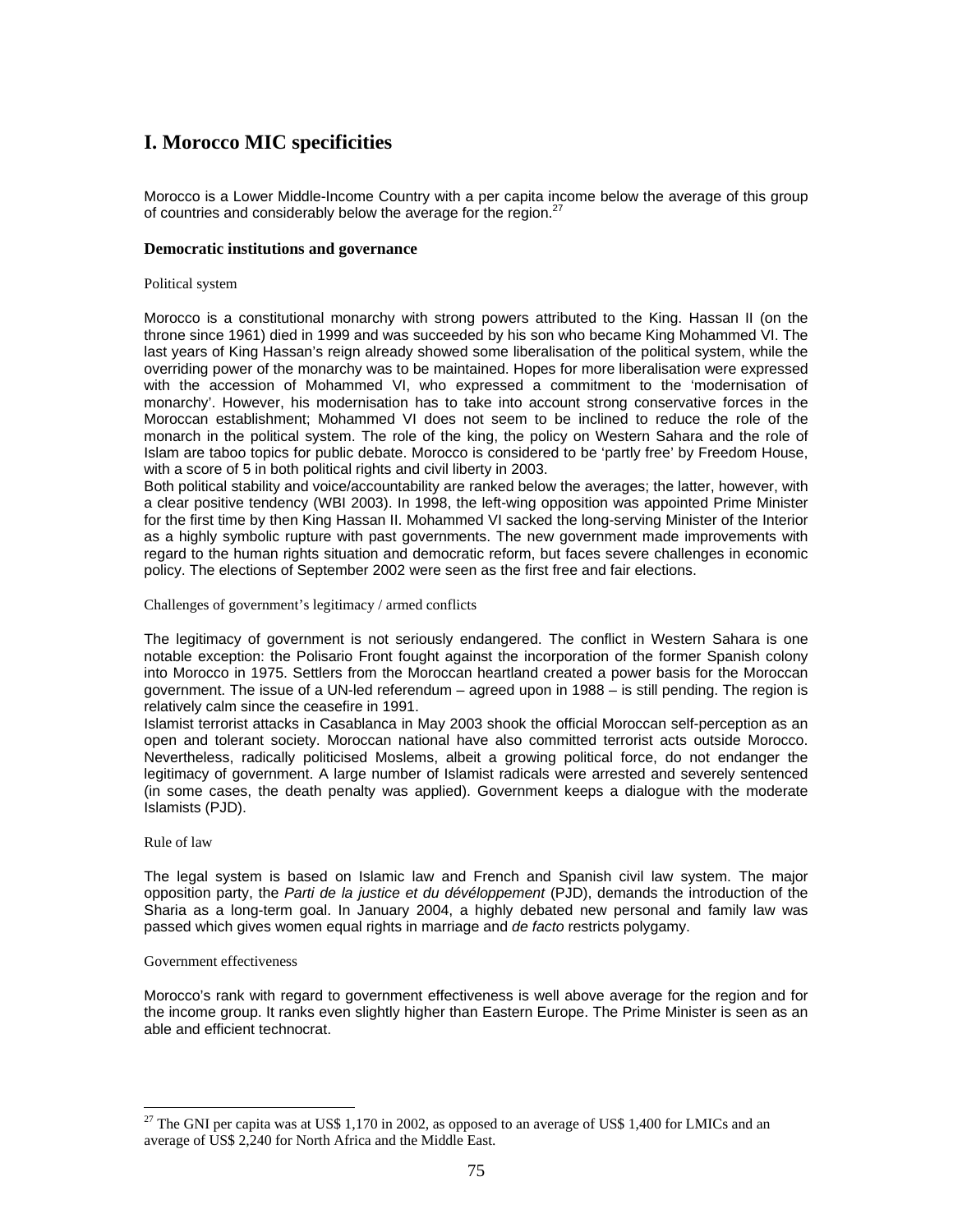### Corruption

With regard to corruption, Morocco is ranked 70 of 133 countries by Transparency International (along Bosnia-Herzegovina, Dominican Republic, Egypt, Ghana, and Thailand). In the World Bank data, the country is perceived as less corrupt than the regional average and performing above the income group in this area. The new King triggered a campaign against corruption, including trials against allegedly fraudulent civil servants.

# **II. Role of EU aid and Millennium Development Goals**

The overall amount of ODA makes up 1.8% of GNI; albeit it being the most important donor, the influence of the EU via financial flows is therefore limited. Much more important is the EU's position as a trading partner for Morocco.

The Moroccan King is committed to social and economic reform as well as poverty reduction, as is the government since 1998. Morocco has seen some considerable changes and improvements in the human rights situation in the last decade. Governance has improved and society became more diverse. The reform process, however, has limits and is slow.

In the Moroccan context, the poverty impact of aid could be enhanced by promoting the improvement of governance. The slowing down of decision making in partly due to the more complicated government coalition; implementation, however, is partly also slowed down by high centralisation of government. It may well be that endeavours to improve governance will reach a 'glass ceiling' very quickly, as the overruling and untouchable position of the King in the political system determines the high degree of centralisation.

### **The EU Member States have focused their interventions in Morocco in the following sectors** (3 digit DAC):

| Post-secondary education     | 20.8 |
|------------------------------|------|
| Water supply and sanitation  | 13.9 |
| Action relating to debt      | 7.8  |
| Energy generation and supply | 4.4  |
| Transport and storage        | 4.3  |

EU donors spend only 1% of their overall aid on governance, i.e. in the DAC sector 'government and civil society'. A little less than one quarter (23%) of the projects in post-secondary education have reported poverty marker, about one fifth of which (21%) with a value of 1 or 2. The rate of projects/programmes with poverty marker is higher in the area of water supply and sanitation. Here, 37% of projects are attributed poverty marker, 30% of which with a value of 1 or 2. None of the action relating to debt or the energy projects have poverty marker above the value of 1.

## **Poverty**

Poverty had declined substantially in the 1980s. However, it increased again in the 1990s, mainly due to very slow economic growth. With the economic difficulties, inequality raised again. Poverty is predominantly rural and has seen a particular increase in rural areas. Mounting population pressure on the cities is a result.

Access to basic services, however, increased in the last decade. This is visible in the rate of access to water, to sanitation and the immunisation rate for measles. Net primary enrolment also increased considerably from 58.2% in 1990 to 88.4% in 2001.

| <b>MDGs</b>                  | 1990 | 1998 | 2001     | 2002 |
|------------------------------|------|------|----------|------|
| Population below US\$1 a day |      |      | ົ<br>z.u |      |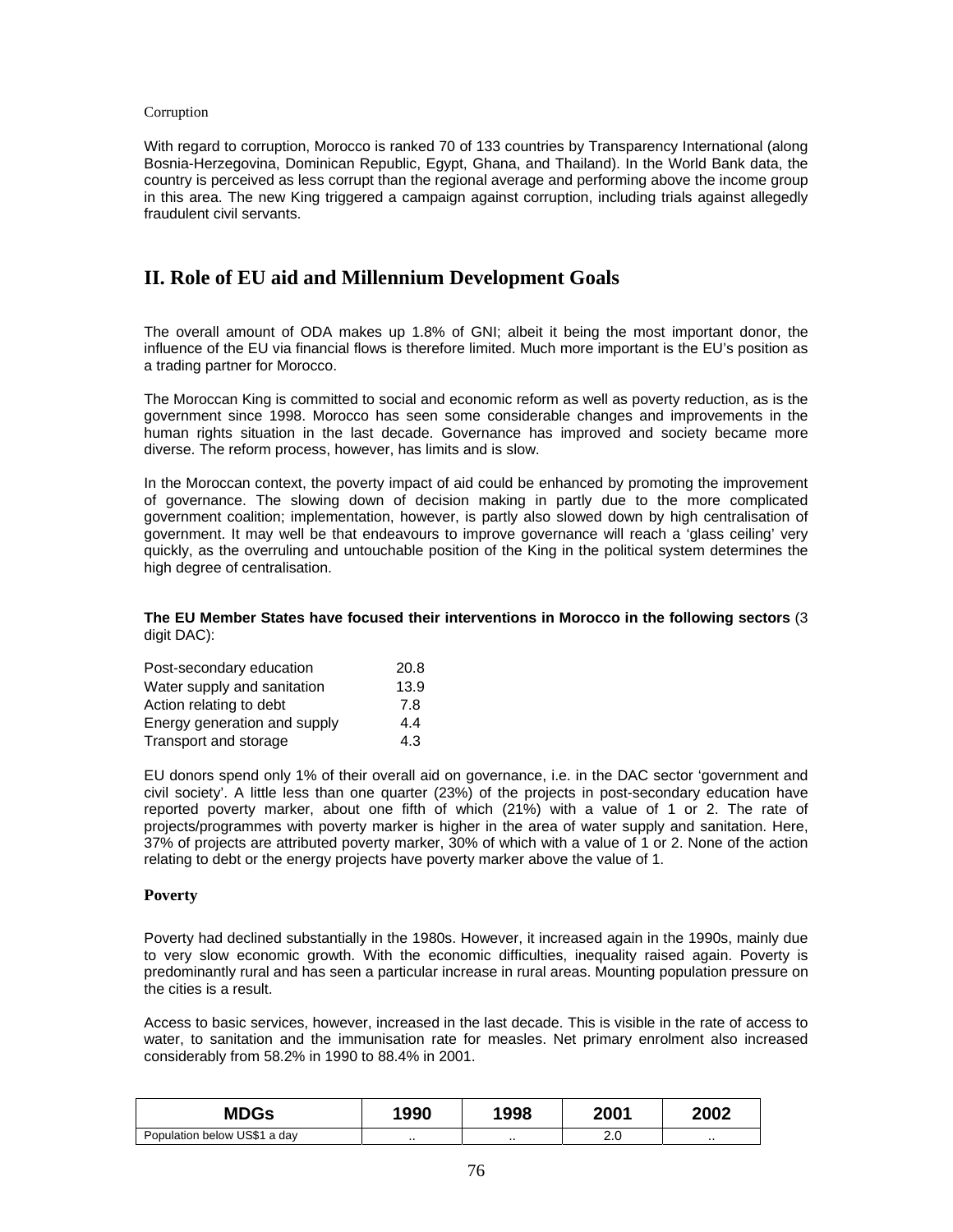| Prevalence of child malnutrition                                       | 9.5  | 9.0      |      | $\cdots$  |
|------------------------------------------------------------------------|------|----------|------|-----------|
| Net primary enrolment ration                                           | 58.2 | 72.3     | 88.4 | $\cdot$ . |
| Percentage of cohort reaching grade 5                                  | 75.1 | 75.0     | 83.7 |           |
| Ratio of girls to boys<br>in primary and secondary ed                  |      |          | 85.1 |           |
| Under 5 mortality rate (per 1000)                                      | 85.0 | 61.0     | 46.0 | 43.0      |
| Immunisation, measles<br>(% of children under 12m)                     | 80.0 | 88.0     | 96.0 | 96.0      |
| Births attended by skilled health staff                                | 31.0 | 39.6     |      | $\cdots$  |
| Prevalence of HIV female                                               |      | $\cdots$ |      | $\cdots$  |
|                                                                        |      |          |      |           |
| Forest area (% of total land area)                                     | 6.8  |          | 6.8  | $\cdot$ . |
| National protected areas<br>(% of total land area)                     |      | 0.7      | 0.7  | 0.7       |
| Access to an improved water source<br>$(% \mathcal{L}_{0})$ (% of pop) | 75.0 |          | 80.0 | $\cdot$ . |
| Access to improved sanitation (% of<br>pop)                            | 58.0 |          | 68.0 |           |

# **III. EU Country Strategy Papers**

### **1. European Commission**

The period of the CSP for Morocco is 2002 to 2006. It includes the PIN for the years 2002 to 2004. It carries the "Partenariat Euro-Med" on its cover page and repeatedly refers to the Barcelona Process and the MEDA programme, as well as the conclusions of the Marseille conference.

### **1.1 EC objectives**

Reference is made to the objectives of the Barcelona Process and the MEDA programme. Prime goals are the creation of a zone of peace and stability and a zone of prosperity (by the creation of an FTA by 2010), and mutual understanding.

Besides that ("En outre"), the CSP refers to the development policy statement of November 2000, which gives the reduction and ultimate eradication of poverty as goal for EU development policy. The MDGs are not explicitly mentioned.

### **1.2 Country analysis: Challenges**

The country analysis refers mostly to the "Plan de developpement économique et social 2000-2004". Two major challenges are identified: (a) the unemployment rate in urban areas and the increasing poverty and (b) the bad integration of Morocco into the world market. Areas more closely looked at are (i) economic development, (b) institutional development, (iii) special development and regional integration, and (iv) social issues and poverty. The latter is making up about 20% of the section (0.5 pages) and is evenly split into human resource building, i.e. mainly literacy, and basic needs, better social protection and reduction of inequality.

The country analysis proper begins with a positive review of the association process of Morocco (1 page). Migration, particularly 'illegal migration', is an issue throughout all sections of the country analysis. The political situation is reviewed and positive reforms are noted, particularly significant progress in fundamental rights and individual liberties. Media rights are a negative point. Illegal migration is particularly dealt with under the sub-section of 'external situation'. About 25% of the analysis is on the economic and social situation. The first one-tenth of the section (0.3 pages) is dedicated to poverty. Modest (but too weak) economic growth and macroeconomic stability are noted in some detail, as are – generally – improvements in governance.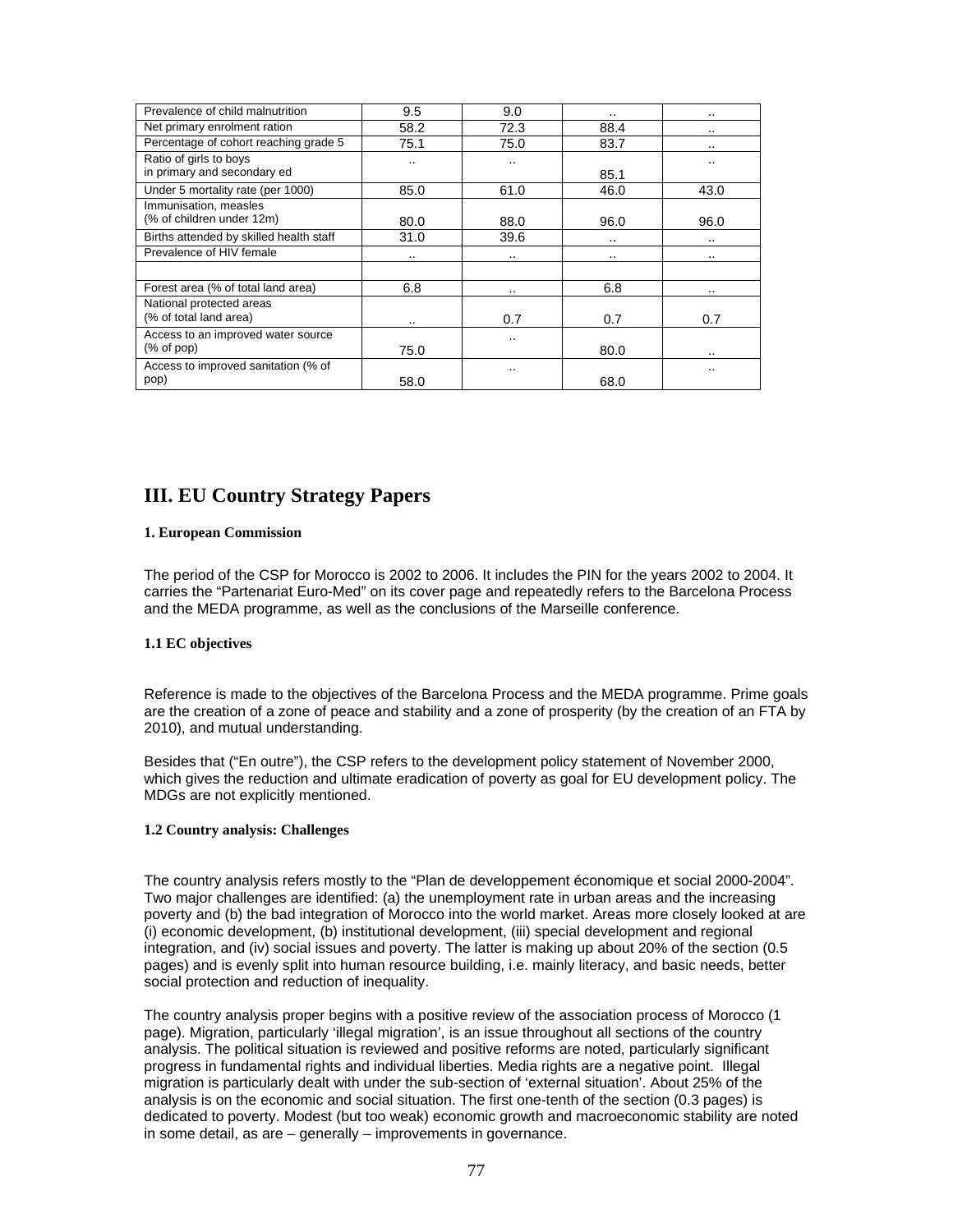Consequently, weaknesses in the medium-term are named (on roughly 2 pages) as weak economic growth which "sustains unemployment and poverty". The social question remains pressing, particularly so with regard to gender inequality (both 0.5 pages). The rest of this sub-section touches on the vulnerability of agriculture, the necessary improvement of efficiency in the public sector, the business environment, and the necessity of increased investment.

### **1.3 Past interventions: Assessment**

The assessment of past interventions looks at MEDA I (1996-99) and MEDA II (2000-2001). MEDA I financed an overall of € 630m, 19% of which was spent on economic reforms, 29% on support for economic transition and 52% on strengthening the socio-economic balance. Payments are lagging behind commitments, partly due to the slow Moroccan administration. MEDA II has a volume of planned € 261m, of which 20% is on the adjustment of the financial sector, roughly 20% on adjustment of the health sector, 10% on juridical reforms. Roughly half of the interventions (€ 120m) shall be spent on adjustment of the water sector.

A separate subjection focuses on interventions of the EIB, which gave € 867m in loans to Morocco (between 1996-July 2001). The money was predominantly spent on infrastructure, environmental projects and support for the private sector (e.g. via provision of risk capital). Other, smaller budget lines embrace support for democracy, environmental interventions, HIV/AIDS, co-financing of NGOs, and the fight against drugs. The summary of Member States' interventions takes 1.5 pages, as does the review of IFI and other donors' activities.

In a sub-section on "lessons of the past" – to be found after the focal sectors – the CSP states that the EC has an undisputable lever for the support of reforms and their implementation. Reference is made to several past evaluations of MEDA programmes (i.e. on the regulation, the structural adjustment facilities, the democratisation programme, and budget support). A subsequent risk assessment names uncertainties for the success of Moroccan development policy, among others the elections of 2002 and possible consequences of 11 September 2001. With regard to the latter, possible effects on the migration to Europe are named, as is the increase of social tension due to high unemployment and resulting political instability.

## **1.4. EC Cooperation Response: Focal Sectors**

Two large priority areas are identified as (i) the area of growth/unemployment/poverty/migration, and (ii) the association agreement.

The PIN dedicates half of its funds to the economic and commercial realm. This also covers the "juridical environment and rules" that impact on foreign investment. Three programmes are established in this area:

- (i) reform of public administration (as it is named as one serious handicap for development in Morocco; the aim is a rationalisation of expenses and subsequent funding of priority sectors)
- (ii) reform of the transport sector (which is seen as crucial for the integration into the Euro-Mediterranean area, so as to create growth and competitiveness)
- (iii) technical support for the implementation of the association agreement (aiming at the legal framework for the agreement, which should be made compatible with the EU framework).

A fourth bullet point names support for the Moroccan industrial sector, so that it can be made fit for competition with European enterprises.

The other 50% of the PIN are dedicated to the "social, cultural and human realm" and also gives three avenues for interventions:

- (i) development of human resources (training programmes in Morocco and its participation in the TEMPUS programme)
- (ii) emigration (support for management of migration and special support for the Northern region)
- (iii) environment (largely driven by financing from the EIB).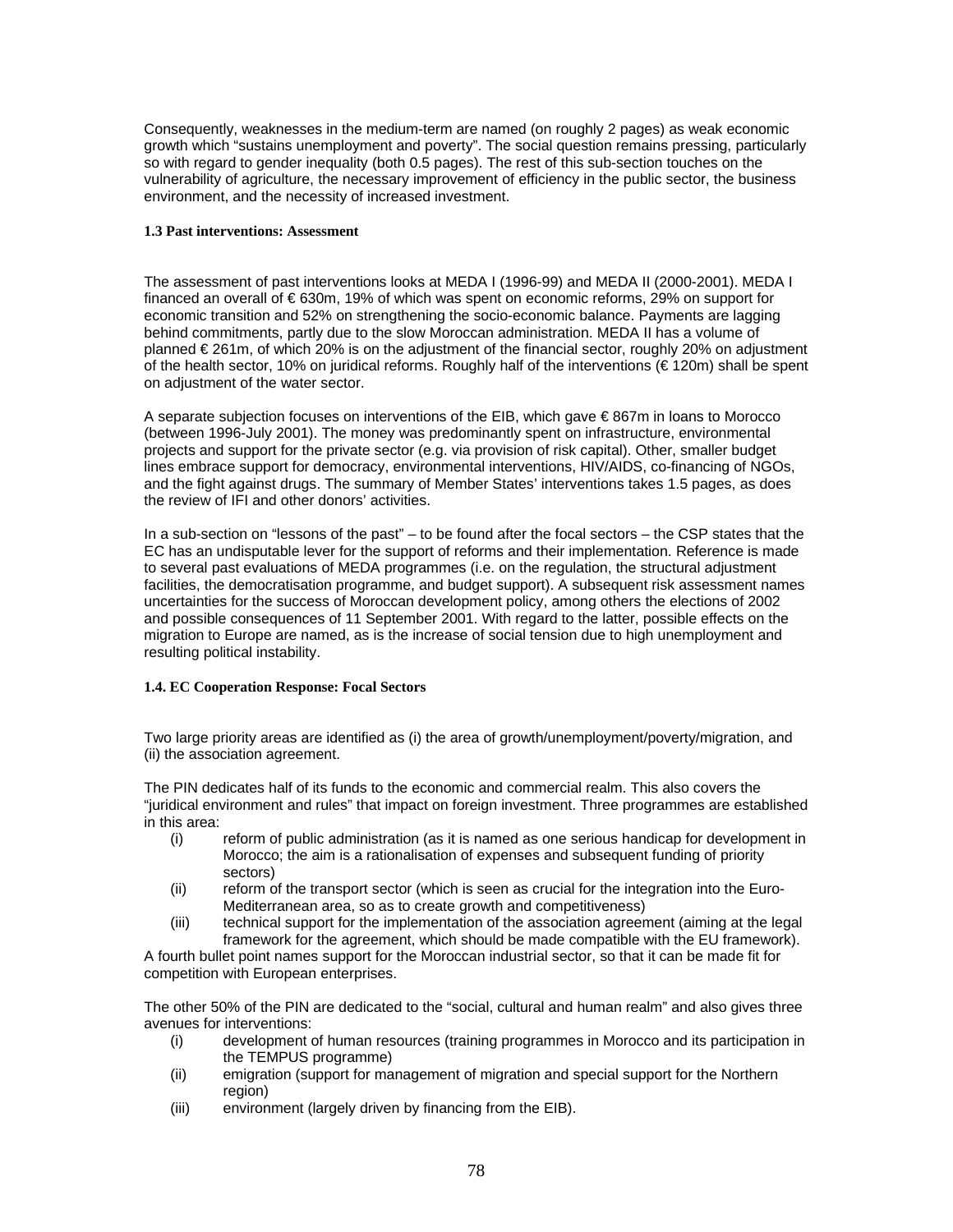Also mentioned are agrarian and fiscal reforms. However, the conditions in these two sectors are seen as not yet given for further EC support, even though discussions have started in the Moroccan government. However, the door for future support in these areas remains open.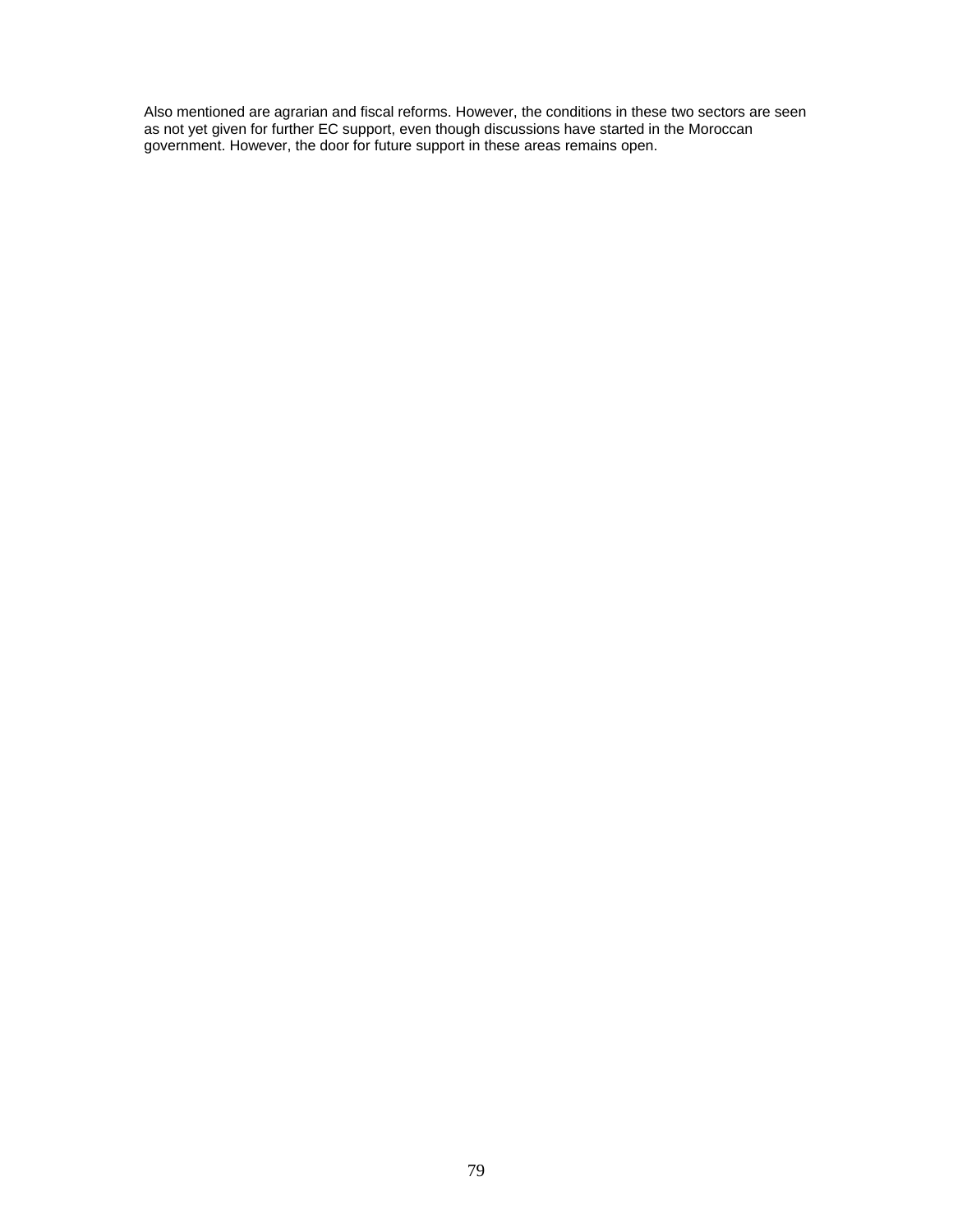### **2. Germany**

The German Country Strategy Paper (Länderkonzept) for Morocco dates of September 2002. The paper – as well as sectoral strategy papers – will be updated for the intergovernmental meeting in Rabat in June 2004.

#### **2.1 German objectives**

German development assistance claims to support the goals of the Moroccan government. No particular donor goals are explicitly given apart from that.

#### **2.2 Country analysis: Challenges**

The CSP names several core problems for Moroccan development: clientelism is named as one of the "main reasons for insufficient progress, pent up reforms [Reformstau] and slowed down development orientation". The paper names stifling elite groups and stifled groups, e.g. young entrepreneurs, unemployed academics, women, and the trade unions. Further reasons for a lack of development are Morocco's foreign policy which inhibits the creation of a regional market (territorial quarrels with almost all neighbours, particularly so Spain). The creation of an FTA in 2010 holds large risks due to insufficient competitiveness of a part of the 6300 enterprises in Morocco. In addition, the country lacks employment opportunities (20% unemployment, 30% among people with university degrees). There are large deficits in the Human development with regard to comparable countries; particularly disadvantaged are rural areas and women.

Poverty has decreased between 1980 and 1990 from 21% to 13%, but has risen again to 19% in 1999. Equally risen has the number of people with an income on the or up to 50% above the poverty line (35% to 44% in the last decade). Illegal employment is a vast phenomenon: the informal sector [sic!] employs half a million people full time, a large number of children (girls under 13 as household aid), and about 600.000 people are in smuggling and drug production (cannabis). "The administration and security forces tolerate the production of drugs, which hints at a coalition of interests". The environment, particularly so water supply and quality, is increasingly becoming a problem. Debt service is binding a huge part of the budget (85%) and is inhibiting the range of manoeuvre of the government which is claiming to be dedicated to a social programme. The conflict potential within the country is rising.

Developmental potential lies in the creation of urban centres, which help in the creation of reform oriented social groups. The Barcelona Process with the EU creates economic pressure to overcome political disputes in the region. The manufacturing sector could gain from the FTA with the EU. Services, in particular tourism, also hold a considerable potential. Other potential for economic activities and growth are fishing (after the end of the fishery agreement with the EU in 1999), improved market access for agricultural products, and renewable energy (water and wind energy plus photovoltaic).

The political situation has improved (already under Hassan II, but particularly under Mohammed VI). However, the reforms are stifled by an old-fashioned bureaucracy and flickering public policy in the wake of parliamentary elections (subsidies with negative long-term effects). The de facto absolute monarchy is not questioned by the new king. Islamic groups gain influence. Positively noted is the decentralisation: the communal level has been strengthened by having been attributed 15% of VAT. Regions shall be reduced from 16 to 9. Civil rights are enshrined in the constitution, but practice "does not always follow Western patterns". There are three political taboos: (i) the untouchable king, (ii) Western Sahara is a part of Morocco, and (iii) the holiness of Islam. Morocco is a market economy; property rights, freedom of enterprise etc are guaranteed. Slow administrative procedures, relatively high labour costs and taxes, plus lack of investment into human capital inhibit a stronger economic dynamism.

#### **2.3 Past interventions: Assessment**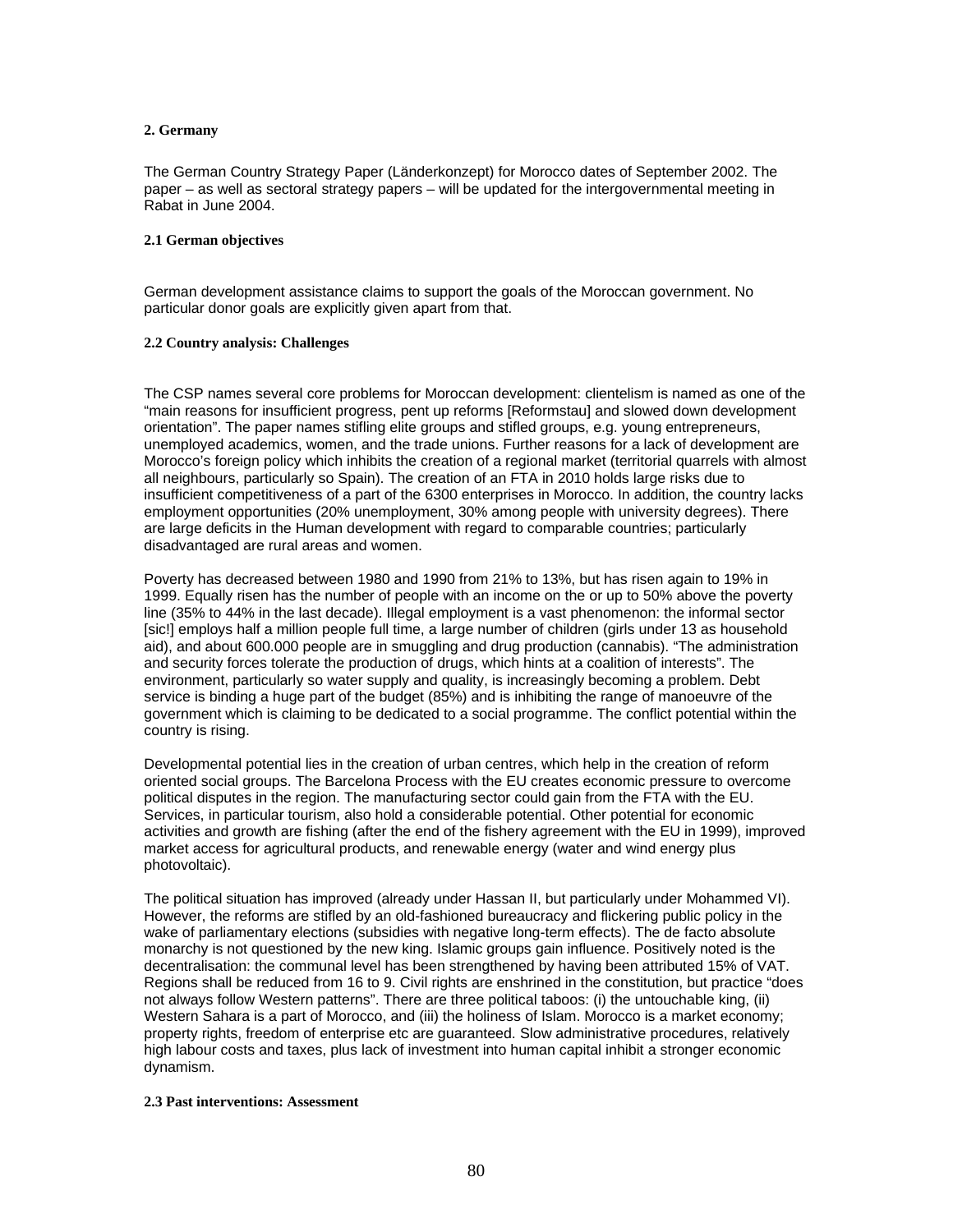ODA is at 1.3% of GNP (in 2000), as compared to 4.1% in 1990. France and the EU are by far the largest donors (each above € 220m), followed by Japan (€ 97m) and Germany (€ 55m).

Until the end of the 1980s, the focal areas of cooperation were the agriculture, energy, tourism, infrastructure, support for the phosphate production and education and training. The focus has been narrowed down to the water/sanitation, agriculture, environment/resource management, and training. Other areas were phased out. Some areas saw important structural changes that can be attributed to German cooperation, e.g. a participative approach in the water sector. With regard to training, Morocco adopted the 'dual training system' of Germany. Also active in Morocco are all German political foundations; their areas of particular intervention are indicated. Economic relations, however, are below the expected level. The German-Moroccan Chamber of Commerce, opened in Casablanca in 1997, shall help to improve this.

Due to a lack of central overall coordination of the government, the assessment is conducted within sectors; its results are mixed. The water authority (ONEP) is judged positively. It is, however, slowed down by the political framework beyond its influence. Other areas, such as the health or energy ministry, lack "ownership". Consequently, there is little structural change from smaller successful cooperation.

No precise figures are given. No assessment of the movement towards (or lack of such) the MDGs are undertaken.

### **2.4 German Cooperation Response: Focal Sectors**

The CSP states that Morocco's actions are overall directed towards development; the human rights situation has improved and economic policy tries to prepare the country for the FTA with the EU. The government has decided on wide-ranging reforms; implementation, however, is dragging its feet. The framework for a speeding up of social reforms is seen as particularly unfavourable, also due to costs of the occupation of Western Sahara and the high debt service. Average annual growth of 6% would be needed. Reality is at 2.1%. In 2000, the government has presented a 5-year-plan for development, including: poverty reduction, support for women and the youth, improvements for economic activities and employment, education, and development of the rural area. These priorities address the crucial issues of Morocco. German development cooperation tries to provide funding for these focal areas.

Three major areas for German-Moroccan cooperation are:

- (i) water and sanitation
- (ii) environment / resources management incl. renewable energy
- (iii) economic support (incl. professional training)

There are no figures attributed to the focal sectors. More detailed description relate to past interventions, such as legislative acts that have been drafted or already been approved by Parliament and need implementation. Interaction is concentrated on the government.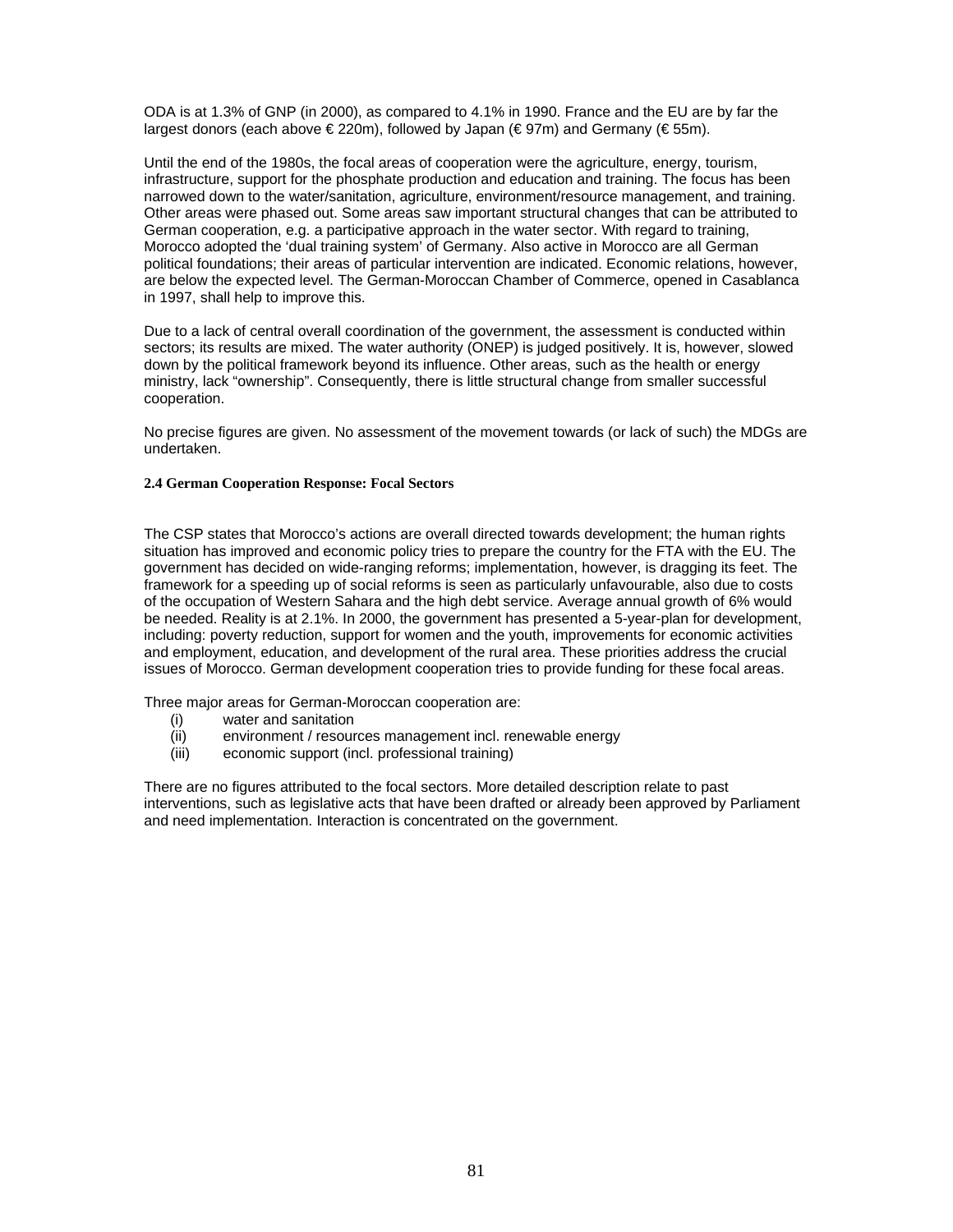| National Indicative Programme: the Programme (and Memorandum of Understanding) |  |
|--------------------------------------------------------------------------------|--|
|                                                                                |  |
|                                                                                |  |
|                                                                                |  |
|                                                                                |  |
|                                                                                |  |
|                                                                                |  |
|                                                                                |  |
|                                                                                |  |

# Annex IV: Brazil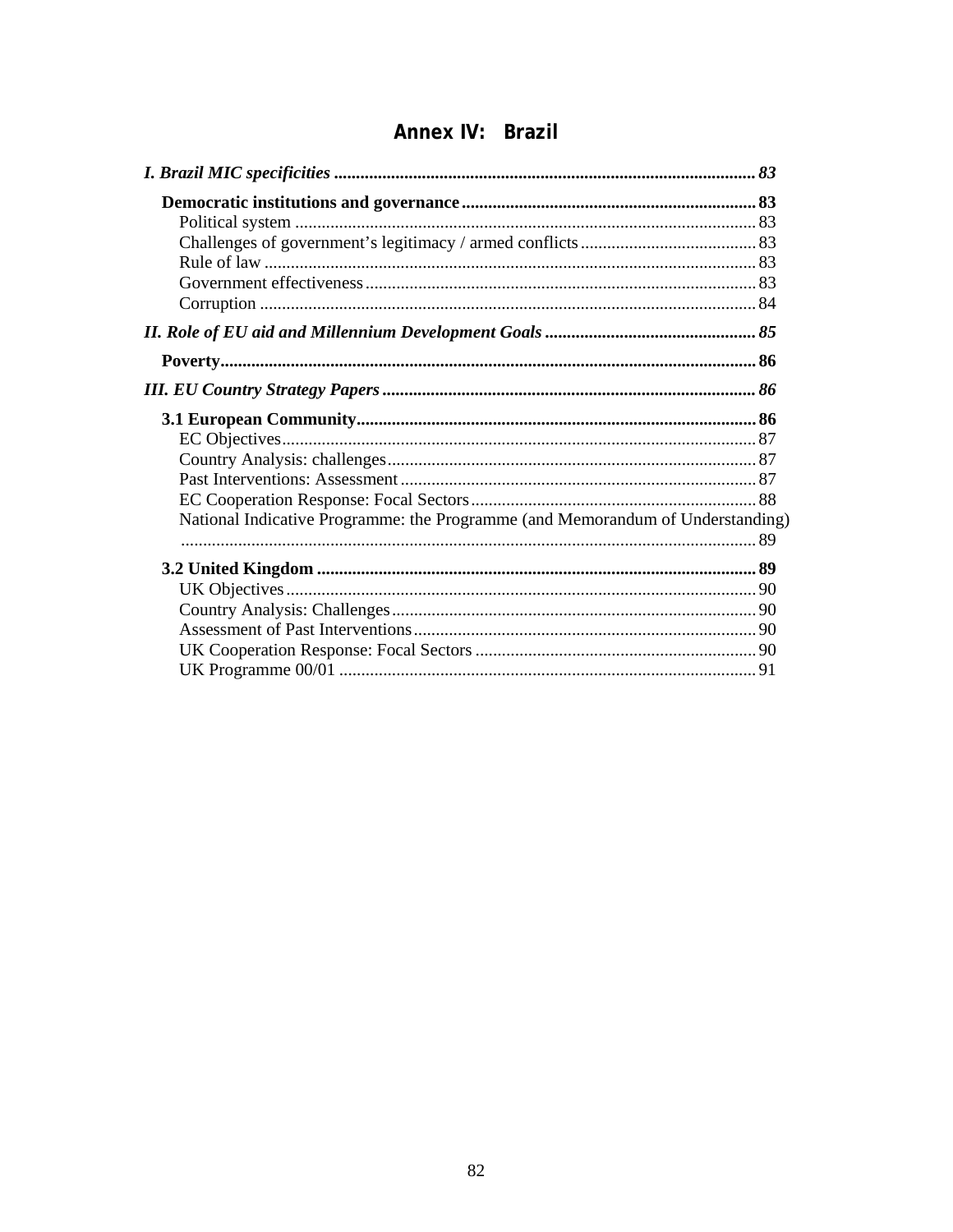# **I. Brazil MIC specificities**

Brazil is a lower middle income country<sup>28</sup> with a per capita income very close to that of upper middle income countries.

# *Democratic institutions and governance*

# *Political system*

Brazil is a constitutional federal republic composed of 26 states and the Federal District. The latest elections for president, senate and deputies took place in October 2002.

Brazil was rated 'free' in 2003 (Freedom House). The rating was 2 with regard to political freedom and 3 in the areas of civil liberties.<sup>29</sup> The 2002 elections were free and fair and were the fourth consecutive elections since the end of military rule in 1985. Privately owned media vigorously reported and commented on government performance.

## *Challenges of government's legitimacy / armed conflicts*

Rural violence, including the killings of land reform and rural labour activists, persisted. Large landowners control nearly 60 percent of arable land, while the poorest 30 percent share less than 2 percent. However, the state as such and its institutions are not put into question.

# *Rule of law*

The legal system is based on the Roman code. Organised crime related to drugs is very high and Brazil has the highest rate of homicides caused by firearms of any country not at war. The efficiency of the judicial system in resolving conflicts is low. The 2003 US State Department Brazil country report notes that the Federal Government generally respected the human rights of its citizens; however, there continued to be numerous serious abuses; the human rights record of several state governments was poor.

## *Government effectiveness*

Government effectiveness compares well in the region but lags behind OECD countries and the region's best performers (World Bank database 2002). Brazil ranks 50 among 199 countries on the WBI government effectiveness indicator. Brazil has strong budget systems and uses transparent and inclusive decision-making processes, i.e. participatory budgeting and involvement of community associations and local councils in budget and policy decisions. In general, government capacity is stronger for policy than for implementation. The country has strong fiduciary systems. The CFAA rated the country's financial accountability system and institutions as well

 $\overline{a}$  $^{28}$  GNP per capita is \$2,830 in 2000. Upper middle income countries, \$2936-\$9075. It is eligible for 17 year IBRD terms.<br><sup>29</sup> The score ranges from 1 to 7, with 1 representing the ideal case and 7 the worst performance.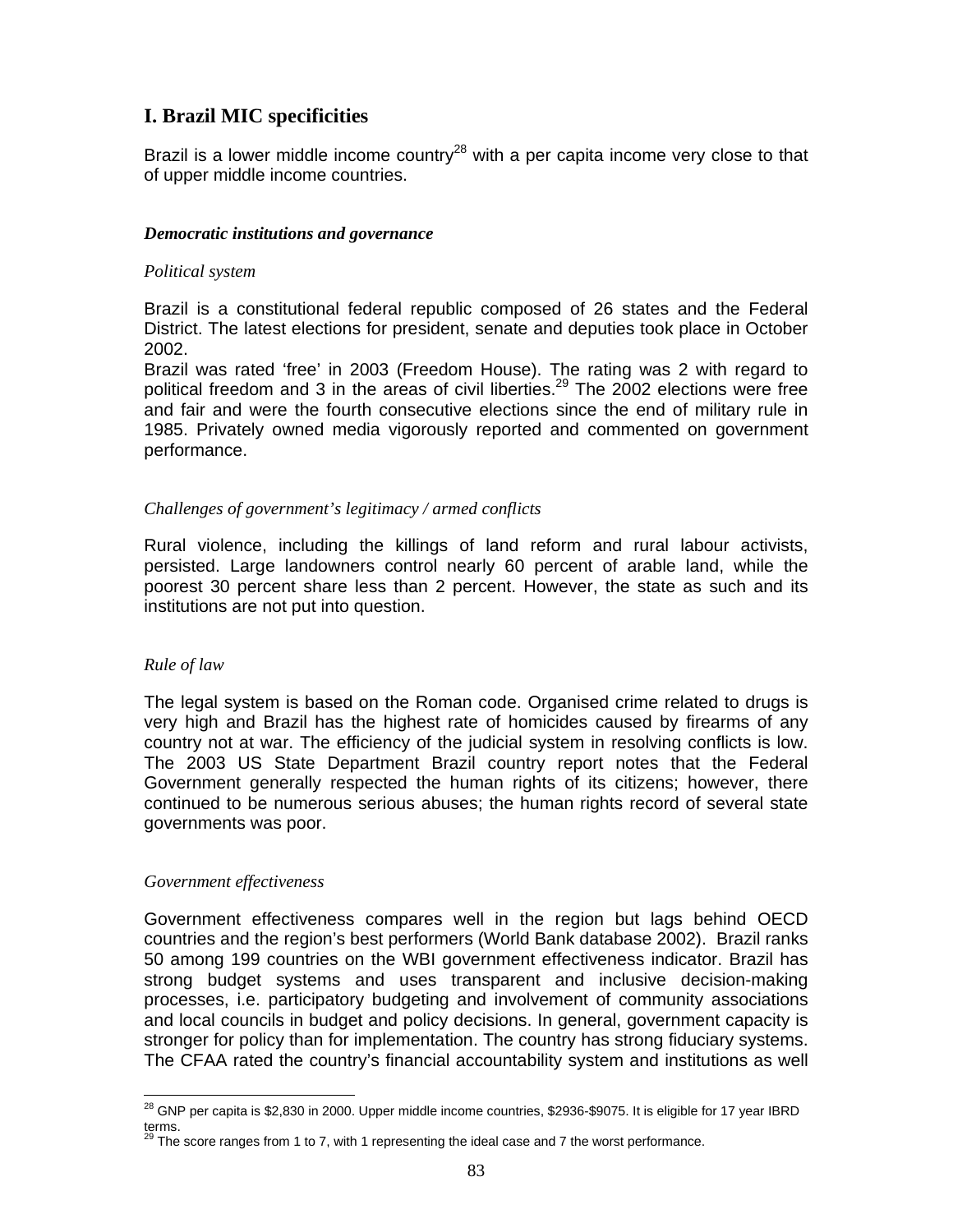designed and reliable in tracking budget expenditures, with a high degree of transparency (CAE, p. 26). Similarly, the Country Procurement Assessment (CPAR) rated federal procurement systems and institutions as satisfactory and among the strongest in the region.

## *Corruption*

Corruption is an important issue; Brazil ranks 54 of 133 countries in the TI Corruption survey (along the Czech Republic and Bulgaria).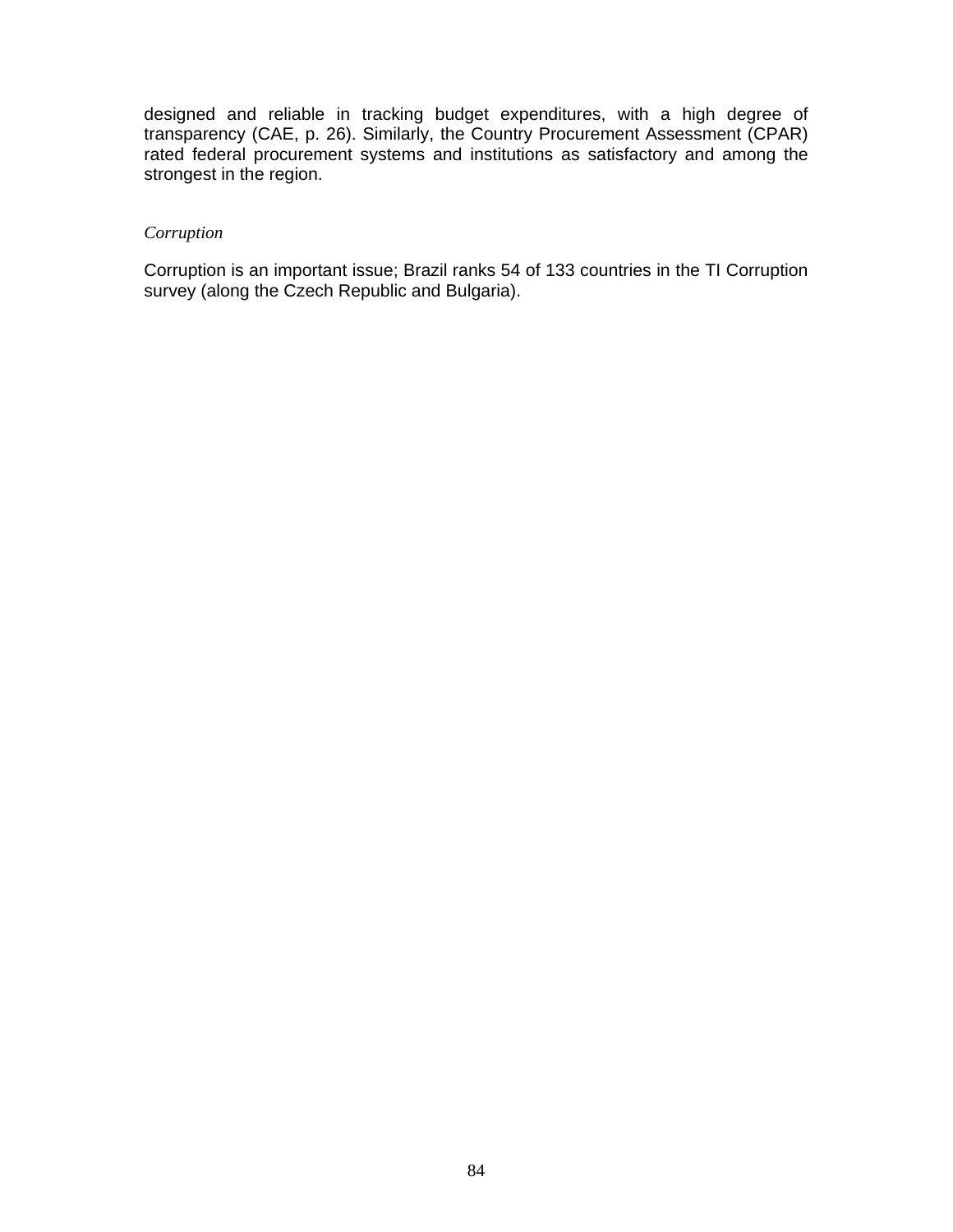# **II. Role of EU aid and Millennium Development Goals**

Brazil received less than \$ 350 mill of net ODA from all donors -average 2000- 2002), $30$  less than 0.1% of its GDP. This compares to about \$ 10 billion in net private flows,<sup>31</sup> and \$2 billion in government revenues. Thus, the role of donors and EU aid is limited.

The Brazilian economy is large, almost \$ 500 billion, and 10-25% of 175 million Brazilians live in poverty. In this context the impact of the EU aid on poverty is modest. Measurement of this impact is also complicated by the fact that the EU country strategies (EC and UK) do not refer explicitly to the MDGs. $^{32}$ 

In the Brazilian context, the poverty impact of aid could be enhanced by:

- a) Providing knowledge and technical assistance to support equitable and sustainable growth.
- b) Innovative, well-performing pro-poor investments that can be replicated
- c) Support government's political will to tackle inequality and poverty.  $33$

# **The EU Member States have focused their interventions in Brazil in the following sectors** (3 digit DAC):

|                                    | (%) |    |
|------------------------------------|-----|----|
| General environment protection     |     | 14 |
| <b>Other Social Infrastructure</b> | 11  |    |
| Energy generation and supply       |     | 10 |
| Forestry                           |     |    |

Post-secondary education 8

The environment and forestry sectors have received 22% of the bilateral aid from Member States. They are also priority sectors in the EC and UK country strategies. Environmental issues are key challenges in Brazil but it is not clear how much donor programmes in this area contribute to poverty reduction. <sup>34</sup>

The main sectors receiving EU aid do not include basic social services which are often strongly linked to poverty reduction strategies and the MDGs.<sup>35</sup>

Brazil has made important progress in reducing poverty, particularly through health and education interventions and interventions in the Northeast (WB CAE). This has been made through government programmes, with limited donor support. These programmes have made important contributions towards meeting the MDGs. However, success in other sectors, including governance, regulatory reforms and environment has been more limited (WB CAE).

 $^{30}$  500 mill USD in gross ODA

<sup>&</sup>lt;sup>31</sup> DAC Aid at a Glance data.<br><sup>32</sup> UK CSP predates the MDGs.<br><sup>32</sup> UK CSP predates the MDGs.<br><sup>33</sup> This is precisely the chosen strategy for the UK in Brazil (see section on the UK CSP).<br><sup>34</sup> The UK country strategy noted t programmes and poverty". Some other donors, e.g. World Bank, noted satisfactory results.<br><sup>35</sup> Indicator 34 for monitoring progress of MDGs, as reviewed in May 2002.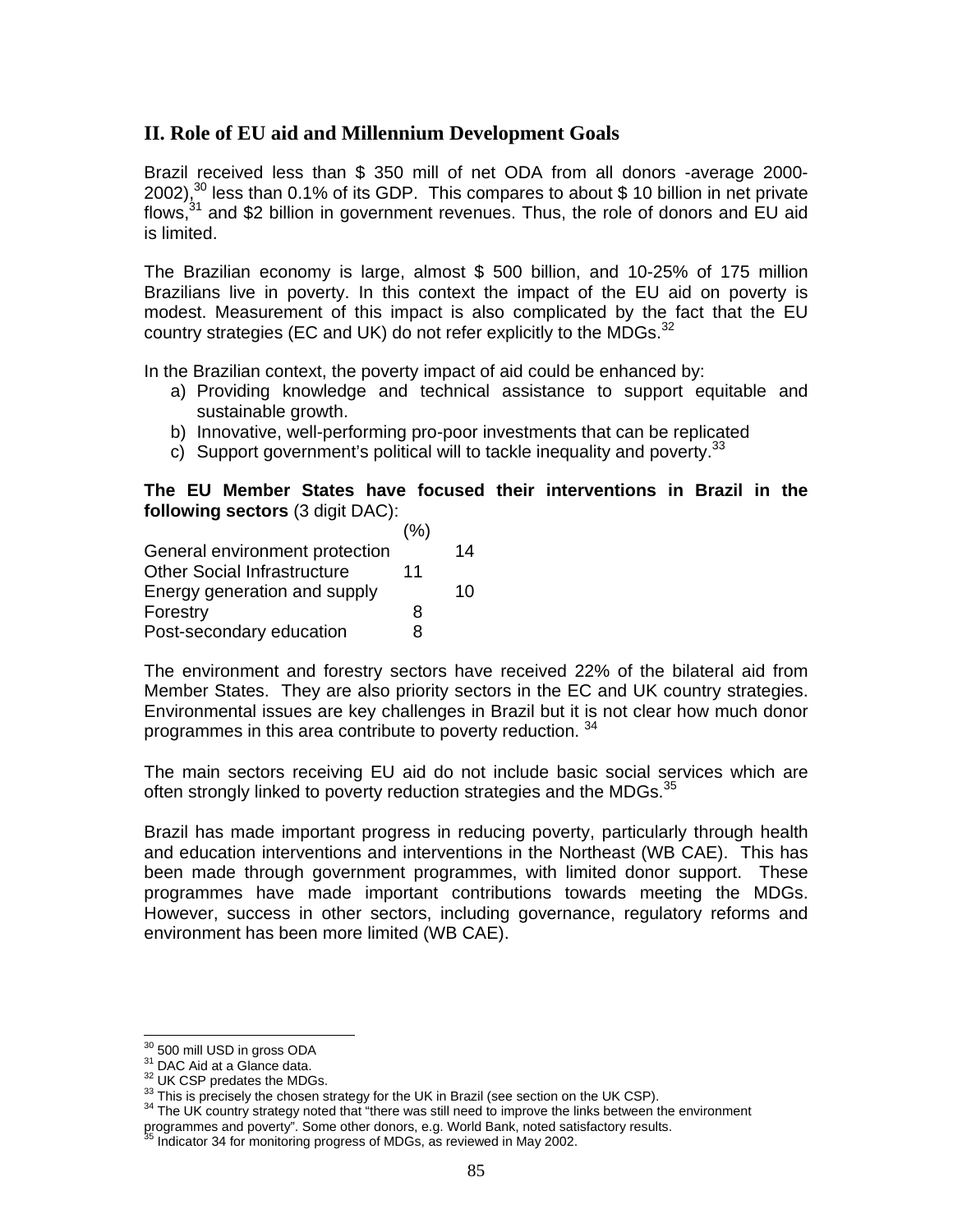# *Poverty*

The poverty rate in Brazil was reduced from 40.7% in 1990 to 33.6% in 2000; this is a better record than other countries in the region (UN-ECLAC 2002). In the Northeast poverty was reduced from 68.6% to 57.4%, partly as a result of the 1994 stabilisation programme and also because of the introduction of rural pensions and health and education pro-poor programmes.

Brazil achieved a significant increase in net enrolment rate in basic education: from 84% in 1991 to more than 95% in 1999 and in the Northeast, from 72 to 93%. However, the quality of teaching is still weak. In health, infant mortality declined from 48 per 1000 live births in 1990 to 31 per 1000 in 2000, particularly in the Northeast, and life expectancy increased. There was also a decline in the transmission of HIV/AIDS and deaths from communicable diseases. (World Bank, Table 9, CAE page 32) and success in expanding access of the population to basic services, such as improved water source (rose from 73 percent of the population in 1986 to 87 percent in 2000), electricity and sanitation.

In the 1990s Brazil made significant progress in all areas of the MDGs and is likely to meet all national targets by 2015, although some monitoring on child nutrition and maternal mortality is necessary (World Bank).

| <b>MDGs</b>                                                            | 1990 | 1995 | 2001  | 2002 |
|------------------------------------------------------------------------|------|------|-------|------|
| Population below 1 a day                                               |      |      | 8.2   |      |
| Prevalence of child malnutrition                                       | 7.0  | 5.7  |       |      |
| Net primary enrolment ration                                           | 86.4 | 89.7 | 97    |      |
| Percentage of cohort reaching grade 5                                  | 71.7 | 70.8 |       |      |
| Ratio of girls to boys<br>in primary and secondary ed                  |      |      | 103.1 |      |
| Under 5 mortality rate (per 1000)                                      | 60   | 48   | 36    | 35.7 |
| Immunisation, measles<br>(% of children under 12m)                     | 78   | 90   | 99    |      |
| Births attended by skilled health staff                                | 75.6 | 91.5 |       |      |
| Prevalence of HIV female                                               |      |      | 0.5   |      |
| Forest area (% of total land area)                                     | 65.6 |      | 63    |      |
| National protected areas<br>(% of total land area)                     |      | 4.2  | 4.4   |      |
| Access to an improved water source<br>$(% \mathcal{L}_{0})$ (% of pop) | 83   |      | 87    |      |
| Access to improved sanitation (% of pop)                               | 71   |      | 76    |      |

# **III. EU Country Strategy Papers**

# *3.1 European Community*

The latest European Community CSP, 2001-2006, was approved in August 2002, only 2 months before the Brazilian general elections.<sup>36</sup> The previous CSP covered the period 1998-2000 and focussed on: modernisation of the economy, public administration, social development and *the* environment.

 $\overline{a}$  $36$  As a consequence of the timing, the CSP recognised that it might have to be revised "It should not be excluded that it might be necessary to revise the EC response strategy in the course of 2003 in function of the new government's priorities".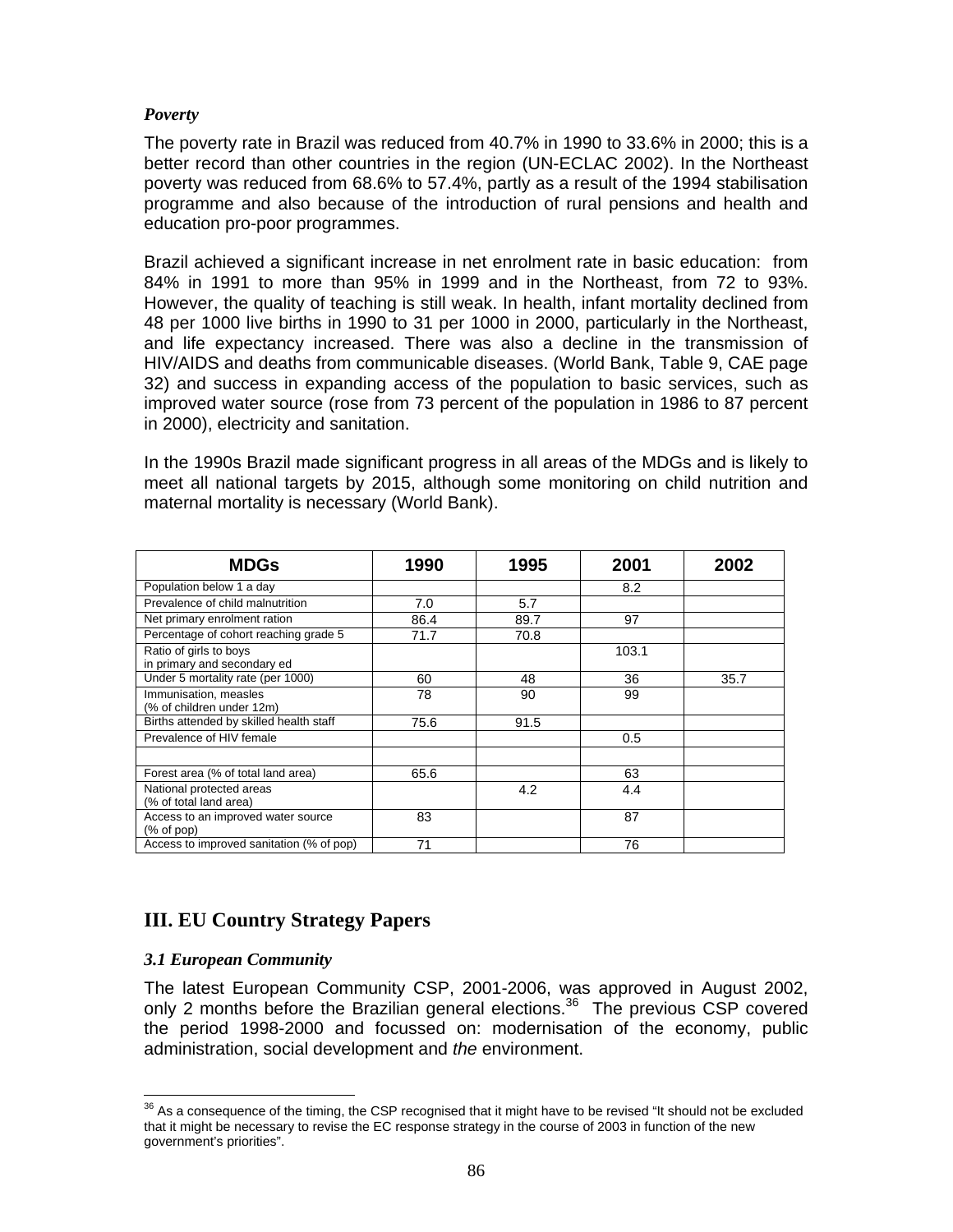The CSP 2001-2006 provides the rationale for the EC programme as described in the National Indicative Programme and in the Memorandum of Understanding (Commission and Government of Brazil). However, the Brazilian CSP also notes that it needs to be consistent with the draft memorandum of Understanding<sup>37</sup>. The MoU (November 2002) notes that the focal sectors are consistent with the priorities established on the "Orientacoes pluriannuais indicatives para o Brasil" (OPINapproved in October 1998).

The timing of the CSP 2001-2006 and the fact that the MOU refers to the 1998 OPIN strongly indicate that the CSP could not have taken into account the priorities of the incoming Lula administration - January 2003. For example, the new government has made more explicit its commitment to reducing poverty reduction and inequality and to meeting the Millennium Development Goals. However, unlike the World Bank Country Assistance Strategy –approved in December 2003- the EC CSP does not refer to the MDGs. Below we analyse the poverty focus of different sections of the EC CSP:

## *EC Objectives*

The CSP specifies the European Community's general objectives as well as its objectives in Latin America. It also notes EC objectives concerning Mercosur and Brazil – particularly in the context of the EU-Brazil Framework Co-operation agreement (ratified in 1995). Here, there is an important emphasis on trade, investment, finance and technology cooperation. The focus on poverty is lower.

## *Country Analysis: challenges*

The largest part of the CSP's analysis section (about 40%) describes the economic and commercial importance of Brazil for EU investment and EU trade and the importance of achieving an Association Agreement -including a Free Trade Area agreement. However, this section also includes a discussion on poverty and inequality (about 25% of the section). The CSP notes the pervasive dichotomy of Brazil where the GDP PPP of Brasilia DF is close to that of Portugal while the GDP of Maranhao State is close to that of Pakistan, " Brazil contains both the First World and the Third World".

The CSP also briefly notes that "Approximately 50 million Brazilians (…) live below poverty level" and that inequality is related to land distribution and race. However, the CSP does not present a systematic analysis of the profile or dynamics of poverty or how Brazilian poverty and inequality compares to that of other countries. The CSP notes regional disparities but it does not provide further analysis. Similarly, no analysis is provided of the recent positive evolution of education and health indicators and the MDGs. Instead, the CSP identifies some general weakness in Brazil's social programmes, e.g. paternalism, poor coordination and global strategy and insufficient follow up on the ground, and notes the importance of more effective redistribution mechanisms. The contribution made by this section of the CSP to the understanding of poverty in Brazil and to the design of effective propoor interventions is limited.

*Past Interventions: Assessment* 

 $\overline{a}$  $37$  "response strategy should also be consistent with the draft Memorandum of Understanding." The Memorandum of Understanding was signed on 19 November 2002. (Two months before the inauguration of the new Government).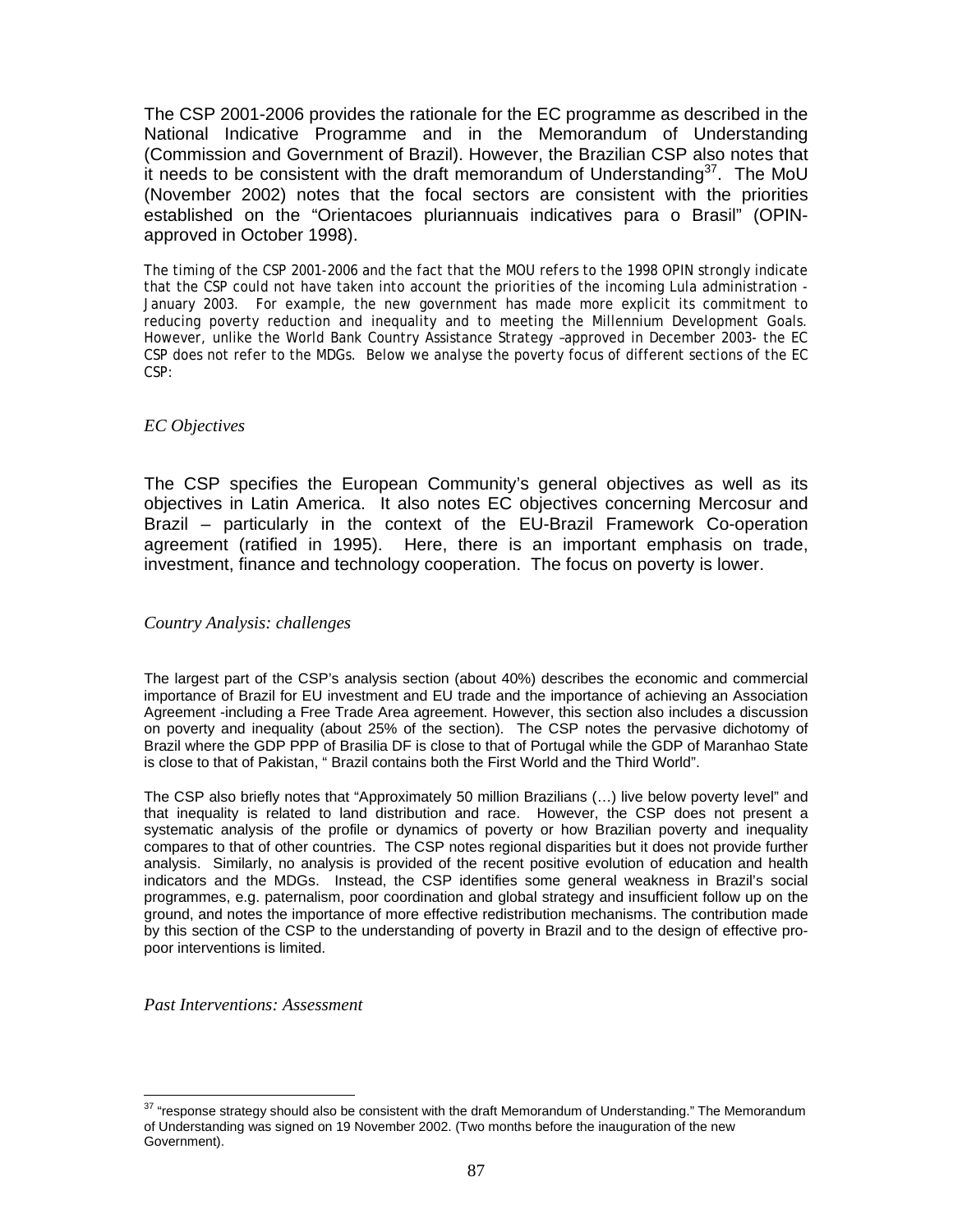This section includes a brief assessment of past EC projects in Brazil (about 20% of the section), paragraphs on economic cooperation, social cooperation, administrative reforms, science and research and the environment. This section also includes a relatively comprehensive discussion of programmes from other donors, e.g. it notes that DFID focuses strongly on poverty and inequality and the MDGs, Denmark focuses on indigenous peoples and Finland, Ireland and Sweden only work through NGOs.

Only the assessment of social cooperation programmes make some reference to poverty,<sup>38</sup> e.g. projects show good results and should be replicated but NGO cofinancing should give more priority to poverty reduction.

## *EC Cooperation Response: Focal Sectors*

This section argues that EC policies are coherent and again focuses considerably on trade but also on science, environment, information society, etc. "Our policies towards Brazil form part of the framework of EC policies towards Mercosur as a whole and are linked to the EC policies towards the other members of Mercosur". The CSP justifies the focus on trade issues by noting that "…, the Council and the Commission have adopted a joint statement in 2000 on development policy, which clearly links trade and development and recognizes the need for technical assistance in this area".

This section takes into account EC objectives, country analysis and assessment and proposes an EC programme of 64 million euro for the 2000-2006 period focusing in 3 focal sectors: economic reform, social development and the environment.<sup>39 40</sup> Only the programmes in the social development focal sector are explicitly targeted to the poor (15 million euro or 23% of the total indicative budget). These include a) poverty programmes in the Northern and North-Eastern Regions and (7.5 million euro) b) Social programme for rural areas and urban shanty towns (7.5 million euro).

As noted, about a quarter of the EC programme is directly targeted to the poor. The Brazil EC CSP notes that normally EC cooperation with a middle income country would focus on economic and trade issues rather than on poverty. However, the Brazil CSP argues that the levels of poverty and inequality in Brazil are so high that the programme had to address poverty issues.<sup>41</sup>

 $\overline{a}$  $38$  The CSP mentions that the conclusions are based on the mid-term and final evaluation of the project b7-310/94/107 "Programa Infancia Desfavorecida no Meio Urbano" and the mid-term evaluation of B7-310/95/115 "Programa de Apoio as Poplulacoes Desfavorecidas" and the mission report regards budget line B7-6000 for NGO co-financing.

<sup>&</sup>lt;sup>39</sup> Note that in practice public sector reform is also a focal sector for the 2000-2006 period (see below). The country programme is also a result of the Memorandum of Understanding , negotiated with the Brazilian authorities.<br><sup>40</sup> This programme of 64 million euro excludes horizontal programmes for co-operation in Latin America such as

AL-INVEST, URB-AL, ALFA; @LIS; in science; in energy; environment and cofinancing; human rights, drugs, etc. 41 "In the case of Brazil there is a paradox. On the one hand co-operation with a middle-income country like Brazil…should in principle not be based on the same criteria as development cooperation with poorer countries. On the other hand, due to wide-spread social problems, often related to poverty, EC cooperation is unavoidably drawn towards social needs".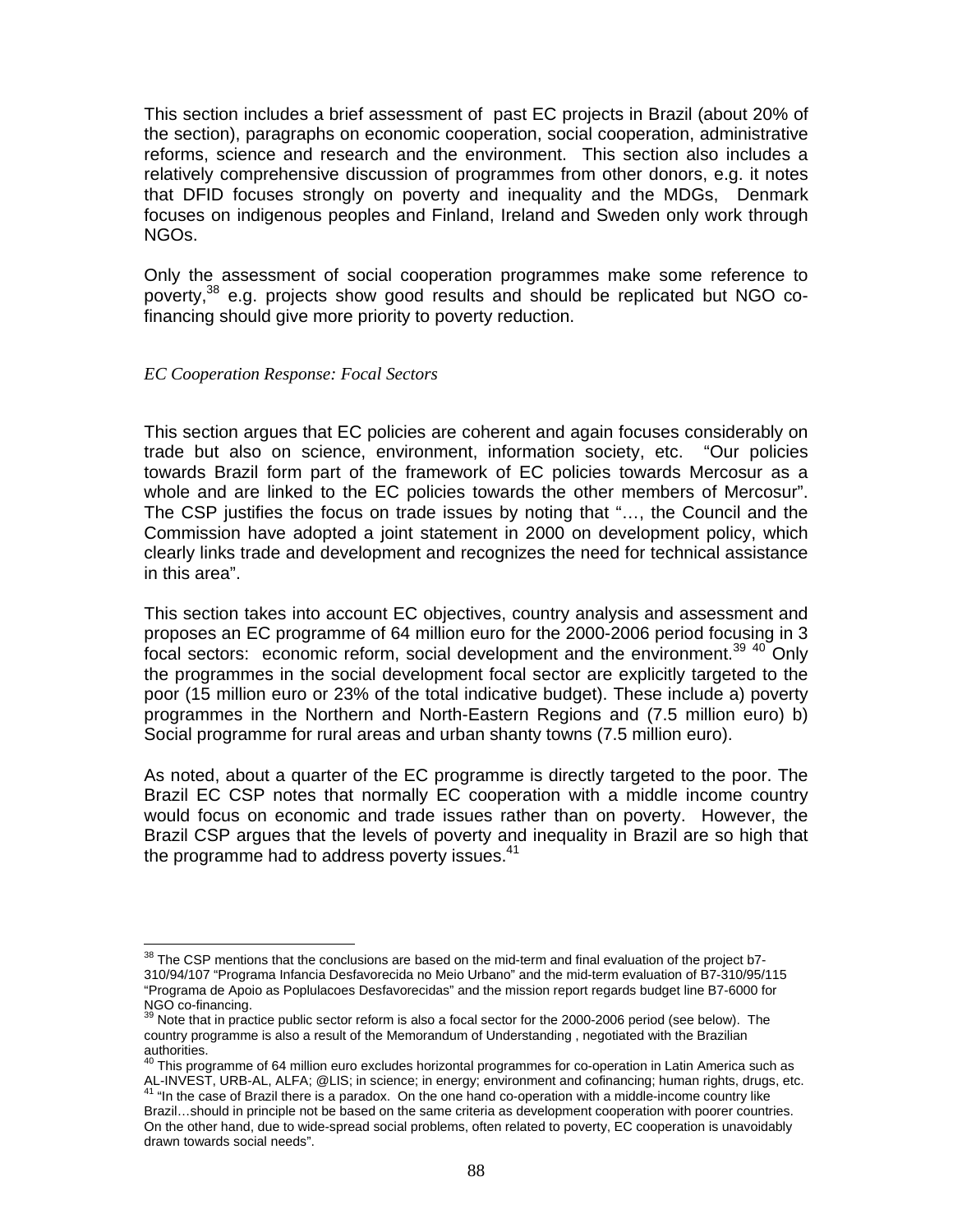## *National Indicative Programme: the Programme (and Memorandum of Understanding)*

The interventions on *economic reform* (22 million euro, 35% of the indicative budget) are intended to support structural reform and the integration of Brazil into the world economy ("activities of mutual interest" as defined in the Memorandum of Understanding). These interventions are mostly Trade Related Technical Assistance and Capacity Building -trade facilitation and standards, intellectual property, trade and investment, etc. The CSP does not suggest an explicit link between these activities and poverty reduction. The indicative projects include support to Information Society Cooperation, Chambers of Commerce, EU exchanges with the Labour Relations Secretary in Sao Paolo and Sanitary measures in agriculture. This focal sector also includes programmes on science and technology designed to contribute to innovation and competitiveness, (8 million euros, 12% of the indicative budget $)^{4243}$ .

The interventions on the focal sector *environment* (6 million euros, 9% of the indicative budget)–second phase of the Pilot Programme for the Conservation of Brazilian Tropical Forests (PPG7)- also do not present explicit links with poverty reduction.

On the *social programme*, (23% of the indicative budget), however there is an explicit link to poverty. The NIP argues that given the limited resources of the EC it is particularly important to focus EC programmes on well defined issues and communities, in order to achieve local impact and develop successful intervention models. Two programmes are proposed targeting poverty in Northern and North Eastern Brazil (7.5 million euro) and in rural areas and shanty towns (7.5 million euro). However, the NIP does not describe the interventions to be chosen clearly. The MOU, however, suggests that these projects include support to local handicrafts, community development in the shanty towns of Rio de Janeiro (support for microenterprises) and Rural and Social Development, exchange of EU experiences in agricultural development.

Finally, while the CSP and the NIP do not mention Public Administration as a focal sector, the MoU explains that the NIP funds committed in 2000-2001 (13 million euro) supported public administration reform. Again, an explicit rationale describing how the modernisation of the state might contribute to poverty reduction is not provided. Projects in this area include: Institutional Support to the Human Rights Secretary; Support to State Modernisation and TA to the Escola Superior de Administracao Fazendaria.

## *3.2 United Kingdom*

The UK Country Strategy paper was approved in December 1998, two months after the second Cardoon government was inaugurated in October 1998.

<sup>&</sup>lt;sup>42</sup> The MOU mentions support to the Technological Centres Network.

<sup>&</sup>lt;sup>43</sup> The NIP notes that one expected result of this programme is "improve the disparities between centres in the North and South of Brazil". However, this objective is not mentioned in the signed Memorandum of Understanding.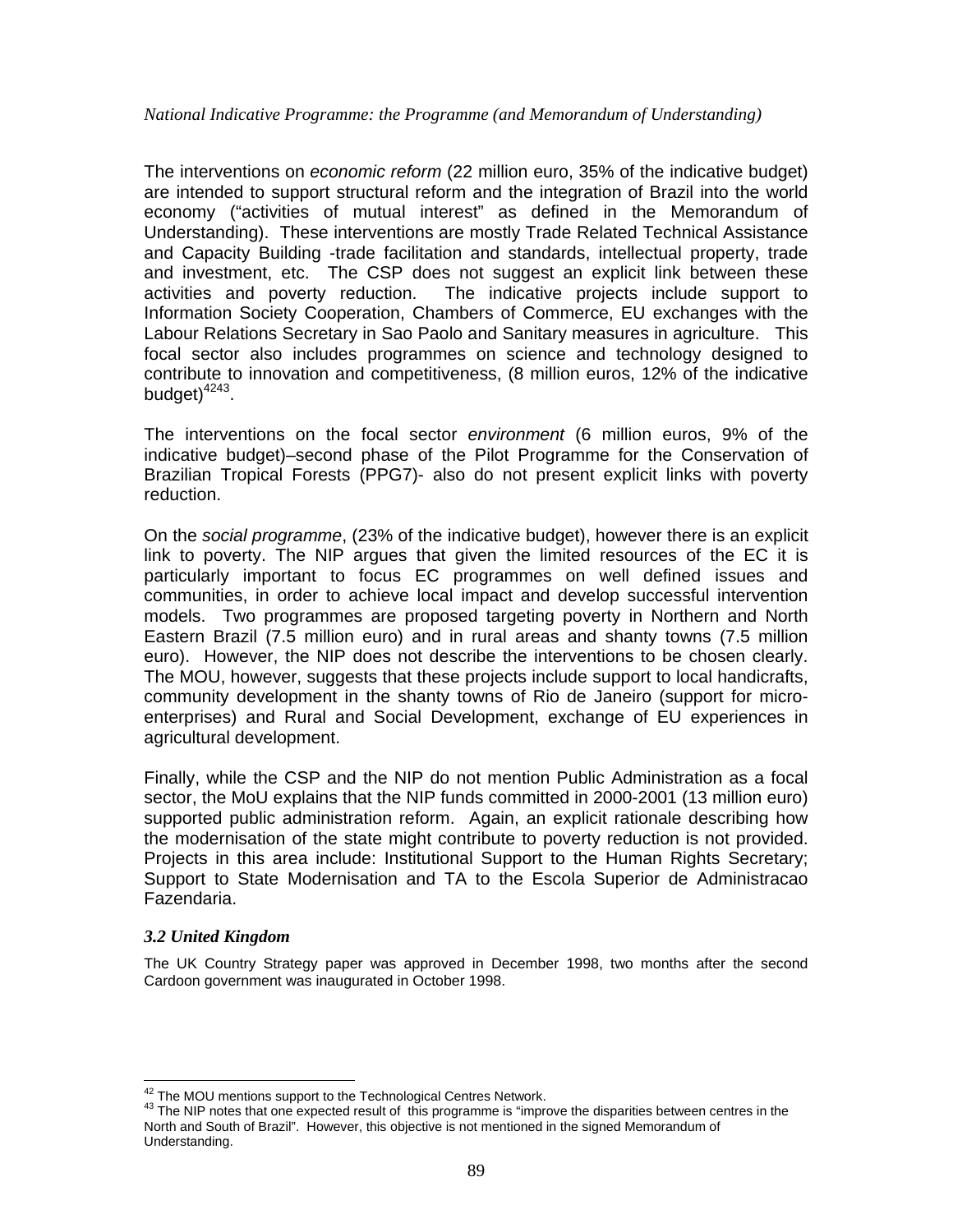## *UK Objectives*

The UK objectives are included in the summary of the CSP and refer to the targets on poverty reduction and Brazil's own priorities.

## *Country Analysis: Challenges*

This section includes a discussion on poverty and inequality, macro-economic management, social services, governance, indigenous peoples and environment. In all these sections (except macroeconomic management) the analysis is focussed on the links with poverty, i.e. on governance "much more needs to be done to ensure that the interest of poor people are properly reflected in government", on environment: "support needs to be given for the participation of the poorer and more vulnerable groups (…) in resource management decision-making, both to improve the opportunities available to them and to benefit the national environment".

The CSP notes that Brazil has one of the highest income inequality distribution in the world, the highest number of absolute poor in South America and rising expectations. It also notes that the Cardoon administration has not adopted a coherent over-arching strategy to address poverty. The CSP presents the Brazilian International Development Targets and progress to date and prospects. In this section the discussion of poverty has a central place. However, only in environment, the analysis is sufficiently detailed as to contribute to the rationale of effective propoor interventions.

## *Assessment of Past Interventions*

This section presents a brief assessment of DFID interventions in the environment, public sector reform and human rights. The environment assessment appears to be realistic and provides a good summary of the successes of the DFID programme while noting that "there is also scope for the programme to reflect the White Paper criteria more closely by placing greater emphasis on promoting sustainable livelihoods of poor people within the Amazonian".

The assessment of public sector reform, both in the health sector and administrative reform with the Ministry for Federal Administration and State Reform –MARE, notes that the programme has supported public sector delivery but it recognises that it the projects only had an indirect link to poverty. This section is also focused on poverty and contribute to improve the pro-poor focus of future interventions.

## *UK Cooperation Response: Focal Sectors*

The UK CSP argues that the major constraint to poverty reduction in Brazil is not external funding but the political will to tackle inequality. As such, the UK's most effective contribution to tackle poverty is at the level of policy dialogue and in strengthening UK links with key multilateral agencies.

The UK CSP proposes to increase the programme to 11 million GBP by 00/01 (from 6 m. GBP) and include more direct links to poverty reduction. It proposes that the main focal sector environment/sustainable development will a) respond more directly to the needs of the poor with field level programmes to improve livelihoods (models to replicate) b) work more with Ministries and institutions responsible for environmental and rural poverty issues c) work with civil society to strengthen government institutions d) identify opportunities to improve the position of indigenous peoples. On public sector and health reform the CSP proposes that further interventions should be